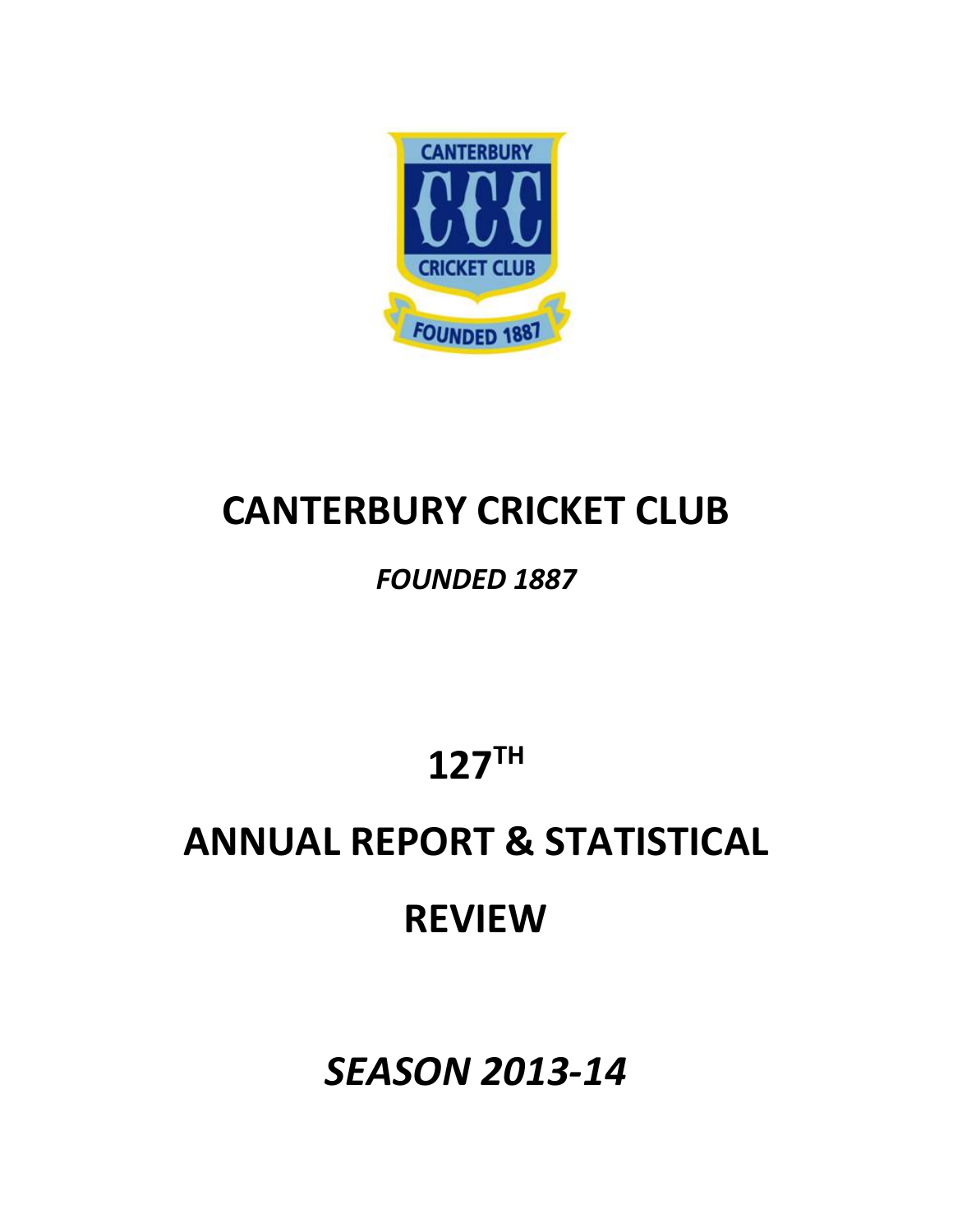## **CANTERBURY CRICKET CLUB**

#### *Founded 1887*

#### **The Club is affiliated with:**

Eastern Cricket Association "ECA" (1910-1921 and 1938-39 to date). The Association was formed in 1903 as the Eastern Suburbs Cricket Association.

Mercantile Cricket Association "MCA" (1999-2000 to date).

Box Hill Reporter District Cricket Association "BHRDCA" (1890-91 to 1937-38 and 2005-06 to date)

#### **The Club was formally affiliated with:**

| Southern Cross Competition            | 1912-13 |
|---------------------------------------|---------|
| Eastern Suburban District Churches CA | 1998-99 |

#### **In 2013-14, the Club was represented by:**

#### **Seniors**

| 1 <sup>st</sup> XI<br><b>ECA</b><br>$2^{nd}$ XI<br><b>ECA</b><br>$3^{\text{rd}}$ XI<br>$4^{th}$ XI<br><b>MCA</b><br>Vets<br><b>BHRDCA</b><br><b>BHRDCA</b><br>Vets | A Turf<br>C Turf<br>D Turf<br>D Sun Turf<br>Over <sub>40</sub><br>Over <sub>50</sub>                                                                                                  | J Wright Shield<br><b>G Armstrong Shield</b><br>J Thomson Shield<br>A Kahn Shield<br>C Division<br>Legends                                                                                                                                                                  |
|--------------------------------------------------------------------------------------------------------------------------------------------------------------------|---------------------------------------------------------------------------------------------------------------------------------------------------------------------------------------|-----------------------------------------------------------------------------------------------------------------------------------------------------------------------------------------------------------------------------------------------------------------------------|
| <b>Juniors</b><br><b>ECA</b>                                                                                                                                       | U16 B<br><b>U16 C</b><br><b>U14 B</b><br><b>U14 B</b><br>U14 C<br><b>U14 C</b><br>U12 A<br>U12B<br><b>U12C</b><br>U10 Yellow 1<br>U10 Yellow 2<br>U <sub>10</sub> Black<br>U10 Purple | <b>AR Tongue Shield</b><br>J Bate Shield<br><b>EC Orr Shield</b><br>M Van Zuyden Shield<br><b>JD Norman Shield</b><br>SJ Mason Shield<br><b>RJ Barker Shield</b><br><b>G Male Shield</b><br><b>F Jackson Shield</b><br>ECA U10<br>ECA U10<br>ECA U <sub>10</sub><br>ECA U10 |

BHRDCA U12A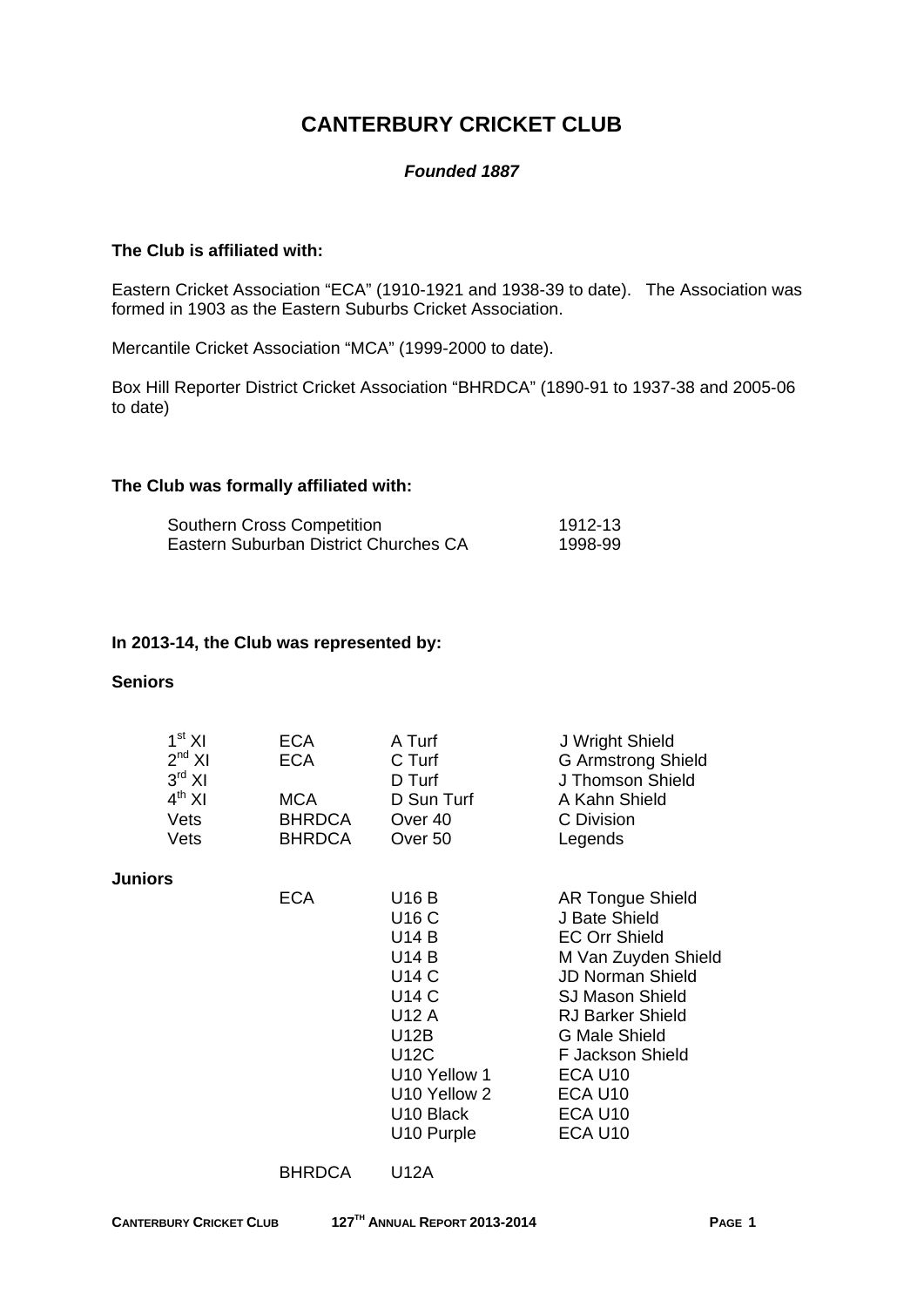## **PREMIERSHIPS**

| <b>BHRDCA</b> |                 | <b>ESCA/ECA</b><br><b>SENIORS</b> |                   | <b>ESCA/ECA</b><br><b>JUNIORS</b> |                 |          | <b>MCA</b>    |
|---------------|-----------------|-----------------------------------|-------------------|-----------------------------------|-----------------|----------|---------------|
| Year          | Grade           | Year                              | Grade             | Year                              | Grade           | Year     | Grade         |
|               |                 |                                   |                   |                                   |                 |          |               |
| 1908-09       | 1 <sup>st</sup> | 1915-16                           | Matt 1            | 1966-67                           | Junior 1        | 2002-03* | <b>B</b> Turf |
| 1916-17       | 1 <sup>st</sup> | 1940-41                           | Turf 1            | 1973-74                           | U16 N           | 2002-03  | D Turf        |
| 1921-22       | 1 <sup>st</sup> | 1940-41                           | Turf <sub>2</sub> | 2000-01                           | <b>U12 A</b>    | 2006-07  | D Turf        |
| 1923-24       | 1 <sup>st</sup> | 1945-46                           | Turf 1            | 2001-02                           | U 12A           | 2008-09  | D Turf        |
| 1927-28       | 1 <sup>st</sup> | 1947-47                           | Turf 1            | 2001-02                           | U12 C           | 2013-14  | D Sun Turf    |
| 1931-32       | 1 <sup>st</sup> | 1949-50                           | Turf 2            | 2001-02                           | U12 C           |          |               |
| 1932-33       | $2^{nd}$        | 1966-67                           | Turf C            | 2001-02                           | U10             |          |               |
| 1934-35       | 1 <sup>st</sup> | 1971-72                           | Turf C            | 2001-02                           | U10             |          |               |
| 2009-10       | Legends         | 1973-74                           | Turf Sen          | 2002-03                           | U10             |          |               |
| 2011-12       | Legends         | 1974-75                           | <b>Turf Res</b>   | 2003-04                           | U16 A           |          |               |
| 2012-13       | Legends         | 1976-77                           | <b>Turf Res</b>   | 2003-04                           | <b>U14 B</b>    |          |               |
|               |                 | 1977-78                           | Turf Sen          | 2003-04                           | U10             |          |               |
|               |                 | 1977-78                           | <b>Turf Res</b>   | 2003-04                           | U10             |          |               |
|               |                 | 1978-79                           | Turf Sen          | 2004-05                           | <b>U14 C</b>    |          |               |
|               |                 | 1980-81                           | Turf Sen          | 2004-05                           | U12 A           |          |               |
|               |                 | 1980-81                           | Matt B            | 2004-05                           | U12 B           |          |               |
|               |                 | 1992-93                           | Turf A            | 2004-05                           | U12 C           |          |               |
|               |                 | 1996-97                           | Matt D            | 2004-05                           | U <sub>10</sub> |          |               |
|               |                 | 1998-99                           | Turf D            | 2004-05                           | U10             |          |               |
|               |                 | 2001-02                           | Turf A            | 2005-06                           | U12C            |          |               |
|               |                 | 2007-08                           | Turf C            | 2005-06                           | U10             |          |               |
|               |                 |                                   |                   | 2006-07                           | U14 C1          |          |               |
|               |                 |                                   |                   | 2008-08                           | U12 C           |          |               |
|               |                 |                                   |                   | 2009-10                           | U16 C           |          |               |
|               |                 |                                   |                   | 2009-10                           | <b>U14A</b>     |          |               |
|               |                 |                                   |                   | 2011-12                           | U16A            |          |               |
|               |                 |                                   |                   | 2011-12                           | U14C            |          |               |
|               |                 |                                   |                   | 2011-12                           | U12B            |          |               |
|               |                 |                                   |                   | 2012-13                           | <b>U12C</b>     |          |               |
|               |                 |                                   |                   |                                   |                 |          |               |

**\* Premiers and Champions** 

## **RUNNERS UP**

|         | <b>BHRDCA</b>   |         | <b>ESCA/ECA</b><br><b>SENIORS</b> |         | <b>ESCA/ECA</b><br><b>JUNIORS</b> |         | <b>MCA</b> |
|---------|-----------------|---------|-----------------------------------|---------|-----------------------------------|---------|------------|
| Year    | Grade           | Year    | Grade                             | Year    | Grade                             | Year    | Grade      |
|         |                 |         |                                   |         |                                   |         |            |
| 1891-92 | 1 <sup>st</sup> | 1941-42 | Turf 1                            | 1962-63 | U16                               | 2007-08 | D Turf     |
| 2006-07 | Veterans        | 1953-54 | Turf 1                            | 1971-72 | U16                               |         |            |
| 2007-08 | Veterans        | 1955-56 | Turf 1                            | 1972-73 | U16                               |         |            |
| 2008-09 | Veterans        | 1956-57 | Turf 1                            | 2003-04 | U14 C                             |         |            |
| 2008-09 | Legends         | 1971-72 | A Turf                            | 2004-05 | U14 C                             |         |            |
| 2009-10 | Veterans        | 1973-74 | Matt B                            | 2005-06 | U16C                              |         |            |
| 2010-11 | Legends         | 1978-79 | <b>Turf Res</b>                   | 2005-06 | U12 B                             |         |            |
| 2013-14 | Veterans        | 1981-82 | B Turf                            | 2005-06 | U <sub>10</sub>                   |         |            |
|         |                 | 1985-86 | Sen Turf                          | 2006-07 | U <sub>14</sub> C <sub>2</sub>    |         |            |
|         |                 | 1998-99 | Matt C                            | 2010-11 | U16 A                             |         |            |
|         |                 | 2008-09 | Turf A                            | 2011-12 | U14C                              |         |            |
|         |                 |         |                                   | 2013-14 | U16B                              |         |            |
|         |                 |         |                                   | 2013-14 | U16C                              |         |            |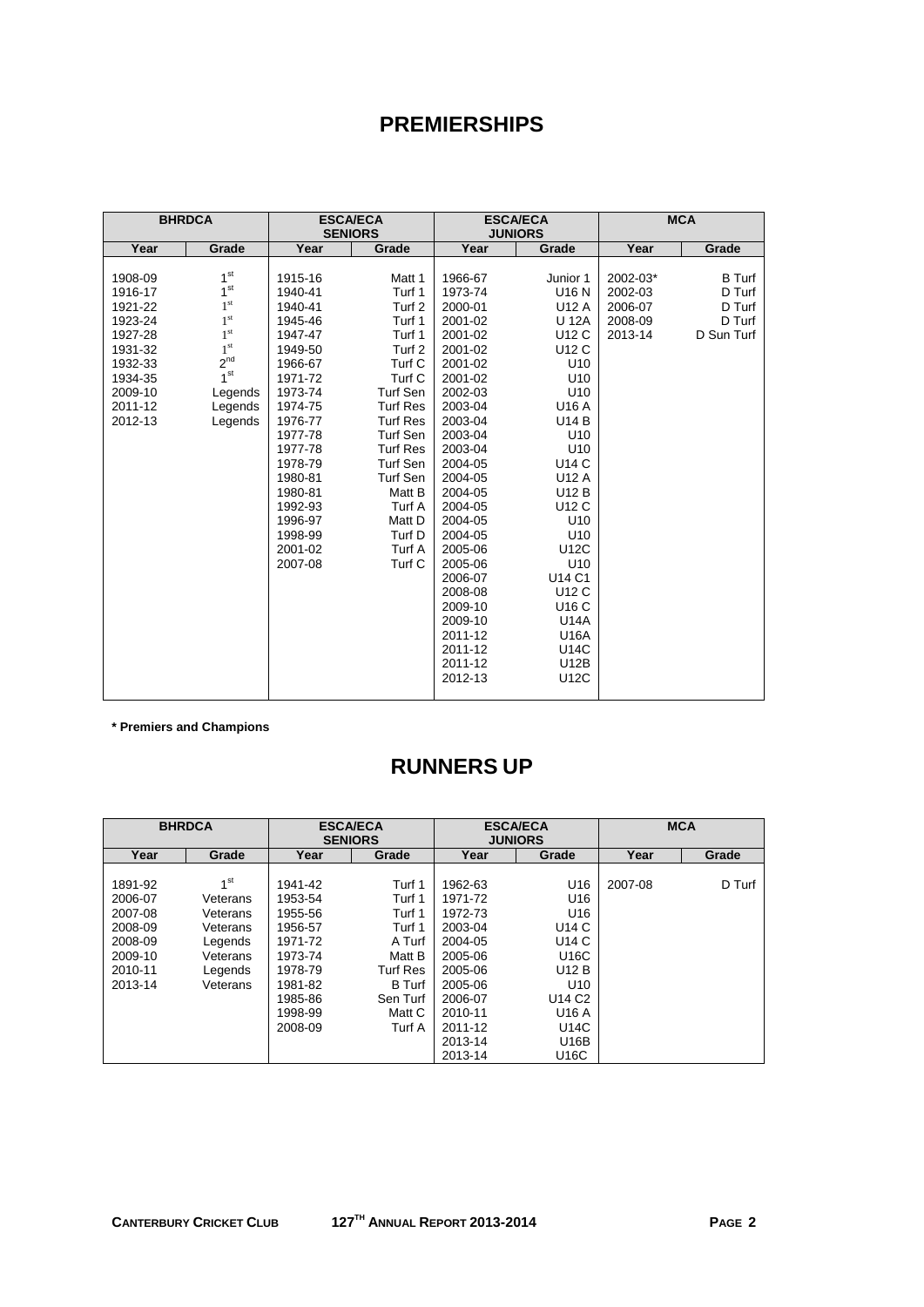## **OFFICE BEARERS**

Vice President – Seniors<br>
Vice President – Juniors<br>
Vice President – Juniors<br>
Paul O'Grady **Vice President – Juniors** 

**General Committee Sue Bach 2018** Sue Bach **Sue Bach** 

**President Greg Lister Contract Contract Contract Contract Contract Contract Contract Contract Contract Contract Contract Contract Contract Contract Contract Contract Contract Contract Contract Contract Contract Contract C** 

**Secretary Community Secretary Community Secretary Community Secretary Community Secretary Community Secretary** 

**Treasurer Lindsay Gates** 

 **David Gates Andrew Heffernan Shane Heffernan James Smith Gavin Smith Mark Thomas James Whiting** 

**Honorary Auditor Contract Contract Auditor Contract Contract Auditor Contract Contract Audit Contract Audit Contract Audit Contract Audit Contract Audit Contract Audit Contract Audit Contract Audit Contract Audit Contract**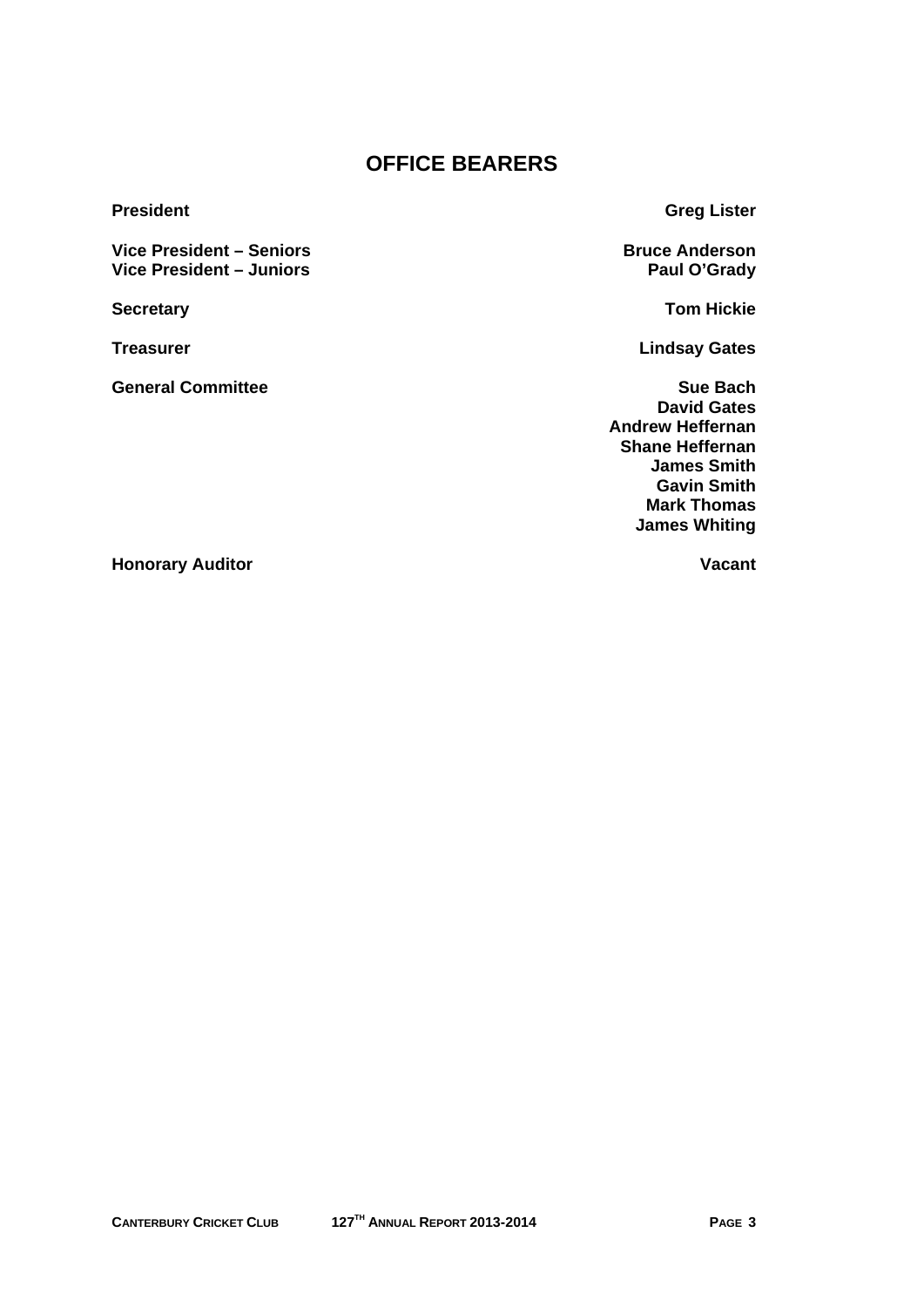#### **PRESIDENTS REPORT**

To All Canterbury Cricket Club Members, Friends & Families

On behalf of the executive and the general committee, I am pleased to report on the club's successful year being 2013/14 season. As we have done over recent years under the Presidency of Francis, we have again taken steps in growing the club into a place for our community members to enjoy the opportunity to get together and participate.

As you will see we have been able to sustain our financial growth, lift our participation rate, grow our social interactions and enjoy the success in participation of this great game of cricket under the colours of the Canterbury Cricket Club. This has been seen over all area's of the club from our Milo kids on Saturday mornings, our Veterans on a Sunday afternoon, the senior teams on a Saturday afternoon to the vast array of Juniors that enjoy the game of cricket over the entire weekend.

There were again many great individual performances across all participation levels that you will see in this report, as it will take too long to acknowledge them all. But I would like to congratulate every single cricketer on their own cricket efforts during the season.

I would also like to thank all of the committee for their efforts during the season with special mention to the executive and the growing emergence of younger club people taking a tremendous broad involvement in the activities of the club. I must say that over the 30+ years I have been involved with this club that I haven't seen the broadness of age levels that supports the general activities of the club. My sincere thanks to everyone who has helped with BBQ's, PSE's, social events, afternoon tea's, scoring at games, standing on the sidelines supporting cricket, assisting in training sessions, dropping off and picking up cricketers of all levels etc etc etc. I am sure we will be in good hands if this trend continues and everyone takes on a small part to play in the club.

I also would like to take the opportunity to thanks our key sponsors for their support during the year which goes a long way in developing cricketers at all levels. Thanks to Ernie Medina from Sapphire Care for his great support, thanks to David Winter from Bread Street again for providing goods whenever required, Dench's meats in Forest Hill, Bendigo Bank, MyCricket, Bunning's and the many individuals who have assisted during the year in many different ways.

**Greg Lister President**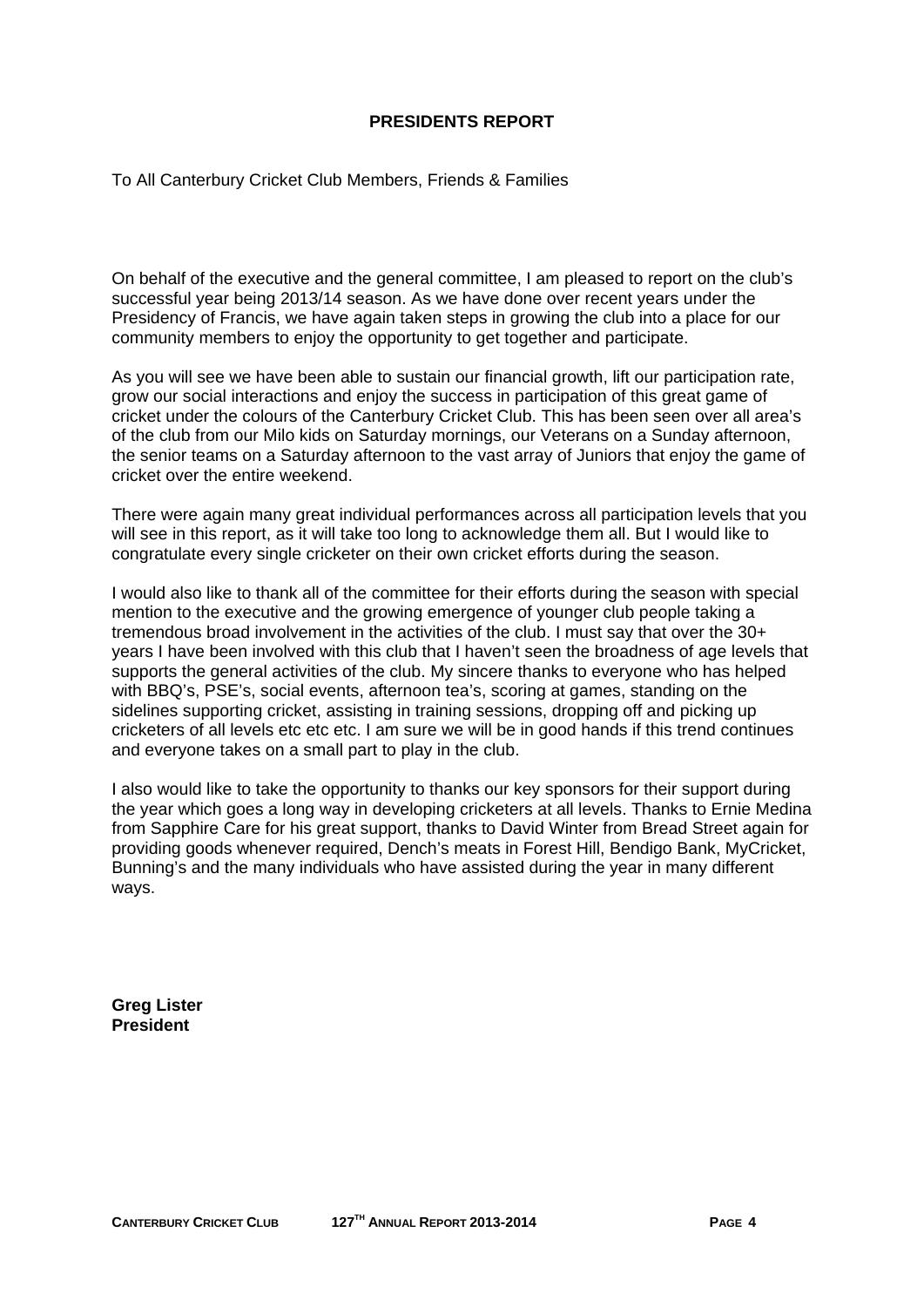Your committee members submit the financial accounts of the Canterbury Cricket Club for the financial year ended 30 April 2014.

### **Committee Members**

The names of committee members at the date of this report are:

Greg Lister Lindsay Gates Bruce Anderson Sue Bach David Gates Andrew Heffernan Shane Heffernan Tom Hickie Paul O'Grady Gavin Smith James Smith Mark Thomas James Whiting

#### **Principal Activities**

The principal activities of the association during the financial year were: to promote and further the game of Cricket and social acivities in the interest of its members.

#### **Significant Changes**

No significant change in the nature of these activities occurred during the year.

#### **Operating Result**

The profit from ordinary activities after providing for income tax amounted to

| Yearended     | Yearended     |
|---------------|---------------|
| 30 April 2013 | 30 April 2014 |
| S.            | S.            |
| 10,596        | 107           |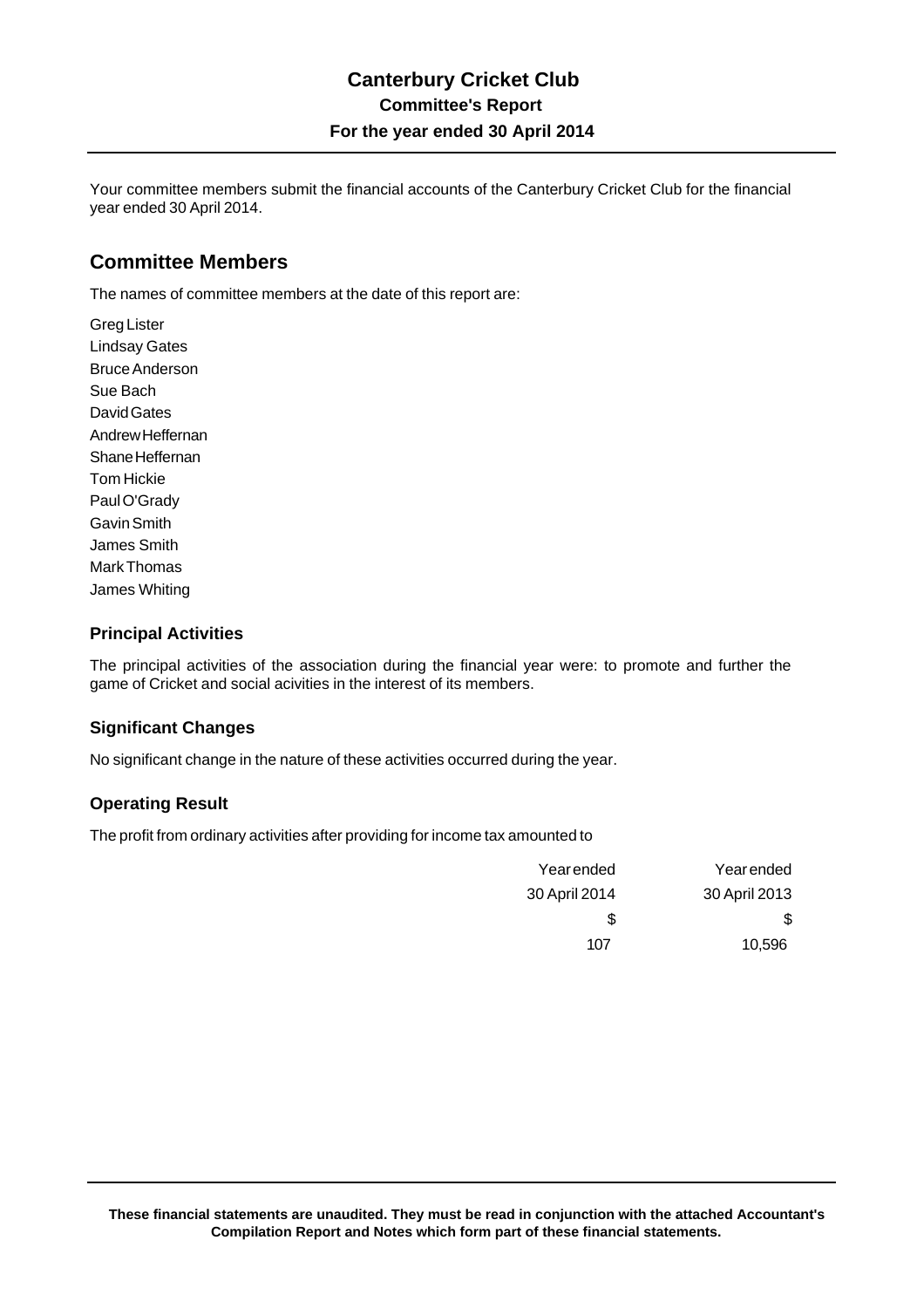## **Canterbury Cricket Club Committee's Report For the year ended 30 April 2014**

Signed in accordance with a resolution of the Members of the Committee on:

 $\overline{\phantom{a}}$  , and the contract of the contract of the contract of the contract of the contract of the contract of the contract of the contract of the contract of the contract of the contract of the contract of the contrac

\_\_\_\_\_\_\_\_\_\_\_\_\_\_\_\_\_\_\_\_\_\_\_\_\_\_\_\_\_\_\_\_\_\_\_\_\_\_\_\_\_\_\_\_\_\_\_\_\_

Greg Lister

Lindsay Gates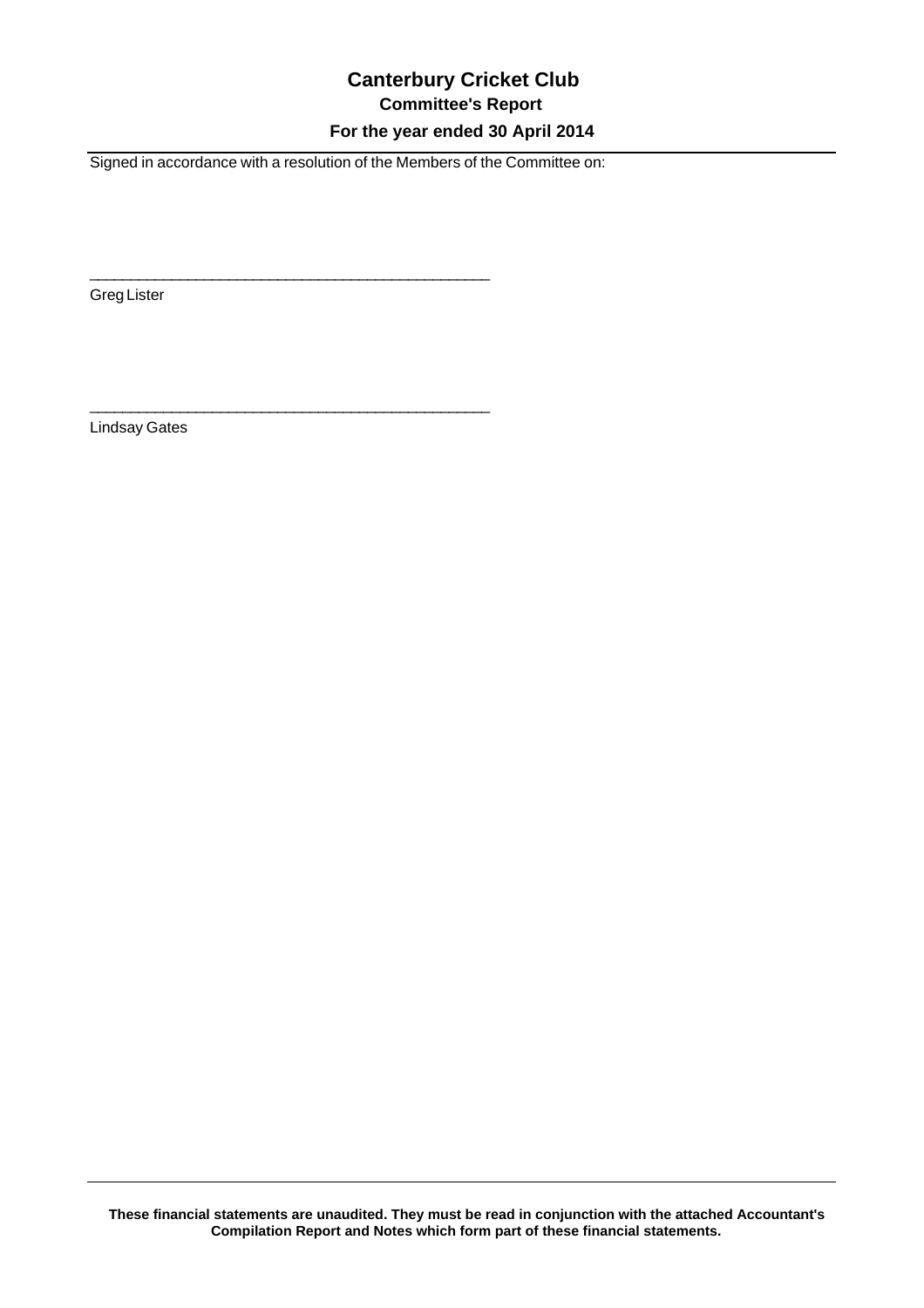## **Canterbury Cricket Club Trading Account For the year ended 30 April 2014**

|                                  | 2014<br>\$ | 2013<br>\$ |
|----------------------------------|------------|------------|
|                                  |            |            |
| <b>Trading Income</b>            |            |            |
| <b>Bar and Canteen Sales</b>     | 28,294     | 22,660     |
| <b>Total Trading Income</b>      | 28,294     | 22,660     |
| <b>Cost of Sales</b>             |            |            |
| Add:                             |            |            |
| Purchases - Bar                  | 15,332     | 13,605     |
|                                  | 15,332     | 13,605     |
| <b>Cost of Sales</b>             | 15,332     | 13,605     |
| <b>Gross Profit from Trading</b> | 12,962     | 9,055      |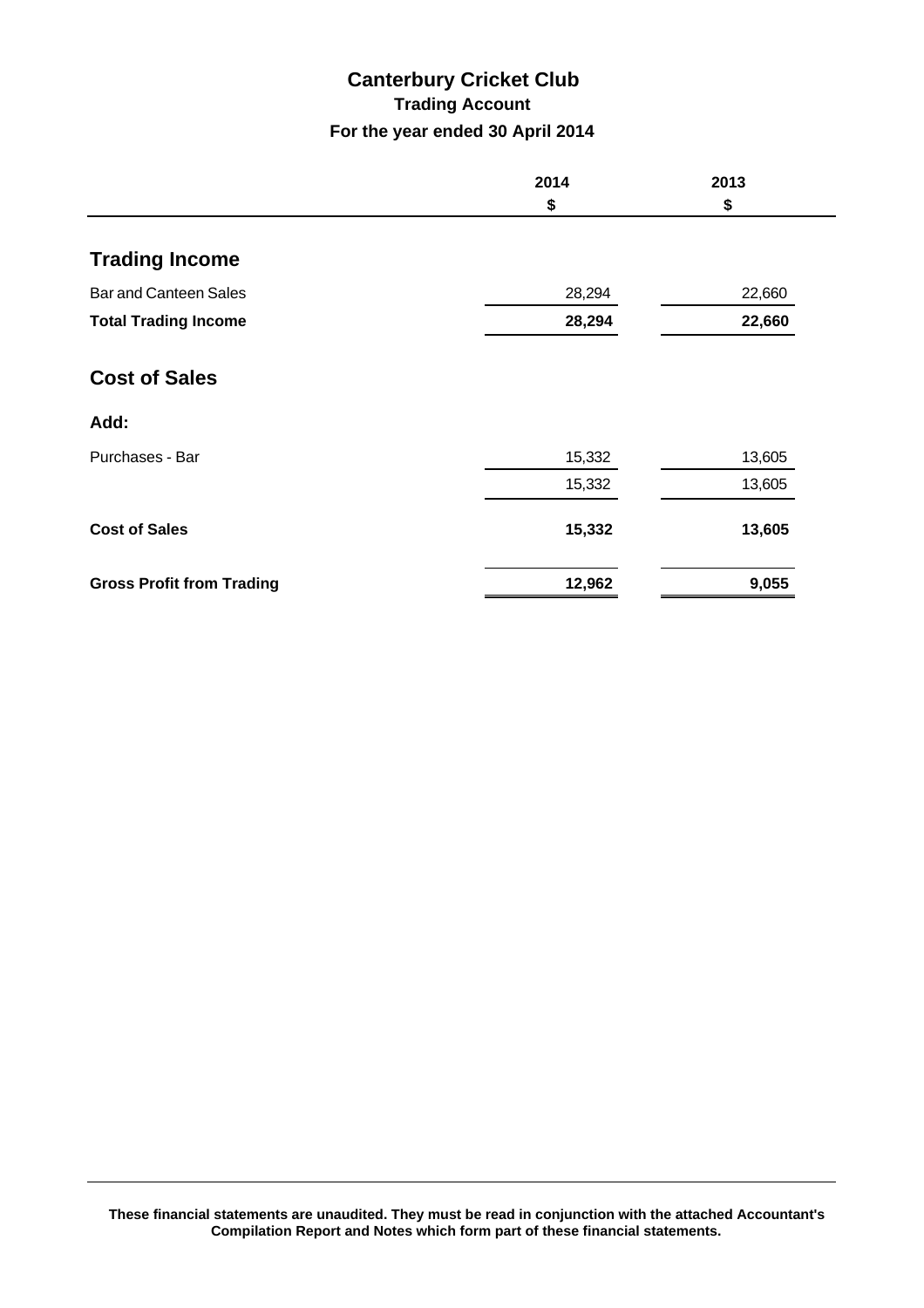## **Canterbury Cricket Club Income and Expenditure Statement For the year ended 30 April 2014**

|                                                           | 2014<br>\$      | 2013<br>\$   |
|-----------------------------------------------------------|-----------------|--------------|
|                                                           |                 |              |
| <b>Income</b>                                             |                 |              |
| <b>Trading profit</b>                                     | 12,962          | 9,055        |
| Subscriptions - Juniors                                   | 39,649          | 32,145       |
| <b>Subscriptions - Seniors</b>                            | 10,485          | 10,930       |
| Subscriptions - Veterans                                  |                 | 537          |
| Subscriptions - Social                                    | 50              | 75           |
| <b>Function Revenue</b>                                   | 24,424          | 25,157       |
| Merchandise and Apparel Sales                             | 2,707           | 1,370        |
| <b>Ball Money</b>                                         | 2,071           | 2,883        |
| Sponsorship Revenue                                       | 8,790           | 11,135       |
| <b>Total income</b>                                       | 101,138         | 93,287       |
| <b>Expenses</b>                                           |                 |              |
| <b>Association Fees</b>                                   |                 |              |
| <b>Apparel Costs</b>                                      | 1,655           | 1,215        |
|                                                           | 6,725<br>696    | 3,991<br>679 |
| <b>Bank Fees And Charges</b><br><b>Clubroom Amenities</b> | 5,314           | 2,033        |
|                                                           |                 | 16,806       |
| Coachiing and Prof Player Fees                            | 19,486          |              |
| <b>Fines</b>                                              | 390             | 30           |
| Fundraising<br><b>Ground Rental</b>                       | 4,993           | 5,538        |
|                                                           | 13,874          | 15,250       |
| Insurance                                                 | 1,646           | 1,572        |
| Juniors - Affiliation fees                                | 1,130           | 935          |
| Juniors - Balls<br>Juniors - Clothing and Merchandise     | 4,555<br>13,720 | 1,603        |
| Juniors - Equipment                                       | 8,466           | 4,736        |
| Juniors - Insurance                                       | 2,400           | 2,582        |
| Juniors - Photos                                          | 2,301           | 1,703        |
| Juniors - Other                                           | 481             | 1,348        |
| Juniors - Training and Development                        |                 | 6,379        |
| Juniors - Trophies                                        | 1,650           | 1,839        |
| Internet                                                  | 242             | 261          |
| Licences & Permits                                        | 847             | 1,253        |
| Purchases - BBQ                                           | 1,695           | 346          |
| Representation - Juniors                                  |                 | 1,321        |
| Senior match expenses                                     | 6,228           | 6,599        |

**These financial statements are unaudited. They must be read in conjunction with the attached Accountant's Compilation Report and Notes which form part of these financial statements.**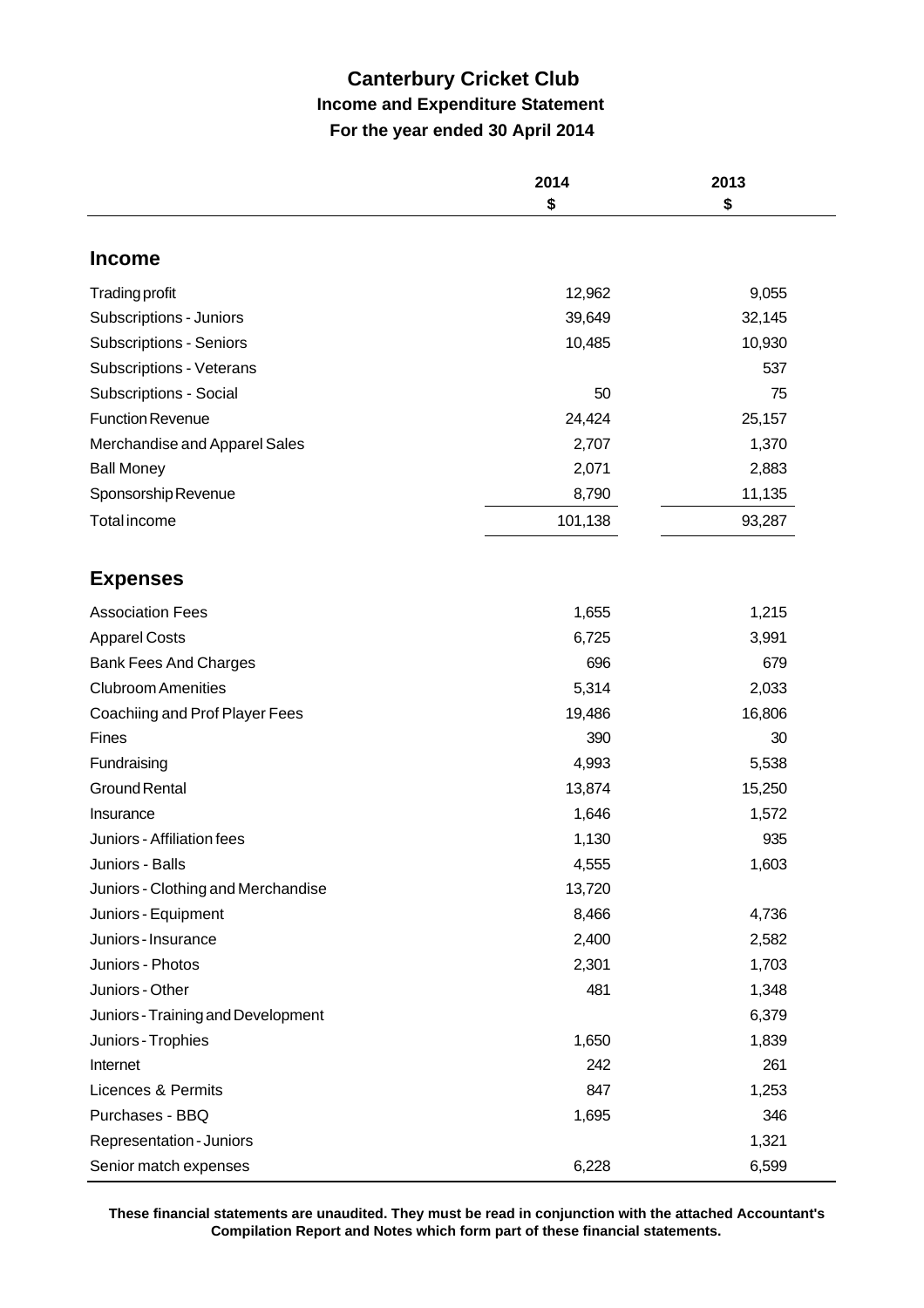## **Canterbury Cricket Club Income and Expenditure Statement For the year ended 30 April 2014**

|                                                      | 2014    | 2013   |
|------------------------------------------------------|---------|--------|
|                                                      | \$      | \$     |
| <b>Trophies and Honour Boards</b>                    | 2,537   | 3,680  |
| <b>Veterans Expenses</b>                             |         | 992    |
| <b>Total expenses</b>                                | 101,031 | 82,691 |
| Profit from ordinary activities before income<br>tax | 107     | 10,596 |
| Income tax revenue relating to ordinary activities   |         |        |
| Net profit attributable to the association           | 107     | 10,596 |
| Total changes in equity of the association           | 107     | 10,596 |
| Opening retained profits                             | 25,372  | 14,776 |
| Net profit attributable to the association           | 107     | 10,596 |
| <b>Closing retained profits</b>                      | 25,479  | 25,372 |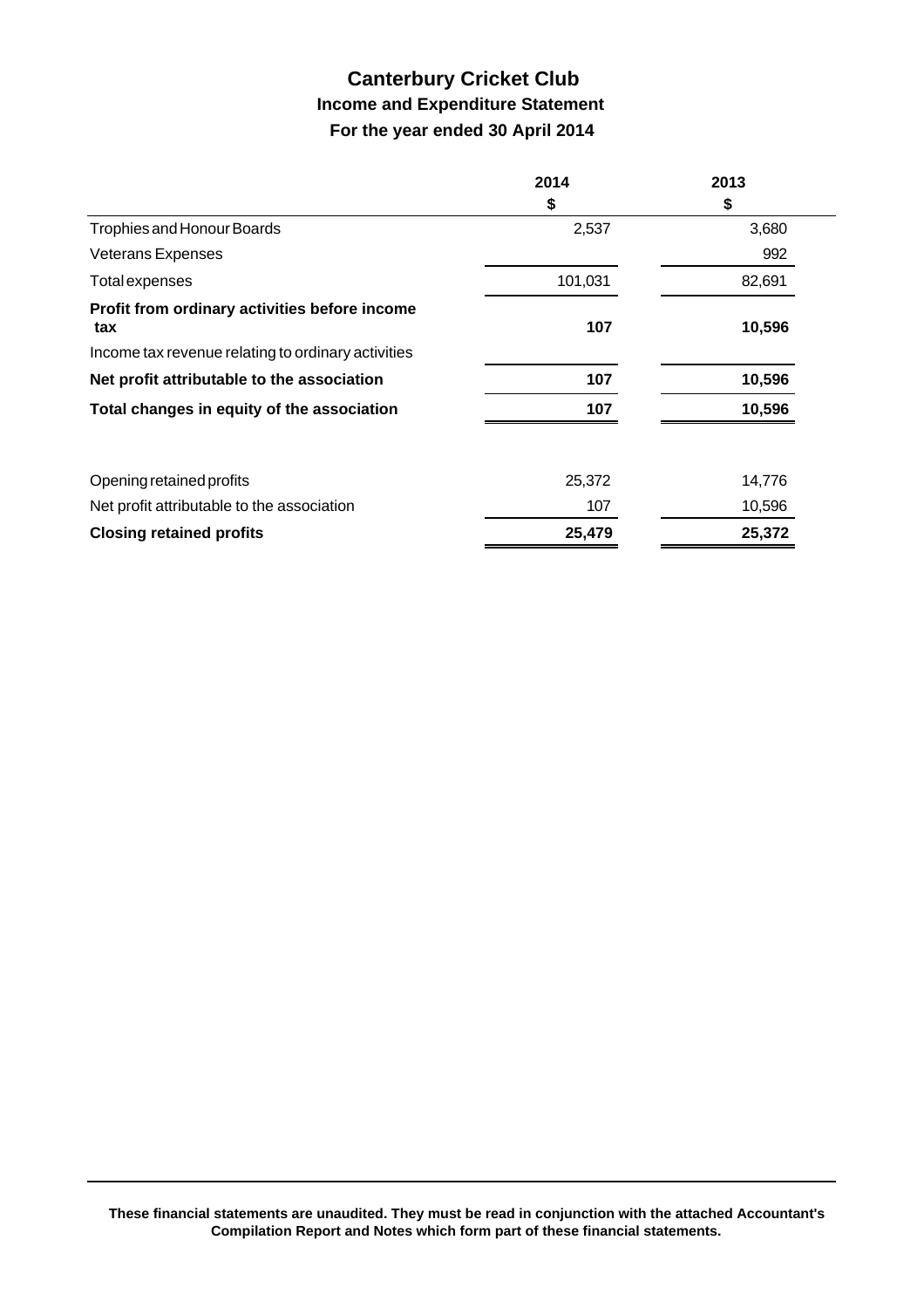## **Canterbury Cricket Club Detailed Balance Sheet as at 30 April 2014**

|                                      | <b>Note</b> | 2014<br>\$ | 2013<br>\$ |
|--------------------------------------|-------------|------------|------------|
| <b>Current Assets</b>                |             |            |            |
| <b>Cash Assets</b>                   |             |            |            |
| Cash at Bank - Bendigo               |             | 19,984     | 21,522     |
|                                      |             | 19,984     | 21,522     |
| <b>Receivables</b>                   |             |            |            |
| <b>Debtors</b>                       |             | 1,170      | 3,374      |
|                                      |             | 1,170      | 3,374      |
| <b>Other</b>                         |             |            |            |
| Match Balls on Hand                  |             | 1,100      | 600        |
|                                      |             | 1,100      | 600        |
| <b>Total Current Assets</b>          |             | 22,254     | 25,496     |
| <b>Non-Current Assets</b>            |             |            |            |
| <b>Other Financial Assets</b>        |             |            |            |
| <b>Other investments</b>             |             | 1,771      | 500        |
|                                      |             | 1,771      | 500        |
| <b>Property, Plant and Equipment</b> |             |            |            |
| Property & equipment - at cost       |             | 22,509     | 22,509     |
| Less: Accumulated depreciation       |             | (22, 509)  | (22, 509)  |
|                                      |             |            |            |
| <b>Total Non-Current Assets</b>      |             | 1,771      | 500        |
| <b>Total Assets</b>                  |             | 24,025     | 25,996     |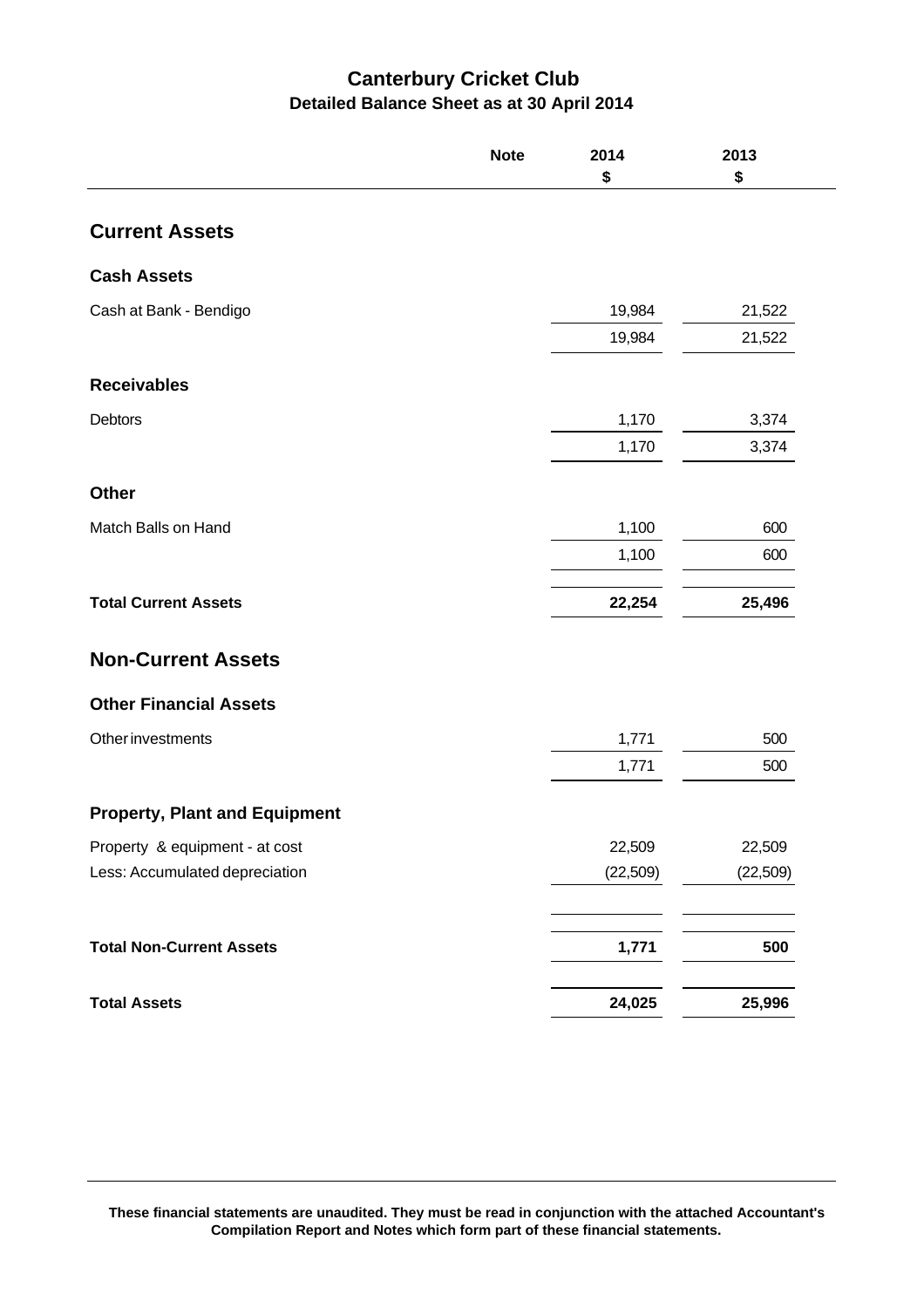## **Canterbury Cricket Club Detailed Balance Sheet as at 30 April 2014**

|                                  | <b>Note</b> | 2014     | 2013   |
|----------------------------------|-------------|----------|--------|
|                                  |             | \$       | \$     |
| <b>Current Liabilities</b>       |             |          |        |
| <b>Payables</b>                  |             |          |        |
| <b>Unsecured:</b>                |             |          |        |
| Trade creditors                  |             | (1, 454) | 624    |
|                                  |             | (1, 454) | 624    |
| <b>Total Current Liabilities</b> |             | (1, 454) | 624    |
| <b>Total Liabilities</b>         |             | (1, 454) | 624    |
| <b>Net Assets</b>                |             | 25,479   | 25,372 |
|                                  |             |          |        |
| <b>Members' Funds</b>            |             |          |        |
| Accumulated surplus (deficit)    |             | 25,479   | 25,372 |
| <b>Total Members' Funds</b>      |             | 25,479   | 25,372 |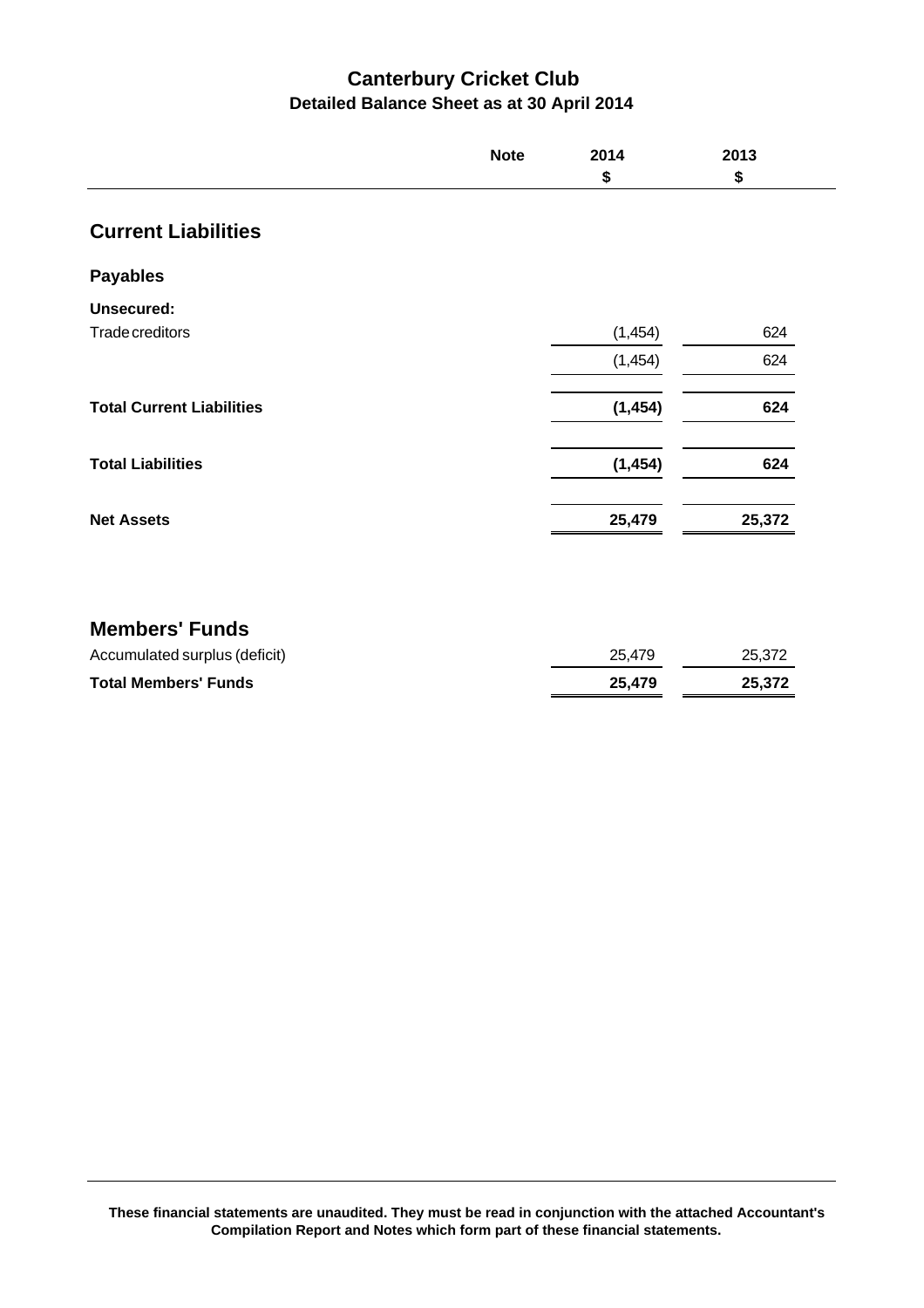### **Note 1: Summary of Significant Accounting Policies**

This financial report is a special purpose financial report prepared in order to satisfy the financial reporting requirements of the Associations Incorporations Act . The committee has determined that the association is not a reporting entity.

The financial report has been prepared on an accruals basis and is based on historical costs and does not take into account changing money values or, except where specifically stated, current valuations of non-current assets.

The following significant accounting policies, which are consistent with the previous period unless otherwise stated, have been adopted in the preparation of this financial report.

#### **(a) Cash and Cash Equivalents**

Cash and cash equivalents include cash on hand, deposits held at call with banks, and other short-term highly liquid investments with original maturities of three months or less.

#### **(b) Revenue and Other Income**

Grant and donation income is recognised when the entity obtains control over the funds, which is generally at the time of receipt.

All revenue is stated net of the amount of goods and services tax (GST).

#### **(c) Goods and Services Tax (GST)**

The Club is not registered for GST.Receivables and payables in the assets and liabilities statement are shown inclusive of GST.

#### **(d) Investments**

Investments held are originally recognised at cost, which includes transaction costs.

#### **(e) Trade and Other Payables**

Trade and other payables represent the liability outstanding at the end of the reporting period for goods and services received by the association during the reporting period, which remain unpaid. The balance is recognised as a current liability with the amounts normally paid within 30 days of recognition of the liability.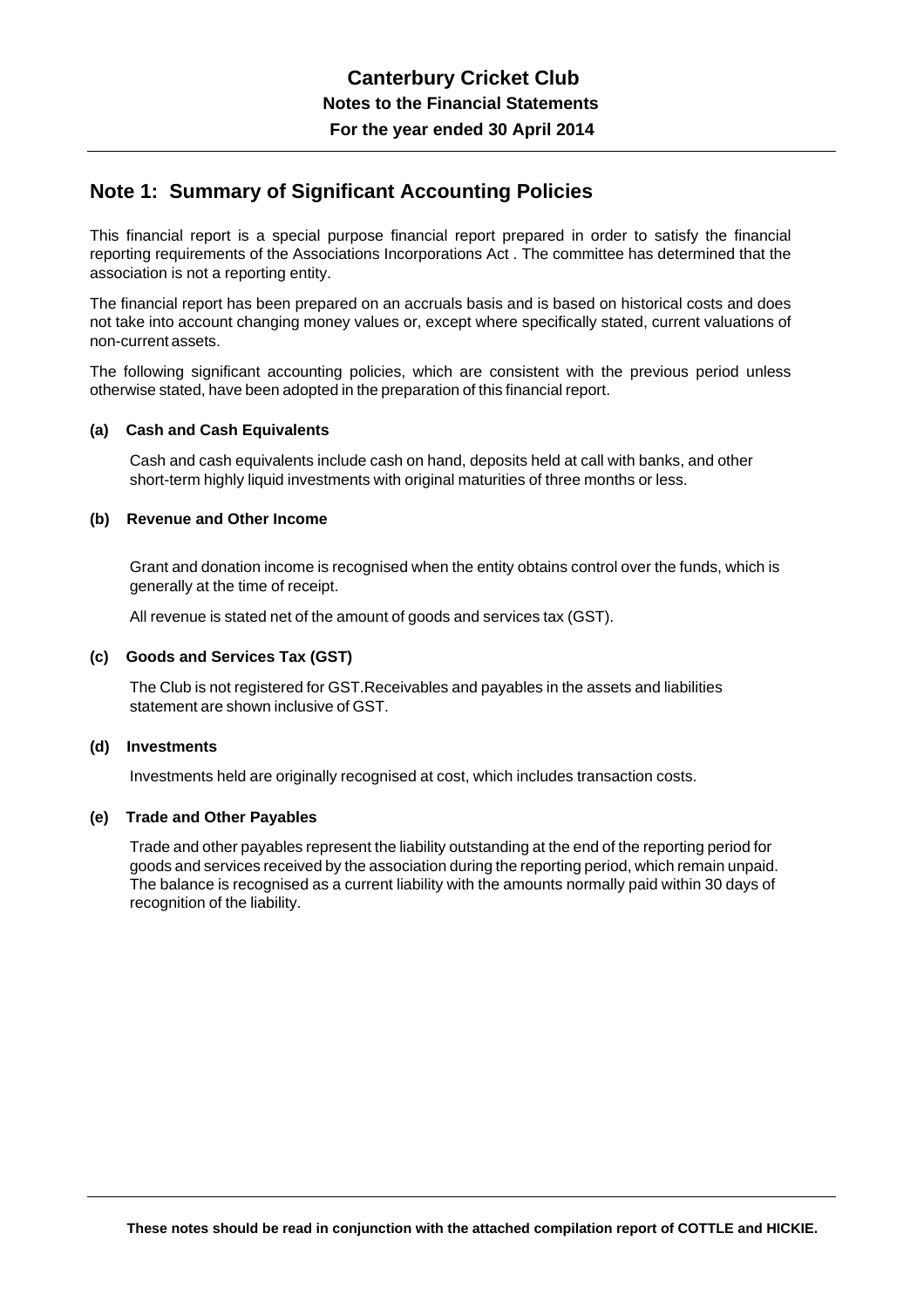### **Canterbury Cricket Club Statement by Members of the Committee For the year ended 30 April 2014**

The Committee has determined that the association is not a reporting entity and that this special purpose financial report should be prepared in accordance with the accounting policies outlined in Note 1 to the financial statements.

In the opinion of the Committee the Income and Expenditure Statement, Statement of Financial Position, and Notes to the Financial Statements:

1. Presents fairly the financial position of Canterbury Cricket Club as at 30 April 2014 and its performance for the year ended on that date.

\_\_\_\_\_\_\_\_\_\_\_\_\_\_\_\_\_\_\_\_\_\_\_\_\_\_\_\_\_\_\_\_\_\_\_\_\_\_\_\_\_\_\_\_\_\_\_\_\_

\_\_\_\_\_\_\_\_\_\_\_\_\_\_\_\_\_\_\_\_\_\_\_\_\_\_\_\_\_\_\_\_\_\_\_\_\_\_\_\_\_\_\_\_\_\_\_\_\_

2. At the date of this statement, there are reasonable grounds to believe that the association will be able to pay its debts as and when they fall due.

This statement is made in accordance with a resolution of the Committee and is signed for and on behalf of the Committee by:

Greg Lister President

Lindsay Gates **Treasurer** 

11 August, 2014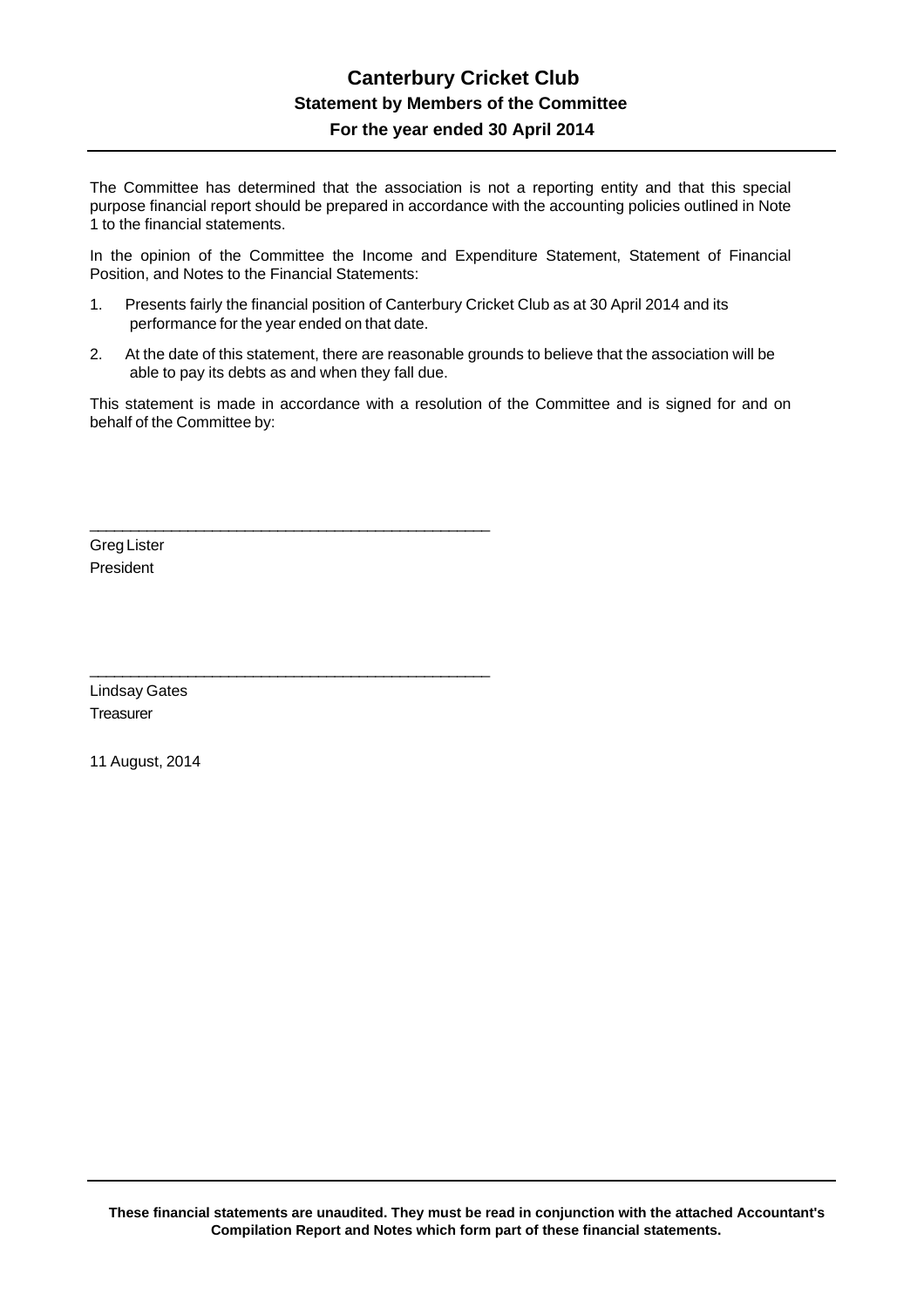I, Greg Lister - President and I, Lindsay Gates - Treasurer certify that:

1. We are members of the Committee of Canterbury Cricket Club.

\_\_\_\_\_\_\_\_\_\_\_\_\_\_\_\_\_\_\_\_\_\_\_\_\_\_\_\_\_\_\_\_\_\_\_\_\_\_\_\_\_\_\_\_\_\_\_\_\_

\_\_\_\_\_\_\_\_\_\_\_\_\_\_\_\_\_\_\_\_\_\_\_\_\_\_\_\_\_\_\_\_\_\_\_\_\_\_\_\_\_\_\_\_\_\_\_\_\_

- 2. We attended the annual general meeting of the association held on 11/08/2014.
- 3. We are authorised by the attached resolution of the Committee to sign this certificate.
- 4. This annual statement was submitted to the members of the association at its annual general meeting.

Greg Lister Committee Member

Lindsay Gates Committee Member

11 August, 2014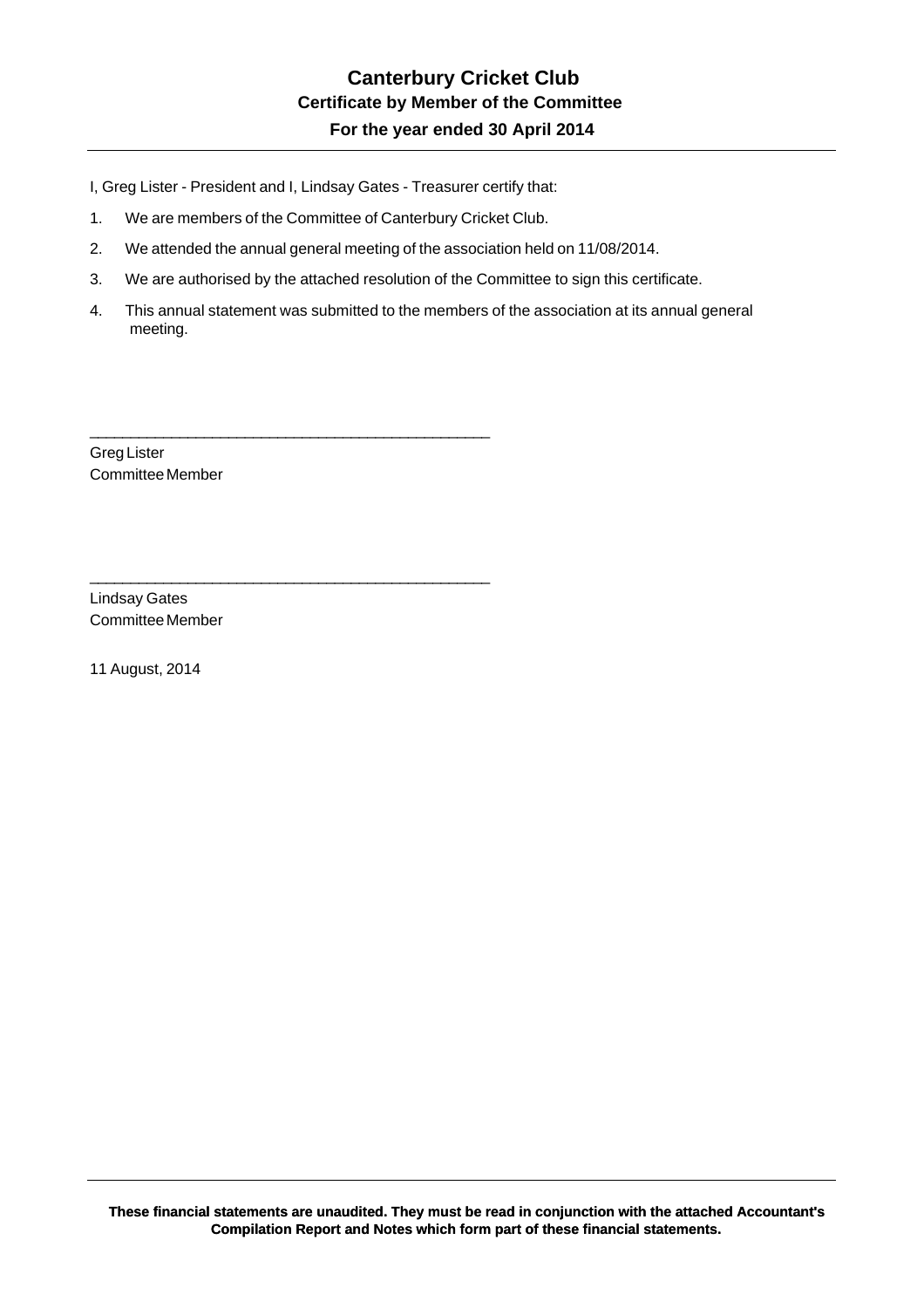## **CLUB ADMINISTRATION**

| <b>YEAR</b> | <b>PRESIDENT</b> | <b>SECRETARY</b> | <b>TREASURER</b> |
|-------------|------------------|------------------|------------------|
|             |                  |                  |                  |
| 1887-88     | Read, A.         | O'Keefe          | No Record        |
| 1888-89     | Read, A.         | No Record        | No Record        |
| 1889-90     | Read, A.         | No Record        | No Record        |
| 1890-91     | Read, A.         | Scott G.         | No Record        |
| 1891-92     | Read, A.         | Walker J.        | Walker J.        |
| 1892-93     | Read, A.         | Walker J.        | No Record        |
| 1893-94     | Smith D.B.       | Walker J.        | No Record        |
| 1894-95     | Smith D.B.       | Walker J.        | No Record        |
| 1895-96     | Smith D.B.       | Walker J.        | No Record        |
| 1896-97     | Smith D.B.       | Walker J.        | No Record        |
| 1897-98     | Smith D.B.       | No Record        | No Record        |
| 1898-99     | Smith D.B.       | No Record        | No Record        |
| 1899-00     | Smith D.B.       | No Record        | No Record        |
| 1900-01     | No Record        | No Record        | No Record        |
| 1901-02     | No Record        | No Record        | No Record        |
| 1902-03     | No Record        | No Record        | No Record        |
| 1903-04     | No Record        | No Record        | No Record        |
| 1904-05     | No Record        | No Record        | No Record        |
| 1905-06     | No Record        | No Record        | No Record        |
| 1906-07     | No Record        | No Record        | No Record        |
| 1907-08     | No Record        | No Record        | No Record        |
| 1908-09     | No Record        | No Record        | No Record        |
| 1909-10     | No Record        | No Record        | No Record        |
| 1910-11     | No Record        | No Record        | No Record        |
| 1911-12     | Gittus T. (Snr)  | No Record        | No Record        |
| 1912-13     | Gittus T. (Snr)  | Copas W.         | Silvers F.       |
| 1913-14     | Gittus T. (Snr)  | Copas W.         | Silvers F.       |
| 1914-15     | Gittus T. (Snr)  | Copas W.         | Silvers F.       |
| 1915-16     | Gittus T. (Snr)  | Copas W.         | Silvers F.       |
| 1916-17     | Gittus T. (Snr)  | Copas W.         | Silvers F.       |
| 1917-18     | Gittus T. (Snr)  | Gittus T. (Jnr)  | Silvers F.       |
| 1918-19     | Gittus T. (Snr)  | Gittus T. (Jnr)  | Silvers F.       |
| 1919-20     | Gittus T. (Snr)  | Gittus T. (Jnr)  | Silvers F.       |
| 1920-21     | Woodward F.W.    | Gittus T. (Jnr)  | Silvers F.       |
| 1921-22     | Woodward F.W.    | Gittus T. (Jnr)  | No Record        |
| 1922-23     | No Record        | Gittus T. (Jnr)  | No Record        |
| 1923-24     | No Record        | Gittus T. (Jnr)  | No Record        |
| 1924-25     | Guiver G. (Snr)  | Broadbent B.     | Webb A.          |
| 1925-26     | Guiver G. (Snr)  | Broadbent B.     | Webb A.          |
| 1926-27     | Guiver G. (Snr)  | Broadbent B.     | Webb A.          |
| 1927-28     | Swan H.          | Warmbrum L.      | Webb A.          |
| 1928-29     | Swan H.          | Warmbrum L.      | Webb A.          |
| 1929-30     | Swan H.          | Warmbrum L.      | Webb A.          |
| 1930-31     | Swan H           | Webb A           | Webb A           |
| 1931-32     | Swan H           | Webb A           | Smyth W          |
| 1932-33     | Swan H           | Webb A           | Smyth W          |
| 1933-34     | Swan H           | Webb A           | Allen A          |
| 1934-35     | Swan H           | Webb A           | Allen A          |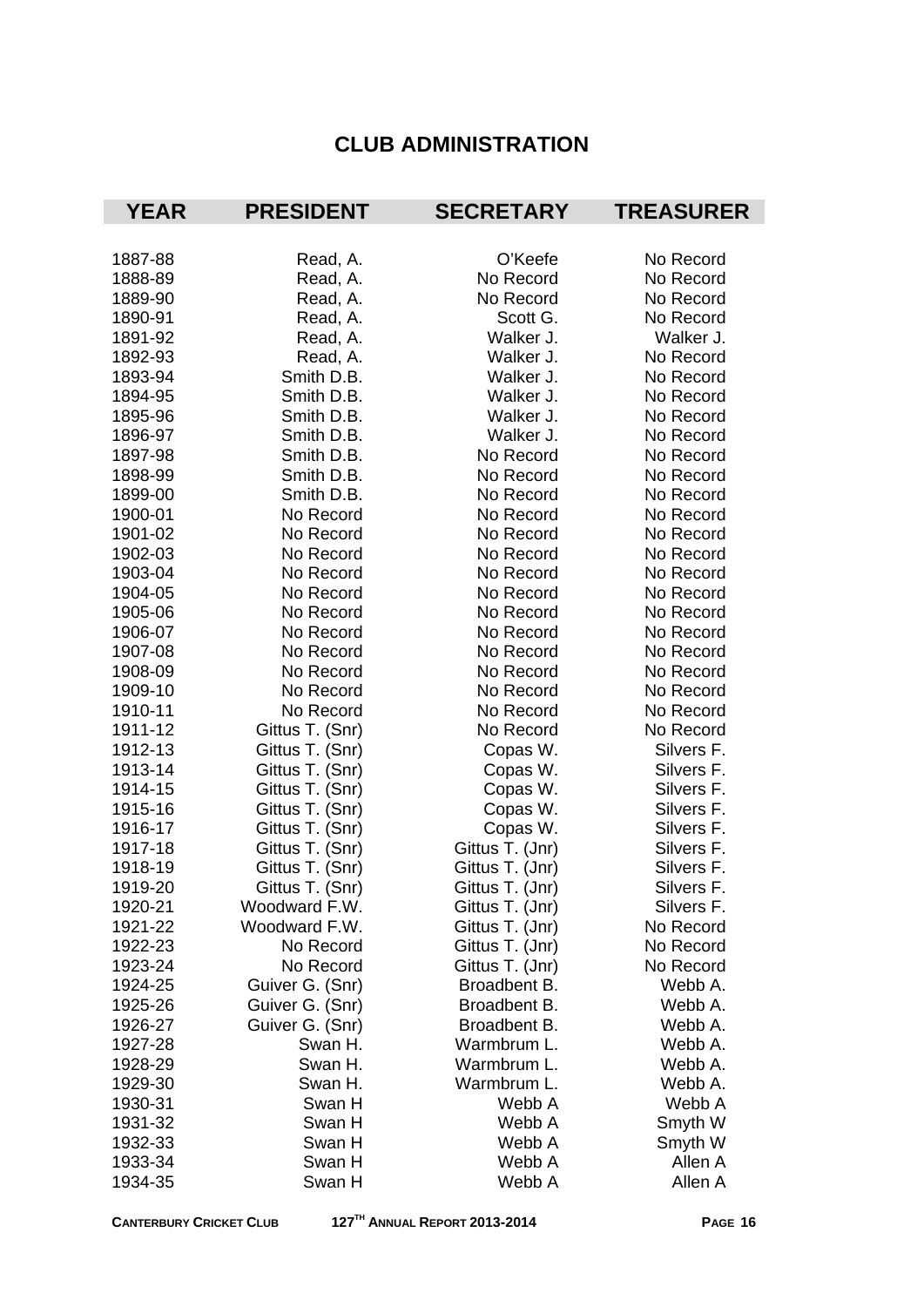| <b>YEAR</b>        | <b>PRESIDENT</b>                           | <b>SECRETARY</b>           | <b>TREASURER</b>           |
|--------------------|--------------------------------------------|----------------------------|----------------------------|
| 1935-36            | Swan H                                     | Webb A                     | Allen A                    |
| 1936-37            | Cr. Dimmick W                              | Webb A                     | Allen A                    |
| 1937-38            | Cr. Dimmick W                              | Morris J                   | Allen A                    |
| 1938-39            | Cr. Dimmick W                              | No Record                  | <b>Silvers K</b>           |
| 1939-40            | Cr. Dimmick W                              | No Record                  | <b>Silvers K</b>           |
| 1940-41            | Cr. Dimmick W                              | <b>Collins H</b>           | Silvers K                  |
| 1941-42            | Cr. Dimmick W                              | No Record                  | <b>Silvers K</b>           |
| 1942-43            | Cr. Dimmick W                              | No Record                  | Silvers K                  |
| 1943-44            | Cr. Dimmick W                              | No Record                  | Larkin L                   |
| 1944-45            | Cr. Dimmick W                              | <b>Matthews H</b>          | Larkin L                   |
| 1945-46            | Cr. Dimmick W                              | <b>Matthews G</b>          | Larkin L                   |
| 1946-47            | Cr. Dimmick W                              | No Record                  | Larkin L                   |
| 1947-48            | Cr. Dimmick W                              | No Record                  | Larkin L                   |
| 1948-49            | Cr. Dimmick W                              | No Record                  | Larkin L                   |
| 1949-50            | Cr. Dimmick W                              | Cox <sub>C</sub>           | Larkin L                   |
| 1950-51            | Cr. Dimmick W                              | Cox C                      | Larkin L                   |
| 1951-52            | Cr. Dimmick W                              | Cox C                      | Larkin L                   |
| 1952-53            | Cr. Dimmick W                              | Cox <sub>C</sub>           | <b>Bates W</b>             |
| 1953-54            | Larkin L                                   | Cox <sub>C</sub>           | <b>Bates W</b>             |
| 1954-55            | Larkin L                                   | Cox C                      | <b>Bates W</b>             |
| 1955-56            | Scott, A                                   | Cox <sub>C</sub>           | <b>Bates W</b>             |
| 1956-57            | Scott A                                    | Cox <sub>C</sub>           | <b>Bates W</b>             |
| 1957-58            | Scott A                                    | Cox C                      | <b>Bates W</b>             |
| 1958-59            | Scott A                                    | Cox C                      | <b>Bates W</b>             |
| 1959-60            | Grace J                                    | Grace G                    | <b>Bates W</b>             |
| 1960-61            | Shores <sub>N</sub>                        | Kann A                     | <b>Bates W</b>             |
| 1961-62            | <b>Shores N</b>                            | Kann A                     | <b>Bates W</b>             |
| 1962-63            | <b>Shores N</b>                            | Kann A                     | <b>Bates W</b>             |
| 1963-64            | <b>Shores N</b>                            | Kann A                     | <b>Bates W</b>             |
| 1964-65            | Shores <sub>N</sub>                        | Kann A                     | <b>Bates W</b>             |
| 1965-66            | <b>Shores N</b>                            | Kann A                     | <b>Bates W</b>             |
| 1966-67            | <b>Shores N</b>                            | Callaway A                 | Trengrove R                |
| 1967-68<br>1968-69 | Shores <sub>N</sub>                        | McCarthy J                 | <b>Trengrove R</b>         |
| 1969-70            | Shores <sub>N</sub><br>Shores <sub>N</sub> | Ridgewell L                | <b>Trengrove R</b>         |
| 1970-71            | <b>Shores N</b>                            | <b>Ridgewell L</b>         | Trengrove R                |
| 1971-72            | <b>Shores N</b>                            | Ridgewell L<br>Ridgewell L | Trengrove R<br>Trengrove R |
| 1972-73            | Shores <sub>N</sub>                        | Ridgewell L                | Trengrove R                |
| 1973-74            | <b>Shores N</b>                            | Ridgewell L                | Bates S                    |
| 1974-75            | Trengrove R                                | Ridgewell L                | Bates S                    |
| 1975-76            | <b>Trengrove R</b>                         | Ridgewell L                | <b>Bates S</b>             |
| 1976-77            | <b>Trengrove R</b>                         | Ridgewell L                | Bates S                    |
| 1977-78            | <b>Trengrove R</b>                         | Ridgewell L                | McCarthy E                 |
| 1978-79            | <b>Trengrove R</b>                         | Ridgewell L                | McCarthy E                 |
| 1979-80            | Trengrove R                                | Ridgewell L                | McCarthy E                 |
| 1980-81            | Trengrove R                                | Ridgewell L                | McCarthy E                 |
| 1981-82            | Trengrove R                                | Ridgewell L                | McCarthy E                 |
| 1982-83            | Trengrove R                                | Ridgewell L                | McCarthy E                 |
| 1983-84            | Trengrove R                                | Foskey D                   | McCarthy E                 |
| 1984-85            | <b>Trengrove R</b>                         | Foskey D                   | Dillon P                   |
| 1985-86            | <b>Trengrove R</b>                         | McKenzie I                 | Dillon P                   |
| 1986-87            | Trengrove R                                | McKenzie I                 | Mc Carthy E                |
| 1987-88            | Ridgewell L                                | McKenzie I                 | Mc Carthy E                |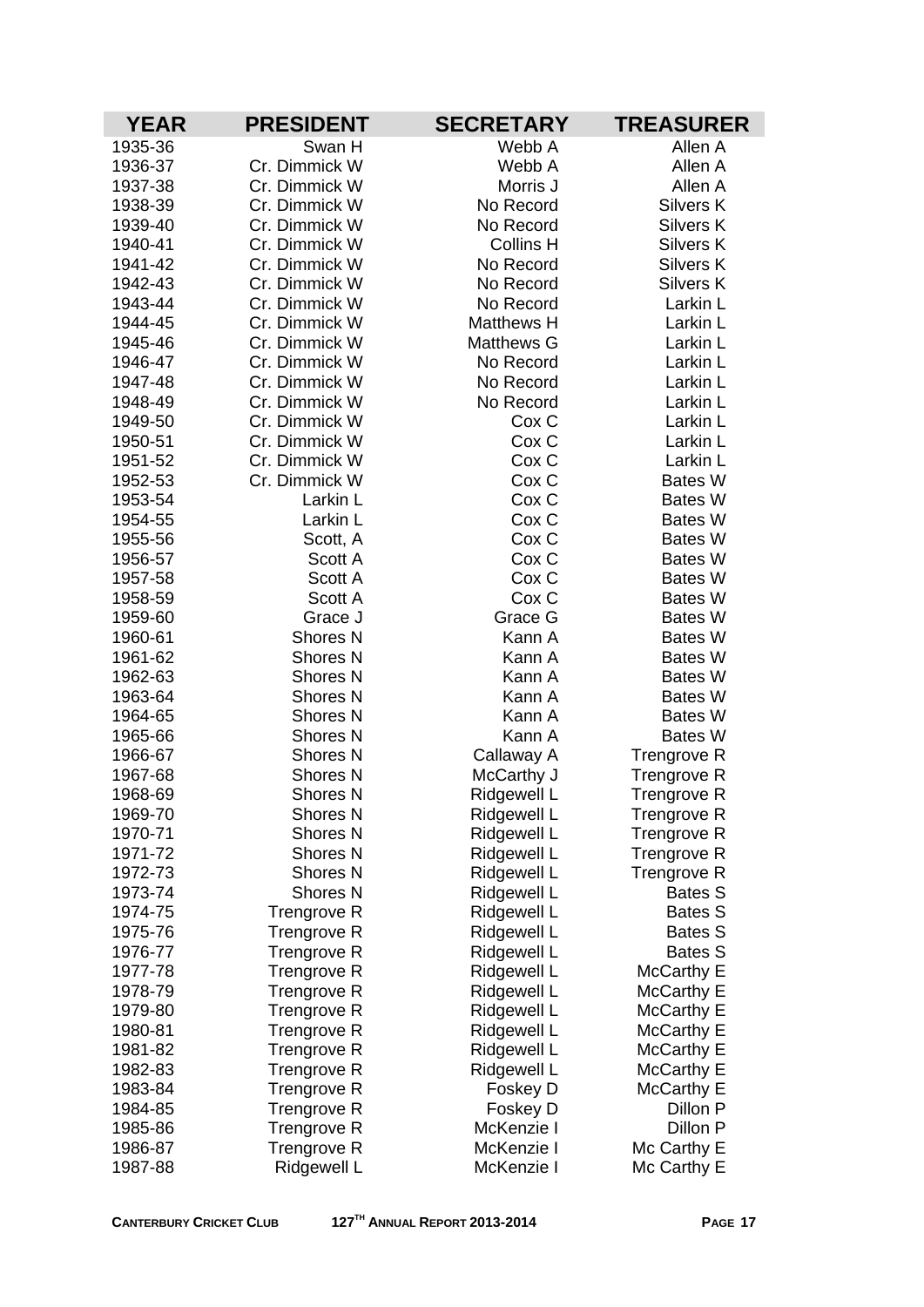| <b>YEAR</b> | <b>PRESIDENT</b> | <b>SECRETARY</b> | <b>TREASURER</b> |
|-------------|------------------|------------------|------------------|
| 1988-89     | Ridgewell L      | McKenzie, I      | Zammit, P        |
| 1989-90     | Ridgewell L      | Bate, J          | Zammit, P        |
| 1990-91     | Ridgewell, L     | Fittock, J       | Zammit, P        |
| 1991-92     | McCarthy, J      | Fittock, J       | Cumming, A       |
| 1992-93     | McCarthy, J      | Zammit, P        | Cumming, A       |
| 1993-94     | Bollen, G        | Zammit, P        | Cumming, A       |
| 1994-95     | Bollen, G        | Ridgewell, L     | Cumming, A       |
| 1995-96     | Dillon, P        | Zammit, P        | Cumming, A       |
| 1996-97     | Retchford, D     | Zammit, P        | Cumming, A       |
| 1997-98     | Retchford, D     | Zammit, P        | Cumming, A       |
| 1998-99     | Retchford, D     | Zammit, P        | Cumming, A       |
| 1999-00     | Hickie, T        | Zammit, P        | Cumming, A       |
| 2000-01     | Hickie, T        | Zammit, P        | Cumming, A       |
| 2001-02     | Hickie, T        | Zammit, P        | Cumming, A       |
| 2002-03     | Zammit, P        | Hickie, T        | Boyd, J          |
| 2003-04     | Zammit, P        | Hickie, T        | Segar, J         |
| 2004-05     | Lister, G        | Hickie, T        | Segar, J         |
| 2005-06     | Lister, G        | Wegener, D       | Hickie, T        |
| 2006-07     | Segar, J         | Wegener, D       | Hickie, T        |
| 2007-08     | Segar, J         | Blake, A         | Hickie, T        |
| 2008-09     | Segar, J         | Maiyah, A        | Hawkins, A       |
| 2009-10     | McLaren, J       | Kennedy, K       | McLaren, J       |
| 2010-11     | Bourke, F        | Hickie, T        | Cumming, A       |
| 2011-12     | Bourke, F        | Hickie, T        | Cumming, A       |
| 2012-13     | Bourke, F        | Hickie, T        | Gates, L         |
| 2013-14     | Lister, G        | Hickie, T        | Gates, L         |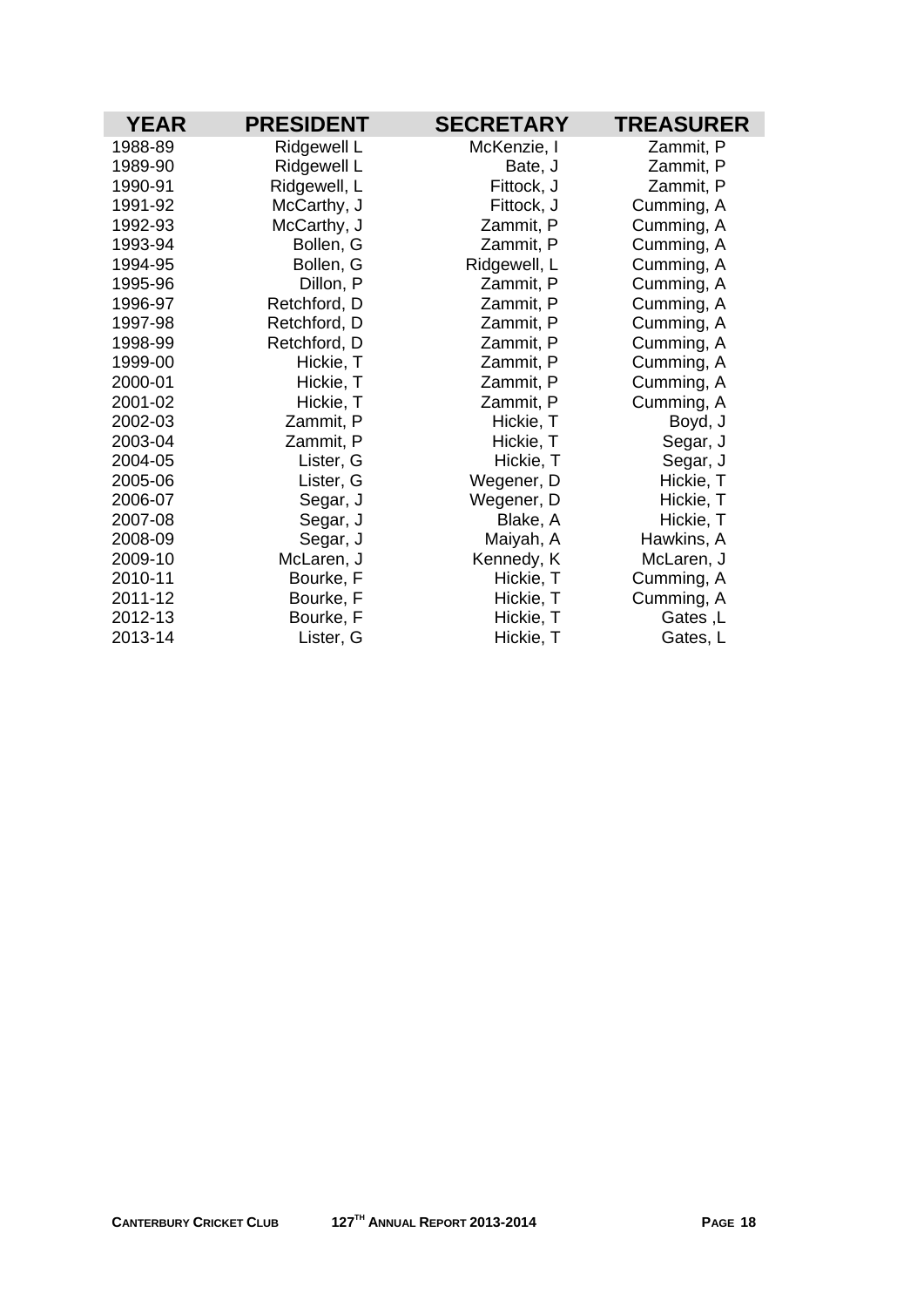## **LIFE MEMBERS**

The Constitution provides for the appointment of one life membership per year. To be appointed to this prestigious office, a member must have given at least ten years' special or meritorious service to the Club.

The appointment to Life Membership is made by the general body of members at the Annual General Meeting.

At the time of preparation of this report, those elevated to Life Membership are listed below:

**Mackie S\* Alway, T\* Webb, A\* Silvers, K\* Larkin, L\* Bates, W\* Kann A\* Goodear, G\* Shores, N\* Trengrove, R Ridgewell, L Matthews, G\* O'Brien,B McCarthy J# Maguire, M Gardiner, S McCarthy, E McDonell, A Foskey, D Bate, J McDonell,D\* Dillon, P Boyce,G Boyce, I Zammit, P Cumming ACR Mirkovic, P Lister, GN Hickie, TP^** 

 \* Deceased # Life Member Eastern Cricket Association

^ Life Member Mercantile Cricket Association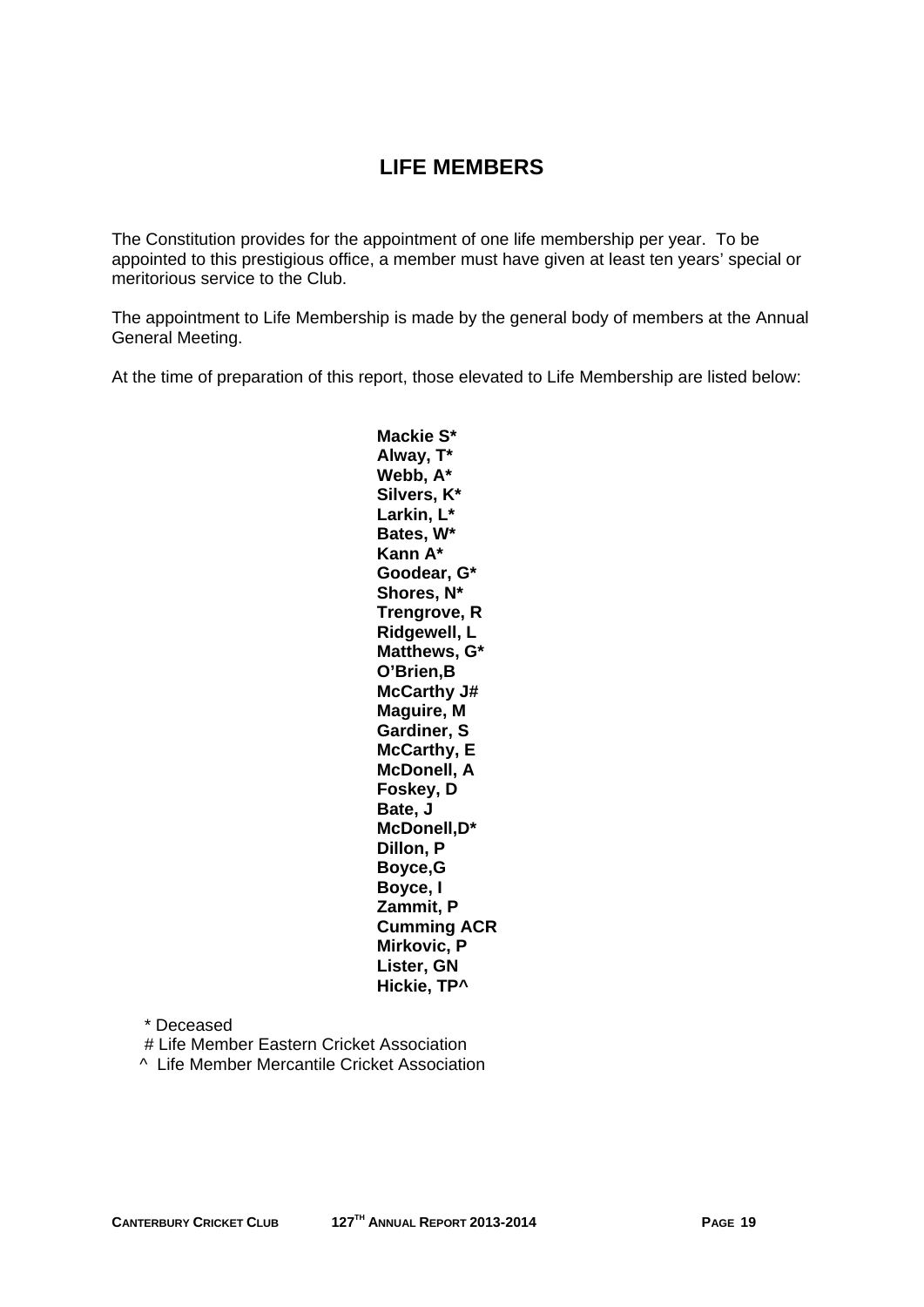## **OFFICIALS**

| <b>Captains</b>  | Χ1                    | <b>Name</b>           |
|------------------|-----------------------|-----------------------|
|                  | 1 <sup>st</sup>       | <b>Grant McCarthy</b> |
|                  | $2^{nd}$              | Jonathon Boyd         |
|                  | 3 <sup>rd</sup>       | Sam Warner            |
|                  | 4 <sup>th</sup>       | Jesse McLaren         |
|                  | Veterans – C Grade    | Rod Devlin            |
|                  | Veterans - Legends    | Michael Angwin        |
|                  | U16 B - Tongue        | Rotating              |
|                  | U16 C - Bate          | Rotating              |
|                  | <b>U14 B - Orr</b>    | Rotating              |
|                  | U14 B - Van Zuyden    | Rotating              |
|                  | U14 C - Norman        | Rotating              |
|                  | U14C - Mason          | Rotating              |
|                  | U12 A - Barker        | Rotating              |
|                  | $U12 A - BHR Friday$  | Rotating              |
|                  | U12 B - Male          | Rotating              |
|                  | U12 C - Jackson       | Rotating              |
|                  | U10 Yellow 1          | Rotating              |
|                  | U10 Yellow 2          | Rotating              |
|                  | U <sub>10</sub> Black | Rotating              |
|                  | U10 Purple            | Rotating              |
| <b>Delegates</b> | <b>ECA Senior</b>     | <b>Tom Hickie</b>     |
|                  | <b>ECA Junior</b>     | Paul O'Grady          |
|                  | <b>MCA</b>            | Jesse McLaren         |

#### **JUNIOR COACHES & TEAM MANAGERS**

| XI                                                       | <b>COMPETITION</b>                                                                   | <b>COACH</b>                                                                   | <b>TEAM MANAGER</b>                                                                 |
|----------------------------------------------------------|--------------------------------------------------------------------------------------|--------------------------------------------------------------------------------|-------------------------------------------------------------------------------------|
| <b>U16 B</b><br><b>U16C</b>                              | <b>AR Tongue Shield</b><br>J Bate Shield                                             | <b>Tom Vanderslik</b><br>Tom Vanderslik                                        | Mike Kendall<br>Jack Holden                                                         |
| U14B1<br>U14B2<br>U14C1                                  | <b>EC Orr Shield</b><br>M Van Zuyden Shield<br><b>JD Norman Shield</b>               | Jarrod Shonferder<br>David Streat<br>Andrew Heffernan<br><b>Harry Crothers</b> | Matt Jordan<br>Megan Bortolussi<br>Natalie Watson                                   |
| U14C2                                                    | <b>SJ Mason Shield</b>                                                               | Andrew Heffernan<br><b>Harry Crothers</b>                                      | Natalie Watson                                                                      |
| <b>U12A</b><br><b>U12A</b><br><b>U12B</b><br><b>U12C</b> | <b>RJ Barker Shield</b><br><b>BHRDCA Friday</b><br>G Male Shield<br>F Jackson Shield | Craig Steventon<br>David Huttley<br><b>Russell Browne</b><br>Andrew Moore      | Norm Hume<br>Marcella Meagher<br>Lisa Gilbert<br>Duncan Permezel                    |
| U10<br>U <sub>10</sub><br>U <sub>10</sub><br>U10         | Purple<br>Yellow 1<br><b>Black</b><br>Yellow <sub>2</sub>                            | <b>Bob Angley</b><br><b>Matthew Kerr</b><br>Ken Grant<br>John Sestan           | <b>Andrew Stamper</b><br><b>Stacy Visser</b><br><b>Todd Charteris</b><br>Jane Sharp |
| <b>IN2CRICKET</b>                                        |                                                                                      | Matt Jordan                                                                    |                                                                                     |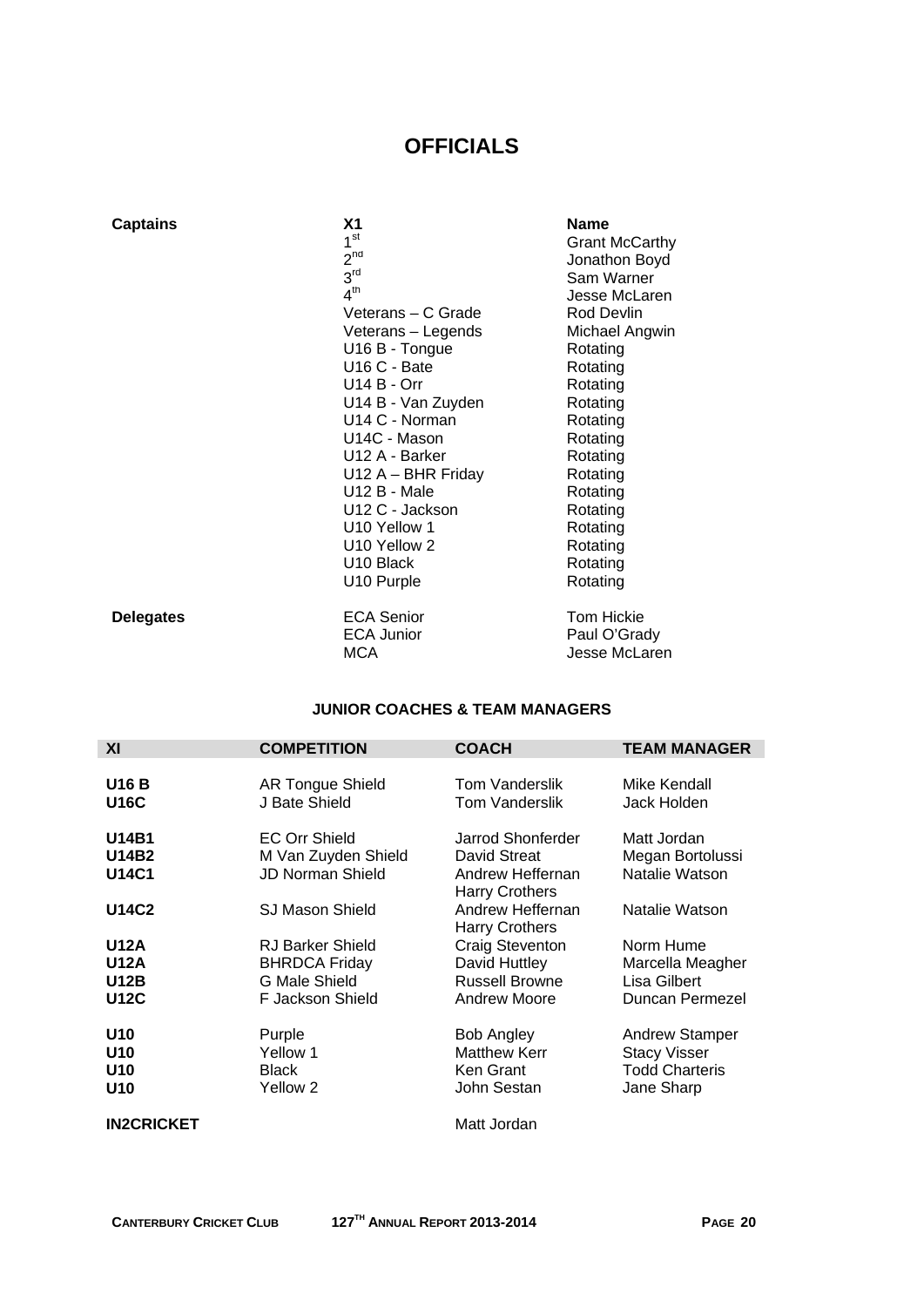## **SENIOR AWARDS**

| <b>Norm Shores Medal</b>                            | Bruce Anderson<br>Louis Holmes |
|-----------------------------------------------------|--------------------------------|
| <b>Club Championship</b><br>(McDonell Family Award) | Jesse Greenwood                |
| <b>Most Promising Player U21 (Bate Award)</b>       | Andrew Heffernan               |
| <b>Best Club Person</b>                             | <b>Harry Crothers</b>          |
| <b>Coaches Award</b>                                | Dylan Jones                    |

**SENIOR BATTING AND BOWLING AVERAGES** 

**(Doug and Allison Retchford Trophy)** 

| X <sub>1</sub>  | <b>BATTING</b>        | <b>AVERAGE</b> | <b>BOWLING</b>     | <b>AVERAGE</b> |
|-----------------|-----------------------|----------------|--------------------|----------------|
|                 |                       |                |                    |                |
| $1^{ST}$        | <b>Greg Powick</b>    | 40.58          | Himesh Sandaradura | 12.37          |
|                 |                       |                |                    |                |
| 2 <sup>nd</sup> | <b>Bruce Anderson</b> | 37.22          | Jonathon Boyd      | 16.48          |
|                 |                       |                |                    |                |
| 3 <sup>rd</sup> | Sam Warner            | 17.00          | Jack Lloyd         | 28.83          |
|                 |                       |                |                    |                |
| 4 <sup>th</sup> | <b>Paul Townsend</b>  | 27.75          | <b>Mark Thomas</b> | 10.52          |
|                 |                       |                |                    |                |
| <b>Veterans</b> | Michael Wood          | 34.80          | Peter Haggar       | 16.67          |
|                 |                       |                |                    |                |
| Legends         | Michael Kent          | 39.00          | <b>Bill Hansen</b> | 14.83          |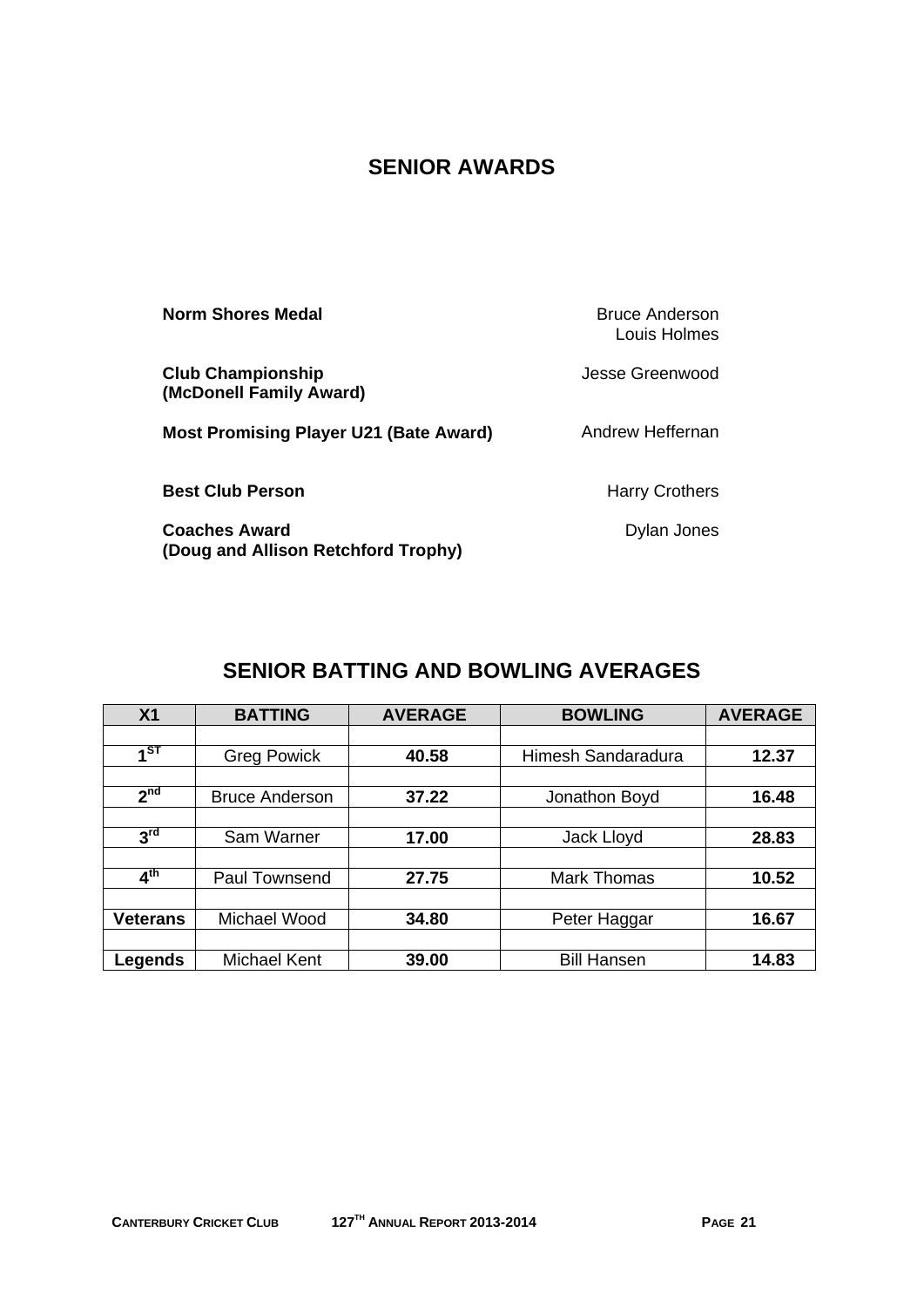## **NORM SHORES MEDAL**

The Norm Shores Medal was first struck in 1999-2000 and up to 2008-09 it was known as the Canterbury Medal. It's objective is to reward the outstanding team player as determined by the opposition captains in Senior XIs and the Junior Coaches/Managers in the Junior XIs. Votes are awarded for each game on a 3-2-1 basis to recognise effort and endeavour rather than statistical achievements.

This season's joint winners are Bruce Anderson and Loius Holmes. Bruce had another fine season in the 2<sup>nd</sup> XI by winning the batting average at 37.22 while Loius was consistant all year in a number of elevens

The votes of the leading players are shown below

| <b>Bruce Anderson</b> | 13 |
|-----------------------|----|
| Jesse Greenwood       | 13 |
| <b>Greg Powick</b>    | 12 |
| Jesse Greenwood       | 10 |
| <b>Mark Thomas</b>    | g  |
| Lachlan Streat        | 8  |
| Himesh Sandaradura    | я  |

#### **PREVIOUS WINNERS**

| <b>SEASON</b> | <b>SENIORS</b>        | <b>JUNIORS</b>         |
|---------------|-----------------------|------------------------|
|               |                       |                        |
| 1999-2000     | <b>Stuart Findlay</b> |                        |
|               | <b>Peter Mirkovic</b> |                        |
| 2000-01       | Peter Mirkovic        | <b>Felix Nelson</b>    |
|               | Ash Waterford         |                        |
| 2001-02       | George Mihailidis     | Will O'Sullivan        |
| 2002-03       | Peter Mirkovic        | <b>James Strauss</b>   |
| 2003-04       | Ash Maiyah            | Vinay Parikh           |
|               |                       | Tom Hickey             |
|               |                       | William Ryan           |
| 2004-05       | <b>Peter Mirkovic</b> | Patrick O'Sullivan     |
| 2005-06       | <b>Justin Sammut</b>  | Jesse Greenwood        |
| 2006-07       | Jonathan Wilson       | Andrew Heffernan       |
| 2007-08       | Jonathan Wilson       | Andrew Heffernan       |
| 2008-09       | Ash Maiyah            | <b>Matthew Roberts</b> |
|               | Darren Kimberley      |                        |
|               | Sam Warner            |                        |
| 2009-10       | Jonathan Wilson       | <b>Reuben Williams</b> |
| 2010-11       | <b>Allister Gore</b>  | <b>Tom Vanderslik</b>  |
| 2011-12       | Jack Quartermain      | <b>Jackson Morris</b>  |
| 2012-13       | Himesh Sandaradura    | Sam Townsend           |
| 2013-14       | <b>Bruce Anderson</b> | <b>Lachlan Streat</b>  |
|               | Loius Holmes          |                        |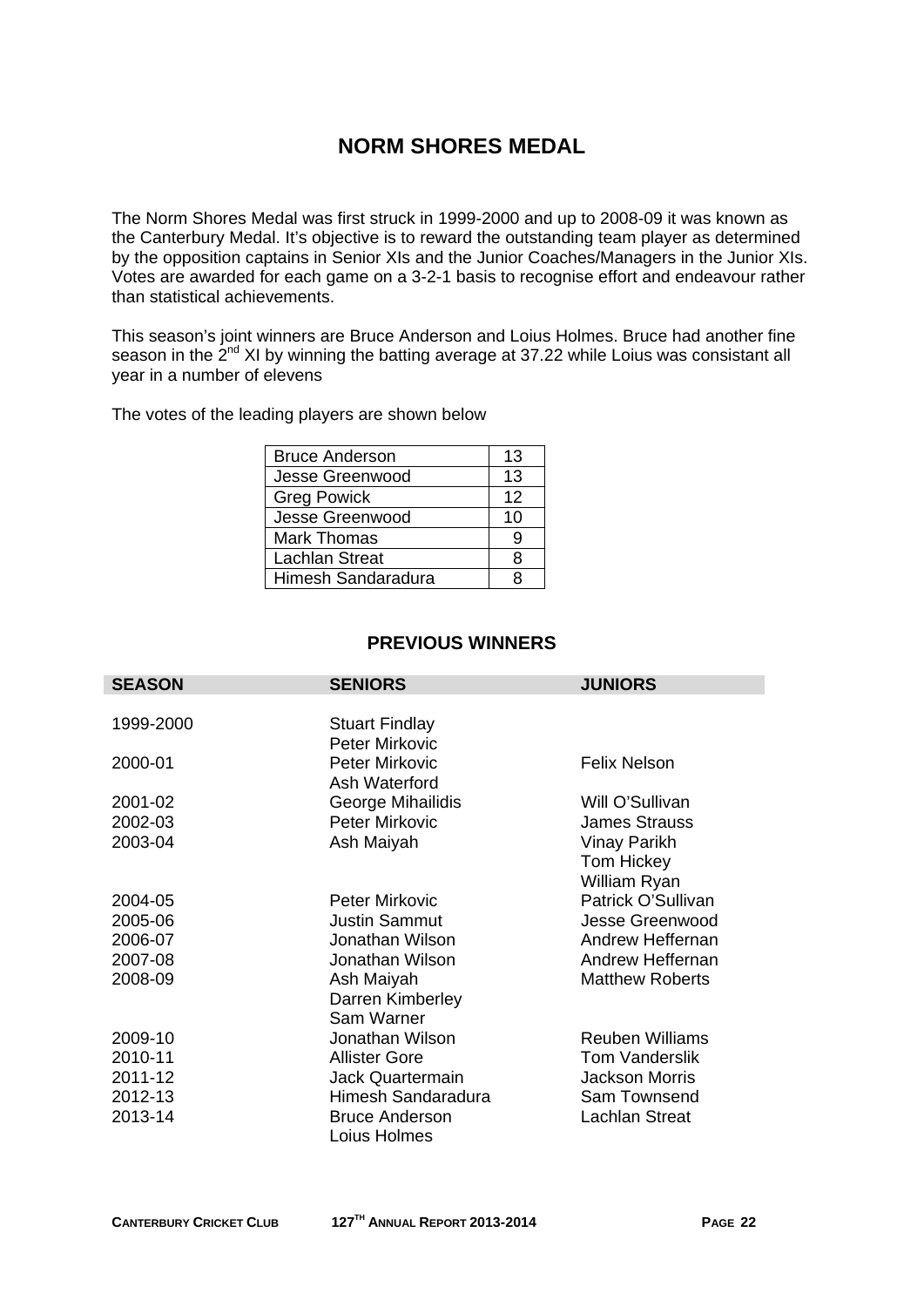## **CLUB CHAMPIONSHIP**

## **THE McDONELL FAMILY AWARD**

This award is sponsored by the McDonell family whose contribution to club sport in Canterbury is legendary. Allan McDonell came to the Canterbury Cricket Club during the early 1970's when he was in his later playing years. Allan was a magnificent wicketkeeper whose keeping up at the stumps to the quicks was deadly and his leg side stumpings were like lightening.

He was instrumental in the development of the  $3<sup>rd</sup>$  XI in the early years at Hislop Park and in recognition of his contribution to cricket at Canterbury, was awarded the Australian Sports Medal as part of the Australian Honours System in 2000.

Allan shares Life Membership at Canterbury with his late son Dean whose efforts as scorer for the 1<sup>st</sup> XI for many years resulted in recognition at Association level.

| Run                       | 1 point             |
|---------------------------|---------------------|
| Catch                     | 5 points            |
| Stumping                  | 5 points            |
| Wicket unassisted (b,lbw) | 15 points           |
| Wicket assisted           | 10 points           |
| Run Out - assisted        | 2 points per player |
| Run Out - unassisted      | 5 points            |

Criteria for the award of points for the Club Championship are:

To reflect the difference in standard between the XI's, the points earned are discounted as follows:

| ΧI              | <b>Discount</b>   |
|-----------------|-------------------|
|                 |                   |
| 4 st            | <b>Full Value</b> |
| 2 <sup>nd</sup> | 10%               |
| <b>2rd</b>      | 20%               |
| th              | 30%               |

This season's winner was Jesse Greenwood

Leading players in the McDonell Family Award in the 2013-14 season were:

| <b>Player</b>                   |
|---------------------------------|
| Jesse Greenwood - 535 points    |
| Greg Powick - 514 points        |
| Himesh Sandaradura - 495 points |
| Sam Starkins - 273 points       |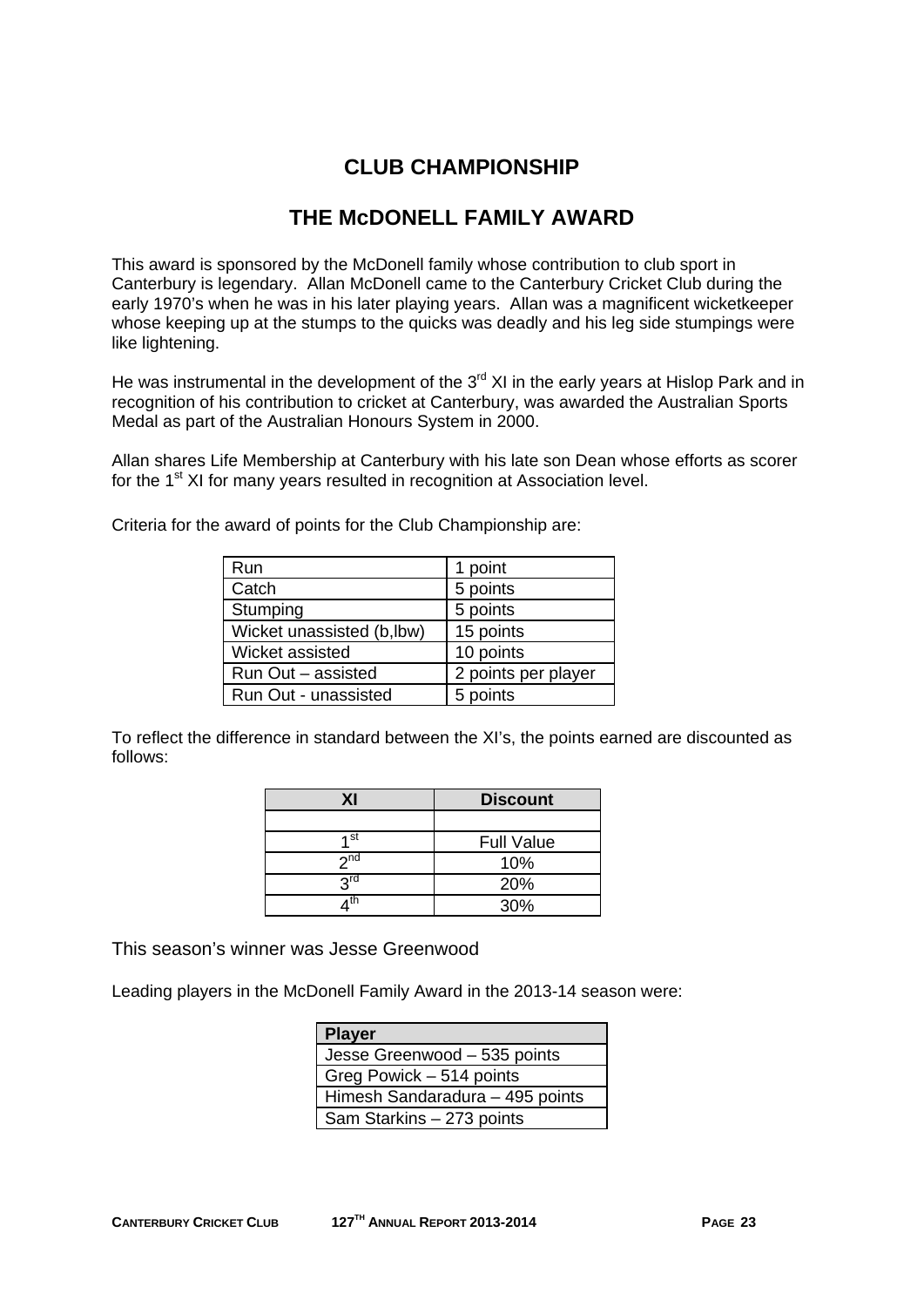#### **Previous Winners**

| Year               |                          |
|--------------------|--------------------------|
| 1977-78            | M.Maguire                |
| 1978-79            | M.Maguire                |
| 1979-80            | R.Emsley                 |
| 1980-81            | M.Maguire                |
| 1981-82            | G. Russell               |
| 1982-83            | P.Dillon                 |
| 1983-84            | M.Archibald              |
| 1985-85            | P.Dillon                 |
| 1985-86            | <b>B.</b> White          |
| 1986-87            | P.Dillon                 |
| 1987-88            |                          |
| 1988-89            |                          |
| 1989-90            |                          |
| 1990-91            |                          |
| 1991-92            |                          |
| 1992-93            |                          |
| 1993-94            |                          |
| 1994-95            |                          |
| 1995-96            |                          |
| 1996-97            |                          |
| 1997-98            | N. Owen                  |
| 1998-99            | P.Mirkovic               |
| 1999-00            | A. Waite                 |
| 2000-01            | P.Mirkovic               |
| 2001-02            | P.Mirkovic               |
| 2002-03            | P.Mirkovic<br>P.Mirkovic |
| 2003-04<br>2004-05 | P. Mirkovic              |
| 2005-06            | A. Maiyah                |
| 2006-07            | D. McBride               |
| 2007-08            | J. Wilson                |
| 2008-09            | J. Wilson                |
| 2009-10            | J. Wilson                |
| 2010-11            | W Lawton                 |
| 2011-12            | <b>G</b> McCarthy        |
| 2012-13            | H Sandaradura            |
| 2013-14            | J Greenwood              |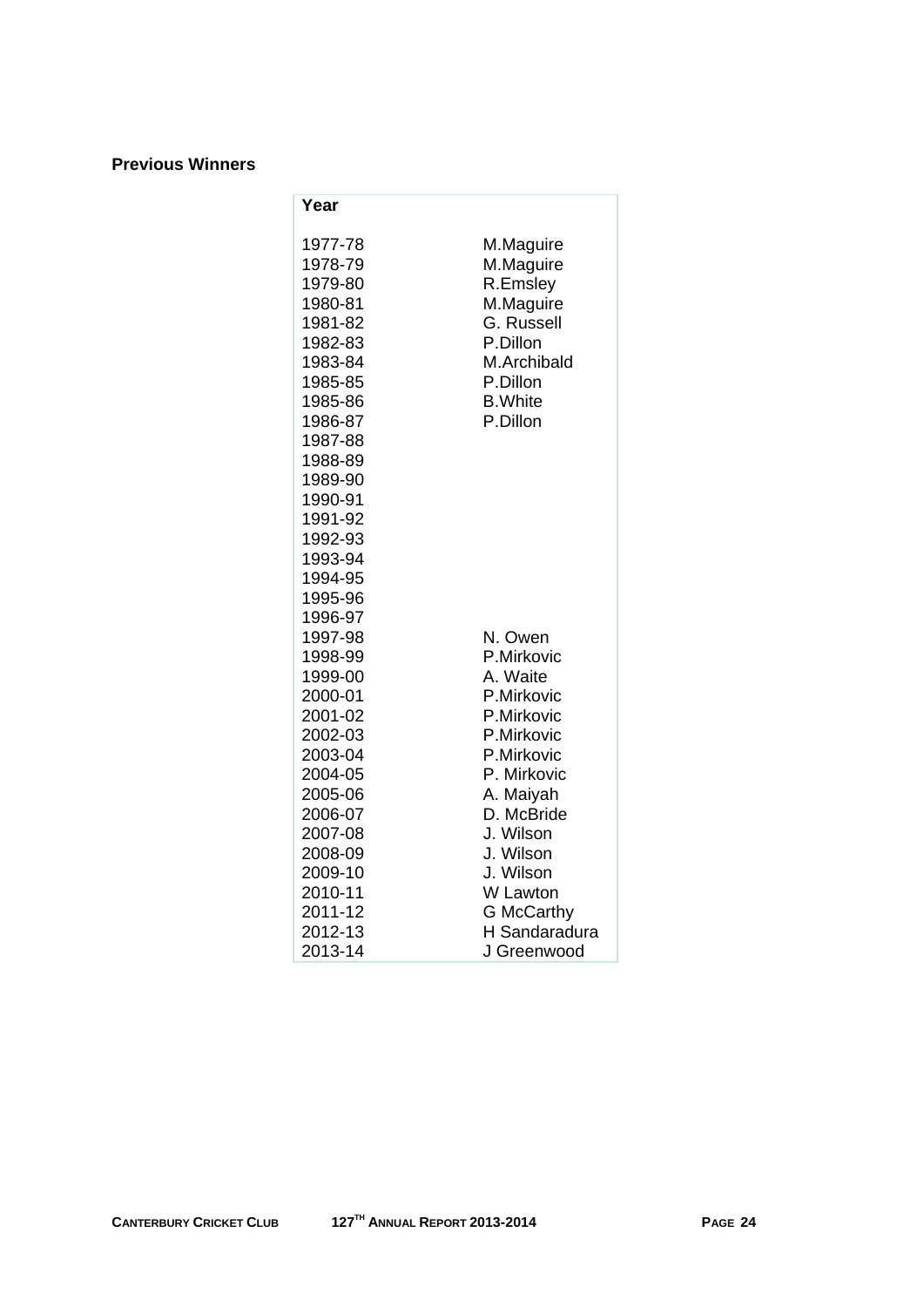## **OUTSTANDING PLAYER UNDER 21**

## **THE BATE AWARD**

This award acknowledges excellence in a player under 21 years of age and named in recognition of the contribution of the Bate Family to the development of young cricketers at Canterbury.

Arnold Bate was Vice President for many years and Chairman of Selectors during the most successful periods of the Club.

John Bate commenced his career with Canterbury as a junior in 1963-64 and has premiership success at both junior and Senior Turf level. John's dedication to the development of junior cricket at Canterbury now sees participation at unprecedented numbers and premiership success in the junior ranks. John has been recognised by both Cricket Victoria and the ECA for his commitment to junior cricket.

The Bate Award for 2013-14 is awarded to Andrew Heffernan

#### **Previous winners:**

| D Gillard<br>1973-74<br>1974-75<br>M. Gardiner<br>1975-76<br>J. Southall<br>1976-77<br>S.Day<br>1977-78<br>G. McQuiggan<br>G. Maguire<br>1978-79<br>J. Vasiliou<br>1979-80<br>1980-81<br>D. Frohlich<br>1981-82<br>J Gardiner | Year<br>(Geoff Sutton Trophy) |           |
|-------------------------------------------------------------------------------------------------------------------------------------------------------------------------------------------------------------------------------|-------------------------------|-----------|
| 1983-84<br>J. Murphy<br>1984-85<br>G. Thompson<br>G. Lister<br>1985-86<br>1986-87<br>N. Spiliopoulis                                                                                                                          | 1982-83                       | J. McEwen |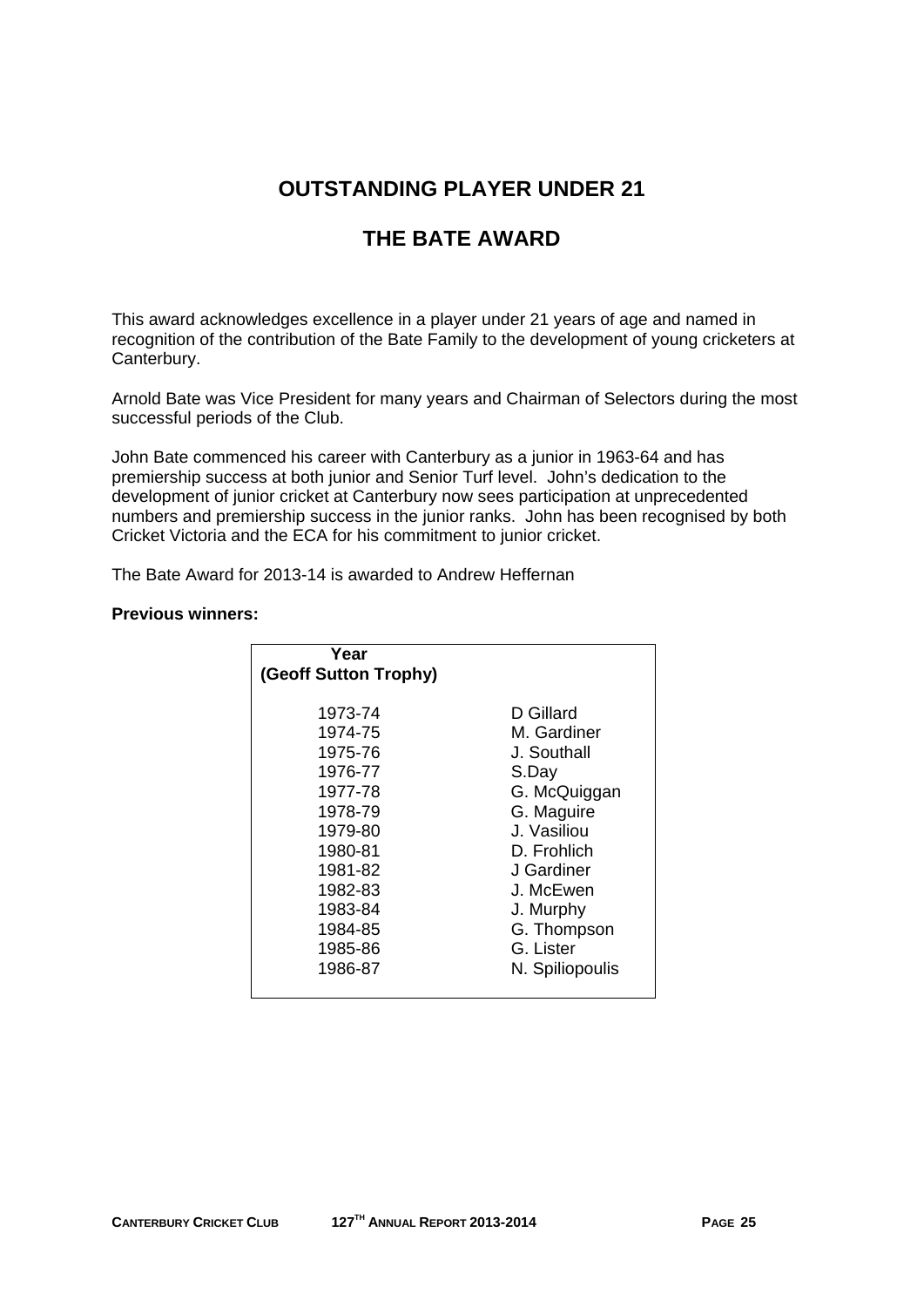| Year         |                    |
|--------------|--------------------|
| (Bate Award) |                    |
|              |                    |
| 1991-92      | P. Cooney          |
| 1992-93      | J. McLaren         |
| 1993-94      | J. White           |
| 1994-95      | Not Awarded        |
| 1995-96      | A. Gore            |
| 1996-97      | S. Dillon          |
| 1997-98      | M. Watts           |
| 1998-99      | D. Womersley       |
| 1999-00      | D. Glover          |
| 2000-01      | T. Berenger        |
| 2001-02      | <b>B.</b> Stafford |
| 2002-03      | J. McNamara        |
| 2003-04      | A. Clarke          |
| 2004-05      | <b>Not Awarded</b> |
| 2005-06      | Not Awarded        |
| 2006-07      | J.Crook            |
| 2007-08      | A. Heffernan       |
| 2008-09      | S. Warner          |
| 2009-10      | L.King             |
|              | L. Holmes          |
| 2010-11      | <b>Not Awarded</b> |
| 2011-12      | L Holmes           |
| 2012-13      | A. Heffernan       |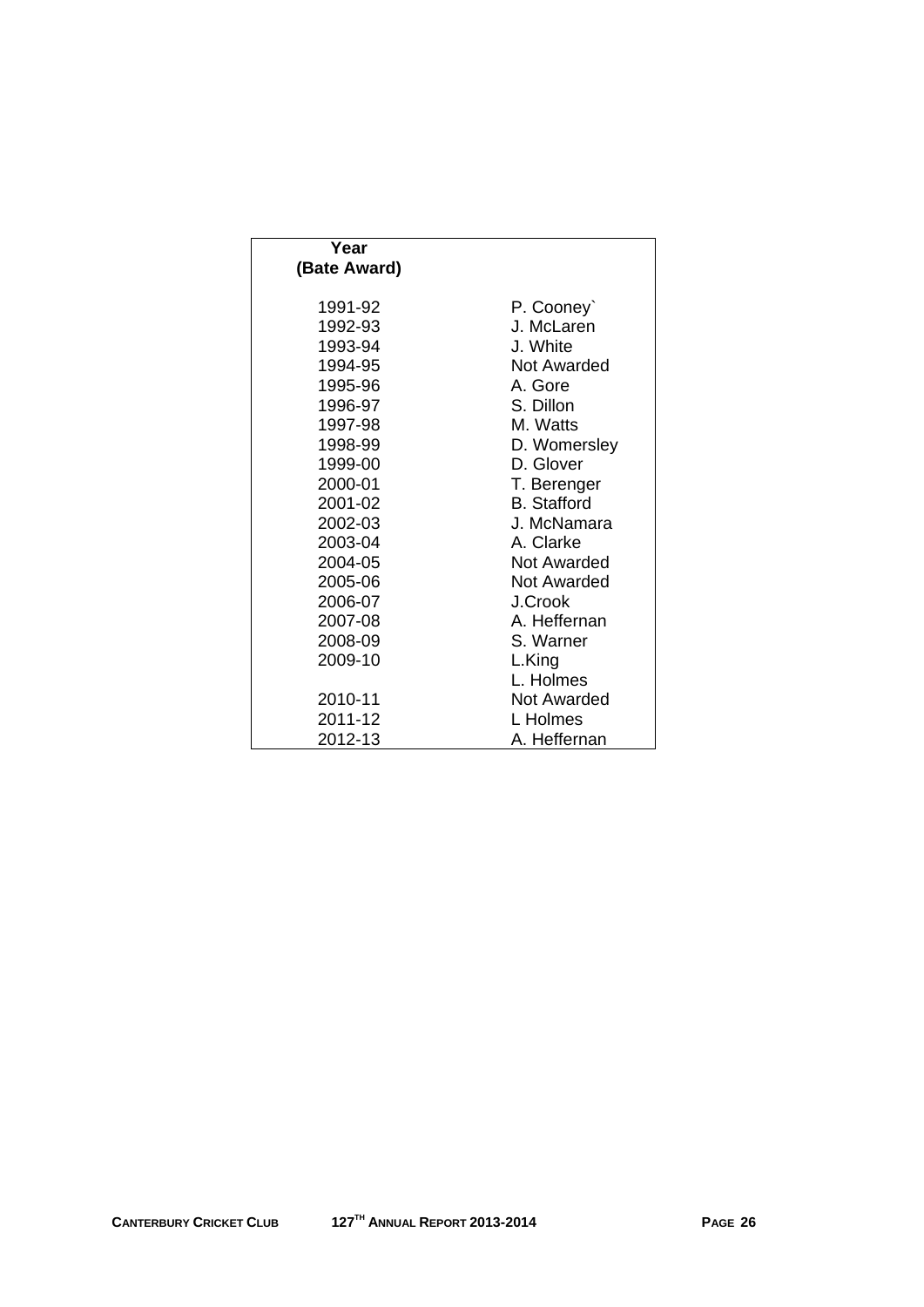## **COACHES AWARD**

## **THE DOUG AND ALLISON RETCHFORD PERPETUAL TROPHY**

This award acknowledges commitment to personal development and improvement in cricket and is determined by parameters established by the Club's senior coach.

Doug and Allison Retchford are stalwarts of Canterbury. Doug is a past President, committee member, junior coach and parent and past Chairman and Club representative on the Canterbury Sports Ground Special Committee. Allison is also a past committee member who was heavily involved in social and fundraising activities

The Doug and Allison Retchford Perpetual Trophy winner for the 2013-14 season is Dylan Jones.

Previous Winners:

| 2006-07 | Tom Hennessy       |
|---------|--------------------|
| 2007-08 | <b>Troy Finnin</b> |
| 2008-09 | David Womersley    |
| 2009-10 | Joshua Crook       |
| 2010-11 | Levi King          |
| 2011-12 | <b>Tom Winter</b>  |
| 2012-13 | <b>Ryan Muir</b>   |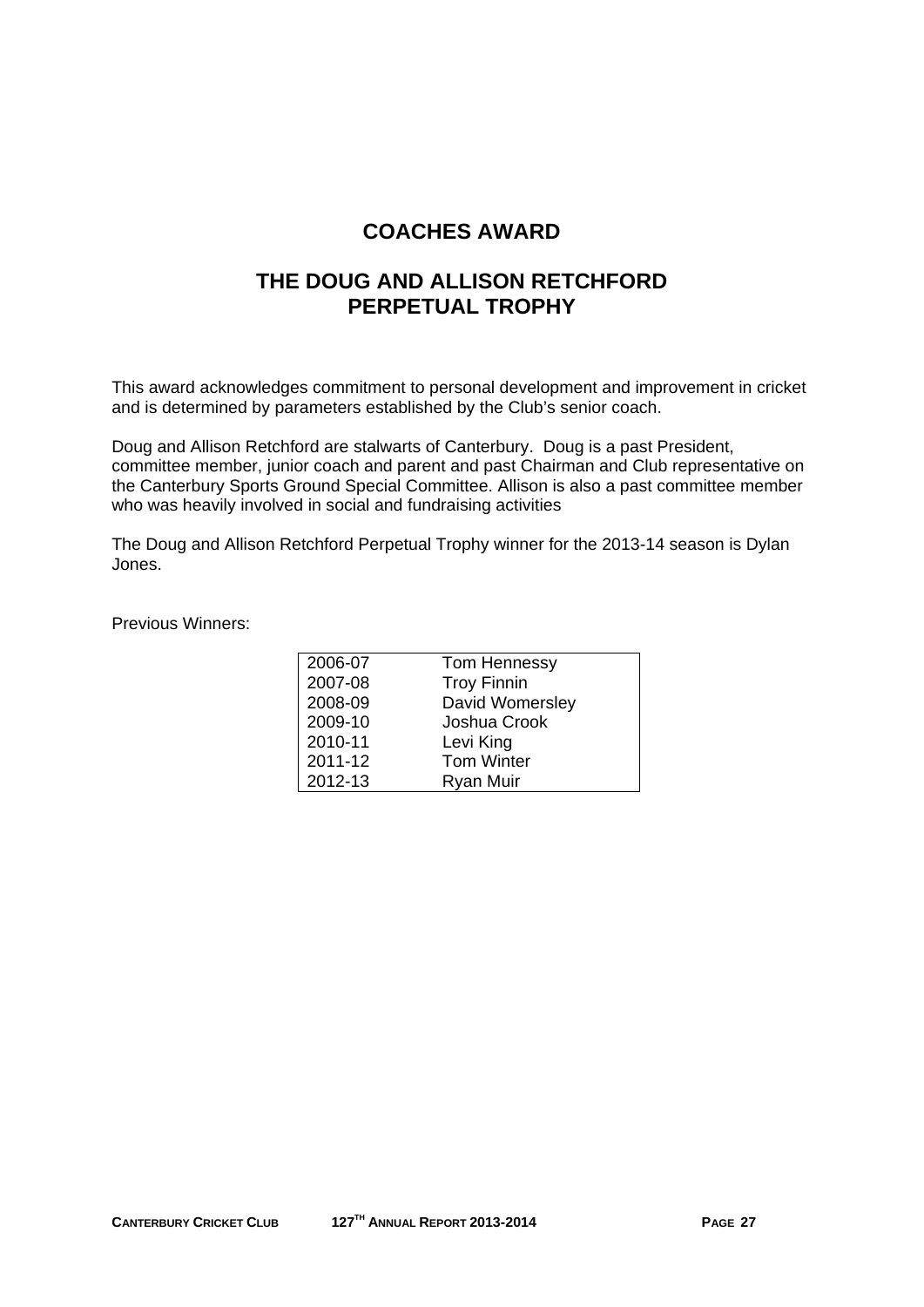## **SEASONAL PERFORMANCE RECORDS BATTING**

The following is a list of players who have won the Batting Average for the 1<sup>st</sup>, 2<sup>nd</sup> and 3<sup>rd</sup> XI for each year from the inception of the Club. Canterbury had a  $2^{nd}$  XI almost from its inception, but records commence in 1926-27. The  $3<sup>rd</sup>$  XI first played in the 1970-71 season.

| <b>Season</b> | 1 <sup>st</sup> XI      |       | $2^{nd}$ XI                 |     | $3^{\text{rd}}$ XI      |     |  |
|---------------|-------------------------|-------|-----------------------------|-----|-------------------------|-----|--|
|               | <b>Keith Silvers</b>    |       | <b>Gerald (Joe) Goodear</b> |     | <b>Mick Maguire</b>     |     |  |
|               | <b>Perpetual Trophy</b> |       | <b>Perpetual Trophy</b>     |     | <b>Perpetual Trophy</b> |     |  |
|               | <b>Name</b>             | Ave   | <b>Name</b>                 | Ave | <b>Name</b>             | Ave |  |
|               |                         |       |                             |     |                         |     |  |
| 1887-88       | Fowler, E               | 11.60 |                             |     |                         |     |  |
| 1888-89       | No Record               |       |                             |     |                         |     |  |
| 1889-90       | Fowler, T               | 33.00 |                             |     |                         |     |  |
| 1890-91       | Sutherland, D           | 24.12 |                             |     |                         |     |  |
| 1891-92       | Sutherland, D           | 43.10 |                             |     |                         |     |  |
| 1892-93       | Finger, A               | 10.80 |                             |     |                         |     |  |
| 1893-94       | Dodds, J                | 39.00 |                             |     |                         |     |  |
| 1894-95       | No Record               |       |                             |     |                         |     |  |
| 1895-96       | Dodds, J                | N/A   |                             |     |                         |     |  |
| 1996-97       | Watsford, E             | 39.1  |                             |     |                         |     |  |
| 1897-98       | Falconer, D             | N/A   |                             |     |                         |     |  |
| 1898-99       | No Record               |       |                             |     |                         |     |  |
| 1899-00       | Leach, D                | N/A   |                             |     |                         |     |  |
| 1900-01       | No Record               |       |                             |     |                         |     |  |
| 1901-02       | No Record               |       |                             |     |                         |     |  |
| 1902-03       | No Record               |       |                             |     |                         |     |  |
| 1903-04       | No Record               |       |                             |     |                         |     |  |
| 1904-05       | No Record               |       |                             |     |                         |     |  |
| 1905-06       | Leach, H                | N/A   |                             |     |                         |     |  |
| 1906-07       | No Record               |       |                             |     |                         |     |  |
| 1907-08       | No Record               |       |                             |     |                         |     |  |
| 1908-09       | No Record               |       |                             |     |                         |     |  |
| 1909-10       | No Record               |       |                             |     |                         |     |  |
| 1910-11       | No Record               |       |                             |     |                         |     |  |
| 1911-12       | No Record               |       |                             |     |                         |     |  |
| 1912-13       | Walker. P               | 35.60 |                             |     |                         |     |  |
| 1913-14       | Lachlan, W              | 43.00 |                             |     |                         |     |  |
| 1914-15       | Shepard, F              | 31.40 |                             |     |                         |     |  |
| 1915-16       | Shepard, F              | 22.00 |                             |     |                         |     |  |
| 1916-17       | Binet, S                | 30.00 |                             |     |                         |     |  |
| 1917-18       | Lachlan, W              | 39.00 |                             |     |                         |     |  |
| 1918-19       | No Record               |       |                             |     |                         |     |  |
| 1919-20       | No Record               |       |                             |     |                         |     |  |
| 1920-21       | Mackie, S               | 22.00 |                             |     |                         |     |  |
| 1921-22       | Mackie, S               | 54.40 |                             |     |                         |     |  |
| 1922-23       | Mackie, S               | 31.90 |                             |     |                         |     |  |
| 1923-24       | Lachlan, W              | 56.30 |                             |     |                         |     |  |
| 1924-25       | Mackie, S               | 43.40 |                             |     |                         |     |  |
| 1925-26       | Mackie, S               | 35.00 |                             |     |                         |     |  |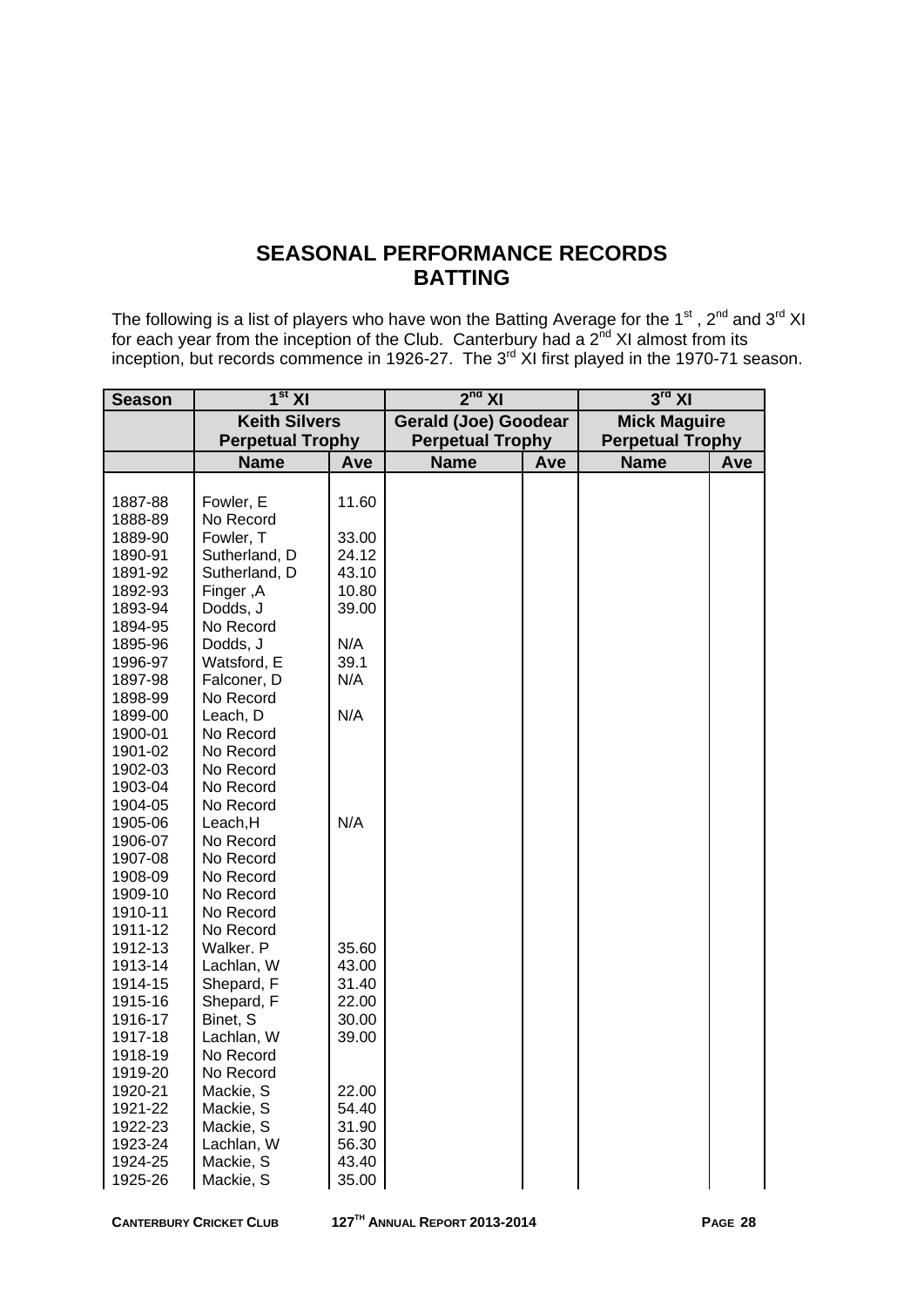| <b>Season</b>      | $1st$ XI                 |                      | $2nd$ XI                 |                             | $3rd$ XI                |       |  |
|--------------------|--------------------------|----------------------|--------------------------|-----------------------------|-------------------------|-------|--|
|                    |                          | <b>Keith Silvers</b> |                          | <b>Gerald (Joe) Goodear</b> | <b>Mick Maguire</b>     |       |  |
|                    | <b>Perpetual Trophy</b>  |                      | <b>Perpetual Trophy</b>  |                             | <b>Perpetual Trophy</b> |       |  |
|                    | <b>Name</b>              | Ave                  | <b>Name</b>              | Ave                         | <b>Name</b>             | Ave   |  |
| 1926-27            | Mackie, S                | 34.00                | Chambers, H              | 38.30                       |                         |       |  |
| 1927-28            | Warmbrum,L               | 34.80                | Chambers, H              | 42.60                       |                         |       |  |
| 1928-29            | Denman, C                | 39.80                | Hosken, A                | 27.50                       |                         |       |  |
| 1929-30            | Denman, C                | 37.20                | Tickle, J                | 31.00                       |                         |       |  |
| 1930-31            | Warmbrum, L              | 39.00                | Always, T                | 29.70                       |                         |       |  |
| 1931-32            | Eyers, F                 | 46.16                | Gates, A                 | 23.80                       |                         |       |  |
| 1932-33            | Silvers, K               | 24.00                | Carlson, J               | 26.12                       |                         |       |  |
| 1933-34            | Silvers, K               | 42.50                | Carlson, J               | 29.71                       |                         |       |  |
| 1934-35            | Smith, W                 | 44.11                | Curtis, E                | 29.60                       |                         |       |  |
| 1935-36            | Silvers, K               | 41.20                | Webb, A                  | 24.87                       |                         |       |  |
| 1936-37            | Silvers, K               | 36.60                | O'Connor, A              | 24.87                       |                         |       |  |
| 1937-38            | Ingram, C                | 36.85                | O'Connor, H.A            | 67.87                       |                         |       |  |
| 1938-39            | Silvers, K               | 27.00                | Warmbrum, L              | 22.27                       |                         |       |  |
| 1939-40            | Ingram, C                | 34.30                | Collins, H               | 23.88                       |                         |       |  |
| 1940-41            | Shores, N                | 41.00                | Thrupp, A                | 26.70                       |                         |       |  |
| 1941-42            | Shores, N                | 36.20                | No Record                |                             |                         |       |  |
| 1942-43            | Silvers, K               | 30.60                | No Record                |                             |                         |       |  |
| 1943-44            | Silvers, K               | 53.00                | No Record                |                             |                         |       |  |
| 1944-45            | Silvers, K               | 27.40                | No Record                |                             |                         |       |  |
| 1945-46            | Silvers. K               | 44.64<br>33.66       | No Record                |                             |                         |       |  |
| 1946-47            | Sinclair, C              | 51.14                | No Record                |                             |                         |       |  |
| 1947-48<br>1948-49 | Neilson, K<br>Goodear, G | 35.33                | Miller, C<br>McDonald, D | 39.58<br>26.45              |                         |       |  |
| 1949-50            | Goodear, G               | 30.00                | Bates, W                 | 36.90                       |                         |       |  |
| 1950-51            | Maguire, L               | 20.20                | Kelly, J                 | 26.75                       |                         |       |  |
| 1951-52            | Goodear, G               | 32.44                | Bates, W                 | 21.80                       |                         |       |  |
| 1952-53            | No Record                |                      | Grace, J                 | 20.70                       |                         |       |  |
| 1953-54            | Goodear, G               | 34.88                | Grace, J                 | 17.40                       |                         |       |  |
| 1954-55            | Shores, N                | 22.21                | Bates, W                 | 22.30                       |                         |       |  |
| 1955-56            | Goodear, G               | 24.20                | Cohen, G                 | 40.25                       |                         |       |  |
| 1956-57            | Goodear, G               | 29.10                | Hicks, K                 | 15.60                       |                         |       |  |
| 1957-58            | Goodear, G               | 41.42                | Kelly, J                 | 19.25                       |                         |       |  |
| 1958-59            | Goodear, G               | 36.16                | Cohen, G                 | 21.18                       |                         |       |  |
| 1959-60            | Shores, N                | 18.56                | Lowry, B                 | 20.50                       |                         |       |  |
| 1960-61            | Goodear. G               | 38.66                | Not Played               |                             |                         |       |  |
| 1961-62            | Shores, N                | 25.80                | Lowry, B                 | 20.50                       |                         |       |  |
| 1962-63            | Goodear, G               | 39.08                | Hegarty, B               | 22.00                       |                         |       |  |
| 1963-64            | No Record                |                      | McCarthy, V              | 13.40                       |                         |       |  |
| 1964-65            | Goodear, G               | 24.57                | Davey, G                 | 25.62                       |                         |       |  |
| 1965-66            | Davey, G                 | 18.08                | Shores, N                | 26.33                       |                         |       |  |
| 1966-67            | Maguire. M               | 37.72                | Spendlove, N             | 23.89                       |                         |       |  |
| 1967-68            | Maguire, M               | 29.10                | Trengrove, P             | 23.89                       |                         |       |  |
| 1968-69            | Maguire, M               | 46.94<br>49.61       | McCarthy, V              | 24.07<br>18.40              |                         |       |  |
| 1969-70<br>1970-71 | Maguire, M<br>Maguire. M | 41.00                | Shores, N<br>Bates, S    | 29.40                       | Cottrell, T             | 19.70 |  |
| 1971-72            | Dillon, D                | 29.75                | Bethune, A               | 33.27                       | Gardiner, M             | 34.12 |  |
| 1972-73            | Maguire, M               | 49.28                | Gardiner, S              | 40.14                       | Gardiner, M             | 30.13 |  |
| 1973-74            | Maguire, M               | 33.60                | Cottrell, T              | 34.12                       | Gillard, G              | 42.80 |  |
| 1974-75            | Maguire, M               | 46.00                | Alexeff, M               | 43.83                       | Cottrell, T             | 27.20 |  |
| 1975-76            | Maguire, M               | 36.10                | Callaway, A              | 26.80                       | Pulleybank, S           | 31.10 |  |
| 1976-77            | Maguire, M               | 49.25                | Bate, J                  | 66.75                       | Hubbert, R              | 55.50 |  |
| 1977-78            | Maguire, M               | 68.22                | Alexeff, M               | 45.12                       | Archbald, M             | 36.57 |  |
| 1978-79            | Maguire, M               | 50.14                | Everard, D               | 51.16                       | Russell, P              | 38.13 |  |
| 1979-80            | Dillon, P                | 47.25                | McQuiggan, G             | 40.89                       | Calvert, I              | 36.57 |  |
| 1980-81            | McCarthy, J              | 38.40                | McCarthy, E              | 62.4                        | Morley, C               | 50.40 |  |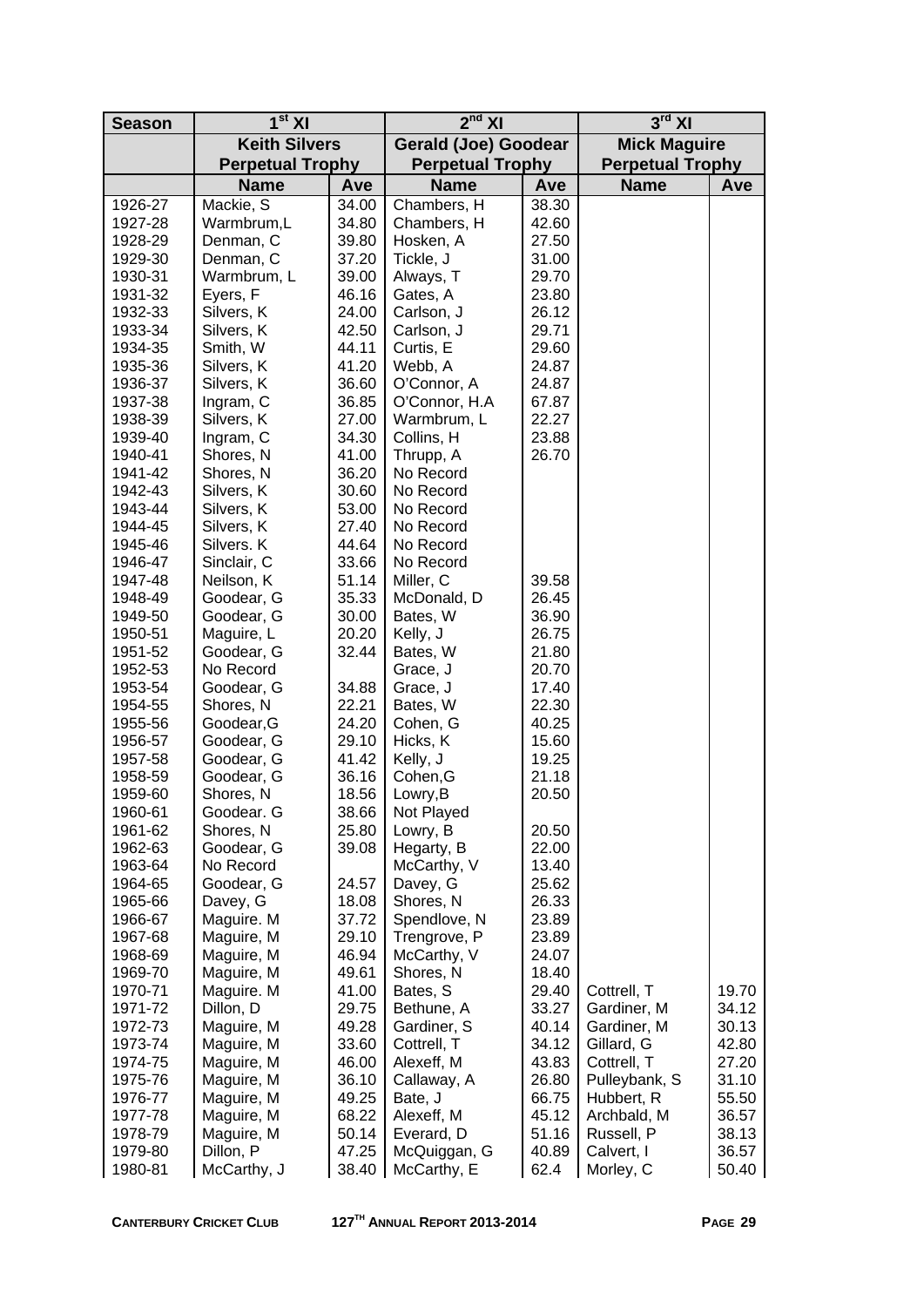| <b>Season</b> | 1 <sup>st</sup> XI      |       | $2nd$ XI                    |       | $3rd$ XI                |       |  |
|---------------|-------------------------|-------|-----------------------------|-------|-------------------------|-------|--|
|               | <b>Keith Silvers</b>    |       | <b>Gerald (Joe) Goodear</b> |       | <b>Mick Maguire</b>     |       |  |
|               | <b>Perpetual Trophy</b> |       | <b>Perpetual Trophy</b>     |       | <b>Perpetual Trophy</b> |       |  |
|               | <b>Name</b>             | Ave   | <b>Name</b>                 | Ave   | <b>Name</b>             | Ave   |  |
| 1981-82       | Bate, J                 | 40.20 | Calvert, I                  | 32.70 | Foskey, D               | 45.50 |  |
| 1982-83       | Everard, J              | 51.33 | Van Dort, C                 | 31.55 | Hopkinson, D            | 30.80 |  |
| 1983-84       | Dillon, P               | 36.80 | Calvert, I                  | 31.10 | Archbald, M             | 20.80 |  |
| 1984-85       | Dillon, P               | 34.36 | McCarthy, E                 | 21.27 | Foskey, D               | 36.10 |  |
| 1985-86       | Dillon. P               | 25.30 | McCarthy, J                 | 31.33 | Bertram, G              | 33.28 |  |
| 1986-87       | Dillon, P               | 36.75 | McCarthy, J                 | 22.89 | Cottrell, T             | 34.40 |  |
| 1987-88       | Gardiner, M             | 44.30 | McCarthy, E                 | 27.00 | Gillard, R              | 19.33 |  |
| 1988-89       | Gore, C                 | 31.00 | McCarthy, E                 | 17.55 | Jeffrey, G              | 33.13 |  |
| 1989-90       | Pearce, R               | 29.80 | Gillard, R                  | 25.20 | Bonice, X               | 25.50 |  |
| 1990-91       | Powick, A               | 48.00 | McCarthy, E                 | 32.38 | McLaren, J              | 41.10 |  |
| 1991-92       | Yell, M                 | 42.83 | Zammit, P                   | 20.25 | Davey, S                | 31.09 |  |
| 1992-93       | Powick, G               | 55.16 | Holz, A                     | 22.13 | Giblin, A               | 26.16 |  |
| 1993-94       | 26.33<br>O'Brien, J     |       | Hobkinson, D                | 17.86 | Boyce, G                | 16.12 |  |
| 1994-95       | Dillon, P               | 49.11 | Gore, C                     | 17.00 | Sitlington, B           | 41.83 |  |
| 1995-96       | Dillon, P               | 24.90 | Kent. J                     | 30.92 | Gore, C                 | 50.75 |  |
| 1996-97       | White, J                | 42.50 | Dillon, S                   | 23.13 | Keshishian, H           | 35.67 |  |
| 1997-98       | O'Brien, J              | 31.67 | Kent, J                     | 27.36 | Henderson, W            | 33.50 |  |
| 1998-99       | Powick, G               | 39.33 | Sitlington, B               | 52.37 | Waite, A                | 23.75 |  |
| 1999-00       | Powick, G               | 21.42 | Kent, J                     | 35.29 | Maiyah, A               | 33.25 |  |
| 2000-01       | Powick, G               | 32.55 | Boyle, P                    | 25.00 | Waterford, A            | 21.50 |  |
| 2001-02       | Powick, G               | 72.69 | Cumming, A                  | 28.14 | Glover, D               | 52.66 |  |
| 2002-03       | White, J                | 29.90 | Casey, R                    | 32.25 | Anderson, J             | 27.50 |  |
| 2003-04       | Powick, G               | 24.50 | Lamb, D                     | 41.00 | Whiting, J              | 20.17 |  |
| 2004-05       | Stafford, B             | 17.80 | Parikh, P                   | 41.50 | Kennedy, K              | 22.00 |  |
| 2005-06       | James, S                | 32.67 | Sanguinetti, G              | 35.50 | Mayiah, A               | 18.00 |  |
| 2006-07       | Wilson, J               | 49.60 | Brooks, C                   | 28.25 | McEwan, J               | 27.25 |  |
| 2007-08       | Wilson, J               | 55.67 | Sanguinetti, G              | 76.29 | Maiyah, A               | 33.25 |  |
| 2008-09       | Mills, A                | 44.20 | Dickins, R                  | 36.20 | Kennedy, K              | 34.00 |  |
| 2009-10       | Wilson, J               | 73.33 | James, S                    | 28.56 | Kennedy, K              | 31.50 |  |
| 2010-11       | Lawton, W               | 30.09 | Cumming, A                  | 53.20 | Kennedy, K              | 22.45 |  |
| 2011-12       | Powick, G               | 31.22 | Anderson, B                 | 30.50 | Kennedy, K              | 15.85 |  |
| 2012-13       | Powick, G               | 40.23 | Anderson, B                 | 64.17 | Warner, S               | 19.73 |  |
| 2013-14       | Powick, G               | 40.58 | Anderson, B                 | 37.22 | Warner, S               | 17.00 |  |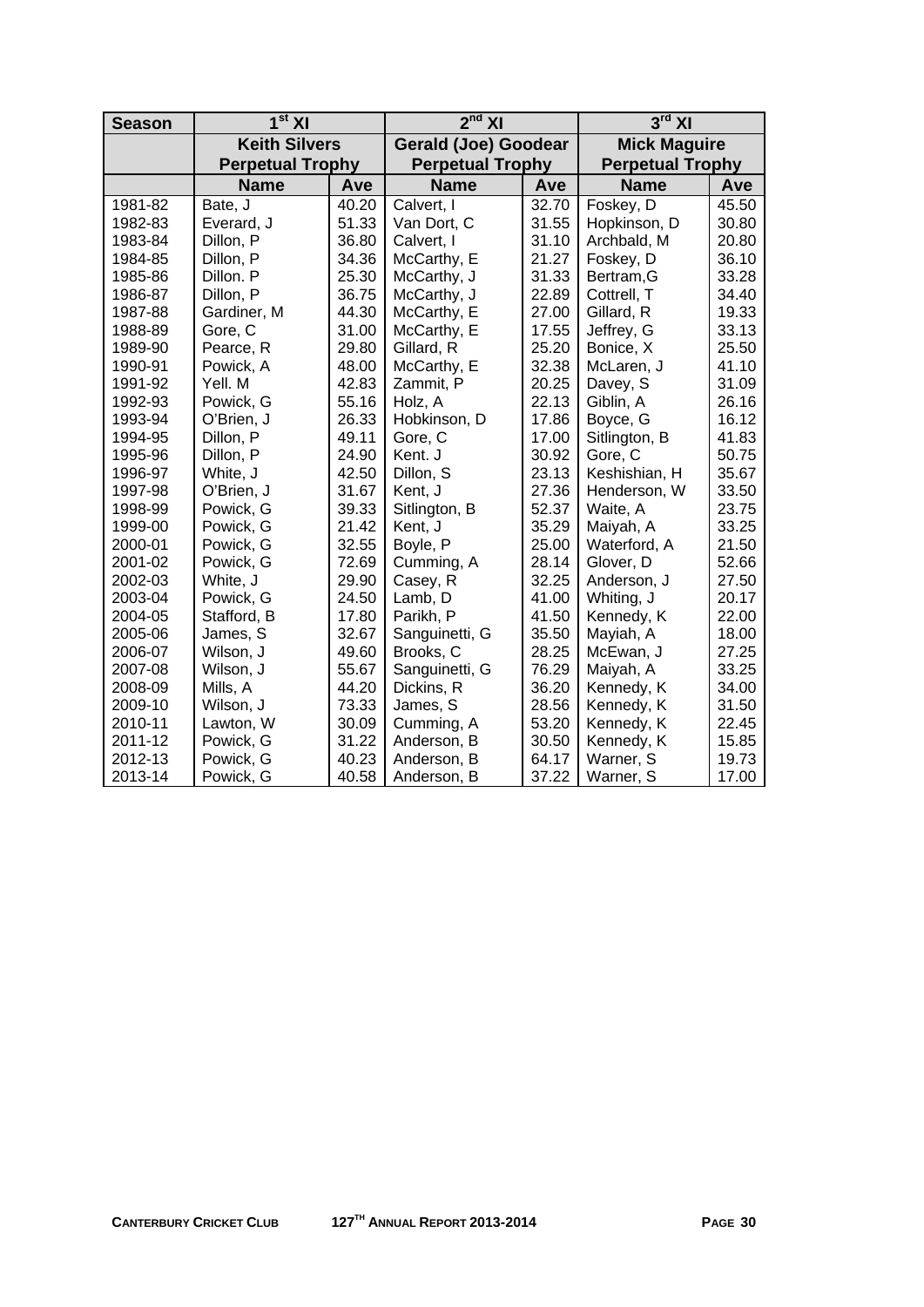## **SEASONAL PERFORMANCE RECORDS BATTING**

The following is a list of players who have won the Batting Average for the  $4<sup>th</sup>$  and  $5<sup>th</sup>$  XI. The  $4<sup>th</sup>$  XI first played in the 1972-73 season and the  $5<sup>th</sup>$  XI commenced in 1997-98

| <b>Season</b> | $4th$ XI                |       | $5th$ XI    |       |  |
|---------------|-------------------------|-------|-------------|-------|--|
|               | <b>Greg Powick</b>      |       |             |       |  |
|               | <b>Perpetual Trophy</b> |       |             |       |  |
|               | <b>Name</b>             | Ave   | <b>Name</b> | Ave   |  |
|               |                         |       |             |       |  |
| 1972-72       | Stals, M                | 30.00 |             |       |  |
| 1973-74       | Arana, A                | 36.70 |             |       |  |
| 1974-75       | Morley, C               | 36.00 |             |       |  |
| 1975-76       | Bartley, G              | 30.00 |             |       |  |
| 1976-77       | Day, S                  | 55.40 |             |       |  |
| 1977-78       | McKenzie, I             | 33.90 |             |       |  |
| 1978-79       | Russell, G              | 14.70 |             |       |  |
| 1979-80       | Vasilou, J              | 29.70 |             |       |  |
| 1980-81       | Quin, D                 | 24.10 |             |       |  |
| 1981-82       | Russell, G              | 38.80 |             |       |  |
| 1982-83       | French, R               | 23.20 |             |       |  |
| 1983-84       | French, R               | 15.65 |             |       |  |
| 1984-85       | Lee, A                  | 34.60 |             |       |  |
| 1985-86       | White, B                | 35.00 |             |       |  |
| 1986-87       | Dallesandro, D          | 20.50 |             |       |  |
| 1987-88       | Bollen, G               | 17.00 |             |       |  |
| 1988-89       | Ridgewell, L            | 12.80 |             |       |  |
| 1989-90       | Bollen, G               | 22.40 |             |       |  |
| 1990-91       | Bollen, G               | 22.40 |             |       |  |
| 1991-92       | Conway, D               | 24.00 |             |       |  |
| 1992-93       | Bollen, P               | 25.75 |             |       |  |
| 1993-94       | Moorhead, J             | 19.00 |             |       |  |
| 1994-95       | Not Played              |       |             |       |  |
| 1995-96       | Boyce, G                | 43.70 |             |       |  |
| 1996-97       | Boyce, G                | 47.00 |             |       |  |
| 1997-98       | Boyce, G                | 33.56 | White, A    | 22.42 |  |
| 1998-99       | Hickie, TP              | 18.80 | White, A    | 28.00 |  |
| 1999-00       | Mainsbridge, D          | 34.92 | Owen, N     | 35.41 |  |
| 2000-01       | Blake, A                | 22.50 | Georgiou, A | 25.92 |  |
| 2001-02       | MacDermott, T           | 27.88 | Williams, D | 34.88 |  |
| 2002-03       | Bourke, FW              | 45.08 | Kinross, A  | 27.75 |  |
| 2003-04       | Haggar, P               | 30.71 | Thomas, M   | 24.25 |  |
| 2004-05       | Bourke, FW              | 29.64 | Bates, R    | 31.80 |  |
| 2005-06       | Bourke, FW              | 57.75 |             |       |  |
| 2006-07       | McBride, D              | 38.21 |             |       |  |
| 2007-08       | Stafford, M             | 35.50 |             |       |  |
| 2008-09       | Reynolds, C             | 46.91 |             |       |  |
| 2009-10       | Gates, L                | 25.18 |             |       |  |
| 2010-11       | Pincus, M               | 18.86 |             |       |  |
| 2011-12       | Townsend, P             | 26.63 |             |       |  |
| 2012-13       | Williams, R             | 26.60 |             |       |  |
| 2013-14       | Townsend, P             | 27.55 |             |       |  |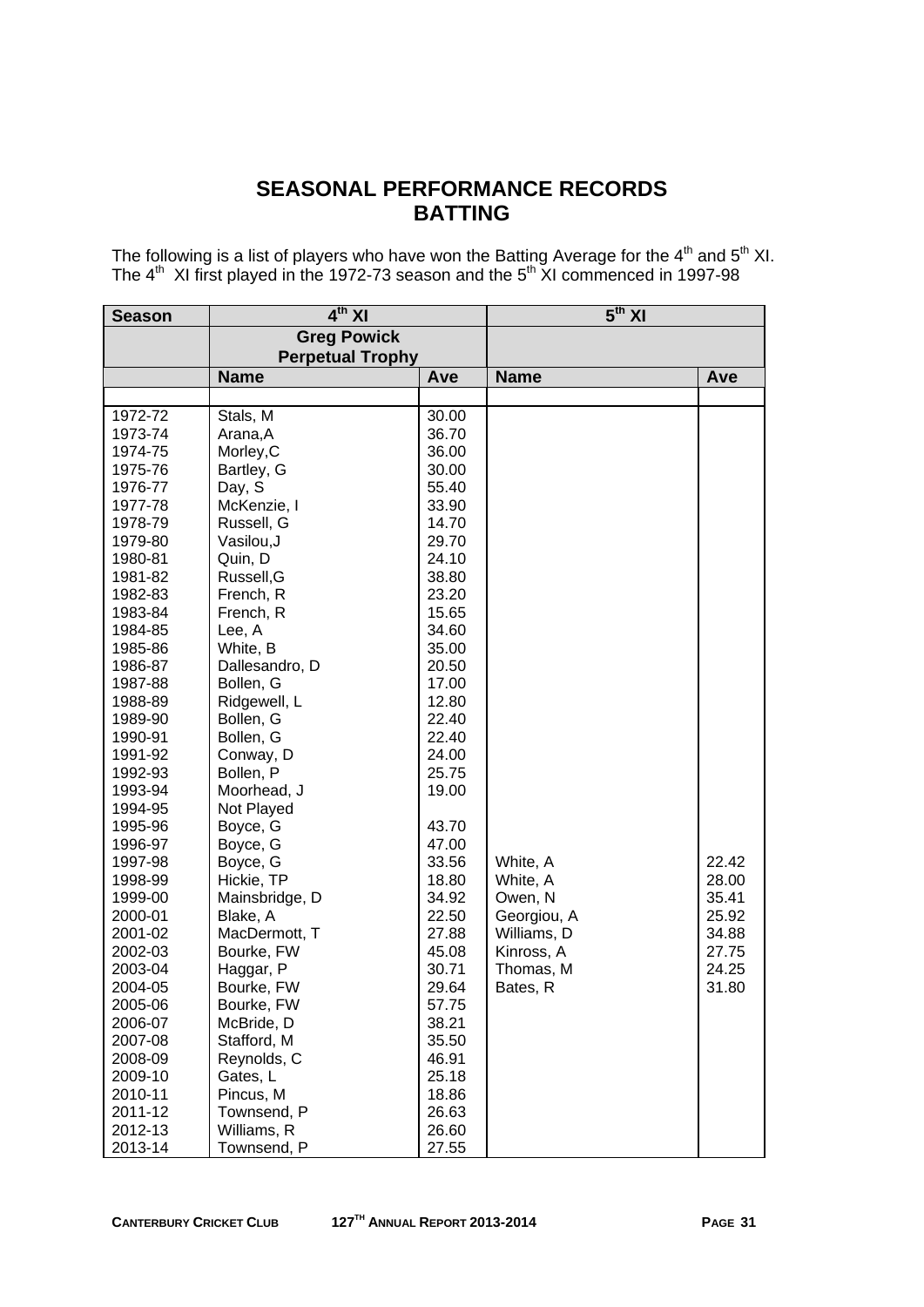## **SEASONAL PERFORMANCE RECORDS BOWLING**

The following is a list of players who have won the Bowling Average for the 1<sup>st</sup>, 2<sup>nd</sup> and 3<sup>rd</sup> XI for each year from the inception of the Club. Canterbury had a  $2^{nd}$  XI almost from its inception, but records commence in 1926-27. The 3<sup>rd</sup> XI first played in the 1970-71 season.

| <b>Season</b>      | $1st$ XI                   |                | $2nd$ XI                |       | $3rd$ XI                |     |  |
|--------------------|----------------------------|----------------|-------------------------|-------|-------------------------|-----|--|
|                    | <b>Tom Mackie</b>          |                | <b>Harry Swan</b>       |       | <b>Paul Dillon</b>      |     |  |
|                    | <b>Perpetual Trophy</b>    |                | <b>Perpetual Trophy</b> |       | <b>Perpetual Trophy</b> |     |  |
|                    | <b>Name</b>                | Ave            | <b>Name</b><br>Ave      |       | <b>Name</b>             | Ave |  |
|                    |                            |                |                         |       |                         |     |  |
| 1887-88            | Fowler, T                  | 4.74           |                         |       |                         |     |  |
| 1888-89            | No Records                 |                |                         |       |                         |     |  |
| 1889-90            | Hadlam, D                  | N/A            |                         |       |                         |     |  |
| 1890-91            | Hadlam, D                  | N/A            |                         |       |                         |     |  |
| 1891-92            | Hadlam, D                  | 6.50           |                         |       |                         |     |  |
| 1892-93            | Mackie, T                  | 9.20           |                         |       |                         |     |  |
| 1893-94            | Mackie, T                  | 6.58           |                         |       |                         |     |  |
| 1894-95            | No Records                 |                |                         |       |                         |     |  |
| 1895-96            | Mackie, T                  | 8.70           |                         |       |                         |     |  |
| 1896-97            | Mackie, T                  | 5.90           |                         |       |                         |     |  |
| 1897-98            | Mackie, T                  | N/A            |                         |       |                         |     |  |
| 1898-99            | No Records                 |                |                         |       |                         |     |  |
| 1899-00            | Watsford, T                | N/A            |                         |       |                         |     |  |
| 1900-01            | No Records                 |                |                         |       |                         |     |  |
| 1901-02            | No Records                 |                |                         |       |                         |     |  |
| 1902-03            | No Records                 |                |                         |       |                         |     |  |
| 1903-04            | No Records                 |                |                         |       |                         |     |  |
| 1904-05            | No Records                 |                |                         |       |                         |     |  |
| 1905-06            | Swan H                     | 14.00          |                         |       |                         |     |  |
| 1906-07            | Swan H                     | N/A            |                         |       |                         |     |  |
| 1907-08            | No Records                 |                |                         |       |                         |     |  |
| 1908-09            | No Records                 |                |                         |       |                         |     |  |
| 1909-10            | No Records                 |                |                         |       |                         |     |  |
| 1910-11            | No Records                 |                |                         |       |                         |     |  |
| 1911-12            | No Records                 |                |                         |       |                         |     |  |
| 1912-13            | Alcorn, A                  | 7.50           |                         |       |                         |     |  |
| 1913-14            | Mackie, T                  | 11.00          |                         |       |                         |     |  |
| 1914-15            | Pocket, W                  | 9.27           |                         |       |                         |     |  |
| 1915-16            | Mackie, T                  | 9.00           |                         |       |                         |     |  |
| 1916-17            | Nesbit, M                  | 8.00           |                         |       |                         |     |  |
| 1917-18            | Lachlan, W                 | 9.50           |                         |       |                         |     |  |
| 1918-19            | No Records                 |                |                         |       |                         |     |  |
| 1919-20            | No Records                 |                |                         |       |                         |     |  |
| 1920-21            | Campbell, J<br>Campbell, J | 12.00          |                         |       |                         |     |  |
| 1921-22<br>1922-23 | Swan H                     | 10.30<br>11.10 |                         |       |                         |     |  |
| 1923-24            | Swan, H                    | 9.50           |                         |       |                         |     |  |
| 1924-25            | Gates, A                   | 9.10           |                         |       |                         |     |  |
| 1925-26            | Always, T                  | 12.80          |                         |       |                         |     |  |
| 1926-27            | Hosken E                   | 14.10          | Wilkin, H               | 13.00 |                         |     |  |
| 1927-28            | Swan H                     | 8.90           | Jeffrey, R              | 8.09  |                         |     |  |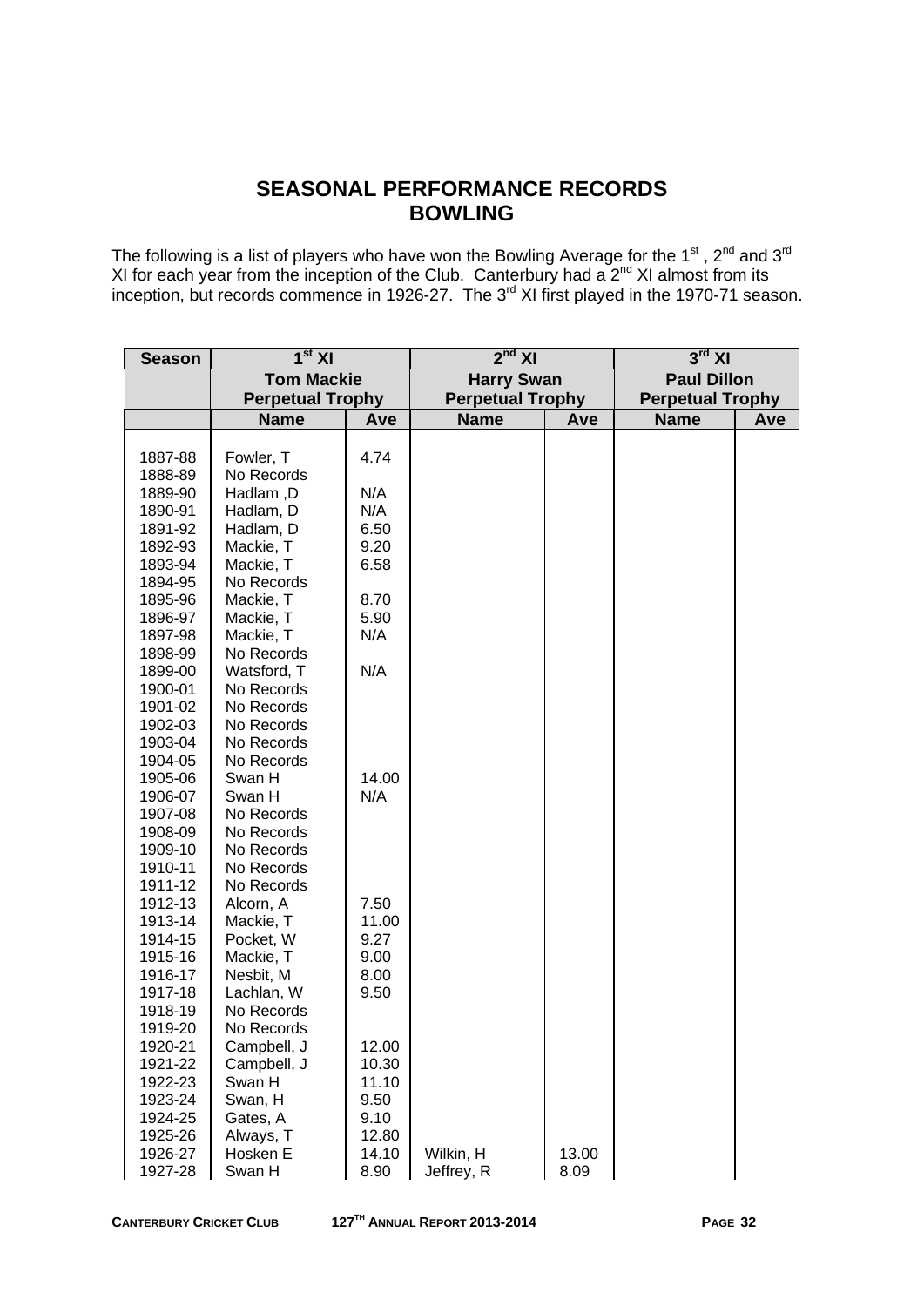| <b>Season</b>      | 1 <sup>st</sup> XI      |               | 2 <sup>nd</sup> XI      |              | $3rd$ XI                  |               |  |
|--------------------|-------------------------|---------------|-------------------------|--------------|---------------------------|---------------|--|
|                    | <b>Tom Mackie</b>       |               | <b>Harry Swan</b>       |              | <b>Paul Dillon</b>        |               |  |
|                    | <b>Perpetual Trophy</b> |               | <b>Perpetual Trophy</b> |              | <b>Perpetual Trophy</b>   |               |  |
|                    | <b>Name</b>             | Ave           | <b>Name</b>             | Ave          | <b>Name</b>               | Ave           |  |
| 1928-29            | Swan H                  | 8.20          | Hosken, A               | 7.40         |                           |               |  |
| 1929-30            | Ingram C                | 9.36          | Webb, M                 | 12.40        |                           |               |  |
| 1930-31            | Ingram, C               | 6.00          | Carlson, J              | 7.00         |                           |               |  |
| 1931-32            | Swan H                  | 10.36         | Tucker, F               | 11.70        |                           |               |  |
| 1932-33            | Swan H                  | 10.00         | Webb, M                 | 9.60         |                           |               |  |
| 1933-34            | Jeffrey, R              | 10.64         | Tucker, F               | 7.10         |                           |               |  |
| 1934-35            | Ingram, C               | 7.68          | Massey, G               | 12.60        |                           |               |  |
| 1935-36            | Self, S                 | 9.23          | Morris, J               | 10.90        |                           |               |  |
| 1936-37            | Shores, N               | 8.00          | O'Connor, A             | 14.59        |                           |               |  |
| 1937-38            | Ingram C                | 10.21         | O'Connor, H.A.          | 9.40         |                           |               |  |
| 1938-39            | Holton, L               | 10.02         | Gion, F                 | 9.27         |                           |               |  |
| 1939-40            | Shores, N               | 11.24         | Gion, F                 | 9.82         |                           |               |  |
| 1940-41            | Shores, N               | 9.02          | Gion F                  | 7.80         |                           |               |  |
| 1941-42            | Ingram C                | 6.70          | No Records              |              |                           |               |  |
| 1942-43            | Gion, F                 | 5.16          | No Records              |              |                           |               |  |
| 1943-44            | Gion, F                 | 7.70          | No Records              |              |                           |               |  |
| 1944-45            | Larkin. L               | 8.00<br>7.15  | No Records              |              |                           |               |  |
| 1945-46<br>1946-47 | Gracie, A<br>Larkin, L  | 13.04         | No Records<br>Morris, J | 9.20         |                           |               |  |
| 1947-48            | Maguire, L              | 10.48         | Sharpe, H               | 8.27         |                           |               |  |
| 1848-49            | Maguire. L              | 10.70         | Baker, L                | 8.82         |                           |               |  |
| 1949-50            | Cox, C                  | 8.36          | Ripper, B               | 7.12         |                           |               |  |
| 1950-51            | Baker, L                | 5.78          | Smith, J                | 12.30        |                           |               |  |
| 1951-52            | Baker, L                | 8.21          | Smith, J                | 9.12         |                           |               |  |
| 1952-53            | Goodear, G              | 10.25         | Wain, G                 | 9.08         |                           |               |  |
| 1953-54            | Goodear, G              | 9.61          | Wain, G                 | 4.88         |                           |               |  |
| 1954-55            | Goodear, G              | 7.93          | Smith, J                | 8.30         |                           |               |  |
| 1955-56            | Shores, N               | 10.25         | Cohen, G                | 6.46         |                           |               |  |
| 1956-57            | Maguire. L              | 10.80         | Hicks, K                | 9.80         |                           |               |  |
| 1957-58            | Goodear, G              | 11.90         | No Records              |              |                           |               |  |
| 1958-59            | Shores, N               | 8.33          | Finnie, E               | 11.30        |                           |               |  |
| 1959-60            | Shores, N               | 8.53          | Cohen G                 | 8.08         |                           |               |  |
| 1960-61            | Goodear, G              | 9.00          | Not Played              |              |                           |               |  |
| 1961-62            | Shores, N               | 16.30         | Marchant, G             | 15.70        |                           |               |  |
| 1962-63            | Shores, N               | 15.50         | Smith, J                | 11.80        |                           |               |  |
| 1963-64            | Goodear, J              | 13.06         | Vermay, R               | 11.10        |                           |               |  |
| 1964-65            | Goodear, G              | 12.79         | Shores, N               | 6.86         |                           |               |  |
| 1965-66            | Goodear, G              | 10.64         | Vermay, R               | 11.45        |                           |               |  |
| 1966-67            | Goodear, G              | 14.47         | Shores, N               | 6.66         |                           |               |  |
| 1967-68            | Maguire, M              | 14.94         | Shores, N               | 11.00        |                           |               |  |
| 1968-69            | Maguire, B              | 13.65         | Shores, N               | 9.96         |                           |               |  |
| 1969-70            | Goodear, G              | 13.15         | Shores, N               | 10.80        |                           |               |  |
| 1970-71<br>1971-72 | O'Brien, B<br>Dundas, W | 9.26<br>10.33 | Shores, N<br>Sambell, A | 7.08<br>9.35 | Marshall, B<br>Jackson, K | 8.71<br>12.80 |  |
| 1972-73            | O'Brien, B              | 13.50         | Shores, N               | 13.94        | Marshall, B               | 13.04         |  |
| 1973-74            | Maguire, M              | 9.05          | Bradbury, S             | 14.40        | Jackson, K                | 9.70          |  |
| 1974-75            | Maguire, M              | 11.04         | Clements, R             | 9.81         | Smith, N                  | 18.90         |  |
| 1975-76            | Maguire, M              | 13.09         | Clements, R             | 13.40        | Southall, J               | 13.28         |  |
| 1976-77            | Hawking, M              | 14.50         | Southall, J             | 14.83        | Ridgewell, L              | 22.40         |  |
| 1977-78            | Maguire, M              | 12.26         | Southall, J             | 9.78         | Dundas, W                 | 9.61          |  |
| 1978-79            | Hawking, M              | 10.75         | Maguire, G              | 14.30        | Dundas, W                 | 15.71         |  |
| 1979-80            | Bates, S                | 17.10         | Hubbert, R              | 12.76        | Calvert, I                | 14.43         |  |
| 1980-81            | Maguire, M              | 14.30         | Gillard, G              | 20.60        | McKenzie, I               | 14.80         |  |
| 1981-82            | Dillon, P               | 12.04         | McKenzie, I             | 12.33        | Ridgewell, L              | 14.50         |  |
| 1982-83            | Southall, J             | 22.00         | McEwan, J               | 10.29        | Ridgewell, L              | 16.70         |  |
| 1983-84            | Illingworth, E          | 16.00         | Burns, P                | 20.80        | Ridgewell, L              | 21.60         |  |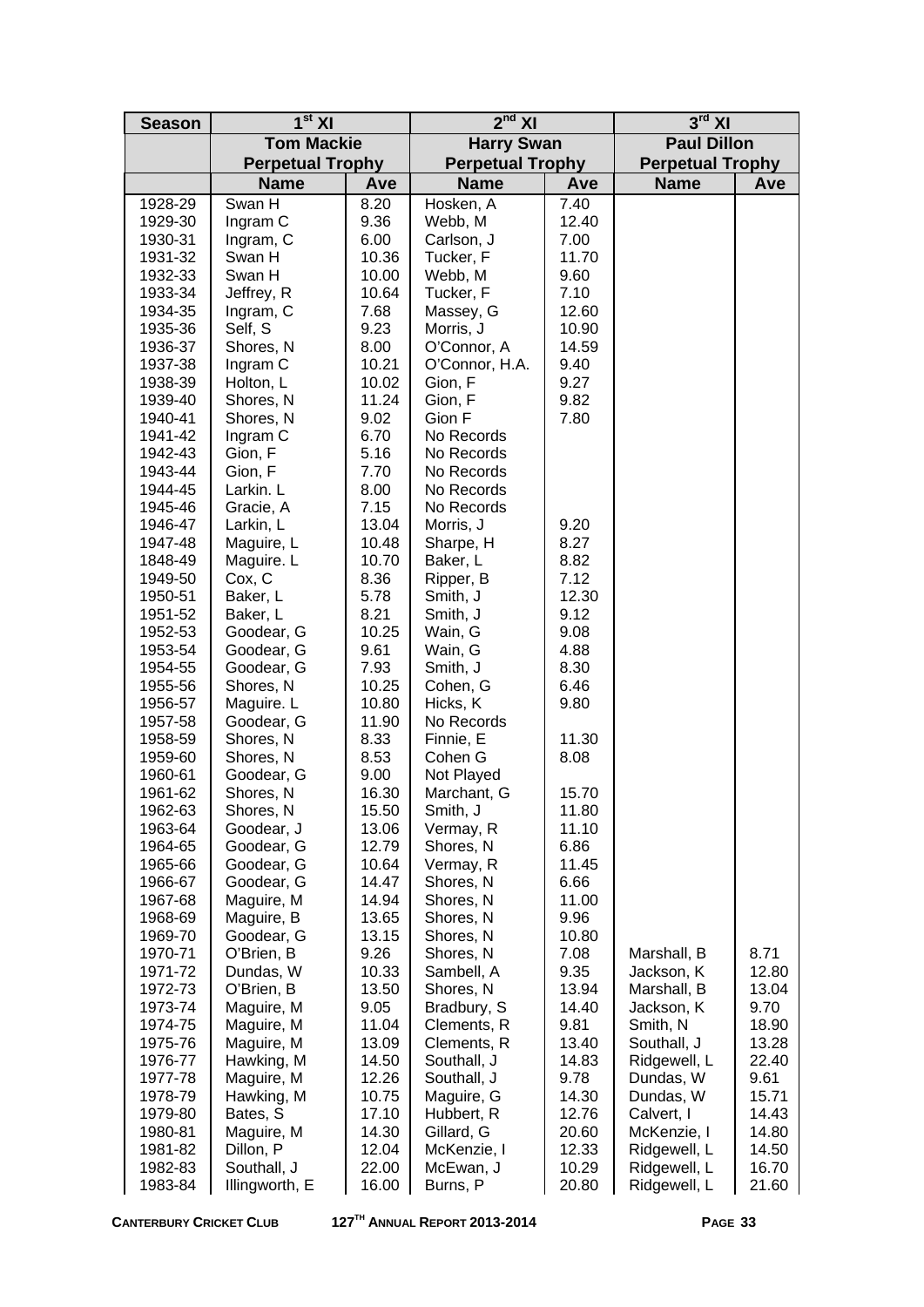| <b>Season</b> | 1 <sup>st</sup> XI      |       | $2nd$ XI                |       | $3rd$ XI                |       |  |
|---------------|-------------------------|-------|-------------------------|-------|-------------------------|-------|--|
|               | <b>Tom Mackie</b>       |       | <b>Harry Swan</b>       |       | <b>Paul Dillon</b>      |       |  |
|               | <b>Perpetual Trophy</b> |       | <b>Perpetual Trophy</b> |       | <b>Perpetual Trophy</b> |       |  |
|               | <b>Name</b>             | Ave   | <b>Name</b>             | Ave   | <b>Name</b>             | Ave   |  |
| 1984-85       | Illingworth, E          | 14.88 | Burns, P                | 15.53 | Ridgewell, L            | 15.97 |  |
| 1985-86       | Murphy, J               | 11.46 | McKenzie, I             | 16.92 | Gillard, R              | 13.40 |  |
| 1986-87       | Illingworth, E          | 14.12 | Southall, J             | 13.14 | Boyle, M                | 19.50 |  |
| 1987-88       | Illingworth, E          | 16.44 | Cumming, A              | 15.80 | Boyle, M                | 20.28 |  |
| 1988-89       | Dillon, P               | 15.05 | Gillard, R              | 19.83 | Boyle, M                | 13.83 |  |
| 1989-90       | Murphy, J               | 17.60 | Barker, M               | 18.50 | Elliott, G              | 17.10 |  |
| 1990-91       | Tatterson, P            | 18.47 | Cook, M                 | 31.00 | Petty, M                | 16.29 |  |
| 1991-92       | Powick, A               | 18.30 | Boyle, M                | 17.90 | Harrison, B             | 19.20 |  |
| 1992-93       | Dillon, P               | 11.90 | Hoffman, M              | 14.53 | Metcalfe, J             | 21.66 |  |
| 1993-94       | Mirkovic, P             | 14.27 | Boyle, M                | 18.19 | Gore, D                 | 17.45 |  |
| 1994-95       | Dilon, P                | 14.88 | Boyle, M                | 22.26 | Sitlington, B           | 21.00 |  |
| 1995-96       | Dillon, P               | 15.13 | Locke, P                | 8.26  | Owen, N                 | 11.18 |  |
| 1996-97       | Mirkovic, P             | 17.75 | Harrison, B             | 13.94 | McEwen, J               | 15.86 |  |
| 1997-98       | Mirkovic, P             | 18.48 | Kent, J                 | 20.75 | Donovan, T              | 17.91 |  |
| 1998-99       | Mirkovic, P             | 11.77 | Sitlington, B           | 9.75  | Locke, P                | 12.11 |  |
| 1999-00       | Mirkovic, P             | 15.45 | Glover, D               | 12.50 | Boyd, J                 | 10.42 |  |
| 2000-01       | Segar, J                | 12.04 | Chipindall, D           | 24.80 | Thomson, D              | 16.90 |  |
| 2001-02       | Mirkovic, P             | 11.39 | Boyle, P                | 12.66 | Gore, A                 | 12.73 |  |
| 2002-03       | Mirkovic, P             | 12.18 | Beckett, S              | 15.29 | Phillips, D             | 7.26  |  |
| 2003-04       | Mirkovic, P             | 11.58 | Lister, G               | 8.60  | Mayiah, A               | 17.58 |  |
| 2004-05       | Mirkovic, P             | 13.92 | Segar, J                | 9.33  | Locke, P                | 20.64 |  |
| 2005-06       | Mirkovic, P             | 35.71 | Segar, J                | 18.57 | Mayiah, A               | 16.55 |  |
| 2006-07       | Mirkovic, P             | 21.00 | Segar, J                | 19.18 | McEwen, J               | 14.11 |  |
| 2007-08       | Mirkovic, P             | 25.36 | Segar, J                | 13.00 | Maiyah, A               | 21.44 |  |
| 2008-09       | Kimberley, D            | 13.82 | Thomson, D              | 13.17 | Richmond, M             | 15.67 |  |
| 2009-10       | Pattinson, A            | 15.67 | Thomson, D              | 18.28 | Elton, J                | 12.53 |  |
| 2010-11       | Pattinson, A            | 30.00 | Holmes, L               | 23.30 | Gore, A                 | 16.00 |  |
| 2011-12       | Thomson, D              | 24.32 | James, B                | 18.67 | Winter, T               | 17.77 |  |
| 2012-13       | Sandaradura, H          | 9.90  | Muckian, G              | 23.90 | Johnson, T              | 24.40 |  |
| 2013-14       | Sandaradura, H          | 12.37 | Boyd, J                 | 16.48 | Lloyd, J                | 28.83 |  |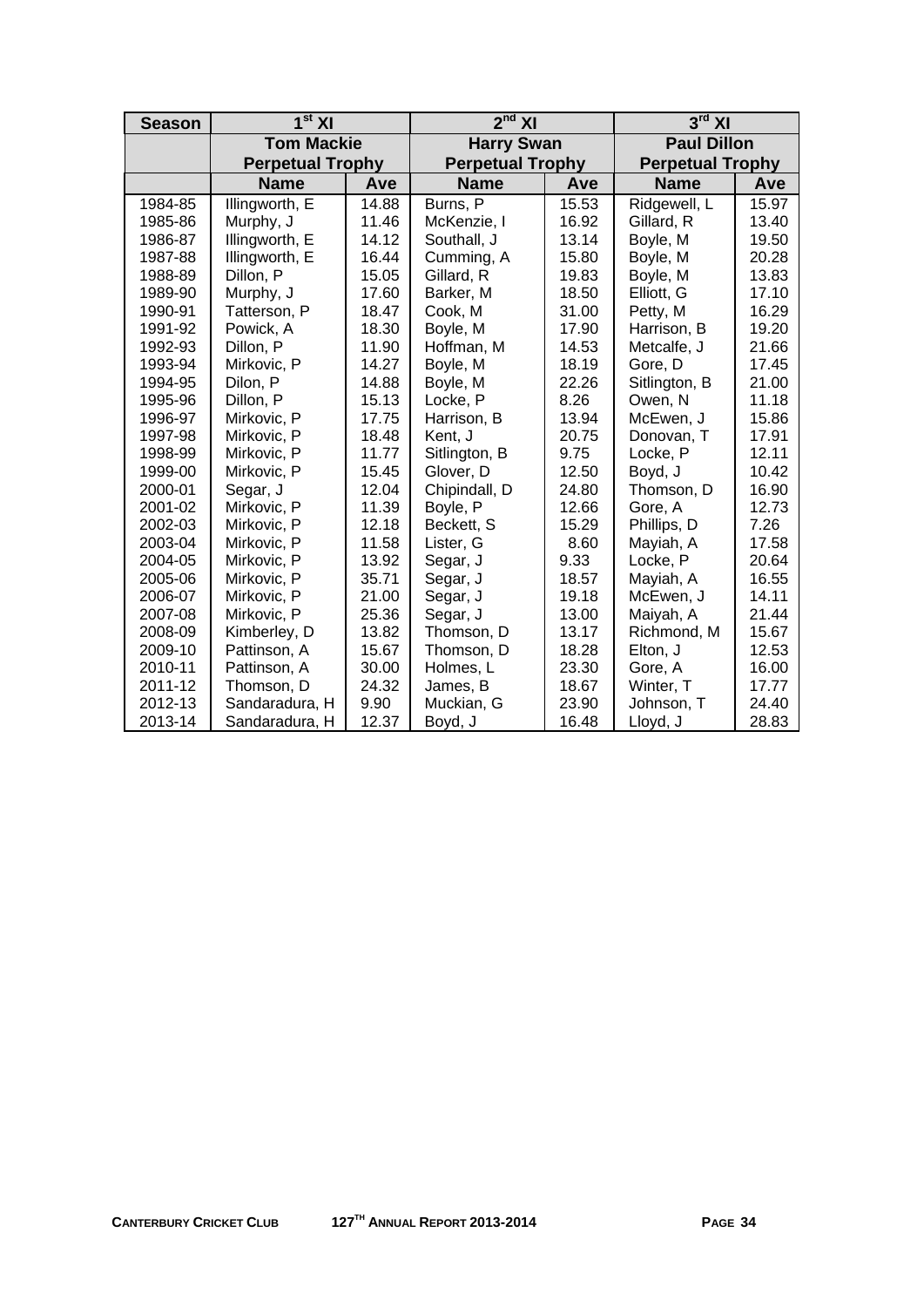## **SEASONAL PERFORMANCE RECORDS BOWLING**

The following is a list of players who have won the Bowling Average for the  $4<sup>th</sup>$  and  $5<sup>th</sup>$  XI. The  $4<sup>th</sup>$  XI first played in the 1972-73 season and the  $5<sup>th</sup>$  XI commenced in 1997-98

| <b>Season</b>      |                             | $4th$ XI              |             | $5th$ XI |
|--------------------|-----------------------------|-----------------------|-------------|----------|
|                    |                             | <b>Perer Mirkovic</b> |             |          |
|                    | <b>Perpetual Trophy</b>     |                       |             |          |
|                    | <b>Name</b>                 | Ave                   | <b>Name</b> | Ave      |
|                    |                             |                       |             |          |
| 1972-73            | Stals, M                    | 11.50                 |             |          |
| 1973-74            | Anstey, M                   | 17.00                 |             |          |
| 1974-75            | Macartney, A                | 14.40                 |             |          |
| 1975-76            | Anstey, M                   | 22.20                 |             |          |
| 1976-77            | Macartney, A                | 14.40                 |             |          |
| 1977-78            | McQuiggan, J                | 10.50                 |             |          |
| 1978-79            | Anstey, M                   | 18.10                 |             |          |
| 1979-80            | Ridgewell, L                | 17.75                 |             |          |
| 1980-81            | Macartney, A                | 21.20                 |             |          |
| 1981-82            | White, B                    | 22.20                 |             |          |
| 1982-83            | Boyce, I                    | 23.10                 |             |          |
| 1983-84            | Trengrove, R                | 19.00                 |             |          |
| 1984-85            | Lee, A                      | 28.20                 |             |          |
| 1985-86            | White, B                    | 11.72                 |             |          |
| 1986-87            | Ridgewell, L                | 15.60                 |             |          |
| 1987-88            | <b>Bollen G</b>             | 25.08                 |             |          |
| 1988-89            | Ridgewell, L                | 13.84                 |             |          |
| 1989-90            | Ridgewell, L                | 19.20                 |             |          |
| 1990-91            | Ridgewell, L                | 20.67                 |             |          |
| 1991-92            | Bollen, G                   | 30.11                 |             |          |
| 1992-93            | Bollen, G                   | 9.81                  |             |          |
| 1993-94            | Bollen, G                   | 22.57                 |             |          |
| 1994-95            | Not Played                  |                       |             |          |
| 1995-96            | Moorhead, J                 | 15.38                 |             |          |
| 1996-97            | Moorhead, J                 | 25.33                 |             |          |
| 1997-98            | Noakes, P                   | 17.90                 | Barton A    | 27.50    |
| 1998-99            | Barton, A                   | 11.75                 | White, N    | 38.81    |
| 1999-00            | James, B                    | 11.76                 | Waite, A    | 11.50    |
| 2000-01            | White, N                    | 18.95                 | Johnson, G  | 22.05    |
| 2001-02            | Burns, P                    | 11.67                 | Williams, D | 14.81    |
| 2002-03            | James, B                    | 6.63                  | Dholakia, R | 14.85    |
| 2003-04            | James, B                    | 14.50                 | Burton, N   | 22.21    |
| 2004-05            | Gore, A                     | 13.41                 | Boyce, I    | 16.50    |
| 2005-06            | Sammut, J                   | 13.28                 |             |          |
| 2006-07            | McBride, D                  | 14.89                 |             |          |
| 2007-08            | Smith, N                    | 14.89                 |             |          |
| 2009-10            | Zeitsman, T                 | 13.20                 |             |          |
| 2009-10            | Johnston, T                 | 13.38                 |             |          |
| 2010-11            | Thomas, M<br>Quartermain, J | 14.76<br>9.90         |             |          |
| 2011-12<br>2012-13 |                             |                       |             |          |
|                    | Webster, C<br>Thomas, M     | 36.55                 |             |          |
| 2013-14            |                             | 10.52                 |             |          |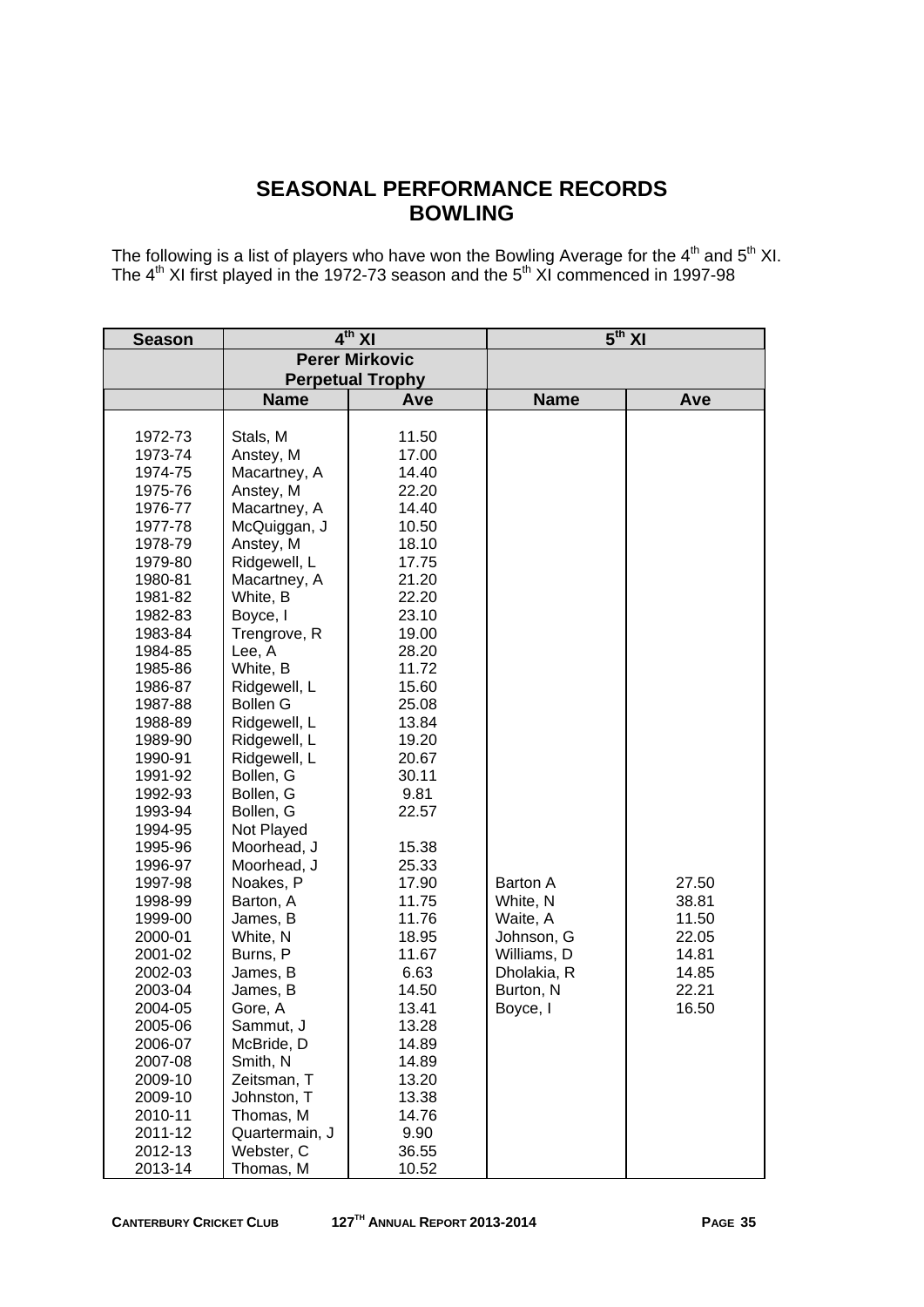#### **EASTERN CRICKET ASSOCIATION WRIGHT SHIELD 2013-14**   $1^{\text{ST}}$  XI **SEASON FIXTURE**

|                | Dates                  | Home Team                                                                                                                           | $\mathbf v$ | Away Team                                                                                       | Venue                     |
|----------------|------------------------|-------------------------------------------------------------------------------------------------------------------------------------|-------------|-------------------------------------------------------------------------------------------------|---------------------------|
|                | 5 Oct 13<br>12 Oct 13  | Canterbury<br>2/189 GJ Powick 80 J Greenwood 40 G McCarthy 30* A Heffernan<br>$27*$                                                 | def         | Mazenod OC<br>9/188(cc) R Howes 44 J Tenaglia 25* C Brooks 4/24                                 | Canterbury Sportsground   |
| $\overline{2}$ | 19 Oct 13<br>26 Oct 13 | Glen Iris<br>167 JL Byrne 53 BJ Reynolds 29 D Gates 3/29 S Starkins 3/29<br>and 8/93 D Rajkumar 27 D Gates 3/15 HM Sandaradura 3/19 | def by      | Canterbury<br>4/178(dec) GJ Powick 77 J Greenwood 58 A Heffernan 31                             | <b>Fric Raven Reserve</b> |
| $\mathbf{3}$   | 2 Nov 13<br>9 Nov 13   | East Malvern Tooronga<br>181 W Hawkins 54 U Prajapati 39* HM Sandaradura 6/29                                                       | def by      | Canterbury<br>6/226 J Greenwood 86 L Holmes 43 HM Sandaradura<br>30* G McCarthy 27 E Court 3/35 | DW Lucas OvalĂ            |
| $\overline{4}$ | 16 Nov 13<br>23 Nov 13 | Canterbury<br>184 L King 44 HM Sandaradura 29 J Whiting 27 A Grant 3/22<br>T Langford 3/37                                          | def by      | Donvale<br>6/222(cc) K Krolikowski 61 D Randika 55 T Langford 30*                               | Canterbury SportsgroundA  |
| 5              | 30 Nov 13<br>7 Dec 13  | Canterbury<br>245 J Whiting 71* A Heffernan 65 J Greenwood 28 S Bowen 8/64                                                          | def         | Boronia<br>142 B Scott 37 D Carman 26 HM Sandaradura 4/30                                       | Canterbury SportsgroundA  |
| 6              | 14 Dec 13<br>21 Dec 13 | Burwood<br>9/187 DD Peris 49 R Berryman 38 M Swan 29 L Privitera<br>26 J Greenwood 3/34 C Allen 3/38                                | def         | Canterbury<br>125 L King 27 J Woods 3/20                                                        | <b>Burwood ReserveĂ</b>   |
| $\overline{7}$ | 11 Jan 14              | Canterbury<br>6/223(cc) S Starkins 55* L King 41 A Heffernan 35 G McCarthy<br>26 B Morley 3/41                                      | def         | St Barnabas<br>120 J Sapardanis 46                                                              | Canterbury SportsgroundA  |
| 8              | 18 Jan 14              | Canterbury<br>168 S Starkins 74 R Singleton 4/25 T Merry 3/43                                                                       | def by      | Old Carev<br>7/171 N Everett 34* M Smith 31                                                     | Canterbury SportsgroundA  |
| $\mathbf Q$    | 25 Jan 14<br>1 Feb 14  | Ashwood<br>106 AF Edmonds 44 HM Sandaradura 4/26                                                                                    | def by      | Canterbury<br>257 GJ Powick 122 J Greenwood 57 AN De Silva 6/57 J Dunn 3/30                     | Essex Heights ReserveĂ    |
| 10             | 8 Feb 14<br>15 Feb 14  | <b>East Doncaster</b><br>3/159(cc) CS Crowley 44 JP Green 38 M Valano 30*                                                           | drew        | Canterbury<br>3/122 J Greenwood 42* G McCarthy 28                                               | <b>Zerbes ReserveĂ</b>    |
| 11             | 22 Feb 14<br>1 Mar 14  | Canterbury<br>148 L Holmes 36 HM Sandaradura 25 R Laws 4/39<br>and 7/166(dec) GJ Powick 62 L King 33                                | def by      | <b>Richmond City</b><br>7/157(dec) C Dent 64 M Byrne 43 L Holmes 4/45                           | Canterbury SportsgroundA  |
| SF             | 8 Mar 14<br>9 Mar 14   | East Doncaster<br>221 SN Sheales 101 MG Thompson 32 P Jordan<br>25 HM Sandaradura 3/45                                              | def         | Canterbury<br>181 GJ Powick 79 J Whiting 25 CK Hawley 3/25 MG Thompson 3/27                     | Zerbes ReserveÅ           |

| <b>TEAM</b>           | P  | W <sub>2</sub> | W <sub>1</sub> | D              | L1 | L <sub>2</sub> | <b>WL</b> | <b>RF</b> | <b>WT</b> | <b>RA</b> | <b>POINTS</b> | %      |
|-----------------------|----|----------------|----------------|----------------|----|----------------|-----------|-----------|-----------|-----------|---------------|--------|
| <b>East Doncaster</b> | 11 | $\Omega$       |                |                |    | O              | 84        | 2201      | 76        | 1467      | 51            | 1.3575 |
| <b>Burwood</b>        | 11 |                | 5              |                | 4  | $\Omega$       | 104       | 2043      | 119       | 1978      | 43            | 1.1818 |
| Donvale               | 11 | $\Omega$       | 6              | $\mathfrak{p}$ | 3  | O              | 94        | 1846      | 99        | 1838      | 42            | 1.0578 |
| Canterbury            | 11 | $\Omega$       | 6              |                | 4  | Ω              | 88        | 2231      | 99        | 1893      | 39            | 1.3259 |
| East Malvern Tooronga | 11 | Ω              | 6              |                | 4  | O              | 82        | 2143      | 91        | 1926      | 39            | 1.2348 |
| <b>Richmond City</b>  | 11 | $\Omega$       | 5              |                | 5  | O              | 75        | 1566      | 94        | 1846      | 33            | 1.0543 |
| <b>Boronia</b>        | 11 | $\Omega$       | 5              |                | 5  | Ω              | 75        | 1566      | 94        | 1864      | 33            | 1.0530 |
| <b>St Barnabas</b>    | 11 | $\Omega$       | 4              | 3              | 4  | $\Omega$       | 90        | 1996      | 82        | 2001      | 33            | .09088 |
| Glen Iris             | 11 | $\Omega$       | 4              |                | 6  | O              | 119       | 2173      | 90        | 2080      | 27            | .7901  |
| Old Carev             | 11 | $\Omega$       | 4              | O              | ь  |                | 105       | 1776      | 101       | 1964      | 24            | .8698  |
| Mazenod OC            | 11 | $\Omega$       |                |                |    | O              | 107       | 1871      | 82        | 1839      | 21            | .7797  |
| Ashwood               | 11 | $\Omega$       |                |                | 9  | $\Omega$       | 105       | 1789      | 88        | 2251      | 9             | .6661  |

#### **PREMIERS – EAST DONCASTER**

**RND**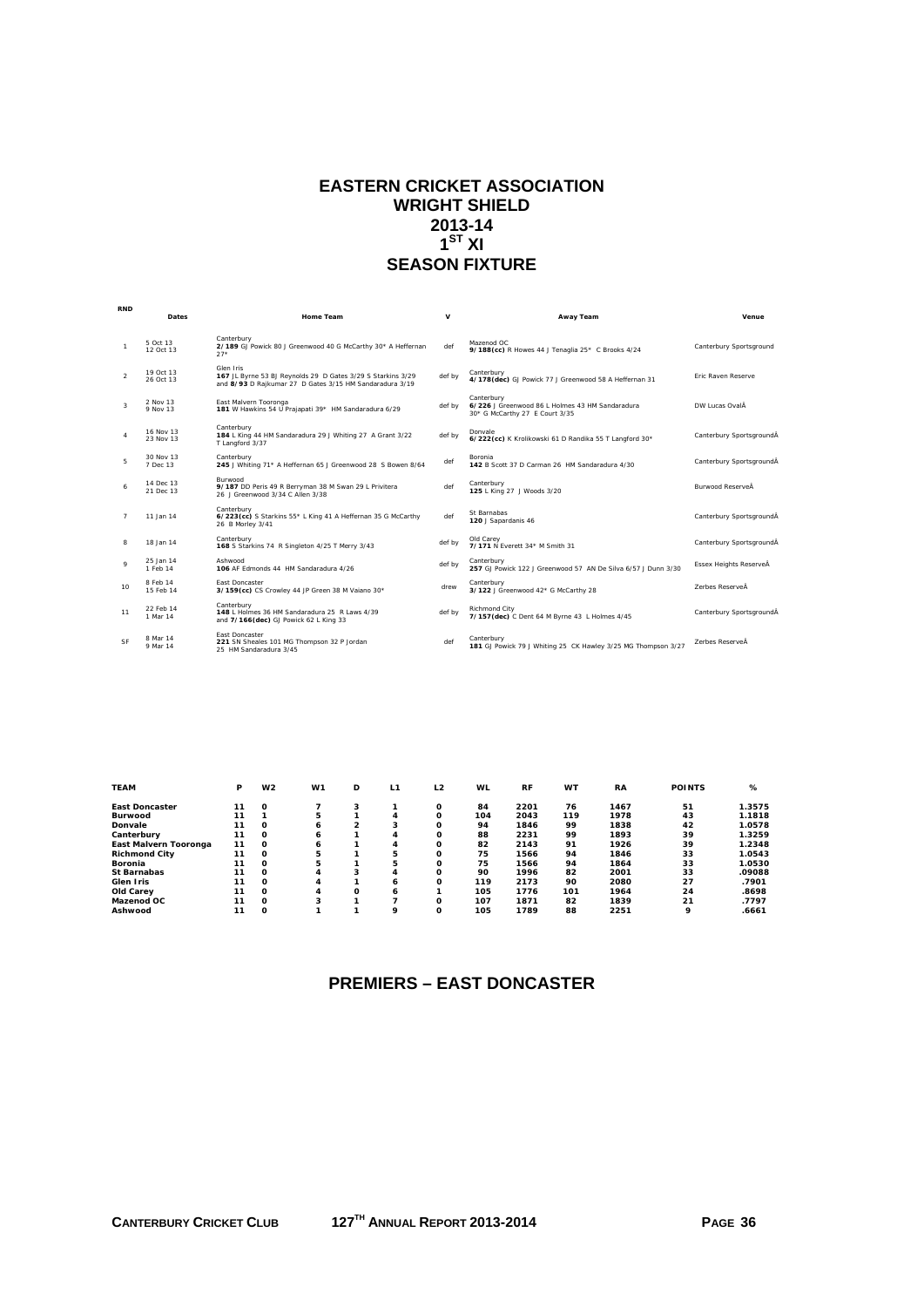## **EASTERN CRICKET ASSOCIATION WRIGHT SHIELD 2013-14**   $\overline{1}^{\text{ST}}$  XI **BATTING**

| <b>Player</b>         | <b>MAT</b> | <b>INN</b>     | <b>NO</b>      | <b>100s</b> | <b>50s</b>     | 0s           | <b>HS</b>      | <b>RUNS</b>    | AVE.      |
|-----------------------|------------|----------------|----------------|-------------|----------------|--------------|----------------|----------------|-----------|
| Powick, Gregory J     | 12         | 12             | $\Omega$       | 1           | 4              | 1            | 122            | 487            | 40.58     |
| Greenwood, Jesse      | 12         | 13             | 1              | $\Omega$    | 3              | 0            | 86             | 385            | 32.08     |
| McCarthy, Grant       | 12         | 12             | 1              | 0           | $\Omega$       | 1            | $30*$          | 218            | 19.82     |
| Heffernan, Andrew     | 10         | 10             | 1              | $\Omega$    | 1              | 1            | 65             | 200            | 22.22     |
| Starkins, Samuel      | 12         | 10             | 1              | $\Omega$    | $\overline{2}$ | 2            | 74             | 198            | 22.00     |
| King, Levi            | 12         | 11             | 1              | $\Omega$    | $\Omega$       | 1            | 44             | 185            | 18.50     |
| Whiting, Jim          | 10         | 10             | $\overline{2}$ | $\Omega$    | 1              | 0            | $71*$          | 175            | 21.88     |
| Holmes, Louis         | 8          | 7              | 1              | $\Omega$    | $\Omega$       | 0            | 43             | 142            | 23.67     |
| Sandaradura, Himesh M | 10         | 9              | $\mathfrak{D}$ | $\Omega$    | $\Omega$       | 1            | $30*$          | 130            | 18.57     |
| Lloyd, Oliver         | 10         | 5              | 1              | $\Omega$    | $\Omega$       | 1            | 23             | 60             | 15.00     |
| Brooks, Craig         | 6          | 4              | 1              | $\Omega$    | $\Omega$       | $\Omega$     | $22*$          | 49             | 16.33     |
| Gates, David          | 12         | $\overline{7}$ | 3              | $\Omega$    | $\Omega$       | 3            | $19*$          | 24             | 6.00      |
| Allen, Chris          | 4          | 3              | 1              | $\Omega$    | $\Omega$       | <sup>0</sup> | 6              | 11             | 5.50      |
| Price, Connor         | 1          | 1              | $\Omega$       | $\Omega$    | $\Omega$       | 0            | $\overline{2}$ | $\overline{2}$ | 2.00      |
| Harding, Ashley A     | 1          | 1              | 1              | $\Omega$    | O              | 0            | $0^*$          | $\Omega$       | <b>NA</b> |

| <b>Player</b>         | <b>MAT</b>   | <u>0</u> | ${\bf M}$      | $\mathbf R$ | W  | 5Wi      | <b>BBI</b> | AVE.  | STR.  | ECN. |
|-----------------------|--------------|----------|----------------|-------------|----|----------|------------|-------|-------|------|
| Sandaradura, Himesh M | 10           | 143.2    | 49             | 334         | 27 | 1        | 6/29       | 12.37 | 31.85 | 2.33 |
| Gates, David          | 12           | 116      | 35             | 333         | 15 | $\Omega$ | 3/15       | 22.20 | 46.40 | 2.87 |
| Holmes, Louis         | 8            | 79.3     | 17             | 258         | 12 | $\Omega$ | 4/45       | 21.50 | 39.75 | 3.25 |
| Lloyd, Oliver         | 10           | 73       | 8              | 271         | 11 | $\Omega$ | 2/16       | 24.64 | 39.82 | 3.71 |
| Greenwood, Jesse      | 12           | 51       | 9              | 210         | 10 | $\Omega$ | 3/34       | 21.00 | 30.60 | 4.12 |
| Allen, Chris          | 4            | 37.2     | 7              | 111         | 8  | 0        | 3/38       | 13.88 | 28.00 | 2.97 |
| Brooks, Craig         | 6            | 43.3     | 14             | 117         | 7  | $\Omega$ | 4/24       | 16.71 | 37.29 | 2.69 |
| Starkins, Samuel      | 12           | 68       | 14             | 222         | 7  | $\Omega$ | 3/29       | 31.71 | 58.29 | 3.26 |
| Heffernan, Andrew     | 10           | 26       | 5              | 64          | 3  | $\Omega$ | 1/8        | 21.33 | 52.00 | 2.46 |
| Harding, Ashley A     | $\mathbf{1}$ | 6.2      | $\overline{2}$ | 19          | 1  | $\Omega$ | 1/19       | 19.00 | 38.00 | 3.00 |
| Price, Connor         | 1            | 10       | 1              | 42          | 1  | $\Omega$ | 1/42       | 42.00 | 60.00 | 4.20 |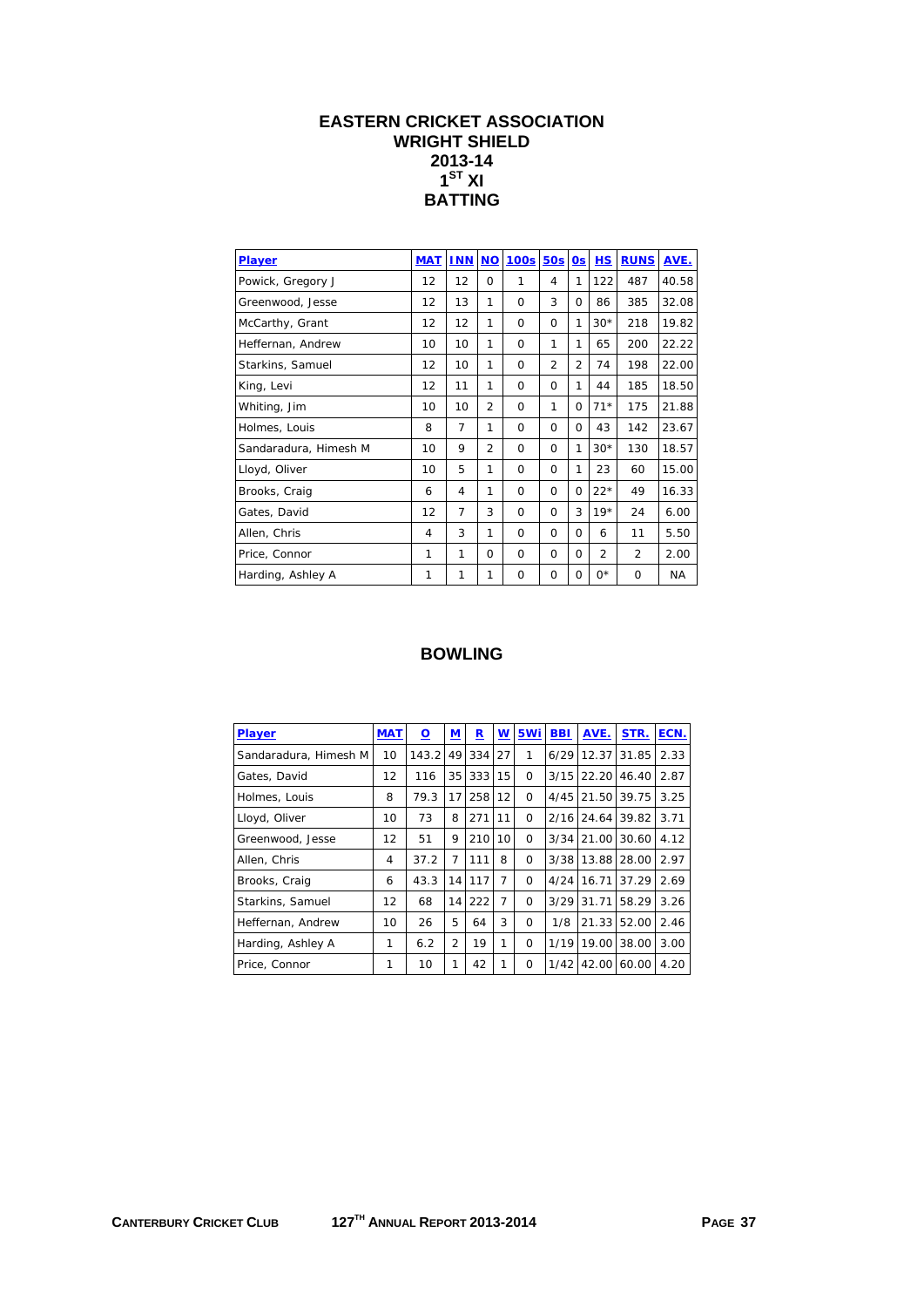#### **EASTERN CRICKET ASSOCIATION WRIGHT SHIELD 2013-14**   $\overline{1}^{\text{ST}}$  XI **BATTING PARTNERSHIPS**

| <b>WICKET</b> | <b>RUNS</b> | <b>BATSMEN</b>                    | <b>ROUND</b> | <b>INN</b> | <b>OPPONENT</b>       |
|---------------|-------------|-----------------------------------|--------------|------------|-----------------------|
|               |             |                                   |              |            |                       |
|               | 156         | Jesse Greenwood - Greg Powick     | 9            |            | Ashwood               |
| 2             | 84          | Jesse Greenwood - Louis Holmes    | 3            |            | East Malvern Tooronga |
| 3             | 71          | Jesse Greenwood - Grant McCarthy  | 3            |            | East Malvern Tooronga |
|               | 32          | Jim Whiting - Levi King           |              |            | Donvale               |
| 5             | 60          | Greg Powick - Grant McCarthy      | <b>SF</b>    |            | East Doncaster        |
| 6             | 58          | Jim Whiting - Sam Starkins        | 5            |            | Boronia               |
|               | 48          | Craig Brooks - Himesh Sandaradura | 3            |            | East Malvern Tooronga |
| 8             | 46          | Loius Holmes - Himesh Sandaradura | 11           |            | <b>Richmond City</b>  |
| 9             |             | No Qualifiers                     |              |            |                       |
| 10            | 31          | Livi King - David Gates           | 6            |            | <b>Burwood</b>        |

# **RECORD BATTING PARTNERSHIPS**

| <b>WICKET</b> | <b>RUNS</b> | <b>BATSMEN</b>                             | <b>SEASON</b> | <b>OPPONENT</b>       |
|---------------|-------------|--------------------------------------------|---------------|-----------------------|
|               |             |                                            |               |                       |
|               | 189         | A. Sharpe (64) – G. Powick (117)           | 2002-03       | Mont Albert           |
| 2             | 224         | J. White (98) – G. Powick (131)            | 2001-02       | Hawthorn              |
| 3             | 242         | A. Heffernan - G. McCarthy                 | 2012-13       | East Malvern Tooronga |
| 4             | 137         | M. Maguire (113) – J. Bate (55)            | 1977-78       | Ashburton             |
|               | 137         | D Everard $(86)$ – M Alexeff $(45)$        | 1983-84       | Donvale               |
| 5             | 160         | J. White (105 )- A. Mills (64*)            | 2009-10       | Old Carey             |
| 6             | 106         | M. Hawking (47) - I. Coles (103)           | 1975-76       | Deepdene              |
| 7             | 152         | D. Everard $(130^*)$ – A. Sambell $(80)$   | 1975-76       | <b>Burwood</b>        |
| 8             | $122*$      | J. Segar $(67^*)$ – P. Mirkovic $(50^*)$   | 1999-00       | Donvale               |
| 9             | $174*$      | A. Sambell $(71^*)$ – M. Hawking $(102^*)$ | 1977-78       | Ashburton             |
| 10            | $85*$       | S. Bates (57*) - B. O'Brien (24*)          | 1971-72       | Deepdene              |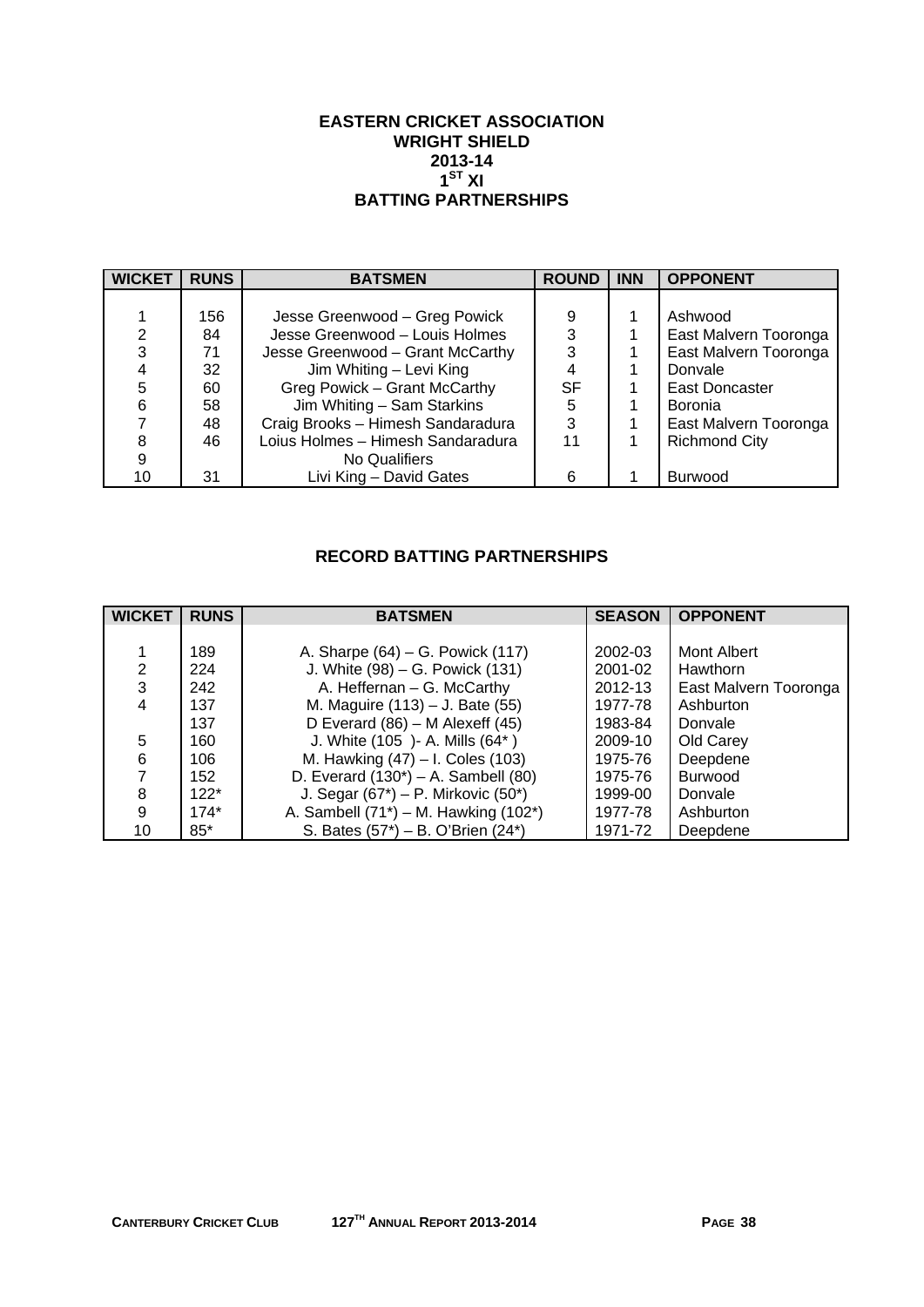## **EASTERN CRICKET ASSOCIATION ARMSTRONG SHIELD 2013-14**   $2^{ND}$  XI **SEASON FIXTURE**

| <b>RND</b>     | <b>Dates</b>           | <b>Home Team</b>                                                              | Â         | Away Team                                                                                                 | Venue                              |
|----------------|------------------------|-------------------------------------------------------------------------------|-----------|-----------------------------------------------------------------------------------------------------------|------------------------------------|
|                | 5 Oct 13<br>12 Oct 13  | Mazenod OC<br>5/217(cc) S Reed 80* M Cunningham 72                            | def       | Canterbury<br>148 L Holmes 54 A Powick 29 M Quinn 3/27                                                    | Mazenod College Main OvalÂ         |
| $\overline{a}$ | 19 Oct 13<br>26 Oct 13 | Canterbury<br>3/84 B Anderson 42* S Findlay 25* S Rankin 3/23                 |           | Glen Iris<br>drew 162 P O'Rourke 55 S Rankin 33 FC Morris<br>28* RJ Williams 3/22                         | Canterbury SportsgroundA           |
| 3              | 2 Nov 13<br>9 Nov 13   | Canterbury<br>7/283(cc) R Dickins 89 JW Boyd 47* B Anderson 29                | def       | East Malvern Tooronga<br>91 JW Boyd 4/27 C Allen 3/24<br>and 8/128 T Fidock 31* D Buckley 28 D Grant 5/47 | Canterbury SportsgroundA           |
| 4              | 16 Nov 13<br>23 Nov 13 | La Trobe University<br>4/177(cc) H Singh 58* S Nagpal 58 N Dobariya 32*       | def       | Canterbury<br>9/129(cc) B Anderson 38                                                                     | La Trobe University Main<br>OvalÂ  |
| 5              | 30 Nov 13<br>7 Dec 13  | Boronia<br>241 M Smyth 73 AJ Blanchfield 68 G Collier 37                      | def       | Canterbury<br>153 JW Boyd 48 H Crothers 48 RJ Williams<br>25* M Smyth 3/36                                | Tormore Road ReserveÅ              |
| 6              | 14 Dec 13<br>21 Dec 13 | Canterbury<br>164 B Anderson 49 O Lloyd 38 DJ Bonnett 3/34                    | def<br>by | Mont Albert<br>7/295(cc) JD Blakely 63 RW Cooper 57 KA Johnsen<br>57 DJ Bonnett 25* JW Boyd 3/64          | Canterbury SportsgroundÅ           |
| $\overline{7}$ | 11 Jan 14              | <b>Surrey Hills</b><br>9/107(cc) S Colls 25 JW Boyd 3/30                      | def       | Canterbury<br>96 B Anderson 27 R Henderson 4/18                                                           | Surrey Park No 1 OvalÂ             |
| 8              | 18 Jan 14              | Donvale<br>8/209(cc) D Bourke 100 P Currie 26 AA Harding<br>3/37 J Smith 3/45 | def<br>bv | Canterbury<br>4/283(cc) B Anderson 128* R Dickins 91 J Mynott 59                                          | Donvale Reserve No 2 OvalÂ         |
|                | 25 Jan 14<br>1 Feb 14  | Canterbury<br>6/219 L Holmes 80 H Crothers 43* R Dickins<br>26 J Norton 3/45  | Def       | Deepdene Bears<br>210 J Norton 39 A Marmont 33 T Wild 31 C Price 5/45                                     | Canterbury SportsgroundÅ           |
| 10             | 8 Feb 14<br>15 Feb 14  | Canterbury<br>8/126(cc) S James 28 S Brooks 27 C Barr 3/23                    | def<br>bv | <b>Ashburton Willows</b><br>3/130 J Driscoll 46* A Fraser 29* G Bland 28                                  | Canterbury SportsgroundA           |
| 11             | 22 Feb 14<br>1 Mar 14  | <b>Richmond City</b><br>6/96 A Bermingham 26* JW Boyd 3/10 C Price 3/26       | Def       | Canterbury<br>95 A Cape 3/19 N Anderson 3/22 P Kirkup 3/25                                                | KB Sporting Comp -<br>Loughnan OvÂ |

| <b>TEAM</b>              | P  | W <sub>2</sub> | W <sub>1</sub> | D              | L1 | L <sub>2</sub> | <b>WL</b> | <b>RF</b> | <b>WT</b> | <b>RA</b> | <b>POINTS</b> | %      |
|--------------------------|----|----------------|----------------|----------------|----|----------------|-----------|-----------|-----------|-----------|---------------|--------|
| <b>Ashburton Willows</b> | 11 | 0              | 9              |                |    | O              | 91        | 2016      | 95        | 1698      | 57            | 1.2395 |
| <b>Richmond city</b>     | 11 | 0              | 8              |                |    |                | 61        | 1327      | 100       | 1411      | 54            | 1.5418 |
| <b>Surrey Hills</b>      | 11 | 0              |                |                | 3  | Ω              | 80        | 1734      | 102       | 1679      | 45            | 1.3168 |
| La Trobe University      | 11 | 0              | 6              | $\overline{2}$ | 3  | o              | 82        | 1900      | 95        | 1612      | 42            | 1.3655 |
| <b>Boronia</b>           | 11 | O              | 5              |                |    | 0              | 80        | 1741      | 80        | 1593      | 33            | 1.0929 |
| Mazenod OC               | 11 | 0              | 5              |                | 5  |                | 85        | 1705      | 104       | 2043      | 33            | 1.0216 |
| <b>Mont Albert</b>       | 11 | O              | 4              |                | 6  | $\Omega$       | 91        | 1739      | 82        | 1485      | 27            | 1.0552 |
| <b>Deepdene Bears</b>    | 11 | O              | 4              |                | 6  | Ω              | 98        | 1904      | 78        | 1748      | 27            | .8669  |
| Canterbury               | 11 | 0              | 3              |                |    |                | 87        | 1780      | 90        | 2063      | 21            | .8926  |
| East Malvern Tooronga    | 11 | O              | 3              |                |    | n              | 105       | 1875      | 88        | 2228      | 41            | .7053  |
| Glen Iris                | 11 | $\Omega$       | 3              |                |    |                | 91        | 1646      | 70        | 1870      | 21            | .6771  |
| Donvale                  | 11 | 0              | <u>ົ</u>       |                | 8  | $\Omega$       | 102       | 1717      | 69        | 1655      | 15            | .7018  |

# **PREMIERS – SURREY HILLS**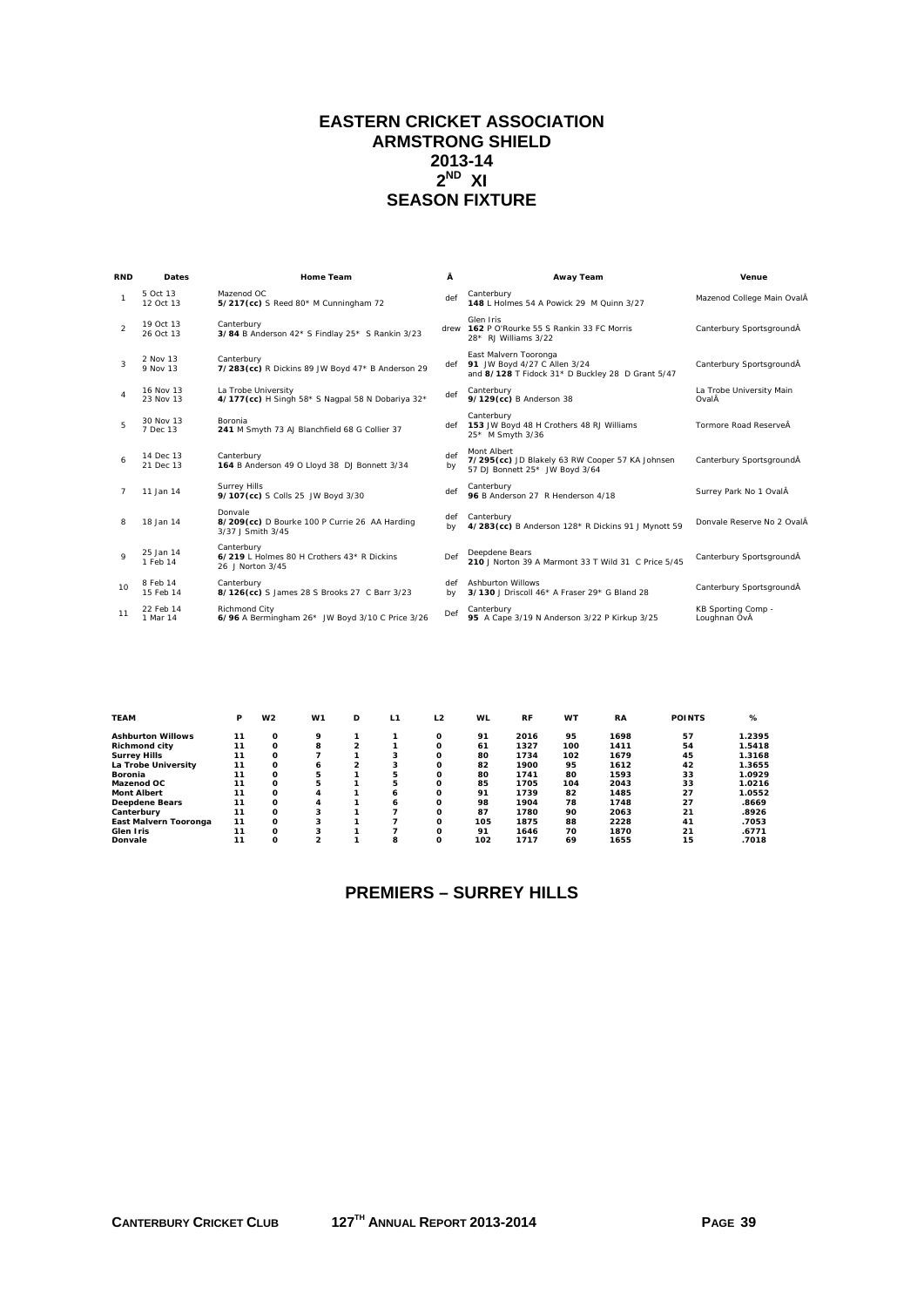# **EASTERN CRICKET ASSOCIATION ARMSTRONG SHIELD 2013-14 2ND XI BATTING**

| Player             | <b>MAT</b>     | <b>INN</b>     | <b>NO</b>      | 100s     | <b>50s</b>     | 0s             | НS     | <b>RUNS</b> | AVE.      |
|--------------------|----------------|----------------|----------------|----------|----------------|----------------|--------|-------------|-----------|
| Anderson, Bruce    | 11             | 11             | $\overline{2}$ | 1        | $\Omega$       | $\overline{2}$ | $128*$ | 335         | 37.22     |
| Dickins, Rhian     | 8              | 8              | 0              | 0        | $\overline{2}$ | 1              | 91     | 236         | 29.50     |
| Boyd, Jonathon W   | 11             | 10             | 2              | 0        | 0              | 0              | 48     | 160         | 20.00     |
| Crothers, Harry    | 10             | 10             | 1              | 0        | 0              | 2              | 48     | 143         | 15.89     |
| Holmes, Louis      | 4              | 4              | 0              | 0        | 2              | 0              | 80     | 141         | 35.25     |
| Grant, D'Arcy      | 9              | $\overline{7}$ | 1              | 0        | 0              | 0              | 23     | 89          | 14.83     |
| Mynott, James      | 4              | 4              | 0              | 0        | 1              | 0              | 59     | 86          | 21.50     |
| James, Scott       | 6              | 6              | 0              | 0        | 0              | $\overline{2}$ | 28     | 46          | 7.67      |
| McBrien, Lachlan R | 3              | 3              | 1              | 0        | 0              | 0              | $24*$  | 46          | 23.00     |
| Allen, Chris       | 6              | 4              | 3              | 0        | 0              | 1              | $20*$  | 45          | 45.00     |
| Lloyd, Oliver      | $\overline{2}$ | 1              | $\Omega$       | 0        | 0              | O              | 38     | 38          | 38.00     |
| Powick, Adam       | 3              | 3              | 0              | 0        | 0              | 1              | 29     | 37          | 12.33     |
| Brooks, Shane      | 3              | 3              | 0              | 0        | 0              | 0              | 27     | 37          | 12.33     |
| Williams, Reuben J | 5              | $\overline{2}$ | 1              | 0        | 0              | 0              | $25*$  | 30          | 30.00     |
| Findlay, Stuart    | 1              | 1              | 1              | 0        | 0              | 0              | $25*$  | 25          | <b>NA</b> |
| Smith, James       | 5              | 3              | 1              | $\Omega$ | $\Omega$       | O              | 11     | 25          | 12.50     |
| Whiting, Jim       | 1              | 1              | 0              | 0        | 0              | 0              | 24     | 24          | 24.00     |
| Price, Connor      | 4              | $\overline{2}$ | 0              | 0        | 0              | 1              | 23     | 23          | 11.50     |
| Powick, Adam       | $\overline{2}$ | $\overline{2}$ | 0              | 0        | 0              | 1              | 22     | 22          | 11.00     |
| Harding, Ashley A  | 8              | 5              | 2              | 0        | 0              | 0              | 7      | 17          | 5.67      |
| Townsend, Alex P   | $\overline{2}$ | 1              | $\Omega$       | 0        | $\Omega$       | O              | 17     | 17          | 17.00     |
| Thomson, Damian    | $\overline{2}$ | $\overline{2}$ | 0              | 0        | 0              | 0              | 13     | 16          | 8.00      |
| Field, Ben         | $\overline{2}$ | 2              | 0              | 0        | 0              | 1              | 9      | 9           | 4.50      |
| Streat, Lachlan J  | 1              | 1              | 0              | 0        | 0              | 0              | 8      | 8           | 8.00      |
| James, Ben         | 3              | $\overline{2}$ | 1              | 0        | 0              | O              | $6*$   | 7           | 7.00      |
| Cunningham, Chris  | 1              | $\mathbf{1}$   | 0              | 0        | $\mathbf 0$    | $\Omega$       | 4      | 4           | 4.00      |
| Jones, Dylan J     | 1              | 1              | 0              | 0        | 0              | 0              | 3      | 3           | 3.00      |
| McComb, Griffin    | $\overline{2}$ | $\overline{2}$ | 0              | 0        | 0              | $\overline{2}$ | 0      | 0           | 0.00      |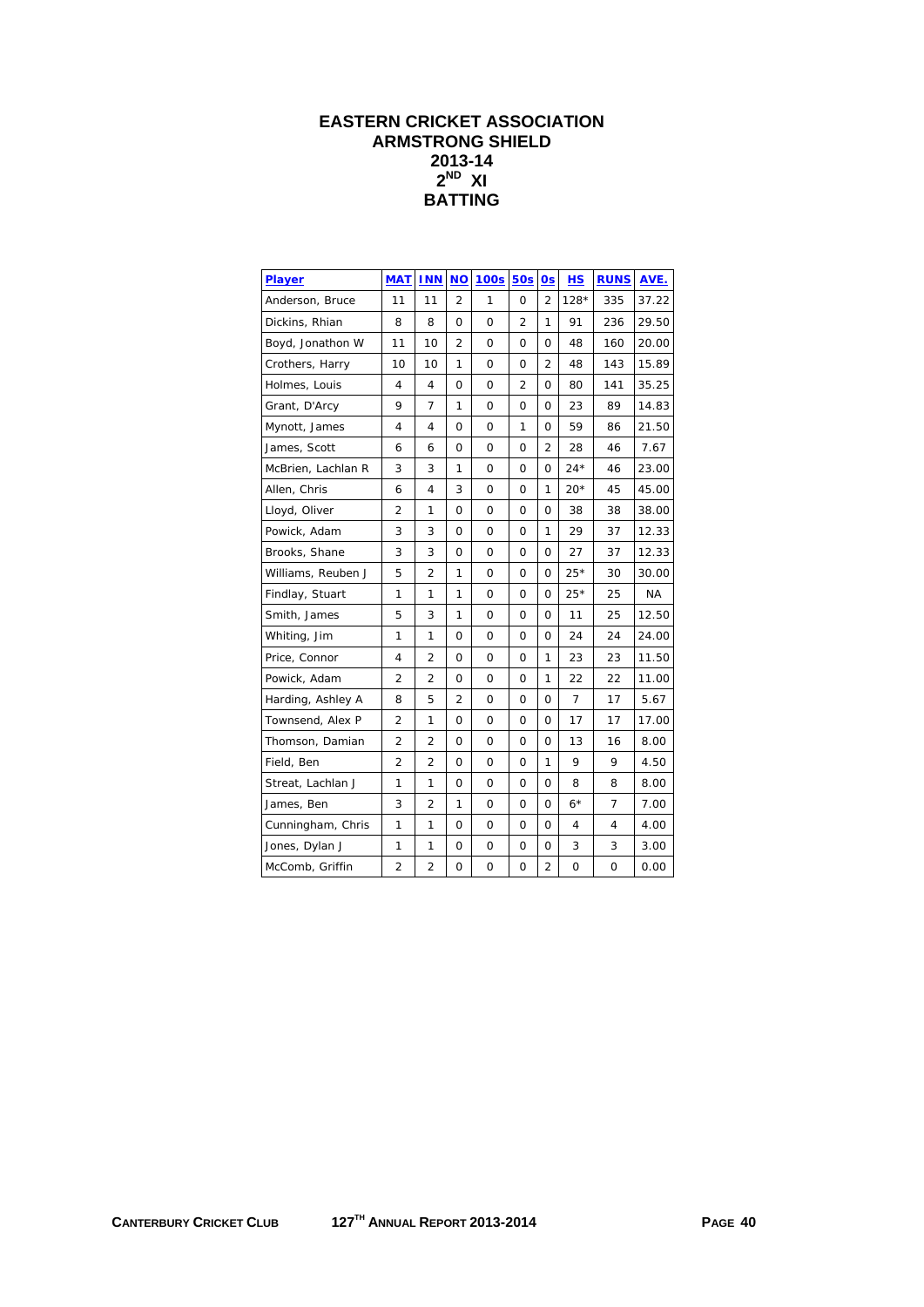# **EASTERN CRICKET ASSOCIATION ARMSTRONG SHIELD 2013-14**   $2^{ND}$  XI **BOWLING**

| Player             | <b>MAT</b>     | $\Omega$ | M              | $\overline{\mathbf{R}}$ | $\underline{\mathsf{w}}$ | 5Wi      | <b>BBI</b> | AVE.      | STR.      | ECN. |
|--------------------|----------------|----------|----------------|-------------------------|--------------------------|----------|------------|-----------|-----------|------|
| Boyd, Jonathon W   | 11             | 106.4    | 24             | 346                     | 21                       | $\Omega$ | 4/27       | 16.48     | 30.48     | 3.24 |
| Grant, D'Arcy      | 9              | 66.1     | $\overline{7}$ | 269                     | 13                       | 1        | 5/47       | 20.69     | 30.54     | 4.07 |
| Harding, Ashley A  | 8              | 89.1     | 26             | 235                     | 11                       | $\Omega$ | 3/37       | 21.36     | 48.64     | 2.64 |
| Price, Connor      | 4              | 50       | 8              | 124                     | 10                       | 1        | 5/45       | 12.40     | 30.00     | 2.48 |
| Smith, James       | 5              | 35.3     | $\overline{7}$ | 101                     | 6                        | $\Omega$ | 3/45       | 16.83     | 35.50     | 2.85 |
| Williams, Reuben J | 5              | 27.3     | $\overline{2}$ | 98                      | 5                        | 0        | 3/22       | 19.60     | 33.00     | 3.56 |
| Allen, Chris       | 6              | 54.2     | 11             | 141                     | 5                        | $\Omega$ | 3/24       | 28.20     | 65.20     | 2.60 |
| Lloyd, Oliver      | $\overline{2}$ | 27       | 10             | 73                      | 3                        | $\Omega$ | 2/43       | 24.33     | 54.00     | 2.70 |
| Crothers, Harry    | 10             | 20       | $\mathbf{1}$   | 89                      | 3                        | $\Omega$ | 2/22       | 29.67     | 40.00     | 4.45 |
| Thomson, Damian    | $\overline{2}$ | 26       | 3              | 121                     | 3                        | $\Omega$ | 2/85       | 40.33     | 52.00     | 4.65 |
| Cunningham, Chris  | 1              | 4        | 1              | $\overline{7}$          | $\overline{2}$           | $\Omega$ | 2/7        | 3.50      | 12.00     | 1.75 |
| Streat, Lachlan J  | 1              | 5        | $\overline{2}$ | 18                      | $\overline{2}$           | $\Omega$ | 2/18       | 9.00      | 15.00     | 3.60 |
| Holmes, Louis      | 4              | 26       | 4              | 100                     | $\overline{2}$           | $\Omega$ | 1/41       | 50.00     | 78.00     | 3.85 |
| Townsend, Alex P   | $\overline{2}$ | 6        | 3              | 28                      | 1                        | $\Omega$ | 1/28       | 28.00     | 36.00     | 4.67 |
| James, Ben         | 3              | 20       | 3              | 92                      | 1                        | $\Omega$ | 1/9        | 92.00     | 120.00    | 4.60 |
| Field, Ben         | $\overline{2}$ | 4        | 0              | 12                      | 0                        | 0        | 0/6        | <b>NA</b> | <b>NA</b> | 3.00 |
| Smith, Nicholas J  | $\overline{2}$ | 9        | $\Omega$       | 24                      | $\Omega$                 | $\Omega$ | 0/11       | <b>NA</b> | <b>NA</b> | 2.67 |
| Brooks, Shane      | 3              | 4        | $\Omega$       | 27                      | $\Omega$                 | $\Omega$ | 0/27       | NA.       | <b>NA</b> | 6.75 |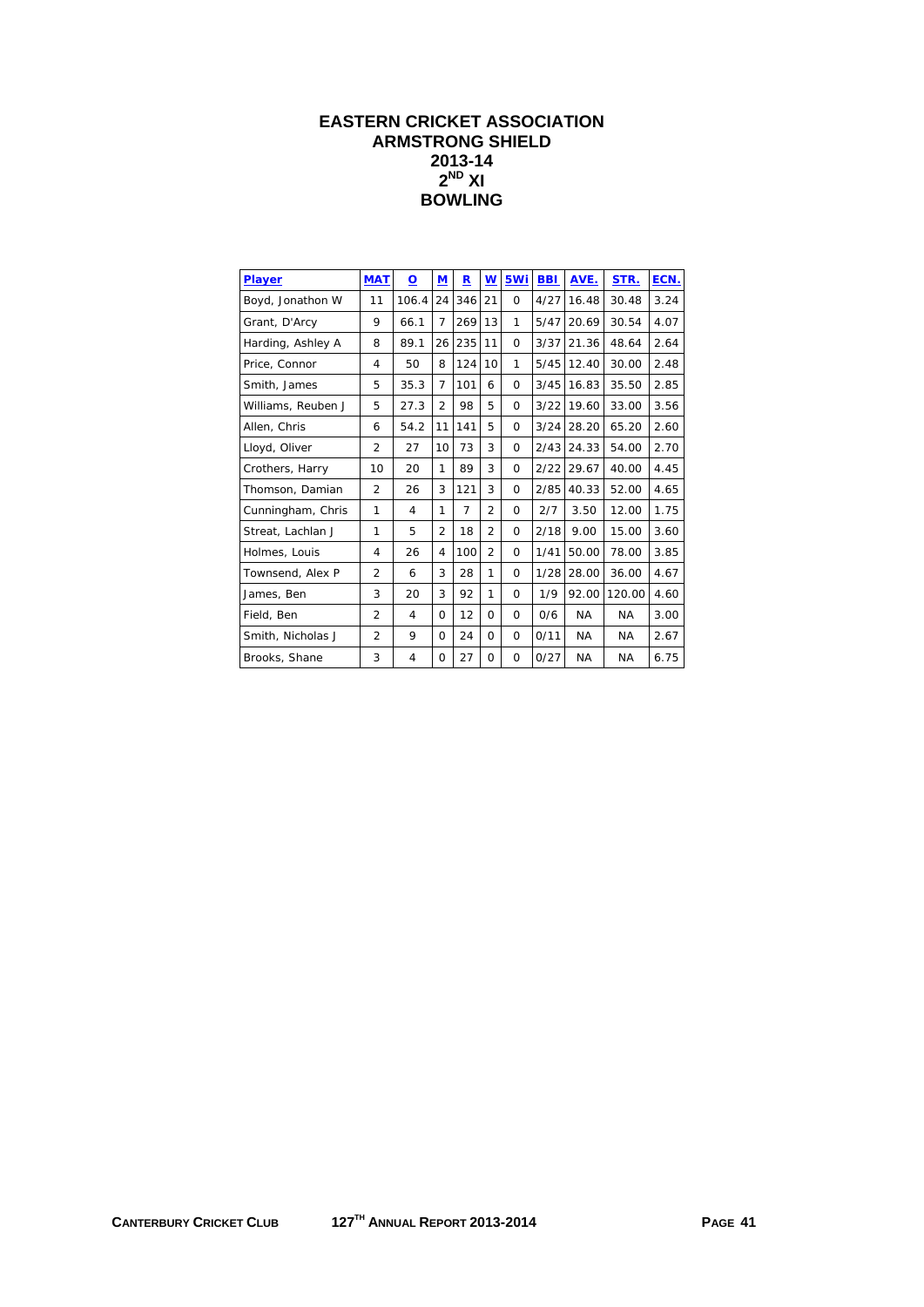## **EASTERN CRICKET ASSOCIATION ARMSTRONG SHIELD 2013-14**   $2^{ND}$  XI **BATTING PARTNERSHIPS**

| <b>WICKET</b> | <b>RUNS</b> | <b>BATSMEN</b>                 | <b>ROUND</b>   | <b>INN</b> | <b>OPPONENT</b>       |
|---------------|-------------|--------------------------------|----------------|------------|-----------------------|
|               |             |                                |                |            |                       |
|               | 98          | Harry Crothers - Jonathon Boyd | 5              |            | <b>Boronia</b>        |
| 2             | 94          | James Mynott - Bruce Anderson  | 8              |            | Donvale               |
| 3             | 187         | Bruce Anderson - Rhian Dickins | 8              |            | Donvale               |
|               | 67          | Stuart Finlay - Bruce Anderson | $\overline{2}$ |            | Glen Iris             |
| 5             | 55          | Rhian Dickins - D'Arcy Grant   | 3              |            | East Malvern Tooronga |
| 6             | 40          | Rhian Dickins - Jonathon Boyd  | 3              |            | East Malvern Tooronga |
|               | 35          | Jonathon Boyd - Ben Field      | 3              |            | East Malvern Tooronga |
| 8             |             | No Qualifiers                  |                |            |                       |
| 9             |             | No Qualifiers                  |                |            |                       |
| 10            |             | No Qualifiers                  |                |            |                       |

# **RECORD BATTING PARTNERSHIPS**

| <b>WICKET</b> | <b>RUNS</b> | <b>BATSMEN</b>                               | <b>SEASON</b> | <b>OPPONENT</b>          |
|---------------|-------------|----------------------------------------------|---------------|--------------------------|
|               |             |                                              |               |                          |
|               | 207         | J. Whiting $(93) - J$ . Greenwood $(109)$    | 2007-08 SF    | <b>Burwood</b>           |
| 2             | 148         | V. McCarthy $(86)$ – P. Trengrove $(81)$     | 1968-69       | Old Carey                |
| 3             | 187         | B. Anderson (128*) - R. Dickins (91)         | 2013-14       | Donvale                  |
|               | $222*$      | M. Archibald $(75^*)$ – J. Bate $(139^*)$    | 1976-77       | Deepdene                 |
| 5             | $181*$      | I Calvert $(94^*)$ – D. Gillard $(86^*)$     | 1983-84       | <b>Surrey Hills</b>      |
| 6             | $132*$      | G. Sanguinetti (160*) - J. Weatherhead (52*) | 2007-08 GF    | Ashwood                  |
|               | 115         | D. Everard $(150)$ – S.McDonell $(47)$       | 1977-78       | <b>Burwood</b>           |
| 8             | 112         | P. Knights $(66)$ – A. Sambell $(132)$       | 1976-77       | Ashburton                |
| 9             | 124         | I. McKenzie $(71)$ – R. Emsley $(62)$        | 1981-82       | <b>Bayswater</b>         |
| 10            | 72          | B. Lumb $(38) - B$ . Harrison $(38^*)$       | 1999-00       | <b>Tooronga District</b> |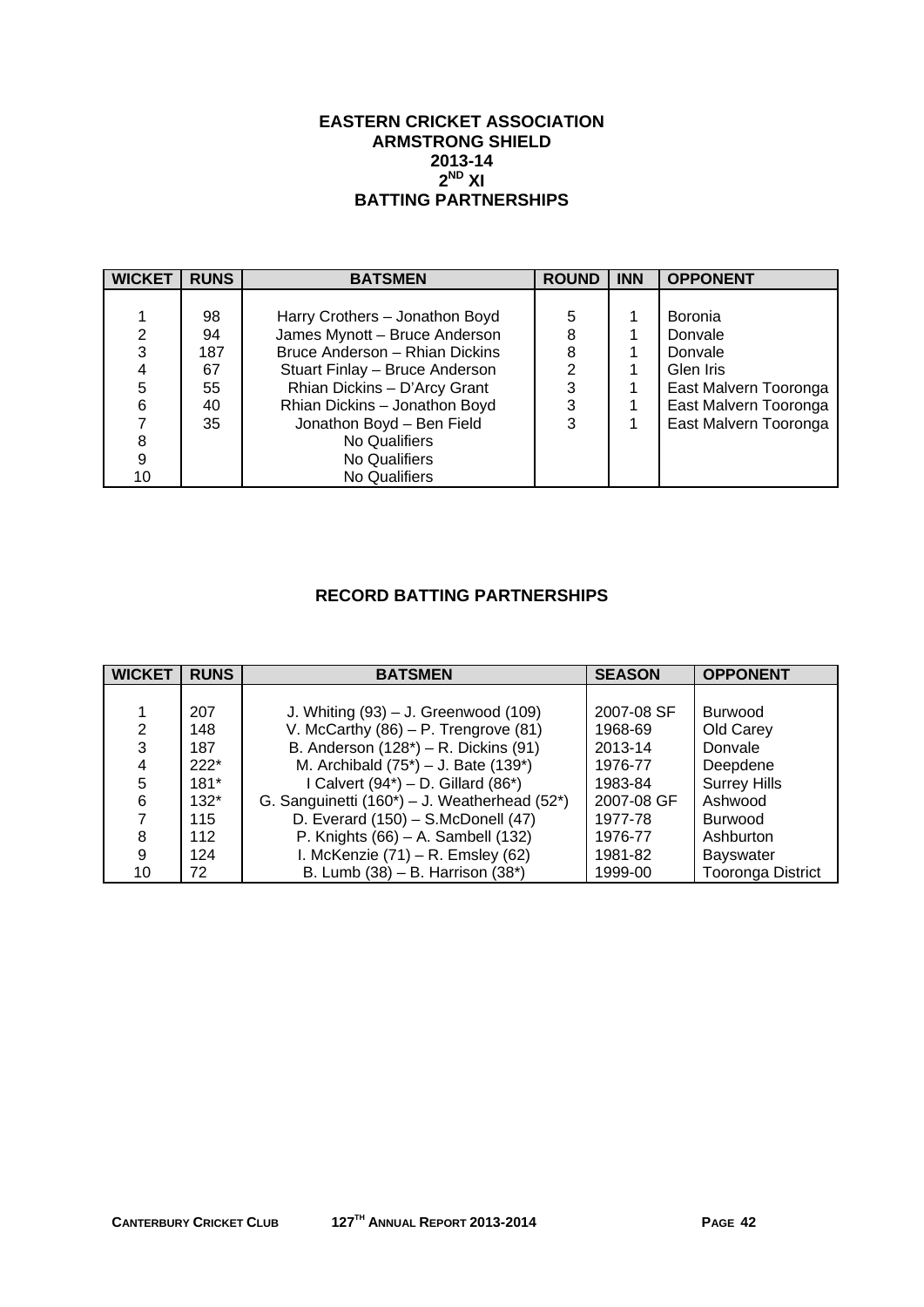## **EASTERN CRICKET ASSOCIATION THOMSON SHIELD 2013-14**   $3<sup>RD</sup>$  XI **SEASON FIXTURE**

| <b>RND</b>     | Dates                  | Home Team                                                                                     | Â         | Away Team                                                                       | Venue                    |
|----------------|------------------------|-----------------------------------------------------------------------------------------------|-----------|---------------------------------------------------------------------------------|--------------------------|
| $\mathbf{1}$   | 5 Oct 13<br>12 Oct 13  | Ashwood<br>6/140 AN De Silva 32 M Shiells 27*                                                 | def       | Canterbury<br>$7/139$ (cc)                                                      | Essex Heights ReserveÂ   |
| 2              | 20 Oct 13              | Canterbury<br>7/240(cc) B Anderson 70* T Anderson 46 JT Hickie<br>42                          | def       | <b>Boronia</b><br>6/159 J Smith 68                                              | Canterbury SportsgroundÂ |
| 3              | 27 Oct 13              | Canterbury                                                                                    |           | drew Mont Albert                                                                | Canterbury SportsgroundÂ |
| 4              | 3 Nov 13               | Hawthorn<br>2/150 MB Tilley 50* MJ Laing 47* N Radhappan 39                                   |           | Canterbury<br>def 9/145(cc) S Warner 65 N Radhappan 3/17 MJ Laing<br>3/25       | St James ParkÅ           |
| 5              | 9 Nov 13               | Ringwood                                                                                      |           | drew Canterbury                                                                 | Proclamation ParkÂ       |
| 6              | 17 Nov 13<br>24 Nov 13 | Canterbury                                                                                    |           | drew Hawthorn                                                                   | Canterbury SportsgroundÂ |
| $\overline{7}$ | 1 Dec 13<br>8 Dec 13   | Canterbury<br>254 B James 75 DJ Jones 71* A Cincotta 5/51                                     |           | Ringwood<br>def 172 LK Hayes-Rosario 82* B James 4/10 D Grant<br>4/55           | Canterbury SportsgroundÂ |
| 8              | 14 Dec 13<br>21 Dec 13 | East Doncaster<br>65 A Chan 25* ON Sharp 6/21                                                 | def<br>by | Canterbury<br>66 N Whelan 3/7 BJ Evans 3/15<br>and 3/57 C Cunningham 33*        | Wilsons Road ReserveÅ    |
| 9              | 11 Jan 14              | St Barnabas<br>114                                                                            | tied      | Canterbury<br>114 K Cowan 58 T Winter 27 T Young 5/18                           | Myrtle Park WestÂ        |
| 10             | 18 Jan 14              | Ashwood<br>1/124 DM Wijayasingha 46* AW Balfour 43* M Shiells<br>27                           | def       | Canterbury<br>121 I R McBrien 47 SM Perera 4/13                                 | Essex Heights ReserveÂ   |
| 11             | 26 Jan 14<br>2 Feb 14  | Canterbury<br>84 J Sheldon 3/9 M Haralambopoulos 3/17<br>and 9/107 B Warner 29 J Sheldon 6/23 | def<br>bv | St Barnabas<br>262 J Sheldon 120* T Winter 3/73                                 | Canterbury SportsgroundÂ |
| 12             | 9 Feb 14<br>16 Feb 14  | Canterbury<br>5/146 T Winter 56* K Cowan 50                                                   | def<br>bv | Mont Albert<br>6/177(cc) DM Greedy 80* NJ Adgemis 47                            | Canterbury SportsgroundÂ |
| 13             | 23 Feb 14<br>2 Mar 14  | Boronia<br>181 M Harris 70 TW Harding 4/19                                                    |           | Canterbury<br>def 46 T Ribbands 5/28 m cashman 4/16<br>and 5/65 T Ribbands 3/27 | Tormore Road ReserveÅ    |
|                |                        |                                                                                               |           |                                                                                 |                          |

| <b>TEAM</b>           | P  | W <sub>2</sub> | W1 | D | L1 | L <sub>2</sub> | WL  | <b>RF</b> | <b>WT</b> | <b>RA</b> | <b>POINTS</b> | %      |
|-----------------------|----|----------------|----|---|----|----------------|-----|-----------|-----------|-----------|---------------|--------|
| Hawthorn              | 13 | Ο              | 8  |   |    | Ω              | 86  | 1931      | 101       | 1620      | 57            | 1.3999 |
| <b>East Doncaster</b> | 13 |                | 6  |   | 5  | $\Omega$       | 88  | 1840      | 123       | 1772      | 49            | 1.4514 |
| <b>Mont Albert</b>    | 13 | о              |    |   | 4  | Ω              | 104 | 2051      | 96        | 2150      | 48            | .8806  |
| Ashwood               | 12 | о              | 6  |   | 3  | Ω              | 73  | 1495      | 88        | 1493      | 45            | 1.2071 |
| <b>Boronia</b>        | 13 | Ο              | 5  |   | 5  | Ω              | 98  | 1914      | 100       | 1836      | 39            | 1.0638 |
| Canterbury            | 13 | Ο              | 3  | 4 | 6  | Ω              | 105 | 1584      | 71        | 1544      | 30            | .6937  |
| Ringwood              | 12 | Ω              | ຳ  |   |    | $\Omega$       | 80  | 1592      | 80        | 1877      | 21            | .8482  |
| <b>St Barbabas</b>    | 13 | Ο              | ີ  |   |    |                | 114 | 1629      | 89        | 1744      | 21            | .7292  |

# **PREMIERS – EAST DONCASTER**

**CANTERBURY CRICKET CLUB 127TH ANNUAL REPORT 2013-2014 PAGE 43**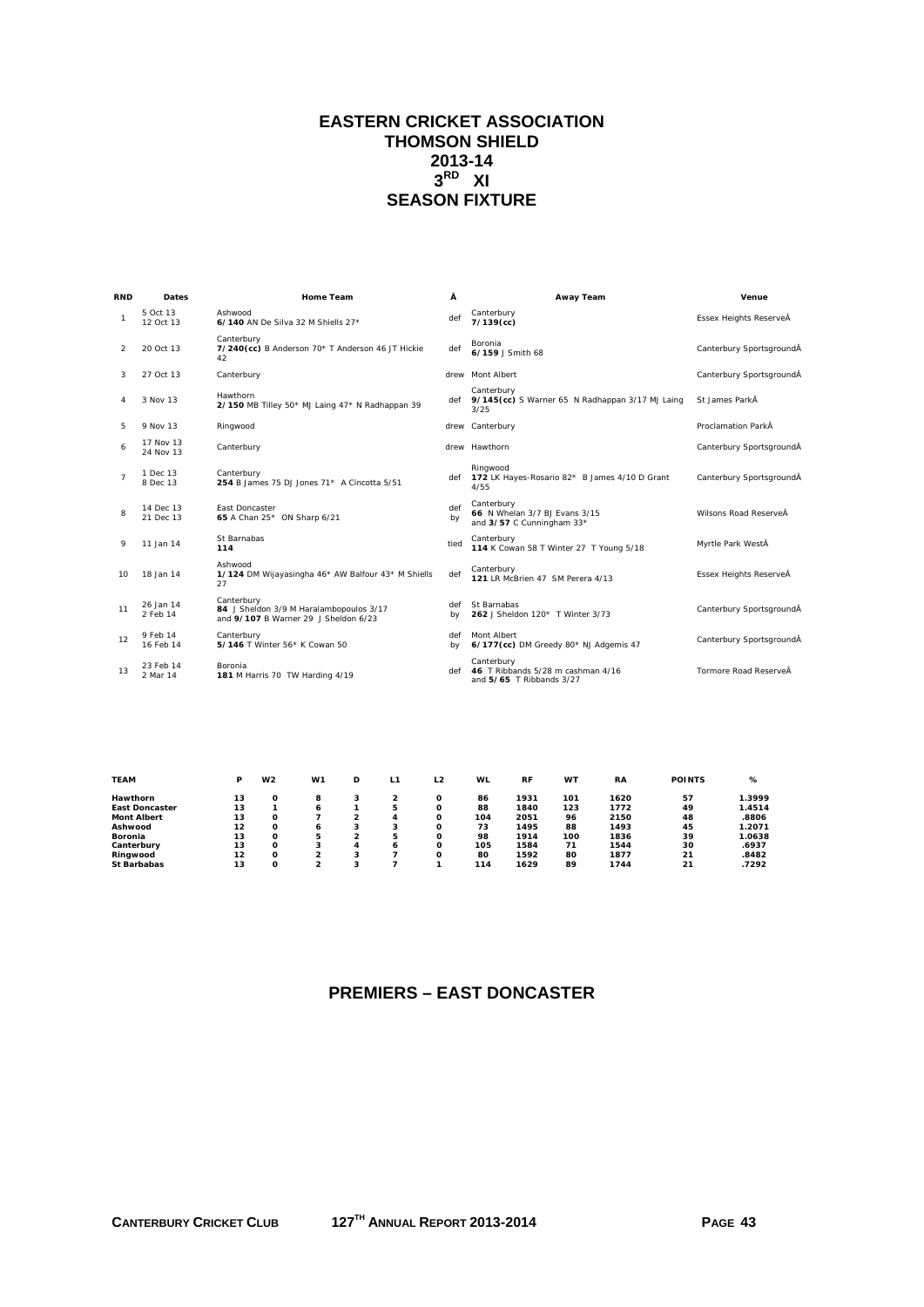# **EASTERN CRICKET ASSOCIATION THOMSON SHIELD 2013-14 3RD XI BATTING**

| <b>Player</b>      | <b>MAT</b>     | <b>INN</b>     | <b>NO</b>      | <b>100s</b> | 50s            | 0s             | H.S   | <b>RUNS</b> | AVE.  |
|--------------------|----------------|----------------|----------------|-------------|----------------|----------------|-------|-------------|-------|
| Cowan, Kieran      | 5              | 7              | $\mathbf 0$    | 0           | $\overline{2}$ | $\mathbf{O}$   | 58    | 146         | 20.86 |
| Winter, Thomas     | 5              | $\overline{7}$ | 1              | 0           | 1              | 1              | 56*   | 123         | 20.50 |
| Warner, Sam        | 10             | 10             | 3              | 0           | 1              | 3              | 65    | 119         | 17.00 |
| Jones, Dylan J     | 3              | 3              | 1              | 0           | 1              | 0              | $71*$ | 95          | 47.50 |
| James, Ben         | 5              | 4              | $\Omega$       | $\Omega$    | 1              | 1              | 75    | 87          | 21.75 |
| McBrien, Lachlan R | 4              | 5              | 1              | 0           | 0              | 0              | 47    | 72          | 18.00 |
| Anderson, Bruce    | 1              | 1              | 1              | 0           | 1              | 0              | $70*$ | 70          | NA    |
| Anderson, Tom      | $\overline{2}$ | $\overline{c}$ | 0              | 0           | 0              | $\mathbf 0$    | 46    | 64          | 32.00 |
| Hickie, Justin T   | 8              | 8              | 0              | 0           | 0              | 4              | 42    | 63          | 7.88  |
| Warner, Benjamin   | 5              | 6              | 0              | 0           | 0              | 3              | 29    | 54          | 9.00  |
| Cunningham, Chris  | 3              | 4              | 1              | 0           | 0              | 1              | $33*$ | 48          | 16.00 |
| Thomson, Damian    | 7              | 6              | 2              | 0           | 0              | 0              | 11    | 41          | 10.25 |
| McComb, Griffin    | 5              | 6              | $\mathbf 0$    | 0           | 0              | $\overline{2}$ | 21    | 40          | 6.67  |
| Streat, Lachlan J  | 3              | 3              | 0              | 0           | 0              | 0              | 18    | 39          | 13.00 |
| Lloyd, Jack C      | 9              | 9              | 3              | 0           | 0              | 1              | 14    | 33          | 5.50  |
| James, Scott       | 3              | 4              | 0              | 0           | 0              | 0              | 14    | 32          | 8.00  |
| Smith, Nicholas J  | $\overline{2}$ | 3              | 1              | 0           | 0              | 0              | 12    | 25          | 12.50 |
| Harding, Tristan W | 6              | 5              | 2              | 0           | 0              | 0              | 12    | 23          | 7.67  |
| Hansen, Andrew     | 3              | 2              | 0              | 0           | $\mathbf 0$    | 1              | 22    | 22          | 11.00 |
| Townsend, Sam J    | 3              | 2              | 0              | 0           | 0              | 0              | 12    | 18          | 9.00  |
| Brooks, Shane      | 1              | 2              | 0              | 0           | 0              | 0              | 8     | 16          | 8.00  |
| Keshishian, Harry  | 3              | 4              | 0              | 0           | 0              | $\overline{2}$ | 11    | 16          | 4.00  |
| Streat, Thomas D   | 1              | 1              | 0              | 0           | 0              | 0              | 14    | 14          | 14.00 |
| Muckian, Gavan G   | $\overline{2}$ | $\overline{2}$ | $\overline{2}$ | 0           | 0              | 0              | $6*$  | 10          | NA    |
| Dickins, Rhian     | 1              | 1              | 0              | 0           | 0              | 0              | 9     | 9           | 9.00  |
| Fernando, Mahesh P | 2              | 2              | 0              | 0           | 0              | 1              | 7     | 7           | 3.50  |
| Roberts, Lachlan S | 1              | 1              | 0              | 0           | 0              | O              | 4     | 4           | 4.00  |
| Johnson, Brett     | 1              | 1              | 0              | 0           | 0              | 0              | 4     | 4           | 4.00  |
| Townsend, Paul     | 3              | 2              | 0              | 0           | 0              | 1              | 3     | 3           | 1.50  |
| Sharp, Oscar N     | 1              | 1              | 0              | 0           | 0              | 0              | 2     | 2           | 2.00  |
| Field, Ben         | 1              | 1              | 0              | 0           | 0              | 0              | 2     | 2           | 2.00  |
| Hall, Tim A        | 1              | 1              | 0              | 0           | 0              | 1              | 0     | 0           | 0.00  |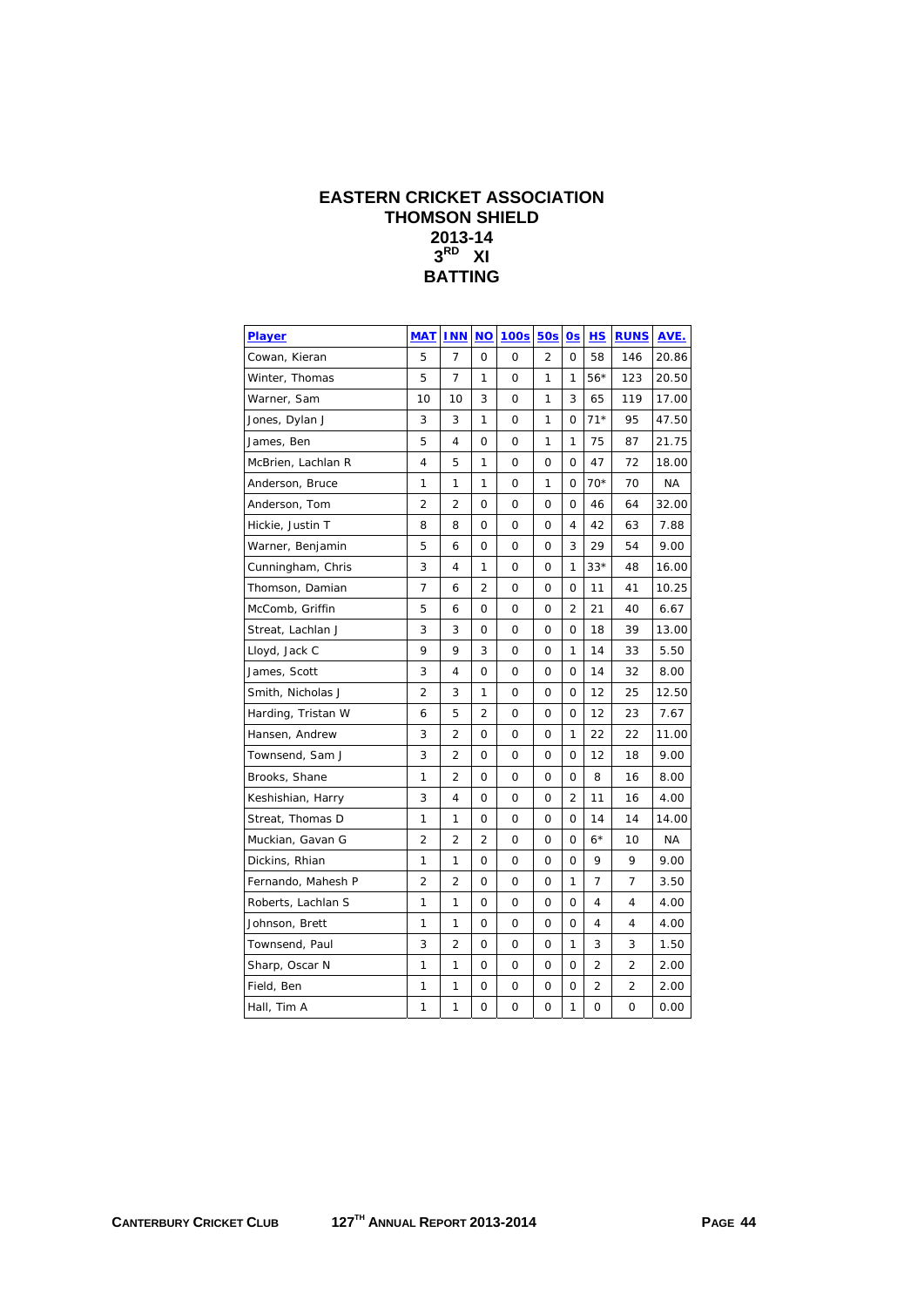# **EASTERN CRICKET ASSOCIATION THOMSON SHIELD 2013-14 3RD XI BOWLING**

| Player             | <b>MAT</b>     | O              | M              | R              | W              | 5Wi          | <b>BBI</b> | AVE.      | STR.      | ECN. |
|--------------------|----------------|----------------|----------------|----------------|----------------|--------------|------------|-----------|-----------|------|
| Harding, Tristan W | 6              | 46             | 12             | 128            | $\overline{7}$ | $\Omega$     | 4/19       | 18.29     | 39.43     | 2.78 |
| Sharp, Oscar N     | 1              | 18             | 10             | 21             | 6              | 1            | 6/21       | 3.50      | 18.00     | 1.17 |
| Lloyd, Jack C      | 9              | 46             | 11             | 173            | 6              | $\mathbf{O}$ | 2/7        | 28.83     | 46.00     | 3.76 |
| Winter, Thomas     | 5              | 50             | $\overline{7}$ | 211            | 6              | $\mathbf{O}$ | 3/73       | 35.17     | 50.00     | 4.22 |
| James, Ben         | 5              | 38             | 11             | 78             | 5              | $\Omega$     | 4/10       | 15.60     | 45.60     | 2.05 |
| Warner, Benjamin   | 5              | 33.1           | 12             | 83             | 5              | $\Omega$     | 2/16       | 16.60     | 39.80     | 2.50 |
| Thomson, Damian    | $\overline{7}$ | 45             | 12             | 156            | 5              | $\Omega$     | 2/43       | 31.20     | 54.00     | 3.47 |
| Grant, D'Arcy      | $\mathbf{1}$   | 16.4           | $\overline{2}$ | 55             | 4              | $\mathbf{O}$ | 4/55       | 13.75     | 25.00     | 3.30 |
| Muckian, Gavan G   | 2              | 12             | 1              | 27             | 3              | $\Omega$     | 2/12       | 9.00      | 24.00     | 2.25 |
| Hansen, Andrew     | 3              | 22.1           | 8              | 51             | 3              | $\mathbf{O}$ | 2/29       | 17.00     | 44.33     | 2.30 |
| Cowan, Kieran      | 5              | 3.1            | 3              | $\mathbf 0$    | $\overline{2}$ | $\mathbf{O}$ | 2/0        | 0.00      | 9.50      | 0.00 |
| Field, Ben         | $\mathbf{1}$   | 2.4            | 1              | 4              | $\overline{2}$ | $\Omega$     | 2/4        | 2.00      | 8.00      | 1.50 |
| Fernando, Mahesh P | 2              | 10             | $\Omega$       | 67             | 2              | 0            | 2/39       | 33.50     | 30.00     | 6.70 |
| Hall, Tim A        | 1              | 5              | $\Omega$       | 18             | 1              | 0            | 1/18       | 18.00     | 30.00     | 3.60 |
| McComb, Griffin    | 5              | 5              | 0              | 25             | 1              | 0            | 1/25       | 25.00     | 30.00     | 5.00 |
| Hickie, Justin T   | 8              | 5              | $\Omega$       | 25             | 1              | 0            | 1/12       | 25.00     | 30.00     | 5.00 |
| Anderson, Tom      | $\overline{2}$ | 6              | $\mathbf{1}$   | 33             | 1              | 0            | 1/33       | 33.00     | 36.00     | 5.50 |
| Townsend, Sam J    | 3              | 13             | 3              | 35             | 1              | 0            | 1/26       | 35.00     | 78.00     | 2.69 |
| Smith, Nicholas J  | $\overline{2}$ | 18             | 3              | 44             | 1              | 0            | 1/19       | 44.00     | 108.00    | 2.44 |
| Cunningham, Chris  | 3              | $\overline{2}$ | $\Omega$       | 5              | 0              | 0            | 0/5        | <b>NA</b> | <b>NA</b> | 2.50 |
| Streat, Lachlan J  | 3              | 3              | 0              | $\overline{7}$ | $\Omega$       | $\Omega$     | 0/7        | <b>NA</b> | <b>NA</b> | 2.33 |
| Johnson, Brett     | $\mathbf{1}$   | $\overline{4}$ | $\Omega$       | 18             | 0              | $\Omega$     | 0/18       | <b>NA</b> | NA        | 4.50 |
| Streat, Thomas D   | $\mathbf{1}$   | 5              | $\overline{2}$ | 19             | 0              | $\mathbf{O}$ | 0/19       | <b>NA</b> | ΝA        | 3.80 |
| Roberts, Lachlan S | 1              | 3              | 0              | 22             | 0              | $\mathbf{O}$ | 0/22       | <b>NA</b> | ΝA        | 7.33 |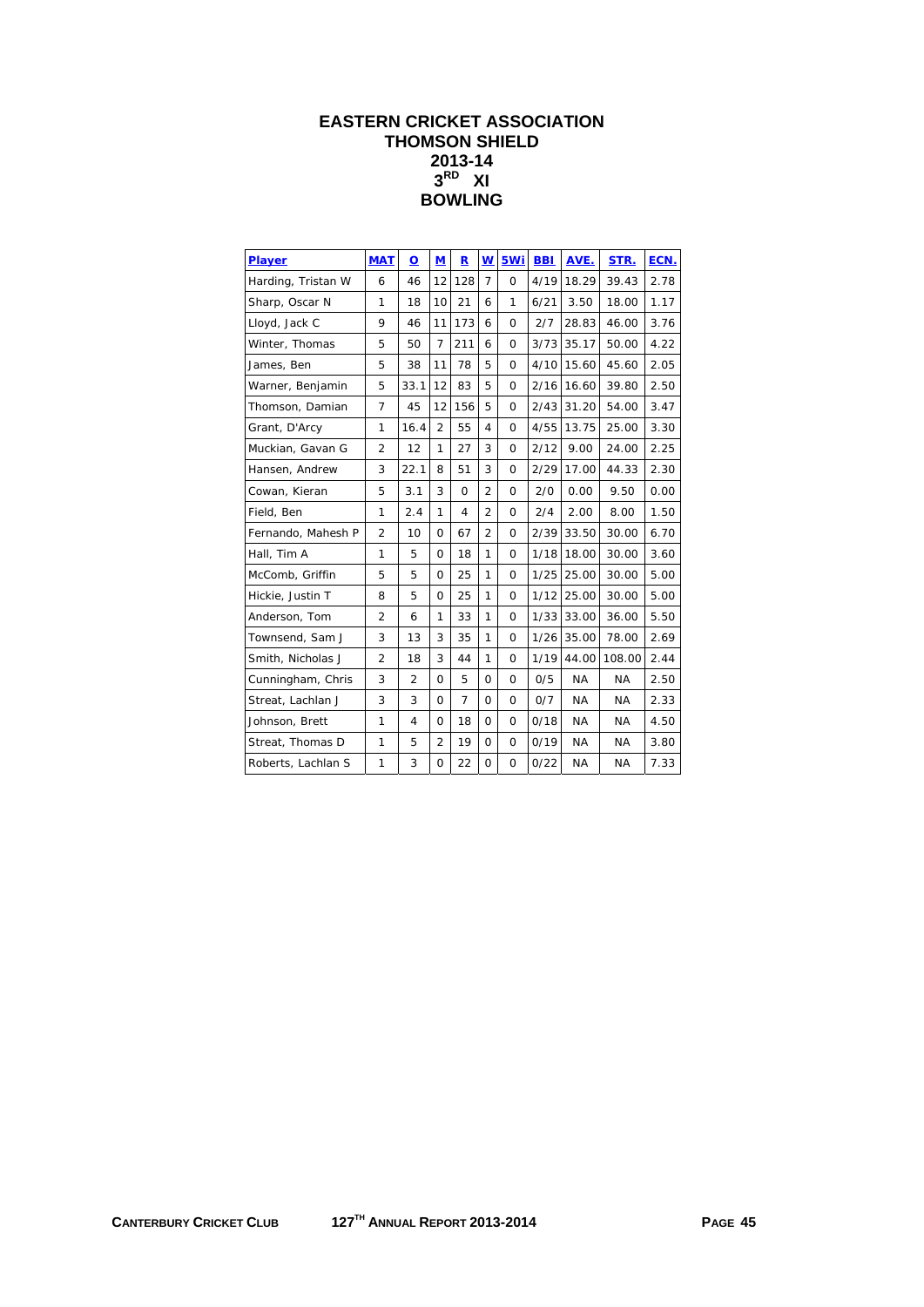#### **EASTERN CRICKET ASSOCIATION THOMSON SHIELD 2013-14**   $3<sup>RD</sup>$  XI **BATTING PARTNERSHIPS**

| <b>WICKET</b> | <b>RUNS</b> | <b>BATSMEN</b>                   | <b>ROUND</b> | <b>INN</b> | <b>OPPONENT</b>       |
|---------------|-------------|----------------------------------|--------------|------------|-----------------------|
|               |             |                                  |              |            |                       |
|               | 26          | Justin Hickie - Scott James      | 10           |            | Ashwood               |
| 2             | 51          | Sam Warner - Tom Anderson        | 4            |            | Hawthorn              |
| 3             |             | No Qualifiers                    |              |            |                       |
| 4             | 89          | Kieran Cowan - Tom Winter        | 12           |            | Mont Albert           |
| 5             | 27          | Lachlan Streat - Lachlan McBrien | 8            |            | <b>East Doncaster</b> |
| 6             | 33          | Lachlan Stereat - Dylan Jones    |              |            | Ringwood              |
|               | 35          | Dylan Jones - Ben James          | 11           |            | St Barnabas           |
| 8             |             | No Qualifiers                    |              |            |                       |
| 9             | 38          | Dylan Jones - Andrew Hansen      |              |            | Ringwood              |
| 10            | 29          | Lachlan McBrien - Nicholas Smith | 10           |            | Ashwood               |

# **RECORD BATTING PARTNERSHIPS**

| <b>WICKET</b> | <b>RUNS</b> | <b>BATSMEN</b>                       | <b>SEASON</b> | <b>OPPONENT</b>     |
|---------------|-------------|--------------------------------------|---------------|---------------------|
|               |             |                                      |               |                     |
|               | 172         | J.Anderson (90) - R.Dickens (62)     | 2004-05       | Emmanuel            |
|               | 162         | K.Kennedy $(77)$ – A. Maiyah $(86)$  | 2008-08       | Glen Iris           |
|               | 187         | M. Dillon (129) - A. Cornell (44)    | 1980-81       | <b>Bulleen</b>      |
|               | 169         | C. Morley (101) - I. Jones (101)     | 1979-80       | Boroondara          |
| 5             | 176         | G. Lister (103) - D. Foskey (100)    | 1984-85       | <b>Surrey Hills</b> |
| 6             | 139         | Sam Warner(63) - Jonathan Wilson(77) | 2012-13       | Ashwood             |
|               | 178         | G. Lister (101) - R. Gillard (100)   | 1983-84       | Kooyong             |
| 8             | 124         | R. Dickens (57) - D. Glover (130*)   | 2001-02       | <b>Burnley CYMS</b> |
| 9             | 71          | A. Maiyah (72) - P. Locke (18)       | 1999-00       | St Barnabas         |
| 10            | 88          | D. Thomson(54) – P. Locke $(32)^*$   | 2004-05       | Sacred Heart        |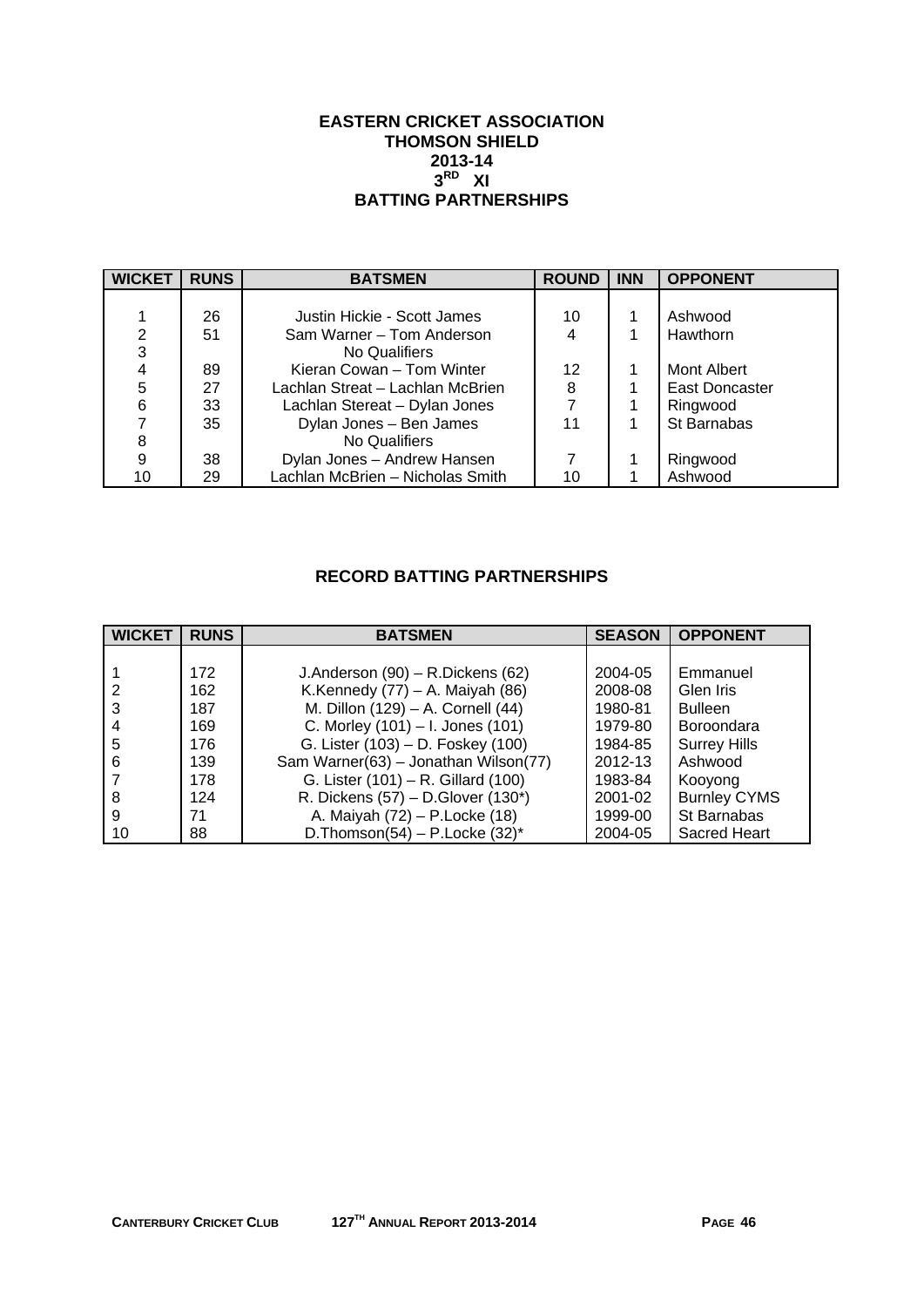## **MERCANTILE CRICKET ASSOCIATION KAHN SHIELD 2013-14**   $4^{TH}$  XI **SEASON FIXTURE**

| <b>RND</b>     | Dates     | Home Team                                                                   | Ā         | Away Team                                                                                                          | Venue                          |
|----------------|-----------|-----------------------------------------------------------------------------|-----------|--------------------------------------------------------------------------------------------------------------------|--------------------------------|
| -1             | 6 Oct 13  | Canterbury<br>7/193(cc) B Anderson 63 L Holmes 39* L Gates 28               | def       | Thornbury Turf Strokers<br>15 GG Muckian 7/3 L Holmes 3/11<br>and 111 AM Bladwell 50 L Holmes 5/33 GG Muckian 3/12 | Fawkner Park 2Å                |
| $\overline{2}$ | 13 Oct 13 | Canterbury<br>5/152(cc) T Anderson 49 L Gates 32* I Ludski 4/7              | def       | Maccabi AJAX<br>8/120(cc) N Lashansky 35                                                                           | Canterbury Sports GroundĂ      |
| 3              | 20 Oct 13 | Monash Uni Gryphons<br>129 CM West 31 LJ Streat 3/6 TD Streat 3/20          | def       | Canterbury<br>52 J Mynott 28 J Antmann 3/13 J Turner 3/19                                                          | Straw Field 1Å                 |
| $\overline{A}$ | 27 Oct 13 | Thornbury Turf Strokers<br>77 AM Bladwell 31 MM Thomas 5/2 SJ Townsend 3/12 | def<br>by | Canterbury<br>8/164(cc) AP Townsend 70* MP Fernando 39                                                             | Corben OvalĂ                   |
| 5              | 3 Nov 13  | Canterbury<br>7/284(cc) GD Sanguinetti 60 J Whiting 58 AP Townsend 58       | def       | East Malvern Tooronga<br>8/195 S Uddin 48* AP Townsend 3/32                                                        | Canterbury Sports GroundÅ      |
| 6              | 10 Nov 13 | Canterbury<br>95 D Hatch 3/19                                               | def<br>by | Monash Uni Mannix<br>160 JA Fitzpatrick 60 AJ Swan 50 MM Thomas 7/24                                               | Canterbury Sports GroundĂ      |
| $\overline{7}$ | 17 Nov 13 | Maccabi AJAX                                                                | drew      | Canterbury                                                                                                         | Albert Park 17 Skilton OvalĂ   |
| 8              | 24 Nov 13 | East Malvern Tooronga                                                       | drew      | Canterbury                                                                                                         | Waverley OvalĂ                 |
| 9              | 1 Dec 13  | Bentleigh<br>50 AA Harding 5/3 MM Thomas 3/7                                | def<br>by | Canterbury<br>8/171(cc) P Townsend 51                                                                              | Bentleigh Recreation ReserveÅ  |
| 10             | 8 Dec 13  | Monash Uni Gryphons<br>57 ON Sharp 3/9 SJ Townsend 3/10                     | def<br>by | Canterbury<br>1/64 AC Cumming 43*                                                                                  | Fawkner Park 1Å                |
| 11             | 15 Dec 13 | Canterbury<br>5/111 P Townsend 57* MP Fernando 26*                          | def       | Monash Uni Mannix<br>88 NJ Smith 4/33 TD Streat 3/23                                                               | Canterbury Sports GroundĂ      |
| 12             | 12 Jan 14 | Canterbury<br>136 AC Cumming 63 PA Taylor 4/26 T Grey 3/13                  | def<br>by | Thornbury Turf Strokers<br>179 A Blackburn 42 LH Hall 38 NJ Smith 3/28 J Quartermain 3/28                          | Canterbury Sports GroundÅ      |
| 13             | 19 Jan 14 | Canterbury<br>6/219 P Townsend 118*                                         | def       | Monash Uni Gryphons<br>45 SH Wetherall 3/4 J Quartermain 3/25<br>and 127 J Reynald 29 MM Thomas 3/27               | Canterbury Sports GroundÅ      |
| 14             | 26 Jan 14 | Maccabi AJAX<br>42 GG Muckian 5/13 MM Thomas 4/28<br>and 0/46 C Kadish 25*  | def<br>by | Canterbury<br>8/122(dec) H Crothers 44 A Chibber 27* J Hyams 3/9                                                   | Albert Park 12 Armstrong OvalĂ |
| 15             | 2 Feb 14  | Moonee Valley<br>5/107 MK Gauci 57                                          | def       | Canterbury<br>103 JP Holt 3/8                                                                                      | Ormond ParkÅ                   |
| 16             | 9 Feb 14  | East Malvern Tooronga<br>3/127 A Ahmad 41 S Kachwalla 32*                   | def       | Canterbury<br>7/125(cc) LJ Streat 41 A Hassan 3/28                                                                 | Waverley OvalĂ                 |
| 17             | 16 Feb 14 | Bentleigh<br>192 T Wilkes 73* KJ Forster 51 MP Fernando 3/22                | def       | Canterbury<br>104 AC Cumming 27 J Blacker 4/17                                                                     | Centenary Park EastĂ           |
| 18             | 23 Feb 14 | Canterbury<br>99 AP Townsend 29 JP Holt 3/3                                 | def<br>by | Moonee Valley<br>3/107 NK Rama 38* M Harvey 31                                                                     | Canterbury Sports GroundĂ      |
| 19             | 2 Mar 14  | Canterbury<br>4/148(cc) LJ Streat 68* SJ Townsend 38                        | def<br>bv | Monash Uni Mannix<br>5/157 J Jewson 47 W De Silva 30 W Stanistreet 27                                              | Canterbury Sports GroundÅ      |
| 20             | 9 Mar 14  | Bentleigh<br>74                                                             | def<br>by | Canterbury<br>180 K Cowan 65 H Crothers 43 P Donlen 3/48                                                           | Centenary Park EastĂ           |
| SF             | 16 Mar 14 | Monash Uni Mannix<br>179 W De Silva 82* OC Fitzpatrick 30 GG Muckian 4/20   | def<br>bv | Canterbury<br>188 AC Cumming 129 OC Fitzpatrick 3/18                                                               | Monash University Oval 3Å      |
| GF             | 23 Mar 14 | Canterbury<br>3/96 LJ Streat 50* AC Cumming 31                              | def       | Moonee Valley<br>93 GG Muckian 4/26 AP Townsend 3/16                                                               | Fawkner Park 2Å                |

| <b>TEAM</b>                    | Р  | W2 | W <sub>1</sub> | D | L1 | L <sub>2</sub> | <b>WL</b> | <b>RF</b> | <b>WT</b> | <b>RA</b> | <b>POINTS</b> | %      |
|--------------------------------|----|----|----------------|---|----|----------------|-----------|-----------|-----------|-----------|---------------|--------|
| <b>Moonee Valley</b>           | 20 |    | 16             | Ω |    |                | 126       | 3098      | 178       | 2516      | 64            | 1.7395 |
| <b>Monash Uni Mannix</b>       | 20 |    | 12             |   |    |                | 141       | 2771      | 159       | 2181      | 50            | 1.4327 |
| Canterbury                     | 20 |    | 8              |   | 8  |                | 136       | 2522      | 172       | 2205      | 42            | 1.4465 |
| East Malvern Tooronga          | 20 |    | ۰              | 3 | 8  |                | 126       | 2192      | 144       | 2387      | 42            | 1.0495 |
| <b>Bentleigh</b>               | 20 |    | ۰              | Ω | 10 |                | 180       | 2277      | 185       | 2534      | 41            | .9235  |
| <b>Monash Uni Gryphons</b>     | 20 |    | 8              |   | 10 |                | 163       | 2355      | 136       | 2080      | 34            | .9447  |
| <b>Thornbury Turf Strokers</b> | 20 |    |                | Ω | 11 |                | 202       | 2493      | 155       | 3228      | 32            | .5926  |
| <b>Maccabi AJAX</b>            | 20 |    | 4              |   | 15 |                | 174       | 1910      | 119       | 2487      | 17            | .5252  |

# **PREMIERS - CANTERBURY**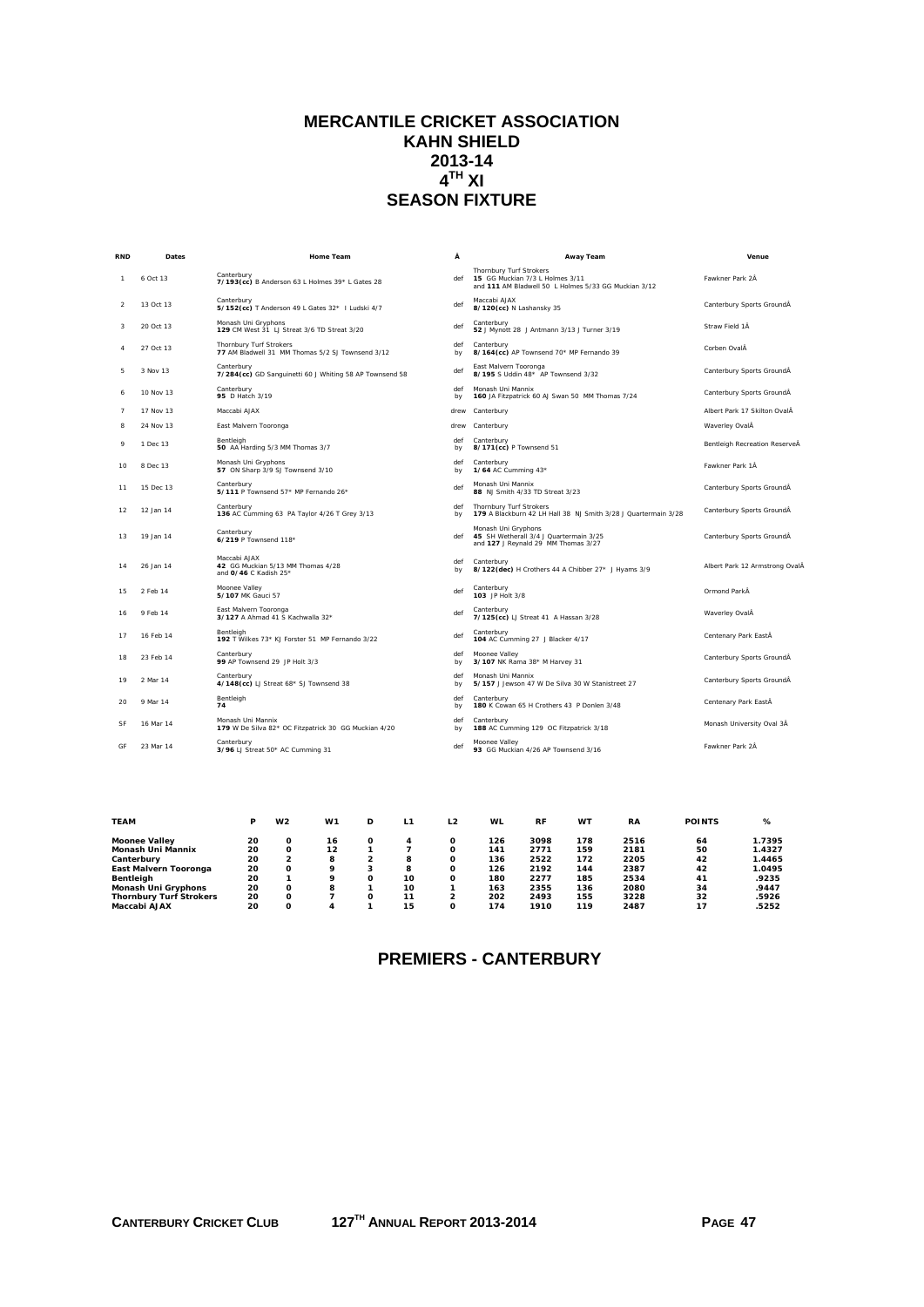# **MERCANTILE CRICKET ASSOCIATION KAHN SHIELD 2013-14 4TH XI BATTING**

| <b>Player</b>          | <b>MAT</b>     | <b>INN</b>     | $NO$ | 100s | 50s | 0s | <u>HS</u> | <b>RUNS</b> | AVE.  |
|------------------------|----------------|----------------|------|------|-----|----|-----------|-------------|-------|
| Townsend, Paul         | 14             | 14             | 2    | 1    | 2   | 0  | $118*$    | 333         | 27.75 |
| Cumming, Andrew C      | 9              | 9              | 1    | 1    | 1   | 0  | 129       | 326         | 40.75 |
| Streat, Lachlan J      | 7              | 7              | 2    | 0    | 2   | 0  | $68*$     | 207         | 41.40 |
| Townsend, Alex P       | 8              | 8              | 1    | 0    | 2   | 1  | $70*$     | 186         | 26.57 |
| Crothers, Harry        | 9              | 9              | 1    | 0    | 0   | 1  | 44        | 145         | 18.13 |
| Thomas, Mark M         | 18             | 14             | 2    | 0    | 0   | 1  | 22        | 118         | 9.83  |
| Townsend, Sam J        | 14             | 11             | 5    | 0    | 0   | 1  | 38        | 95          | 15.83 |
| Gates, Lindsay         | 12             | 10             | 2    | 0    | 0   | 2  | $32*$     | 91          | 11.38 |
| Fernando, Mahesh P     | 6              | 6              | 1    | 0    | 0   | 1  | 39        | 85          | 17.00 |
| Chibber, Aditya        | 8              | 7              | 2    | 0    | 0   | 0  | $27*$     | 76          | 15.20 |
| Anderson, Tom          | 5              | 4              | 0    | 0    | 0   | 1  | 49        | 69          | 17.25 |
| Cowan, Kieran          | 1              | 1              | 0    | 0    | 1   | 0  | 65        | 65          | 65.00 |
| Anderson, Bruce        | 1              | 1              | 0    | 0    | 1   | 0  | 63        | 63          | 63.00 |
| Sanguinetti, Glenn D   | 1              | 1              | 0    | 0    | 1   | 0  | 60        | 60          | 60.00 |
| Whiting, Jim           | 1              | 1              | 0    | 0    | 1   | 0  | 58        | 58          | 58.00 |
| Mynott, James          | 3              | 3              | 0    | 0    | 0   | 1  | 28        | 50          | 16.67 |
| McLaren, Jesse D       | 13             | 11             | 0    | 0    | 0   | 3  | 15        | 45          | 4.09  |
| Streat, Thomas D       | 10             | 7              | 1    | 0    | 0   | 0  | 15        | 41          | 6.83  |
| Harding, Christopher A | 6              | 6              | 3    | 0    | 0   | 1  | 16*       | 40          | 13.33 |
| Sharp, Oscar N         | 3              | 2              | 0    | 0    | 0   | 0  | 21        | 40          | 20.00 |
| Holmes, Louis          | 1              | 1              | 1    | 0    | 0   | 0  | $39*$     | 39          | ΝA    |
| Muckian, Gavan G       | 8              | 6              | 4    | 0    | 0   | 1  | $17*$     | 33          | 16.50 |
| Quartermain, Jack      | 2              | 2              | 0    | 0    | 0   | 0  | 23        | 32          | 16.00 |
| Jones, Dylan J         | 8              | 7              | 0    | 0    | 0   | 4  | 15        | 29          | 4.14  |
| Boyd, Jonathon W       | $\overline{2}$ | 2              | 1    | 0    | 0   | 0  | $22*$     | 24          | 24.00 |
| Smith, James           | $\overline{2}$ | 2              | 0    | 0    | 0   | 0  | 19        | 24          | 12.00 |
| Wetherall, Shane H     | 17             | 6              | 1    | 0    | 0   | 1  | 11        | 24          | 4.80  |
| Cunningham, Chris      | 1              | 1              | 0    | 0    | 0   | 0  | 20        | 20          | 20.00 |
| Keshishian, Harry      | 2              | 2              | 0    | 0    | 0   | 0  | 15        | 18          | 9.00  |
| Gowers, Campbell       | 3              | 2              | 0    | 0    | 0   | 0  | 15        | 16          | 8.00  |
| Pentney, Samuel N      | 4              | 3              | 0    | 0    | 0   | 1  | 14        | 16          | 5.33  |
| Roberts, Lachlan S     | 1              | 1              | 0    | 0    | 0   | 0  | 15        | 15          | 15.00 |
| Harding, Ashley A      | $\overline{2}$ | 2              | 1    | 0    | 0   | 0  | 6         | 9           | 9.00  |
| Harding, Tristan W     | 2              | 2              | 1    | 0    | 0   | 0  | 7         | 7           | 7.00  |
| Williams, Reuben J     | 1              | 1              | 0    | 0    | 0   | 0  | 3         | 3           | 3.00  |
| Stockdale, Stuart      | 3              | 3              | 0    | 0    | 0   | 2  | 1         | 1           | 0.33  |
| Sitlington, Brad D     | 1              | 1              | 0    | 0    | 0   | 1  | 0         | 0           | 0.00  |
| Findlay, Stuart        | 2              | 1              | 0    | 0    | 0   | 1  | 0         | 0           | 0.00  |
| Streat, David          | 1              | 1              | 0    | 0    | 0   | 1  | 0         | 0           | 0.00  |
| Smith, Nicholas J      | $\overline{2}$ | 1              | 0    | 0    | 0   | 1  | 0         | 0           | 0.00  |
| Kiely, Frank           | $\overline{2}$ | $\overline{c}$ | 0    | 0    | 0   | 2  | 0         | 0           | 0.00  |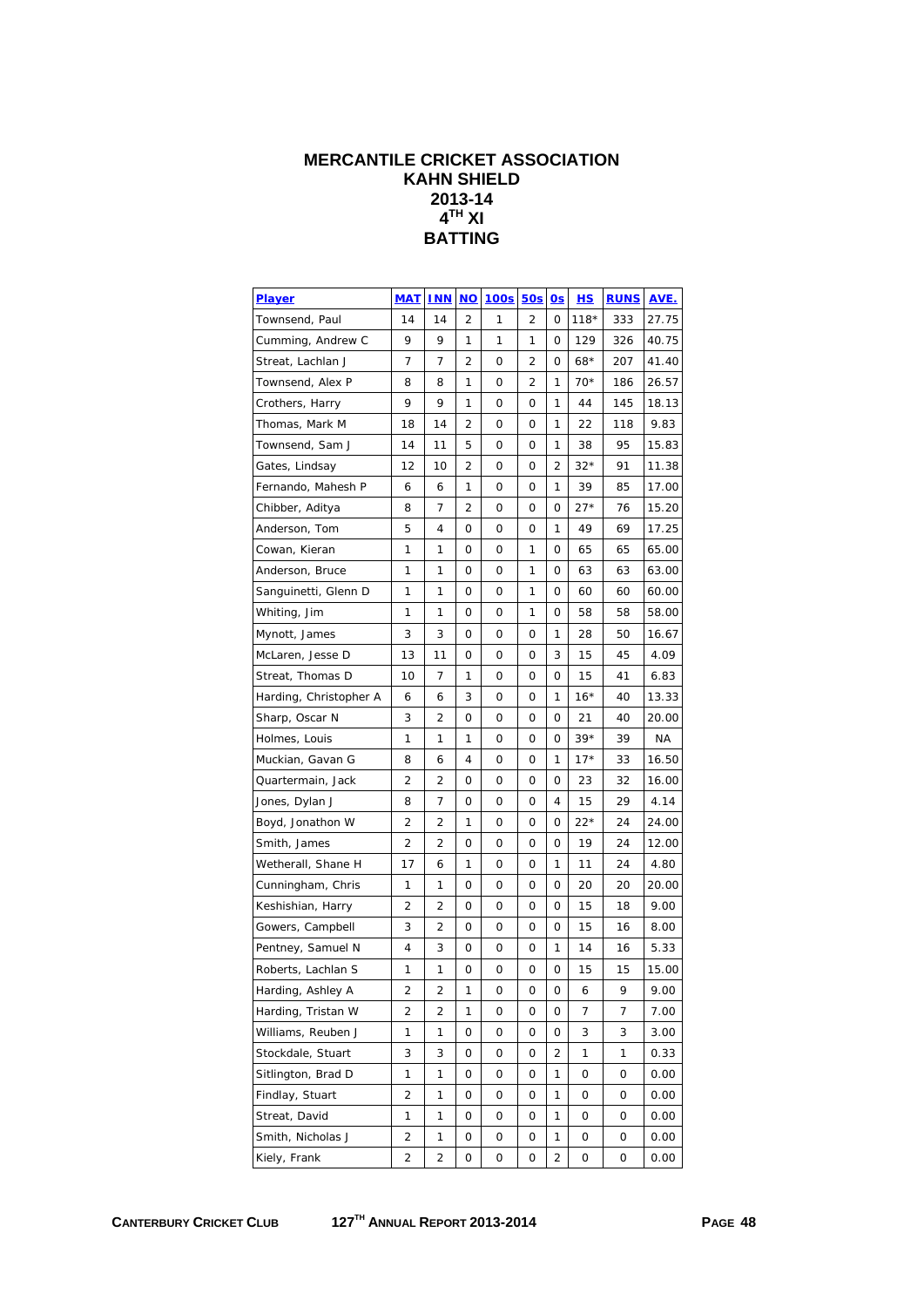# **MERCANTILE CRICKET ASSOCIATION KAHN SHIELD 2013-14**   $4^{TH}$  XI<sup>-</sup> **BOWLING**

| <b>Player</b>          | <b>MAT</b>     | $\overline{\mathbf{o}}$ | $\mathbf M$    | $\overline{\mathbf{R}}$ | <u>w</u>       | 5Wi         | <b>10Wm</b> | <b>BBI</b> | AVE.      | STR.      | ECN.  |
|------------------------|----------------|-------------------------|----------------|-------------------------|----------------|-------------|-------------|------------|-----------|-----------|-------|
| Thomas, Mark M         | 18             | 116.1                   | 23             | 365                     | 33             | 2           | 0           | 7/24       | 11.06     | 21.12     | 3.14  |
| Muckian, Gavan G       | 8              | 68.5                    | 15             | 168                     | 29             | 2           | 1           | 7/3        | 5.79      | 14.24     | 2.44  |
| Townsend, Sam J        | 14             | 86                      | 17             | 274                     | 20             | 0           | $\mathbf 0$ | 3/10       | 13.70     | 25.80     | 3.19  |
| Streat, Thomas D       | 10             | 59                      | 8              | 208                     | 14             | 0           | $\mathbf 0$ | 3/20       | 14.86     | 25.29     | 3.53  |
| Holmes, Louis          | 1              | 16.5                    | 4              | 44                      | 8              | 1           | 0           | 5/33       | 5.50      | 12.63     | 2.61  |
| Townsend, Alex P       | 8              | 39                      | 4              | 131                     | 8              | 0           | 0           | 3/16       | 16.38     | 29.25     | 3.36  |
| Crothers, Harry        | 9              | 37.2                    | $\overline{2}$ | 158                     | 8              | 0           | 0           | 2/30       | 19.75     | 28.00     | 4.23  |
| Harding, Ashley A      | 2              | 12                      | 4              | 28                      | 7              | 1           | 0           | 5/3        | 4.00      | 10.29     | 2.33  |
| Smith, Nicholas J      | 2              | 17.5                    | 4              | 61                      | 7              | 0           | 0           | 4/33       | 8.71      | 15.29     | 3.42  |
| Quartermain, Jack      | 2              | 15                      | 1              | 67                      | 6              | 0           | 0           | 3/25       | 11.17     | 15.00     | 4.47  |
| Fernando, Mahesh P     | 6              | 29                      | 5              | 87                      | 6              | 0           | 0           | 3/22       | 14.50     | 29.00     | 3.00  |
| Wetherall, Shane H     | 17             | 49                      | 7              | 207                     | 6              | 0           | 0           | 3/4        | 34.50     | 49.00     | 4.22  |
| Sharp, Oscar N         | 3              | 17                      | 3              | 61                      | 5              | 0           | 0           | 3/9        | 12.20     | 20.40     | 3.59  |
| Streat, Lachlan J      | 7              | 17                      | 2              | 54                      | 3              | 0           | 0           | 3/6        | 18.00     | 34.00     | 3.18  |
| Warner, Benjamin       | 1              | 3                       | 1              | 4                       | $\overline{2}$ | $\mathbf 0$ | $\mathbf 0$ | 2/4        | 2.00      | 9.00      | 1.33  |
| Boyd, Jonathon W       | $\overline{2}$ | 9                       | 1              | 13                      | 2              | $\mathbf 0$ | $\mathbf 0$ | 1/6        | 6.50      | 27.00     | 1.44  |
| Smith, James           | $\overline{2}$ | 8                       | 3              | 14                      | $\overline{2}$ | $\mathbf 0$ | $\mathbf 0$ | 2/0        | 7.00      | 24.00     | 1.75  |
| Cumming, Andrew C      | 9              | 12.3                    | $\overline{2}$ | 26                      | $\overline{2}$ | 0           | 0           | 1/12       | 13.00     | 37.50     | 2.08  |
| Harding, Tristan W     | $\overline{2}$ | 12                      | 4              | 28                      | $\overline{2}$ | 0           | 0           | 1/3        | 14.00     | 36.00     | 2.33  |
| Grant, D'Arcy          | 1              | 6                       | 0              | 33                      | $\overline{2}$ | 0           | 0           | 2/33       | 16.50     | 18.00     | 5.50  |
| Townsend, Paul         | 14             | 4                       | 0              | 34                      | $\overline{2}$ | 0           | $\Omega$    | 2/23       | 17.00     | 12.00     | 8.50  |
| Anderson, Tom          | 5              | 12                      | 3              | 45                      | 2              | 0           | 0           | 1/16       | 22.50     | 36.00     | 3.75  |
| Roberts, Lachlan S     | 1              | 0.4                     | 0              | 0                       | 1              | 0           | 0           | 1/0        | 0.00      | 4.00      | 0.00  |
| Gowers, Campbell       | 3              | 3                       | 0              | 2                       | 1              | 0           | 0           | 1/2        | 2.00      | 18.00     | 0.67  |
| Gates, Lindsay         | 12             | 1                       | 0              | 8                       | 1              | 0           | 0           | 1/8        | 8.00      | 6.00      | 8.00  |
| Keshishian, Harry      | $\overline{2}$ | 1                       | $\mathbf 0$    | 3                       | $\mathbf 0$    | $\mathbf 0$ | $\mathbf 0$ | 0/3        | <b>NA</b> | <b>NA</b> | 3.00  |
| Sitlington, Brad D     | 1              | 5                       | 1              | 6                       | $\mathbf 0$    | $\mathbf 0$ | $\mathbf 0$ | 0/6        | <b>NA</b> | <b>NA</b> | 1.20  |
| Williams, Reuben J     | 1              | $\overline{2}$          | 1              | 7                       | $\mathbf 0$    | $\mathbf 0$ | $\mathbf 0$ | 0/7        | ΝA        | <b>NA</b> | 3.50  |
| Findlay, Stuart        | 2              | 7                       | 1              | 9                       | $\mathbf 0$    | $\mathbf 0$ | $\mathbf 0$ | 0/9        | ΝA        | <b>NA</b> | 1.29  |
| Streat, David          | 1              | 1                       | 0              | 9                       | $\mathbf 0$    | 0           | $\mathbf 0$ | 0/9        | ΝA        | <b>NA</b> | 9.00  |
| Haggar, Peter I        | 1              | 2                       | 0              | 11                      | $\Omega$       | 0           | 0           | 0/11       | ΝA        | ΝA        | 5.50  |
| Thomson, Damian        | 1              | 2                       | 0              | 13                      | $\mathbf 0$    | 0           | $\mathbf 0$ | 0/13       | <b>NA</b> | ΝA        | 6.50  |
| McLaren, Jesse D       | 13             | 1                       | 0              | 16                      | $\mathbf 0$    | 0           | 0           | 0/16       | ΝA        | ΝA        | 16.00 |
| Jones, Dylan J         | 8              | 5                       | 0              | 16                      | $\mathbf 0$    | 0           | 0           | 0/16       | ΝA        | ΝA        | 3.20  |
| Harding, Christopher A | 6              | 2                       | 0              | 24                      | $\overline{0}$ | 0           | 0           | 0/24       | ΝA        | ΝA        | 12.00 |
| Chibber, Aditya        | 8              | 7                       | $\overline{O}$ | 38                      | $\overline{0}$ | 0           | 0           | 0/2        | <b>NA</b> | <b>NA</b> | 5.43  |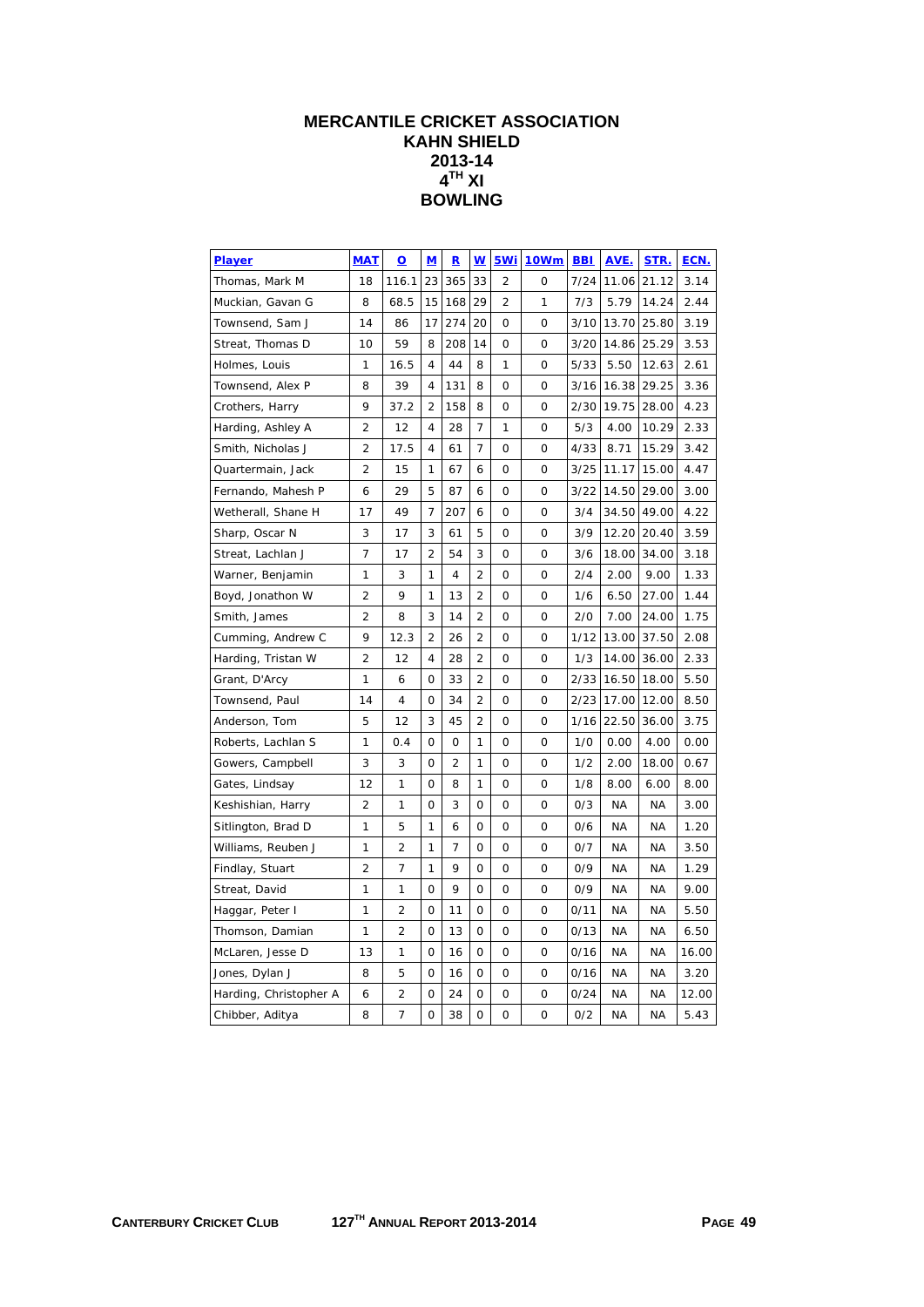#### **MERCANTILE CRICKET ASSOCIATION KAHN SHIELD 2013-14**   $4^{TH}$  XI **BATTING PARTNERSHIPS**

| <b>WICKET</b> | <b>RUNS</b> | <b>BATSMEN</b>                    | <b>ROUND</b> | <b>INN</b> | <b>OPPONENT</b>                |
|---------------|-------------|-----------------------------------|--------------|------------|--------------------------------|
|               |             |                                   |              |            |                                |
|               | 78          | Lachlan Streat - Andrew Cumming   | GF           |            | Moonee Valley                  |
| 2             | 42          | Andrew Cumming - Paul Townsend    | SF           |            | Monash Uni Mannix              |
| 3             | 91          | Paul Townsend - Jack Quartermain  | 13           |            | Monash Uni Gryphons            |
|               | 82          | Alex Townsend - Glenn Sanguinetti | 5            |            | East Malvern Tooronga          |
| 5             | 41          | Alex Townsend - Oscar Sharp       | 5            |            | East Malvern Tooronga          |
| 6             | 40          | Louis Holmes - Mark Thomas        |              |            | <b>Thornbury Turf Strokers</b> |
|               | 59          | Alex townsend - Mahesh Fernando   |              |            | <b>Thotnbury Turf Strokers</b> |
| 8             |             | No Qualifiers                     |              |            |                                |
| 9             |             | No Qualifiers                     |              |            |                                |
| 10            |             | No Qualifiers                     |              |            |                                |

# **RECORD BATTING PARTNERSHIPS**

| <b>WICKET</b> | <b>RUNS</b> | <b>BATSMEN</b>                               | <b>SEASON</b> | <b>OPPONENT</b>            |
|---------------|-------------|----------------------------------------------|---------------|----------------------------|
|               |             |                                              |               |                            |
|               | 195         | A. Makris $(67^*)$ – D. Mainsbridge $(73)$   | 1999-00       | Eastern Willows            |
| 2             | 226         | $R.Dickens(124^*) - M. Richmond(114)$        | 2006-07       | Barnawartha Nth            |
| 3             | 233         | N. Owen (129) - N. Hutton (122*)             | 1998-99       | STC Sth Camb               |
| 4             | $211*$      | R. Hubbert $(115^*)$ – G. Bartley $(81^*)$   | 1972-73       | North Balwyn               |
| 5             | 182         | A. Heffernan $(111^*)$ – K. Kennedy $(61^*)$ | 2008-09       | <b>Parkville Districts</b> |
| 6             | 187         | S. Day (132) - J. McQuiggan (88)             | 1976-77       | Mt. Waverley               |
|               | 145         | S. Day (190) - J. McQuiggan (55)             | 1976-77       | STC Sth Camb               |
| 8             | 130         | J. McQuiggan (78) - A. McDonell (54)         | 1977-78       | STC Sth Camb               |
| 9             | 82          | A. Wade (67) – J. Kaiser (15*)               | 1984-85       | Marcellin OC               |
| 10            | 81          | G. McQuiggan (32) - D. McKean (83*)          | 1976-77       | Balwyn                     |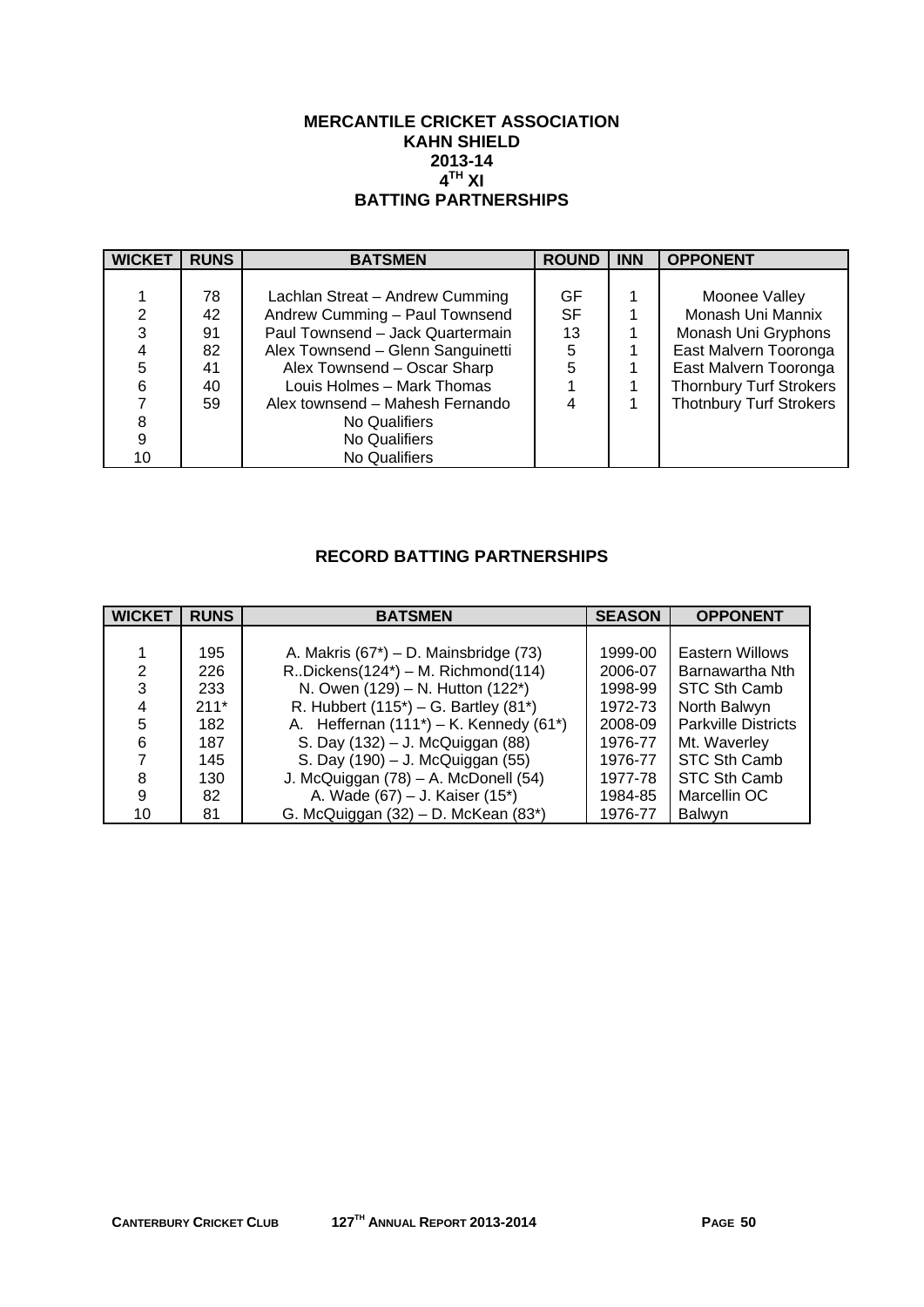## **BOX HILL REPORTER DISTRICT CRICKET ASSOCIATION 2013-14 LEGENDS SEASON FIXTURE**

| <b>RND</b> | Dates     | Home Team                                                                              |           | Away Team                                                                | Venue                           |
|------------|-----------|----------------------------------------------------------------------------------------|-----------|--------------------------------------------------------------------------|---------------------------------|
|            | 13 Oct 13 | Canterbury                                                                             |           | drew Mitcham Black                                                       | <b>Hislop Reserve</b>           |
|            | 27 Oct 13 | West Ivanhoe United<br>5/154(cc) R Tomkins 41 A D'Alessandro 40 B Hansen<br>3/25       | def       | Canterbury<br>9/135 M Angwin 38 M Kent 30 G Jaksic 3/19                  | Seddon Reserve                  |
| 3          | 10 Nov 13 | Ainslie Park<br>6/124 L Turnley 31                                                     | def       | Canterbury<br>123 B Angley 33 P Hickleton 3/12                           | Ainslie Park                    |
|            | 24 Nov 13 | Canterbury<br>6/112 R Bryce 28                                                         | def       | Eley Park<br>5/107(cc) J Wilkins 40*                                     | <b>Hislop Reserve</b>           |
| 5.         | 8 Dec 13  | Victorian Stars<br>6/182(cc) D Ludowyke 41* N Wijayakoon 40* S Rajah<br>33* S Bawan 31 | def<br>by | Canterbury<br>5/185 B Angley 43* G Gavin 40* M Angwin<br>32* R Bryce 28  | Princes Highway East<br>Reserve |
| 6          | 19 Jan 14 | Canterbury<br>1/121 B Angley 41* G Gavin 35                                            | def       | Croydon Ranges<br>118   Spencer 29*                                      | <b>Hislop Reserve</b>           |
|            | 2 Feb 14  | <b>Fast Doncaster</b><br>6/130(cc) G Feutrill 40* C Welti 28*                          | def<br>bv | Canterbury<br>3/183(cc) G Gavin 41* C Kent 40* M Kent 40*                | <b>Zerbes Reserve</b>           |
| <b>SF</b>  | 16 Feb 14 | Ainslie Park<br>7/193(cc) M Johnston $45*$ C Allan $41*$ L Turnley<br>26 C Hall 3/32   | def       | Canterbury<br>4/191(cc) M Angwin 42* M Kent 42* JA Kent<br>32* C Hall 29 | Ainslie Park                    |
|            |           |                                                                                        |           |                                                                          |                                 |

| <b>TEAM</b>            | P | W2 | W <sub>1</sub> | D | L1 | L2 | <b>WL</b> | <b>RF</b> | WT | <b>RA</b> | <b>POINTS</b> | %      |
|------------------------|---|----|----------------|---|----|----|-----------|-----------|----|-----------|---------------|--------|
| West Ivanhoe United    |   |    | 4              |   |    |    | 21        | 735       | 39 | 702       | 10            | 1.9444 |
| <b>Ainslie Park</b>    |   |    | 4              |   |    |    | 30        | 878       | 42 | 731       | 10            | 1.6815 |
| Canterbury             |   |    | 4              |   |    |    | 34        | 859       | 38 | 815       | ۰             | 1.1780 |
| <b>Mitcham Black</b>   |   | Ω  | 4              |   |    | O  | 44        | 1040      | 36 | 972       | ۰             | .8754  |
| <b>Elev Park</b>       |   |    |                |   |    |    | 33        | 868       | 33 | 891       |               | .9742  |
| <b>Crovdon Rangers</b> |   |    | <u>ົ</u>       |   | д  |    | 40        | 952       | 34 | 942       | 5             | .8590  |
| <b>East Doncaster</b>  |   |    |                |   |    | O  | 37        | 662       | 23 | 747       |               | .5509  |
| <b>Victorian Stars</b> |   |    | Ο              |   |    |    | 37        | 850       | 31 | 1044      | 2             | .6821  |

# **PREMIERS – AINSLIE PARK**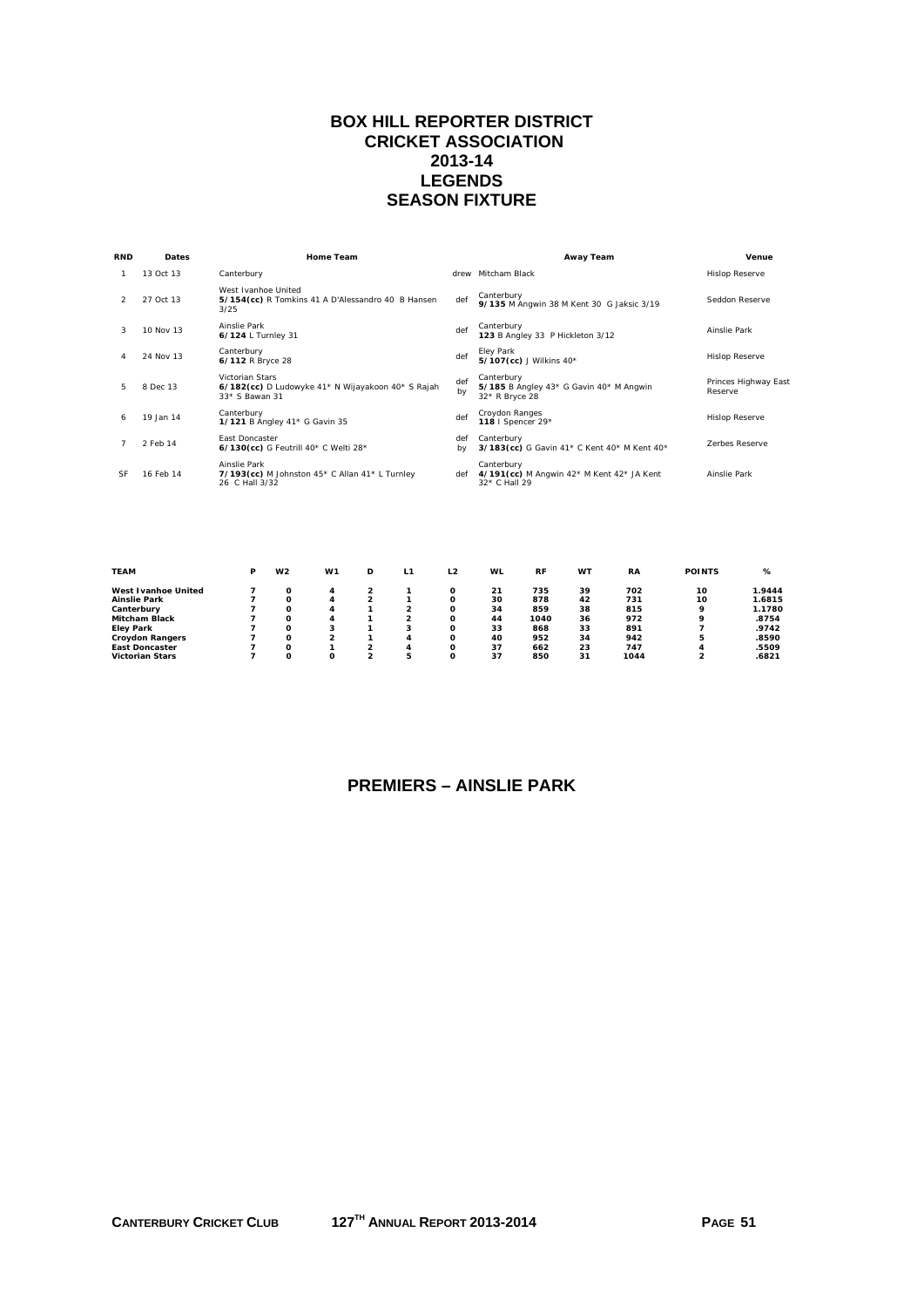# **BOX HILL REPORTER DISTRICT CRICKET ASSOCIATION 2013-14 LEGENDS BATTING**

| Player              | <b>MAT</b>     | <b>INN</b>     | <b>NO</b>      | <b>100s</b> | <b>50s</b> | 0s       | <b>HS</b>      | <b>RUNS</b>    | AVE.      |
|---------------------|----------------|----------------|----------------|-------------|------------|----------|----------------|----------------|-----------|
| Kent, Michael       | 5              | 5              | 3              | 0           | $\Omega$   | $\Omega$ | $42*$          | 156            | 78.00     |
| Angley, Bob         | 7              | 7              | $\overline{2}$ | 0           | $\Omega$   | $\Omega$ | $43*$          | 147            | 29.40     |
| Gavin, Gary         | 5              | 5              | 2              | 0           | 0          | $\Omega$ | $41*$          | 131            | 43.67     |
| Angwin, Michael     | 7              | 6              | $\overline{2}$ | $\Omega$    | $\Omega$   | $\Omega$ | $42*$          | 129            | 32.25     |
| Kent, Craig         | 5              | 4              | 1              | 0           | $\Omega$   | $\Omega$ | $40*$          | 71             | 23.67     |
| Hall, Charlie       | 4              | 3              | $\overline{2}$ | 0           | 0          | $\Omega$ | 29             | 65             | 65.00     |
| Mirkovic, Peter     | 6              | 4              | 1              | 0           | 0          | $\Omega$ | 23             | 61             | 20.33     |
| Bryce, Roger        | 4              | $\overline{2}$ | $\Omega$       | 0           | $\Omega$   | $\Omega$ | 28             | 56             | 28.00     |
| Kent, John A        | 5              | $\overline{4}$ | $\overline{2}$ | 0           | 0          | $\Omega$ | $32*$          | 40             | 20.00     |
| Goldstein, Alan     | 1              | 1              | 0              | 0           | 0          | $\Omega$ | 18             | 18             | 18.00     |
| Pearce, Stuart      | 6              | 3              | 0              | 0           | 0          | 1        | 12             | 16             | 5.33      |
| Hansen, Kurt A      | $\overline{2}$ | $\overline{2}$ | 1              | 0           | 0          | $\Omega$ | $10*$          | 14             | 14.00     |
| O'Grady, Paul       | 1              | 1              | 0              | $\mathbf 0$ | 0          | $\Omega$ | 11             | 11             | 11.00     |
| Cavill, Laurie      | $\overline{7}$ | $\overline{2}$ | $\overline{2}$ | $\Omega$    | $\Omega$   | $\Omega$ | $7*$           | 9              | <b>NA</b> |
| Allen, John         | 6              | 3              | 1              | 0           | $\Omega$   | 1        | $7*$           | 9              | 4.50      |
| Hansen, Bill        | 5              | $\overline{2}$ | 1              | 0           | 0          | $\Omega$ | 5              | 8              | 8.00      |
| Stockdale, Stuart   | 1              | 1              | 0              | 0           | 0          | $\Omega$ | 5              | 5              | 5.00      |
| Rattenbury, Michael | 6              | 1              | $\Omega$       | $\Omega$    | $\Omega$   | $\Omega$ | $\overline{2}$ | $\overline{2}$ | 2.00      |
| Galvin, Dean        | 4              | $\overline{2}$ | 1              | 0           | $\Omega$   | $\Omega$ | $1*$           | $\overline{2}$ | 2.00      |
| Mckee, Peter        | 4              | 1              | 0              | 0           | 0          | 1        | 0              | 0              | 0.00      |

| <b>Player</b>       | <b>MAT</b>     | ₫              | <u>M</u> | $\mathbf R$ | <u>w</u>       | 5Wi      | <b>BBI</b> | AVE.      | STR.      | ECN.  |
|---------------------|----------------|----------------|----------|-------------|----------------|----------|------------|-----------|-----------|-------|
| Cavill, Laurie      | 7              | 37.1           | 5        | 126         | 7              | $\Omega$ | 2/6        | 18.00     | 31.86     | 3.39  |
| Hansen, Bill        | 5              | 25             | 6        | 89          | 6              | 0        | 3/25       | 14.83     | 25.00     | 3.56  |
| Allen, John         | 6              | 34             | 9        | 99          | 6              | $\Omega$ | 2/13       | 16.50     | 34.00     | 2.91  |
| Hall, Charlie       | 4              | 14             | 0        | 62          | 5              | $\Omega$ | 3/32       | 12.40     | 16.80     | 4.43  |
| Mirkovic, Peter     | 6              | 36             | 4        | 121         | 5              | 0        | 2/12       | 24.20     | 43.20     | 3.36  |
| Mckee, Peter        | 4              | 16             | Ω        | 95          | 4              | $\Omega$ | 2/17       | 23.75     | 24.00     | 5.94  |
| Rattenbury, Michael | 6              | 35             | 4        | 124         | 4              | $\Omega$ | 2/22       | 31.00     | 52.50     | 3.54  |
| Angwin, Michael     | $\overline{7}$ | 3.3            | 1        | 17          | $\overline{2}$ | $\Omega$ | 2/16       | 8.50      | 10.50     | 4.86  |
| Goldstein, Alan     | 1              | 4              | 0        | 19          | 1              | 0        | 1/19       | 19.00     | 24.00     | 4.75  |
| Hansen, Kurt A      | $\overline{2}$ | 5              | $\Omega$ | 22          | 1              | $\Omega$ | 1/10       | 22.00     | 30.00     | 4.40  |
| Kent, Michael       | 5              | 1              | Ω        | 1           | 0              | 0        | 0/1        | NA.       | NA.       | 1.00  |
| Pearce, Stuart      | 6              | 1              | 0        | 14          | $\Omega$       | 0        | 0/14       | NA.       | <b>NA</b> | 14.00 |
| O'Grady, Paul       | 1              | $\overline{2}$ | 0        | 16          | 0              | $\Omega$ | 0/16       | NA.       | <b>NA</b> | 8.00  |
| Bryce, Roger        | 4              | 4              | Ω        | 33          | $\Omega$       | 0        | 0/15       | NA.       | <b>NA</b> | 8.25  |
| Galvin, Dean        | 4              | 11             | 0        | 66          | $\Omega$       | $\Omega$ | 0/5        | <b>NA</b> | <b>NA</b> | 6.00  |
| Kent, John A        | 5              | 19             | 1        | 87          | 0              | 0        | 0/10       | <b>NA</b> | <b>NA</b> | 4.58  |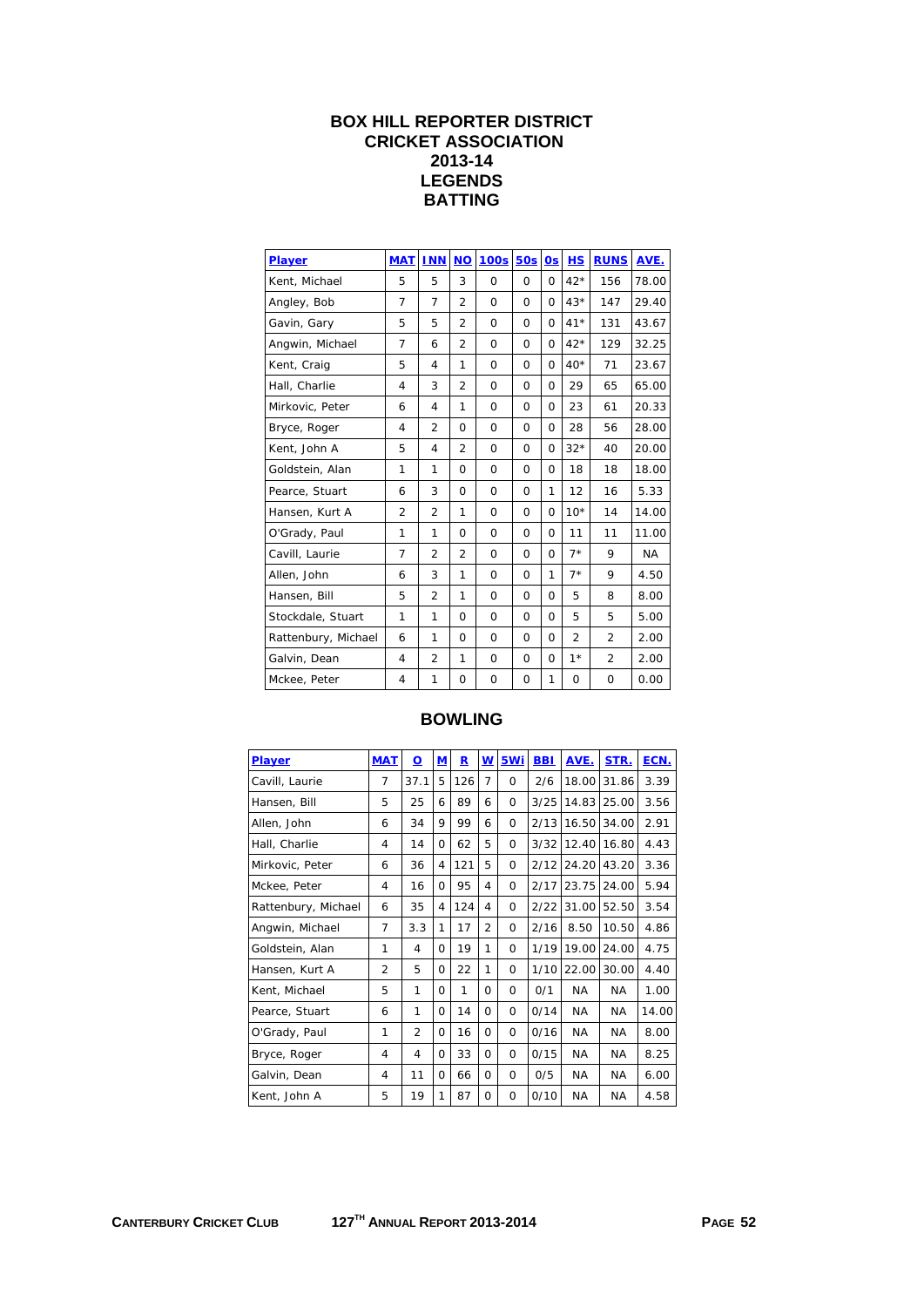#### **BOX HILL REPORTER DISTRICT CRICKET ASSOCIATION 2013-14 VETERANS C DIVISION SEASON FIXTURE**

| <b>RND</b>    | <b>Dates</b>          | <b>Home Team</b>                                                                                 | Â              | <b>Away Team</b>                                                                                         | Venue                   |
|---------------|-----------------------|--------------------------------------------------------------------------------------------------|----------------|----------------------------------------------------------------------------------------------------------|-------------------------|
|               | 13 Oct 13             | Canterbury                                                                                       |                | drew Mont Albert Purple                                                                                  | Hislop ReserveÅ         |
| $\mathcal{P}$ | 27 Oct 13             | Hawthorn<br>8/161 MJ Torriero 40 P Angelis 30 P Stocks 30 R Devlin<br>3/20 T Alexander 3/24      | def            | Canterbury<br>8/157(cc) D Stevens 41* A Mayhood 40* J Spencer<br>37 V Dimasi 3/22                        | Rathmines ReserveÂ      |
| 3             | 10 Nov 13             | Marcellin OC<br>4/174(cc) B Ridewood 40* R Buchanan 39* M Day 32                                 | def<br>bv      | Canterbury<br>1/176 M Wood 42* D Stevens 42* D Streat<br>33* A Mayhood 30*                               | Marcellin CollegeÅ      |
|               | 24 Nov 13             | Canterbury<br>3/141 A Mayhood 38                                                                 | def            | North Balwyn<br>9/138 AC Gunn 32 J Kelvie 30                                                             | Hislop ReserveÅ         |
| 5.            | 8 Dec 13              | North Alphington Red<br>$3/215$ (cc) D Bell $43*$ D Gyomber $40*$ C Obst<br>$40*$ A Severn $40*$ | $\mathsf{def}$ | Canterbury<br>117 T Alexander 30 C Tabone 5/19                                                           | Pitcher ParkÅ           |
| 6             | 19 Jan 14             | Canterbury<br>6/210(cc) J Spencer 40 P O'Grady 40 M Wood<br>40 D Quartel 38* DG Wright 3/29      | def            | Clifton Hill<br>9/193 DG Wright 42* G Belchamber 30 M O'Connor<br>26 B Bruscella 25* C Munn 3/18         | Hislop ReserveÅ         |
|               | 2 Feb 14              | Kew CC<br>8/183(cc) P Dreher 40* P Crock 30 T Alexander 4/29                                     | def<br>by      | Canterbury<br>2/318(cc) R Devlin 45 D Stevens 43 A Mayhood<br>41 D Quartel 41 T Alexander 41 D Streat 40 | Victoria Park Sth OvalÂ |
| <b>SF</b>     | 16 Feb 14             | Canterbury<br>192 R Devlin 44* M Wood 43* D Streat 40*                                           | def            | Clifton Hill<br>145 B Harrison 34 DG Wright 26 A Mayhood 3/18                                            | Hislop ReserveÅ         |
| GF            | 23 Feb 14<br>2 Mar 14 | North Alphington Red<br>7/177(cc) MA White 40* A Severn 37 D Alex 36                             | def            | Canterbury<br>173 M Wood 42* T Alexander 40* A Tragardh 3/21                                             | Pitcher ParkÅ           |
|               |                       |                                                                                                  |                |                                                                                                          |                         |

| <b>TEAM</b>               | P | W <sub>2</sub> | W <sub>1</sub> | D | L1 | L2 | WL | <b>RF</b> | WT | <b>RA</b> | <b>POINTS</b> | %      |
|---------------------------|---|----------------|----------------|---|----|----|----|-----------|----|-----------|---------------|--------|
| Canterbury                |   |                | 4              |   |    |    | 30 | 1119      | 41 | 1064      | ۰             | 1.4373 |
| <b>Clifton Hill</b>       |   |                | 4              |   | ົ  |    | 41 | 1010      | 44 | 835       | ۰             | 1.2981 |
| Marcellin OC              |   |                | 4              |   |    |    | 35 | 929       | 42 | 665       |               | 1.1197 |
| North Alphingron Red      | 6 | Ω              | 3              |   | ∽  |    | 35 | 929       | 42 | 665       |               | 1.6764 |
| <b>Mont Albert Purple</b> |   | Ω              | 3              |   |    |    | 50 | 721       | 43 | 836       |               | .7417  |
| Hawthorn                  |   |                | 2              |   | 4  |    | 42 | 926       | 31 | 1147      | 5             | .9436  |
| Kew                       |   | Ω              | ີ              |   | л  | O  | 42 | 926       | 31 | 1147      | 5             | .5959  |
| <b>North Balwyn</b>       | 6 |                |                |   |    |    | 37 | 710       | 25 | 691       | 3             | .6943  |

# **PREMIERS – NORTH ALPHINGTON RED**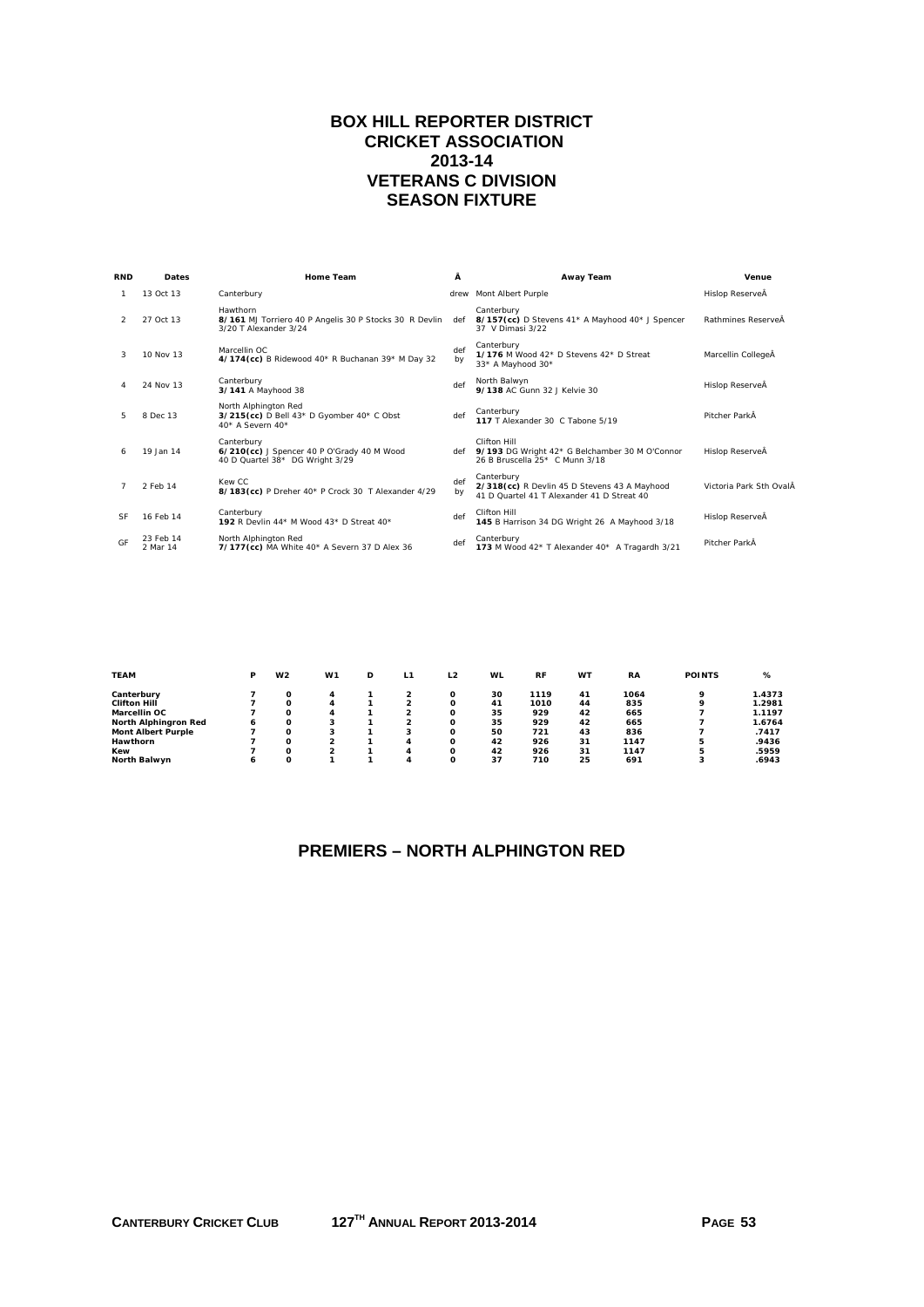## **BOX HILL REPORTER DISTRICT CRICKET ASSOCIATION 2013-14 VETERANS C DIVISION BATTING**

| <b>Player</b>      | <b>MAT</b>     | <b>INN</b>     | <b>NO</b>      | 100s     | 50s      | 0s             | HS             | <b>RUNS</b>    | AVE.  |
|--------------------|----------------|----------------|----------------|----------|----------|----------------|----------------|----------------|-------|
| Stevens, Doug      | 6              | 6              | $\overline{2}$ | $\Omega$ | 0        | $\Omega$       | 43             | 186            | 46.50 |
| Mayhood, Adam      | 7              | 7              | $\overline{2}$ | 0        | 0        | 0              | 41             | 178            | 35.60 |
| Wood, Michael      | 5              | 5              | 3              | $\Omega$ | $\Omega$ | $\Omega$       | $43*$          | 174            | 87.00 |
| Devlin, Rod        | 8              | 7              | $\overline{2}$ | $\Omega$ | 0        | $\Omega$       | 45             | 156            | 31.20 |
| Streat, David      | 7              | 7              | 3              | 0        | 0        | 1              | $40*$          | 151            | 37.75 |
| Alexander, Timothy | 8              | 6              | 1              | $\Omega$ | 0        | $\overline{2}$ | 41             | 128            | 25.60 |
| O'Grady, Paul      | 7              | 6              | $\Omega$       | $\Omega$ | 0        | 0              | 40             | 122            | 20.33 |
| Spencer, Jo        | 7              | 6              | $\overline{2}$ | $\Omega$ | 0        | 1              | 40             | 117            | 29.25 |
| Quartel, Dirk      | 8              | 6              | 1              | 0        | 0        | 3              | 41             | 82             | 16.40 |
| Munn, Cameron      | 8              | 5              | $\overline{2}$ | $\Omega$ | 0        | $\Omega$       | $16*$          | 22             | 7.33  |
| Ross, Cameron      | 1              | 1              | $\Omega$       | $\Omega$ | 0        | 0              | 14             | 14             | 14.00 |
| Hansen, Kurt A     | 1              | 1              | 1              | 0        | 0        | $\Omega$       | $13*$          | 13             | NA.   |
| Grlj, Rob          | 8              | $\overline{2}$ | $\Omega$       | $\Omega$ | 0        | 1              | 4              | 4              | 2.00  |
| Weldon, Peter      | $\overline{2}$ | 1              | 1              | 0        | 0        | $\Omega$       | $2*$           | 2              | NA.   |
| Haggar, Peter I    | 7              | $\overline{2}$ | $\Omega$       | $\Omega$ | 0        | 1              | $\overline{2}$ | $\overline{2}$ | 1.00  |
| Lawson, Scott      | 6              | 2              | $\Omega$       | 0        | 0        | 1              | 1              | 1              | 0.50  |

| <b>Player</b>      | <b>MAT</b>     | $\overline{\mathbf{o}}$ | M        | R   | $\underline{\mathsf{w}}$ | 5Wi      | <b>BBI</b> | AVE.      | STR.  | ECN. |
|--------------------|----------------|-------------------------|----------|-----|--------------------------|----------|------------|-----------|-------|------|
| Alexander, Timothy | 8              | 47                      | 3        | 206 | 9                        | $\Omega$ | 4/29       | 22.89     | 31.33 | 4.38 |
| Mayhood, Adam      | 7              | 37.5                    | 5        | 134 | 8                        | $\Omega$ | 3/18       | 16.75     | 28.38 | 3.54 |
| Lawson, Scott      | 6              | 30                      | 5        | 149 | 7                        | $\Omega$ | 2/22       | 21.29     | 25.71 | 4.97 |
| Devlin, Rod        | 8              | 33                      | 1        | 152 | 7                        | $\Omega$ | 3/20       | 21.71     | 28.29 | 4.61 |
| Haggar, Peter I    | 7              | 24                      | $\Omega$ | 100 | 6                        | $\Omega$ | 2/11       | 16.67     | 24.00 | 4.17 |
| Grlj, Rob          | 8              | 39                      | $\Omega$ | 193 | 5                        | $\Omega$ | 2/17       | 38.60     | 46.80 | 4.95 |
| Munn, Cameron      | 8              | 34                      | 1        | 179 | 4                        | $\Omega$ | 3/18       | 44.75     | 51.00 | 5.26 |
| Hall, Charlie      | 1              | 5                       | O        | 22  | $\overline{2}$           | $\Omega$ | 2/22       | 11.00     | 15.00 | 4.40 |
| Kenny, David       | 3              | 3                       | $\Omega$ | 18  | 1                        | $\Omega$ | 1/7        | 18.00     | 18.00 | 6.00 |
| O'Grady, Paul      | 7              | 16                      | $\Omega$ | 78  | 1                        | $\Omega$ | 1/19       | 78.00     | 96.00 | 4.88 |
| Weldon, Peter      | $\overline{2}$ | 9                       | $\Omega$ | 37  | $\Omega$                 | $\Omega$ | 0/16       | NA        | NA    | 4.11 |
| Quartel, Dirk      | 8              | 7                       | 0        | 64  | 0                        | $\Omega$ | 0/18       | <b>NA</b> | NA    | 9.14 |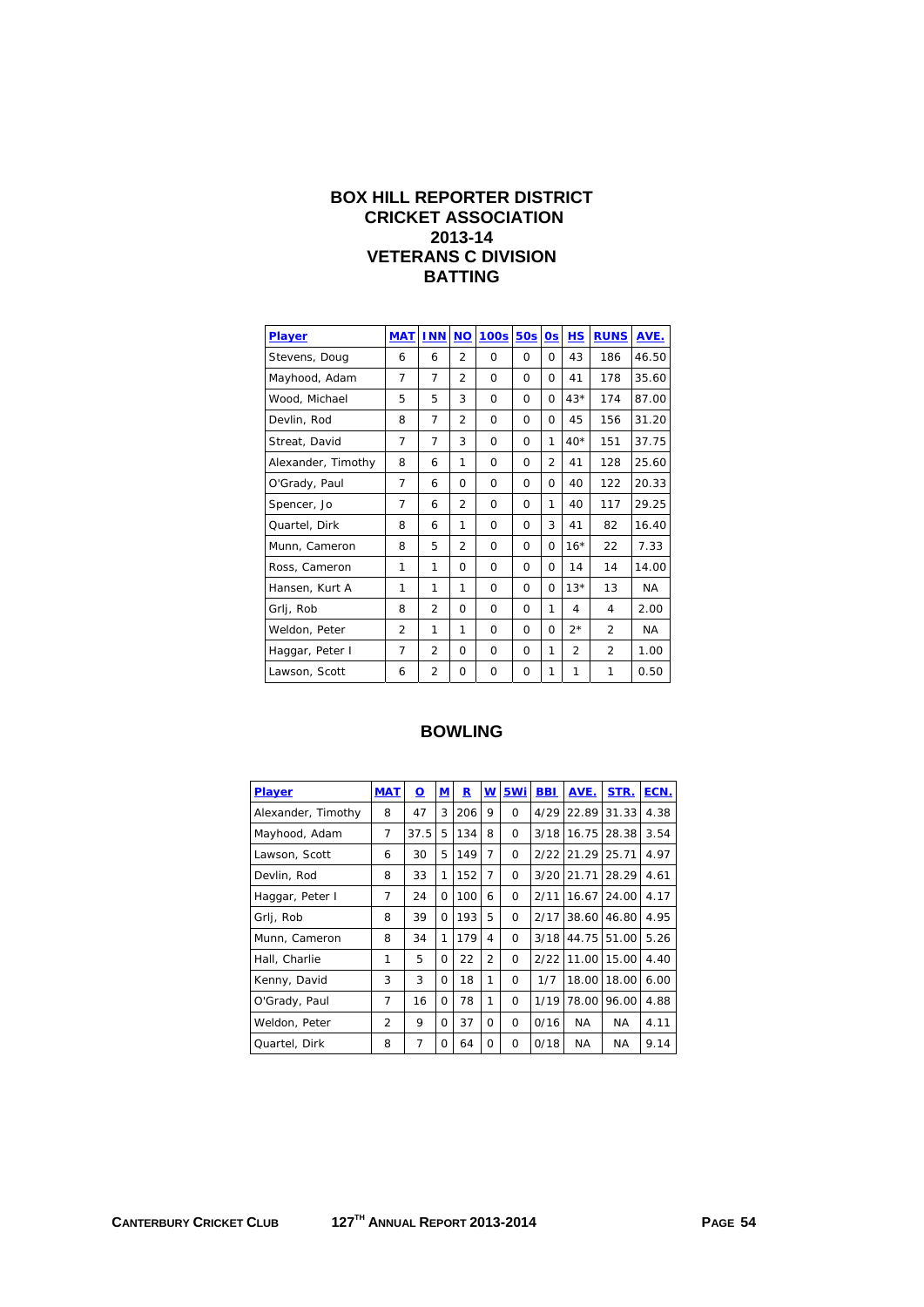# **JUNIOR AWARDS**

# **Canterbury Medal Canterbury Medal Canterbury Medal Canterbury Medal Canterbury Medal Canterbury Medal Canterbury Medal Canterbury Medal Canterbury Medal Canterbury Medal Canterbury Medal Canterbury Medal Canterbury Medal**

# **Canterbury Rising Star Canterbury Rising Star Canterbury Rising Star Canterbury Rising Star Canterbury Rising Star Canterbury Rising Star Canterbury Rising Star Canterbury Rising Star Canterbury Rising Star Canterbury Ris**

|                   | <b>BATTING</b><br><b>AWARD</b> | <b>BOWLING</b><br><b>AWARD</b> | <b>ALL ROUNDER</b>    | <b>FIELDING</b><br><b>AWARD</b> | <b>COACHES</b><br><b>AWARD</b> |
|-------------------|--------------------------------|--------------------------------|-----------------------|---------------------------------|--------------------------------|
| <b>U16B</b>       | Lachlan Streat                 | Michael Liu                    | Sam Townsend          | Sean Rintoul                    | Dylan Jones                    |
| <b>U16C</b>       | Daniel Gomm                    | <b>Nick Galbraith</b>          |                       |                                 | Aedan Pragnell                 |
| <b>U14B1</b>      | Ray Son                        | Zac Bortolussi                 | Ollie Arrowsmith      | <b>Will Steventon</b>           | Oskar Hosken                   |
| <b>U14B2</b>      | Howie Japp                     | Harry Sestan                   | <b>Charlie Harper</b> | <b>Matthew Kendall</b>          | Charlie Jackson                |
| <b>U14C1</b>      | Benjamin Simpson               | Benjamin Sexton                | <b>Will Townsend</b>  | Eamonn Avery                    | <b>Oliver Marks</b>            |
| <b>U14C2</b>      | <b>Oliver Brown</b>            | Daniel Spencer                 | <b>Alex Martin</b>    | Raphael Glasspole               | James McNulty                  |
| U12A ECA          | Michael Forwood                | <b>Tom Steventon</b>           | Angus Hume            | <b>James Townsend</b>           | Luke Mitchell                  |
| <b>U12A BHR</b>   | <b>Will Gower</b>              | James Goessler                 | Scott Meagher         | Will Jago                       | <b>Harris Buultjens</b>        |
| <b>U12B</b>       | Conor O'Brien                  | Max Kerr                       | Ingo Dammersmith      | Ethan Browne                    | Jothanm Shepherd               |
| <b>U12C</b>       | Hugh Byrne-Jones               | Lachlan Permezel               | James Newman          |                                 | <b>Ethan Williams</b>          |
| U10 Yellow 1      | Liam Visser                    | Archie Wilson                  | <b>Will Elliott</b>   | <b>Beau Besley</b>              | <b>Charlie Barratt-Smith</b>   |
| U10 Yellow 2      | <b>Elliott Bohl</b>            | <b>Thomas Buultjens</b>        | <b>Oliver Sestan</b>  | Sam Phillips                    | Conor Lynch                    |
| <b>U10 Purple</b> | Will Stamper                   | <b>Bill Angley</b>             | Will Townsend         | Nicholaas Bray                  | Tom Ross                       |
| <b>U10 Black</b>  | Josh Hay                       | <b>Will Dawkins</b>            | <b>Max Grant</b>      | <b>Guy Charteris</b>            | Sam Bellamy                    |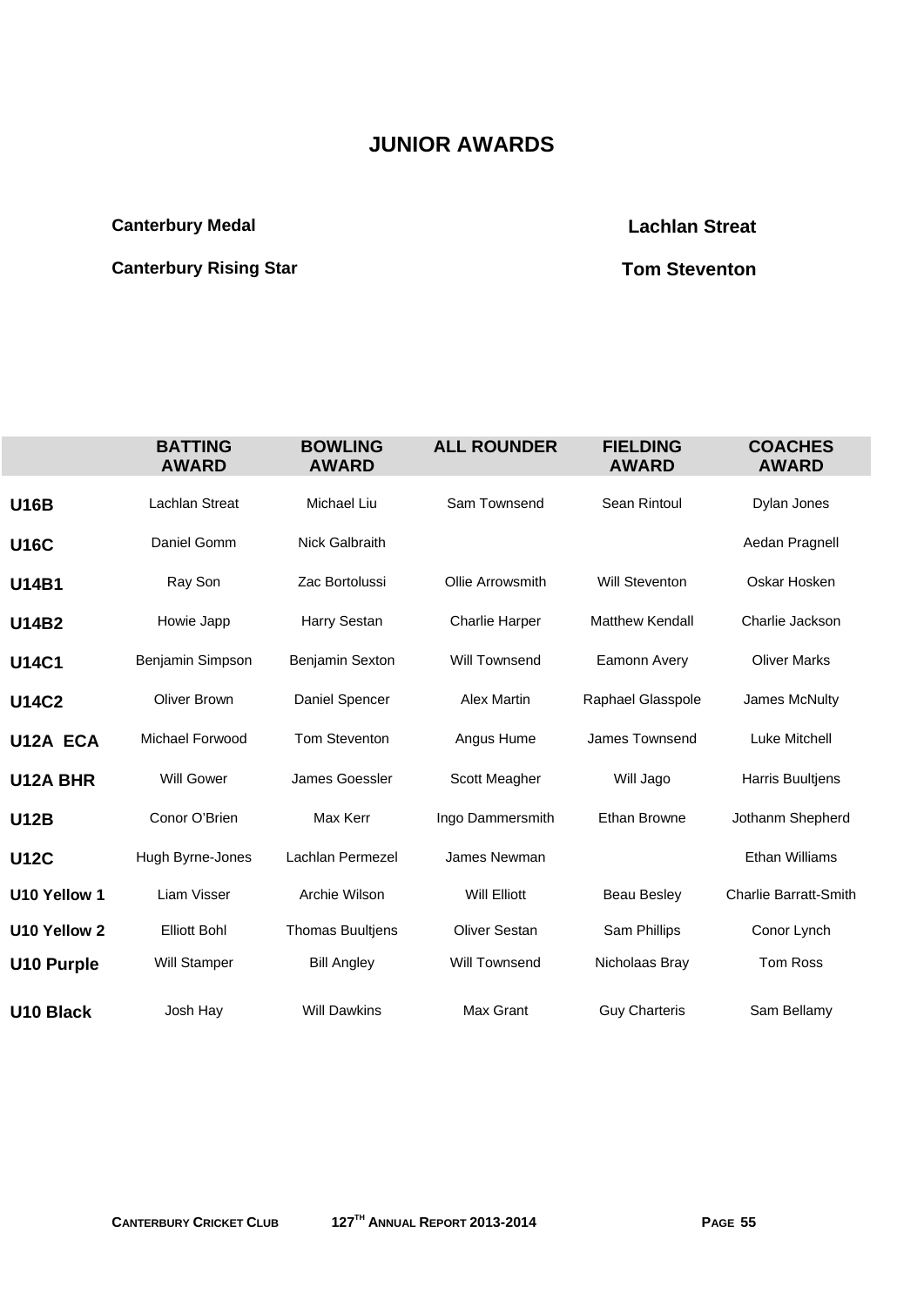## **EASTERN CRICKET ASSOCIATION AR TONGUE SHIELD 2013-14 U16 B SEASON FIXTURE**

| <b>RND</b>     | <b>Dates</b>           | Home Team                                                                                   | Â         | Away Team                                                                                                | Venue                              |
|----------------|------------------------|---------------------------------------------------------------------------------------------|-----------|----------------------------------------------------------------------------------------------------------|------------------------------------|
| $\mathbf{1}$   | 11 Oct 13              | Canterbury<br>5/77(cc) G McComb 35* J Bradley 3/21                                          | drew      | <b>Fast Ivanhoe Saints</b><br>6/77(cc) P O'Brien 29                                                      | Hislop Park No 2 Oval<br>(CentralÂ |
| $\mathcal{P}$  | 18 Oct 13<br>25 Oct 13 | Clifton Hill<br>85 N Williamson 27* J Lai 4/13                                              | def<br>bv | Canterbury<br>126 SJ Townsend 34 LJ Streat 33                                                            | Ramsden Street ReserveÅ            |
| 3              | 1 Nov 13<br>8 Nov 13   | Canterbury<br>3/163 LJ Streat 64 G McComb 35* DJ Jones 27                                   | def       | Forest Hill<br>151 N Lane 61* A Sethi 34                                                                 | Hislop Park No 2 Oval<br>(CentralÂ |
| $\overline{4}$ | 15 Nov 13<br>22 Nov 13 | Burwood<br>5/168(cc) L Powell 56 S Milne 36 H Hundel 26*                                    | def       | Canterbury<br>130 LJ Streat 58 R Upton 3/18                                                              | Burwood Reserve Lower<br>OvalÂ     |
| 5              | 29 Nov 13<br>6 Dec 13  | Canterbury<br>140 LJ Streat 55 S Rintoul 27 G Colarossi 4/19                                | def<br>by | Edinburgh<br>5/165(cc) J Robinson 56 C Campbell 50* G Colarossi<br>28                                    | Hislop Park No 2 Oval<br>(CentralÂ |
| 6              | 13 Dec 13<br>20 Dec 13 | <b>Trinity Willison</b><br>170 O Stella 81* D Clarke 32* 1J Streat 3/21                     | def<br>bv | Canterbury<br>6/179(cc) G McComb 62 LJ Streat 53                                                         | Frog HollowÅ                       |
| $\overline{7}$ | 31 Jan 14              | <b>Box Hill</b><br>7/92(cc) L Davidson 29                                                   | def<br>bv | Canterbury<br>2/99(cc) SJ Townsend 50* G McComb 30                                                       | Whitehorse ReserveÅ                |
| 8              | 7 Feb 14<br>14 Feb 14  | Canterbury<br>9/223(cc) MC McIntosh 62 LJ Streat 39 D Hale 3/30                             |           | <b>Burwood Uniting Canterbury</b><br>def 127 N Tanner 45 T Cassidy 28 LF McLellan 4/16<br>LJ Streat 3/16 | Hislop Park No 2 Oval<br>(CentralĂ |
| $\mathbf{Q}$   | 21 Feb 14<br>28 Feb 14 | Templestowe<br>8/122(cc) N Ericjoy 33 SJ Townsend 3/11                                      | def<br>bv | Canterbury<br>6/148 G McComb 34*                                                                         | Templestowe ReserveÅ               |
| <b>SF</b>      | 9 Mar 14               | Edinburgh<br>9/107(cc) M Liu 4/9                                                            | def<br>by | Canterbury<br>9/145 (cc) LJ Streat 63 G Colarossi 4/10 J Robinson<br>3/20                                | WT Peterson OvalÂ                  |
| GF             | 16 Mar 14              | Canterbury<br>169 LJ Streat 40 G McComb 31 SJ Townsend<br>28 MC McIntosh 26 A Christie 5/36 | def<br>b٧ | <b>Trinity Willison</b><br>6/170 NP Sparks 52 D Clarke 30*                                               | Hartwell Sports Ground<br>(West) Å |

| <b>TEAM</b>                       | Р | W <sub>2</sub> | W <sub>1</sub> | D | L1 | L <sub>2</sub> | <b>WL</b> | <b>RF</b> | WT | <b>RA</b> | <b>POINTS</b> | %      |
|-----------------------------------|---|----------------|----------------|---|----|----------------|-----------|-----------|----|-----------|---------------|--------|
| <b>East Ivanhoe Saints</b>        | ۰ | Ω              |                |   |    | O              | 60        | 1329      | 76 | 1074      | 46.5          | 1.5674 |
| Edinburgh                         | ۰ | Ω              | 6              |   | 2  | Ω              | 58        | 1364      | 64 | 931       | 41.5          | 1.6167 |
| Canterbury                        | ۰ | Ω              | 6              |   | ີ  | O              | 61        | 1285      | 68 | 1157      | 41.5          | 1.2381 |
| <b>Trinity Willison</b>           | ۰ | Ω              | 6              |   | 3  | $\Omega$       | 72        | 1291      | 74 | 1208      | 39            | 1.1553 |
| Burwood                           | a | $\Omega$       | 6              | Ω | 3  | $\Omega$       | 72        | 1291      | 74 | 1208      | 39            | 1.0984 |
| <b>Box Hill</b>                   | ۰ | O              | 3              | Ω | 6  | Ω              | 73        | 1160      | 73 | 1244      | 24            | .9325  |
| Templestowe                       | ۰ | Ω              | 3              | Ω | 6  | O              | 66        | 1103      | 66 | 1343      | 24            | .8213  |
| <b>Forest Hill</b>                | q | Ω              | 3              | Ω | 6  | O              | 73        | 1208      | 80 | 1249      | 24            | .7949  |
| <b>Burwood Uniting Canterbury</b> | 9 | Ω              | Ω              | Ω | ۰  | Ω              | 82        | 1305      | 61 | 1626      | ۰             | .5970  |

# **PREMIERS – TRINITY WILLISON**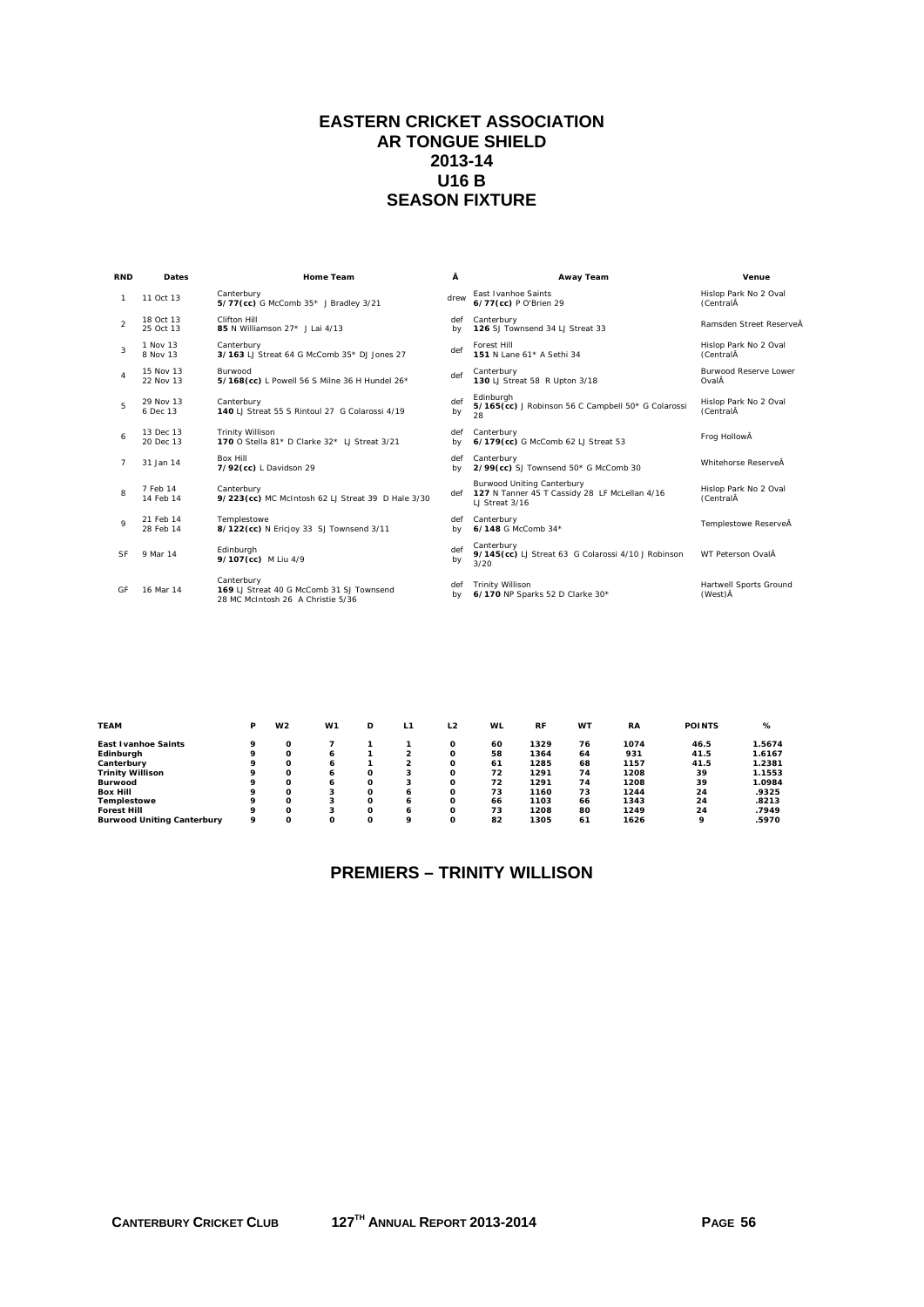The Canterbury U/16B's had a terrific season playing a total of 11 games including two finals.

The results were  $7 \times$  wins  $-3 \times$  losses and 1  $\times$  draw.

We finished  $3<sup>rd</sup>$  in the 'home and away' season; enabling us to play and win a Semi-Final; making a Grand Final only to go down with a few balls remaining.

With the bat, the boys pilled on 1462 runs including four boys making 50 runs or more in a single innings; one boy making 50 or more five times !

In the field we took 71 wickets including a double hat trick.

The boys trained hard and played fair - a terrific group of young men whom played as a team within the highest spirit of the game.

A pleasure to coach and manage!

Coach Tom Vanderslik Manager Mike Kendall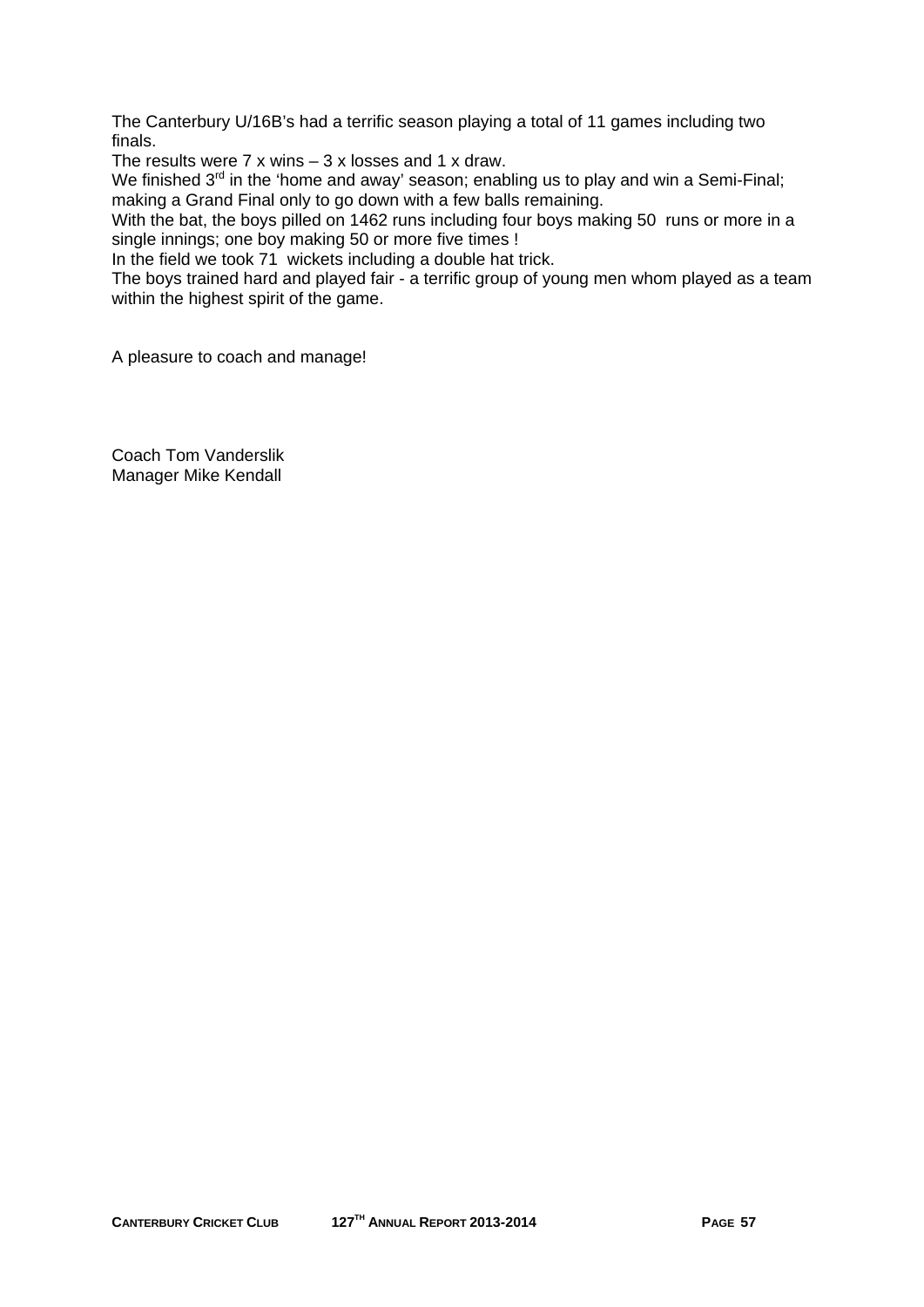### **EASTERN CRICKET ASSOCIATION AR TONGUE SHIELD 2013-14 U16 B BATTING**

| <b>Player</b>       | <b>MAT</b> | <b>INN</b>     | <b>NO</b>      | <b>100s</b> | 50s      | 0s             | HS    | <b>RUNS</b> | AVE.  |
|---------------------|------------|----------------|----------------|-------------|----------|----------------|-------|-------------|-------|
| Streat, Lachlan J   | 11         | 11             | 1              | $\Omega$    | 5        | 1              | 64    | 427         | 42.70 |
| McComb, Griffin     | 11         | 11             | 3              | $\Omega$    | 1        | 0              | 62    | 314         | 39.25 |
| Townsend, Sam J     | 11         | 11             | $\overline{2}$ | $\Omega$    | 1        | $\Omega$       | $50*$ | 195         | 21.67 |
| McIntosh, Matthew C | 11         | 11             | $\Omega$       | $\Omega$    | 1        | 1              | 62    | 161         | 14.64 |
| Jones, Dylan J      | 11         | 10             | 1              | $\Omega$    | $\Omega$ | 1              | 27    | 92          | 10.22 |
| Rintoul, Sean       | 11         | $\overline{7}$ | $\Omega$       | $\Omega$    | $\Omega$ | 1              | 27    | 87          | 12.43 |
| Pincus, Riley C     | 10         | 7              | 1              | $\Omega$    | O        | O              | 17    | 66          | 11.00 |
| Kendall, Patrick A  | 11         | 8              | $\overline{2}$ | $\Omega$    | $\Omega$ | 1              | $9*$  | 42          | 7.00  |
| McLellan, Liam F    | 11         | 7              | 4              | $\Omega$    | $\Omega$ | 1              | $16*$ | 26          | 8.67  |
| Liu, Michael        | 10         | 7              | 3              | $\Omega$    | O        | $\overline{2}$ | $16*$ | 23          | 5.75  |
| Lai, Justin         | 11         | 6              | 1              | $\Omega$    | $\Omega$ | 4              | 20    | 20          | 4.00  |
| Praveen, Reuben     | 7          | 3              | 1              | 0           | O        | 1              | $5*$  | 9           | 4.50  |

| <b>Player</b>       | <b>MAT</b> | $\Omega$ | M              | R   | $\underline{\mathsf{w}}$ | <b>BBI</b> | AVE.      | STR.  | ECN. |
|---------------------|------------|----------|----------------|-----|--------------------------|------------|-----------|-------|------|
| Streat, Lachlan J   | 11         | 36.4     | 5              | 127 | 12                       | 3/16       | 10.58     | 18.33 | 3.46 |
| Liu, Michael        | 10         | 71       | 15             | 183 | 12                       | 4/9        | 15.25     | 35.50 | 2.58 |
| Lai, Justin         | 11         | 71       | 5              | 247 | 12                       | 4/13       | 20.58     | 35.50 | 3.48 |
| Townsend, Sam J     | 11         | 72       | 11             | 205 | 11                       | 3/11       | 18.64     | 39.27 | 2.85 |
| Kendall, Patrick A  | 11         | 51       | 9              | 184 | 10                       | 2/4        | 18.40     | 30.60 | 3.61 |
| Rintoul, Sean       | 11         | 57       | 6              | 176 | 7                        | 2/9        | 25.14     | 48.86 | 3.09 |
| McLellan, Liam F    | 11         | 6        | 0              | 27  | 4                        | 4/16       | 6.75      | 9.00  | 4.50 |
| Praveen, Reuben     | 7          | 22       | $\overline{2}$ | 77  | $\overline{2}$           | 1/7        | 38.50     | 66.00 | 3.50 |
| Jones, Dylan J      | 11         | 3        | 0              | 10  | 1                        | 1/10       | 10.00     | 18.00 | 3.33 |
| Pincus, Riley C     | 10         | 5        | 1              | 16  | 1                        | 1/16       | 16.00     | 30.00 | 3.20 |
| Grace, Darcy M      | 1          | 3        | 1              | 8   | 0                        | 0/8        | NA.       | NA.   | 2.67 |
| McIntosh, Luke S    | 1          | 5        | $\overline{2}$ | 11  | O                        | 0/11       | NA.       | NA.   | 2.20 |
| Holden, Dominic J   | 1          | 4        | 0              | 14  | O                        | 0/14       | NA.       | NA.   | 3.50 |
| McIntosh, Matthew C | 11         | 6        | 3              | 32  | $\Omega$                 | 0/9        | NA.       | NA.   | 5.33 |
| McComb, Griffin     | 11         | 15       | 1              | 73  | O                        | 0/3        | <b>NA</b> | NA    | 4.87 |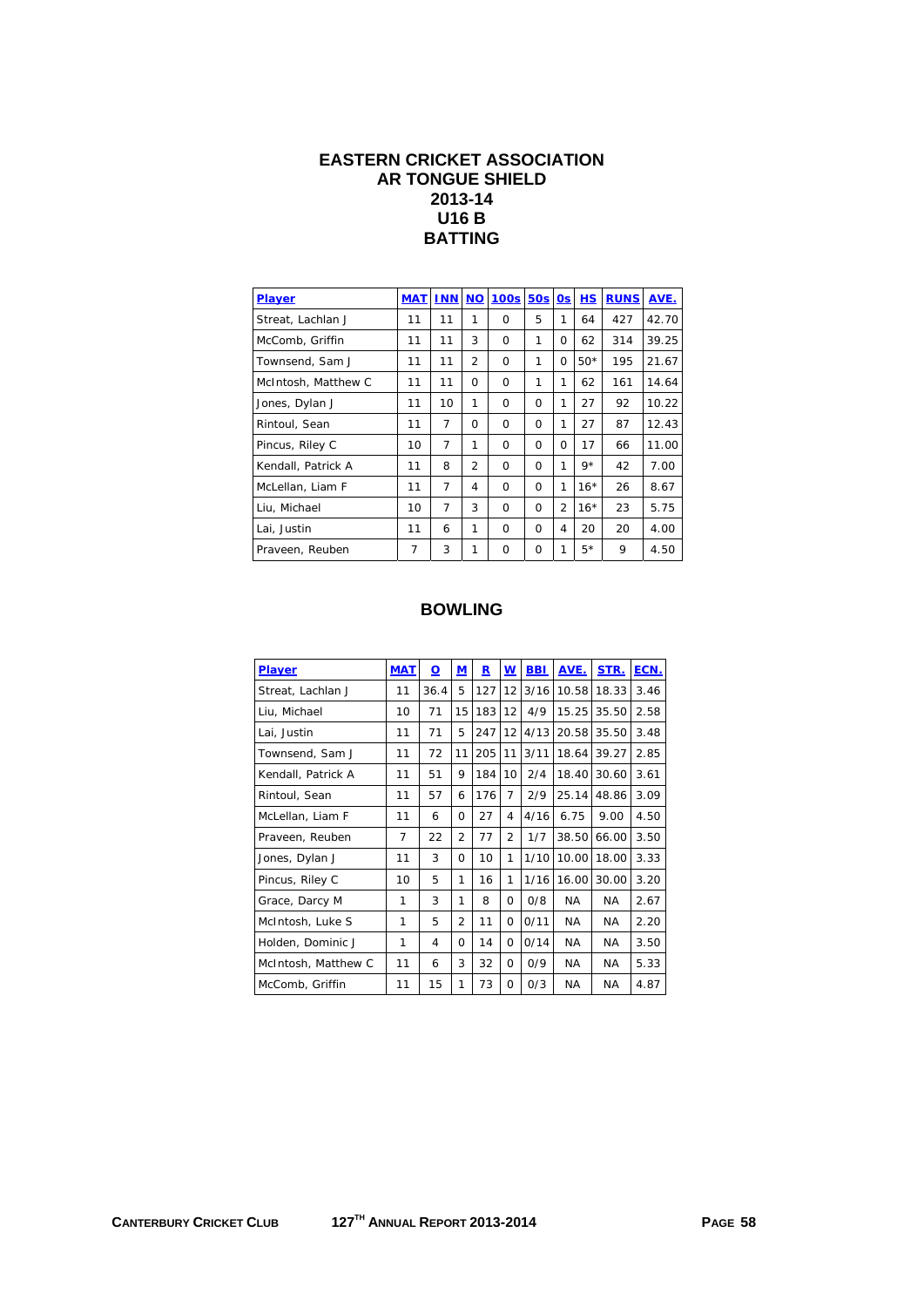# **EASTERN CRICKET ASSOCIATION J BATE SHIELD 2013-14 U16 C SEASON FIXTURE**

| <b>RND</b>     | Dates                  | <b>Home Team</b>                                                                  | Ā         | <b>Away Team</b>                                                                         | Venue                           |
|----------------|------------------------|-----------------------------------------------------------------------------------|-----------|------------------------------------------------------------------------------------------|---------------------------------|
|                | 11 Oct 13              | Canterbury/Mont Albert<br>5/80(cc) N Brewin 25                                    | def       | <b>Richmond Union</b><br>$5/45$ (cc)                                                     | Elgar Park South West OvalĂ     |
| $\overline{2}$ | 18 Oct 13<br>25 Oct 13 | Kew Junior<br>9/120 DJ Holden 3/4                                                 | def<br>bv | Canterbury/Mont Albert<br>4/197(cc) DM Grace 41 N Brewin 32 SJ Harris 28*                | Trinity Sports Complex No 3Å    |
| $\mathbf{3}$   | 1 Nov 13<br>8 Nov 13   | Boroondara Knott<br>6/200 O Knott 52* M Gleeson 50* B Scala 29* NB Galbraith 3/17 | def       | Canterbury/Mont Albert<br>122 E Rosenberg 28 M Burgess 3/1                               | Fritsch Holzer ReserveĂ         |
| $\overline{A}$ | 15 Nov 13<br>22 Nov 13 | Canterbury/Mont Albert<br>160 J Brusamarello 45 H Webster 3/15                    | def       | Clifton Hill<br>9/116(dec) J Barrett 51*                                                 | Elgar Park South West OvalĂ     |
| 5              | 29 Nov 13<br>6 Dec 13  | Canterbury/Mont Albert<br>177 D Steer 42 DM Grace 38 R Moore 25                   | def       | <b>Richmond City</b><br>133   Hounihan 50* P Hounihan 37 DJ Gomm 3/13                    | Elgar Park South West OvalĂ     |
| 6              | 13 Dec 13<br>20 Dec 13 | <b>East Ivanhoe Saints</b><br>9/126(cc) C Di Ciocco 29 J Casey 27 P Mathews 3/12  | def<br>bv | Canterbury/Mont Albert<br>8/188 DI Gomm 51* DM Grace 34 A Pragnell 30*                   | Chelsworth Park - MainĂ         |
| -7             | 31 Jan 14              | East Doncaster<br>8/90 DM Grace 3/11                                              | def       | Canterbury/Mont Albert<br>5/89(cc) R Moore 30*                                           | Serpells Reserve No. 2Å         |
| 8              | 7 Feb 14<br>14 Feb 14  | Canterbury/Mont Albert<br>3/194(cc) R Moore 53* LS McIntosh 51* SJ Harris 41      | def       | Deepdene Bears<br>177 A Strempel 43 J Fisher 34                                          | Elgar Park South West OvalĂ     |
| $\circ$        | 21 Feb 14<br>28 Feb 14 | Edinburgh<br>28 I.S. McIntosh 3/0<br>and 4/21(cc)                                 | def<br>bv | Canterbury/Mont Albert<br>8/201(dec) DJ Holden 36* SJ Harris 32 DJ Gomm 31* T Shute 3/12 | WT Peterson OvalĂ               |
| SF             | 9 Mar 14               | Canterbury/Mont Albert<br>171 R Moore 30 DJ Gomm 30                               | def       | Boroondara Knott<br>9/168(cc) H Date 33 E Rosenberg 3/7 NB Galbraith 3/12                | Elgar Park South East OvalĂ     |
| <b>GF</b>      | 16 Mar 14              | East Doncaster<br>5/53                                                            | def       | Canterbury/Mont Albert<br>51                                                             | Hartwell Sports Ground (East) A |

| <b>RANK</b> | <b>TEAM</b>            | P   | W <sub>2</sub> | W1 | D            | L1 | L <sub>2</sub> | <b>WKTS</b><br>LOST | <b>RUNS</b><br><b>FOR</b> | <b>WKTS</b><br><b>TAKEN</b> | <b>RUNS</b><br><b>AGST</b> | <b>POINTS</b> | %      |
|-------------|------------------------|-----|----------------|----|--------------|----|----------------|---------------------|---------------------------|-----------------------------|----------------------------|---------------|--------|
|             | <b>Fast Doncaster</b>  | 9 O |                |    |              |    |                | 72                  | 1389                      | 78                          | 977                        | 54            | 1.5402 |
|             | Canterbury/Mont Albert | 90  |                |    |              |    |                | 63                  | 1408                      | 80                          | 1056                       | 44            | 1.6931 |
|             | Boroondara Knott       | 9 O |                |    | O            |    |                | 64                  | 1418                      | 75                          | 1179                       | 44            | 1.4094 |
|             | Deepdene Bears         | 9 O |                | 6  | O            |    |                | 67                  | 1549                      | 56                          | 1262                       | 39            | 1.0259 |
| 5           | East Ivanhoe Saints    | 9 O |                | 5. |              | Δ  |                | 62                  | 1381                      | 75                          | 1199                       | 34            | 1.3933 |
| 6           | <b>Richmond City</b>   | 9 O |                | 3  | <sup>n</sup> | 6  |                | 58                  | 1242                      | 69                          | 1463                       | 24            | 1.0099 |
|             | Kew Junior             | 90  |                | 3  | <sup>n</sup> | 6  |                | 64                  | 1180                      | 67                          | 1379                       | 24            | 0.8958 |
| 8           | Clifton Hill           | 9 O |                |    |              |    |                | 73                  | 969                       | 71                          | 1164                       | 19            | 0.8097 |
| o           | <b>Richmond Union</b>  | 9 O |                |    |              |    |                | 79                  | 1042                      | 63                          | 1302                       | 19            | 0.6382 |
| 10          | Edinburah              | 90  |                |    | 0            | 8  |                | 82                  | 909                       | 50                          | 1506                       | 14            | 0.3680 |

# **PREMIERS – EAST DONCASTER**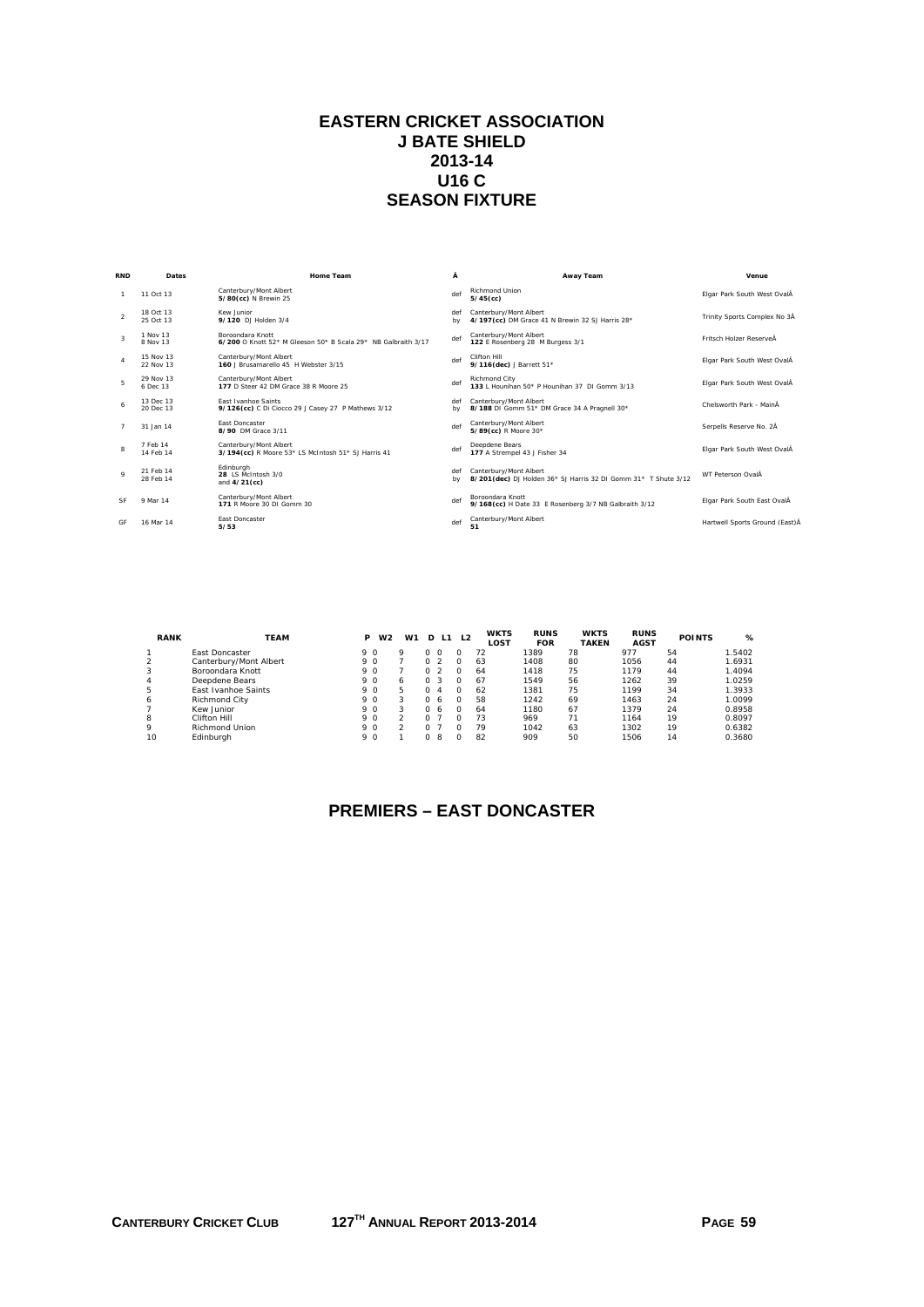# **EASTERN CRICKET ASSOCIATION J BATE SHIELD 2013-14 U16 C BATTING**

| Player                | <b>MAT</b> | <b>INN</b>     | <b>NO</b>      | <b>100s</b> | 50s      | 0s             | <b>HS</b> | <b>RUNS</b> | AVE.  |
|-----------------------|------------|----------------|----------------|-------------|----------|----------------|-----------|-------------|-------|
| Grace, Darcy M        | 10         | 10             | $\Omega$       | $\Omega$    | $\Omega$ | 1              | 41        | 216         | 21.60 |
| Moore, Rory           | 9          | 7              | $\overline{2}$ | $\Omega$    | 1        | 1              | $53*$     | 157         | 31.40 |
| Harris, Simon J       | 10         | 9              | $\overline{2}$ | $\Omega$    | 0        | $\overline{2}$ | 41        | 137         | 19.57 |
| Brewin, Nicholas      | 9          | 9              | 0              | $\Omega$    | 0        | 0              | 32        | 126         | 14.00 |
| Gomm, Daniel I        | 11         | $\overline{7}$ | 3              | $\Omega$    | 1        | $\Omega$       | $51*$     | 126         | 31.50 |
| Steer, Darcy          | 11         | $\overline{7}$ | $\overline{2}$ | $\Omega$    | 0        | 0              | 42        | 112         | 22.40 |
| McIntosh, Luke S      | 10         | 9              | 1              | $\Omega$    | 1        | 1              | $51*$     | 103         | 12.88 |
| Brusamarello, Jack    | 10         | 8              | 1              | $\Omega$    | $\Omega$ | 1              | 45        | 93          | 13.29 |
| Holden, Dominic J     | 10         | 8              | 3              | $\Omega$    | $\Omega$ | 1              | $36*$     | 80          | 16.00 |
| Rosenberg, Elroy      | 11         | 6              | 3              | $\Omega$    | 0        | 1              | 28        | 70          | 23.33 |
| Pragnell, Aedan       | 10         | 9              | 3              | $\Omega$    | 0        | $\overline{2}$ | $30*$     | 55          | 9.17  |
| Galbraith, Nicholas B | 11         | 6              | 1              | $\Omega$    | $\Omega$ | 1              | 17        | 39          | 7.80  |
| Sinko, Matias         | 10         | 5              | 1              | $\Omega$    | $\Omega$ | 1              | $19*$     | 28          | 7.00  |
| Mathews, Patrick      | 5          | 4              | $\overline{2}$ | $\Omega$    | $\Omega$ | 1              | $7*$      | 11          | 5.50  |
| Praveen, Reuben       | 1          | 1              | 0              | $\Omega$    | $\Omega$ | Ω              | 5         | 5           | 5.00  |

| Player                | <b>MAT</b> | О    | M              | R   | W              | <b>BBI</b> | AVE.      | STR.      | ECN. |
|-----------------------|------------|------|----------------|-----|----------------|------------|-----------|-----------|------|
| Galbraith, Nicholas B | 11         | 54.5 | 16             | 116 | 19             | 3/12       | 6.11      | 17.32     | 2.12 |
| Holden, Dominic J     | 10         | 25.4 | 6              | 60  | 9              | 3/4        | 6.67      | 17.11     | 2.34 |
| Gomm, Daniel I        | 11         | 41   | 5              | 144 | 9              | 3/13       | 16.00     | 27.33     | 3.51 |
| Sinko, Matias         | 10         | 41   | 11             | 89  | 8              | 2/4        | 11.13     | 30.75     | 2.17 |
| McIntosh, Luke S      | 10         | 28   | 7              | 71  | 7              | 3/0        | 10.14     | 24.00     | 2.54 |
| Grace, Darcy M        | 10         | 36   | 10             | 96  | 7              | 3/11       | 13.71     | 30.86     | 2.67 |
| Rosenberg, Elroy      | 11         | 32   | 7              | 100 | 6              | 3/7        | 16.67     | 32.00     | 3.13 |
| Mathews, Patrick      | 5          | 15   | 3              | 45  | 4              | 3/12       | 11.25     | 22.50     | 3.00 |
| Pragnell, Aedan       | 10         | 19   | $\overline{2}$ | 77  | 4              | 2/4        | 19.25     | 28.50     | 4.05 |
| Steer, Darcy          | 11         | 24   | 3              | 87  | 4              | 2/3        | 21.75     | 36.00     | 3.63 |
| Brusamarello, Jack    | 10         | 43   | 8              | 124 | 3              | 2/7        | 41.33     | 86.00     | 2.88 |
| Harris, Simon J       | 10         | 9    | 1              | 36  | $\overline{2}$ | 2/20       | 18.00     | 27.00     | 4.00 |
| Moore, Rory           | 9          | 35   | 4              | 154 | 1              | 1/27       | 154.00    | 210.00    | 4.40 |
| Brewin, Nicholas      | 9          | 5    | 0              | 32  | $\Omega$       | 0/9        | <b>NA</b> | <b>NA</b> | 6.40 |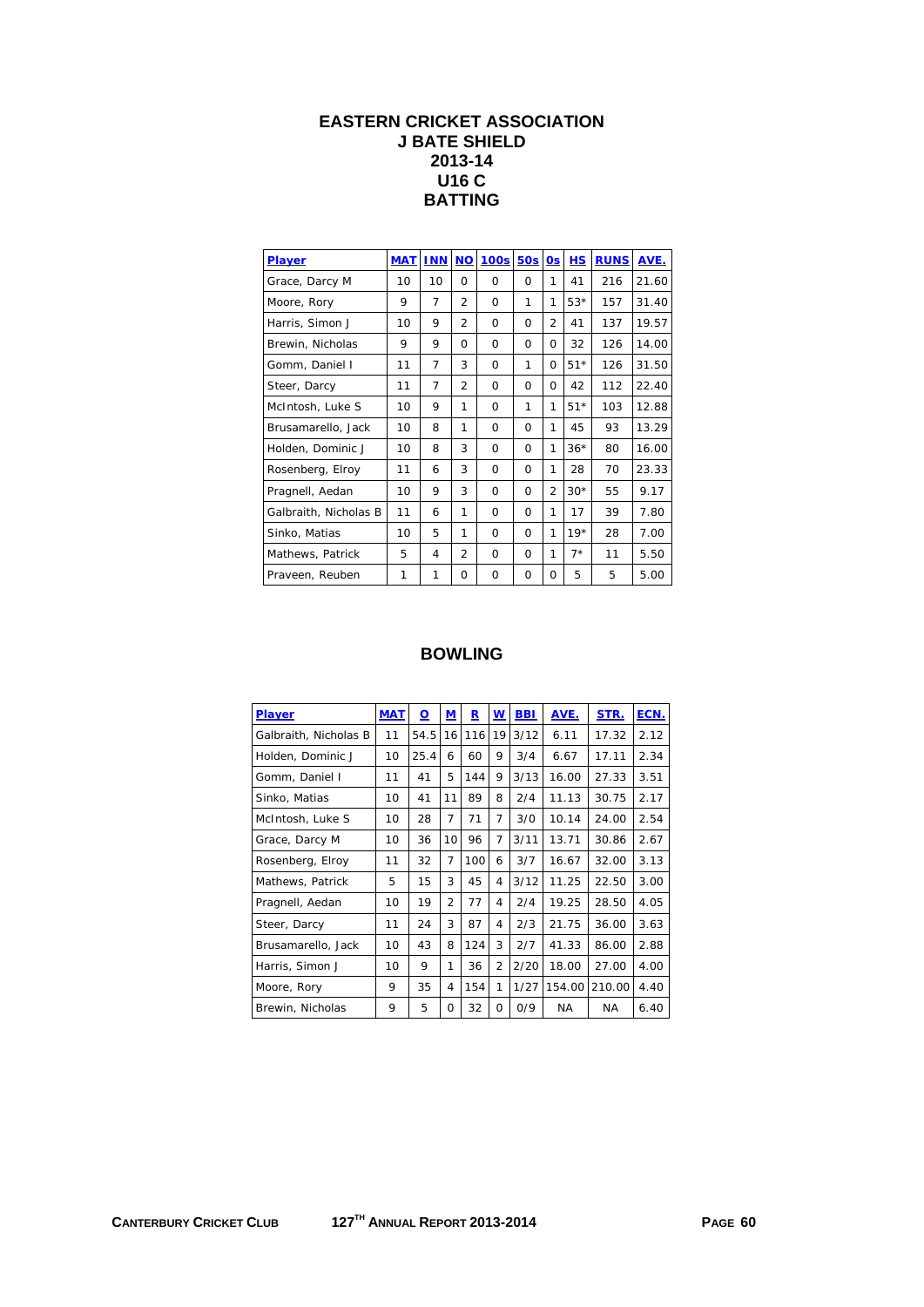### **EASTERN CRICKET ASSOCIATION EC ORR SHIELD 2013-14 U14 B1 SEASON FIXTURE**

| <b>RND</b>     | <b>Dates</b>           | <b>Home Team</b>                                                                   | Â         | Away Team                                                                                     | Venue                           |
|----------------|------------------------|------------------------------------------------------------------------------------|-----------|-----------------------------------------------------------------------------------------------|---------------------------------|
|                | 11 Oct 13              | <b>Fast Doncaster</b><br>4/75                                                      | def<br>bv | Canterbury<br>4/97(dec) S Hiramatsu 26*                                                       | Serpells Reserve No. 2Å         |
| $\mathcal{P}$  | 18 Oct 13<br>25 Oct 13 | Canterbury<br>105 P McCormick 29 J Filis 3/2                                       | def<br>by | <b>STC South Camberwell</b><br>6/156(cc) J Ayton-Delaney 37* C Bavage<br>29* 7 Bortolussi 3/6 | Cooper ReserveÅ                 |
| 3              | 1 Nov 13<br>8 Nov 13   | Canterbury<br>8/234 O Arrowsmith 62* 7 Bortolussi 44 R Son<br>38 F Kleanthous 4/24 | def       | Camberwell Magpies<br>96 W Steventon 3/6                                                      | Cooper ReserveÅ                 |
| 4              | 15 Nov 13<br>22 Nov 13 | <b>Surrey Hills</b><br>9/166(cc) M De Lange 27                                     | bv        | def Canterbury<br>196 R Son 51 Z Bortolussi 32                                                | Surrey Park South EastÅ         |
| 5              | 29 Nov 13<br>6 Dec 13  | Kew Junior<br>156 G Jordan 4/12                                                    | def       | Canterbury<br>8/123(cc) R Son 27                                                              | Trinity Sports Complex No<br>2Ā |
| 6              | 13 Dec 13<br>20 Dec 13 | Canterbury<br>9/149 O Arrowsmith 33                                                | def       | Hawthorn<br>144 J Brown 49 C Wilson 30 P McCormick 4/17                                       | Cooper ReserveÅ                 |
| $\overline{7}$ | 31 Jan 14              | Canterbury<br>6/130 W Steventon 53*                                                | def       | Boroondara Mowat<br>9/72                                                                      | Cooper ReserveÅ                 |
| 8              | 7 Feb 14<br>14 Feb 14  | Knox Churches<br>5/219(cc) T Neil 30* C Deidun 28* J Ludbrook 27*                  | def       | Canterbury<br>145 M Bonica 5/7                                                                | Scoresby Secondary<br>CollegeÅ  |
| $\mathsf Q$    | 21 Feb 14<br>28 Feb 14 | Canterbury<br>123 Z Bortolussi 37 O Bryant 3/9                                     | def       | Burwood<br>99   Saldanha 40 OT Hosken 4/14                                                    | Cooper ReserveÅ                 |
| SF             | 9 Mar 14               | Kew Junior<br>$3/123$   Adams 61* C Solomon 26                                     | def       | Canterbury<br>9/121 (cc) R Son 44 L Seamer 4/10 (inc hat-trick)                               | Trinity Sports Complex No<br>2Ā |

| <b>RANK</b> | TEAM                 |     | <b>P</b> W <sub>2</sub> | W <sub>1</sub> | D              | L1           | <b>L2</b> | <b>WKTS</b><br>LOST | <b>RUNS</b><br><b>FOR</b> | <b>WKTS</b><br><b>TAKEN</b> | <b>RUNS</b><br><b>AGST</b> | <b>POINTS</b> | %      |   |
|-------------|----------------------|-----|-------------------------|----------------|----------------|--------------|-----------|---------------------|---------------------------|-----------------------------|----------------------------|---------------|--------|---|
|             | <b>Burwood</b>       | 9 O |                         | 8              |                |              | O         | 54                  | 1420                      | 89                          | 952                        | 49            | 2.4584 | U |
|             | Kew Junior           | 9 O |                         |                |                |              | $\Omega$  | 73                  | 1350                      | 68                          | 1085                       | 44            | 1.1590 | U |
|             | Canterbury           | 9 O |                         | 6              | 0 <sub>3</sub> |              | $\Omega$  | 75                  | 1302                      | 73                          | 1183                       | 39            | 1.0712 | U |
| 4           | East Doncaster       | 9 O |                         | 5              |                | $\mathbf{A}$ | O         | 60                  | 1263                      | 72                          | 1135                       | 34            | 1.3353 | U |
| h           | Knox Churches        | 9 O |                         | 5              |                | $\mathbf{A}$ | O         | 58                  | 1487                      | 70                          | 1361                       | 34            | 1.3186 | U |
| ь           | Hawthorn             | 9 O |                         | 5              |                | $\mathbf{A}$ | O         |                     | 1329                      | 78                          | 1272                       | 34            | 1.1478 | U |
|             | STC South Camberwell | 9 O |                         | 5              |                | -4           | $\Omega$  | 72                  | 1225                      | 73                          | 1459                       | 34            | 0.8513 | U |
| 8           | Camberwell Magpies   | 9 O |                         |                |                |              | $\Omega$  | 63                  | 1365                      | 60                          | 1668                       | 19            | 0.7794 | U |
| 9           | Surrey Hills         | 9 O |                         |                | n.             | -8           | $\Omega$  | 82                  | 1184                      | 59                          | 1591                       | 14            | 0.5355 | U |
| 10          | Boroondara Mowat     | 9 O |                         |                |                | -8           | $\Omega$  | 90                  | 1174                      | 56                          | 1393                       | 14            | 0.5244 | U |

# **PREMIERS – KEW JUNIORS**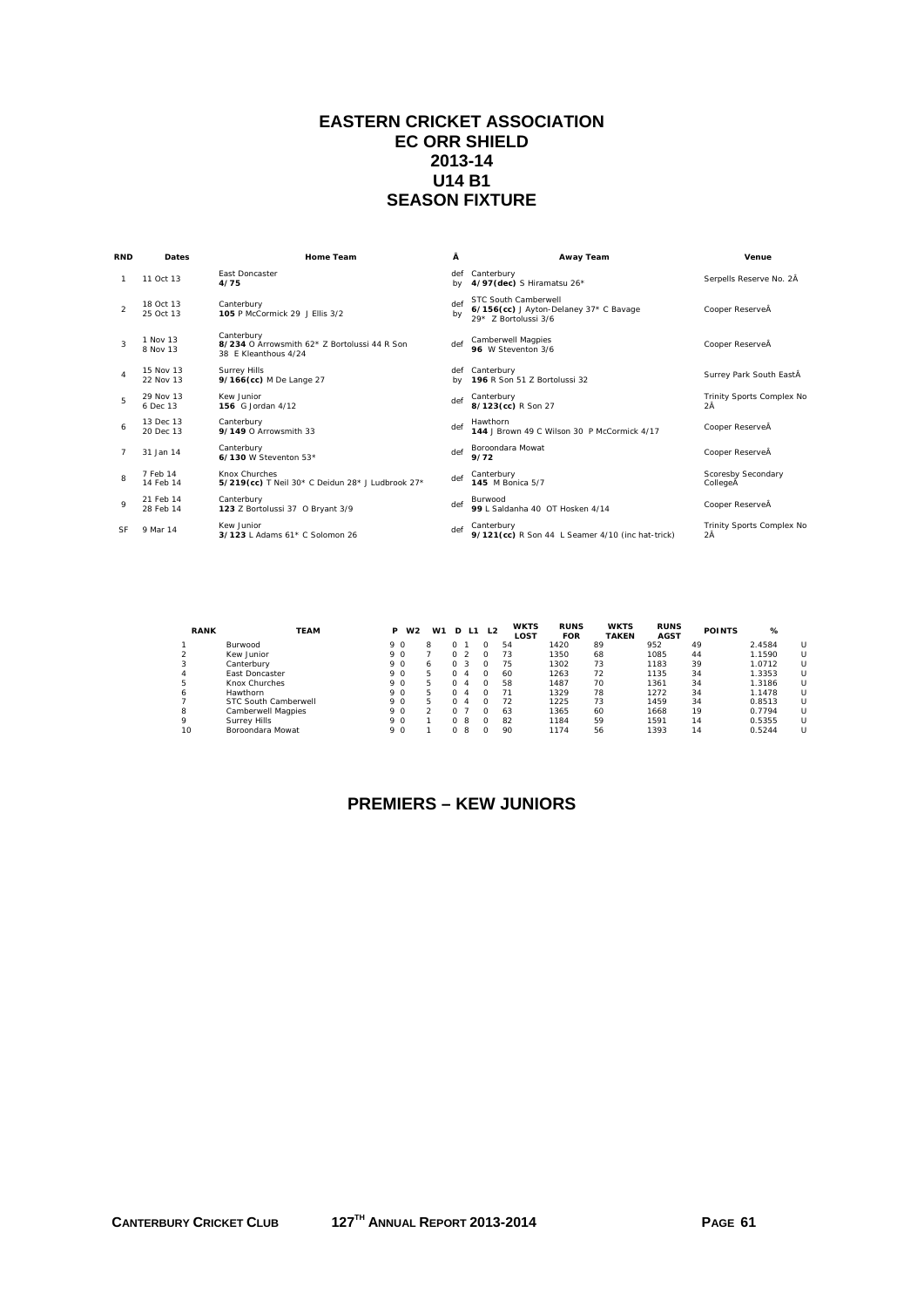## **EASTERN CRICKET ASSOCIATION EC ORR SHIELD 2013-14 U14 B1 BATTING**

| Player                  | <b>MAT</b>     | <b>INN</b>     | $NO$           | <b>100s</b> | 50s      | <b>Os</b>      | HS             | <b>RUNS</b>    | AVE.      |
|-------------------------|----------------|----------------|----------------|-------------|----------|----------------|----------------|----------------|-----------|
| Son, Ray                | 10             | 10             | $\Omega$       | $\Omega$    | 1        | 1              | 51             | 223            | 22.30     |
| Arrowsmith, Oliver      | 10             | 10             | 1              | $\Omega$    | 1        | $\Omega$       | $62*$          | 204            | 22.67     |
| Bortolussi, Zac         | 9              | 8              | $\Omega$       | $\Omega$    | $\Omega$ | $\mathbf{1}$   | 44             | 175            | 21.88     |
| Steventon, Will         | 10             | 10             | $\overline{2}$ | $\Omega$    | 1        | $\overline{2}$ | $53*$          | 115            | 14.38     |
| McCormick, Patrick      | 10             | 9              | 1              | $\Omega$    | $\Omega$ | $\Omega$       | 29             | 98             | 12.25     |
| Esler, Finlay A         | 10             | 9              | 4              | $\Omega$    | $\Omega$ | 1              | 14             | 58             | 11.60     |
| Schonfelder, Harrison A | 8              | 8              | 2              | $\Omega$    | $\Omega$ | $\overline{2}$ | 18             | 51             | 8.50      |
| Hiramatsu, Sam          | 6              | 6              | 1              | $\Omega$    | $\Omega$ | $\overline{2}$ | $26*$          | 45             | 9.00      |
| O'Grady, Ryan           | 10             | 9              | 1              | $\Omega$    | $\Omega$ | 3              | 14             | 45             | 5.63      |
| Jordan, Greg            | 9              | 8              | 1              | 0           | 0        | $\overline{2}$ | 16             | 36             | 5.14      |
| Hosken, Oskar T         | 9              | 8              | $\overline{2}$ | 0           | 0        | 4              | $\overline{7}$ | 20             | 3.33      |
| Taylor, Henry           | 1              | 1              | 1              | $\Omega$    | $\Omega$ | $\Omega$       | $10*$          | 10             | <b>NA</b> |
| McCormick, Aedan        | 4              | $\overline{2}$ | 1              | $\Omega$    | $\Omega$ | $\Omega$       | $6*$           | $\overline{7}$ | 7.00      |
| Quartel, Jack           | $\overline{2}$ | 1              | $\Omega$       | 0           | $\Omega$ | $\Omega$       | 5              | 5              | 5.00      |
| Turner, Mitchell C      | 1              | 1              | 1              | 0           | $\Omega$ | $\Omega$       | $1*$           | 1              | <b>NA</b> |
| Forwood, Michael        | 1              | $\mathbf{1}$   | $\Omega$       | $\Omega$    | $\Omega$ | 1              | 0              | O              | 0.00      |
| Hume, Angus E           | $\overline{2}$ | 1              | $\Omega$       | $\Omega$    | $\Omega$ | 1              | 0              | O              | 0.00      |

| <b>Player</b>           | <b>MAT</b>     | $\overline{\mathbf{o}}$ | M              | R   | $\underline{\mathsf{w}}$ | <b>BBI</b> | AVE.      | STR.      | ECN. |
|-------------------------|----------------|-------------------------|----------------|-----|--------------------------|------------|-----------|-----------|------|
| Bortolussi, Zac         | 9              | 44                      | 14             | 95  | 11                       | 3/6        | 8.64      | 24.00     | 2.16 |
| McCormick, Patrick      | 10             | 39                      | 5              | 133 | 11                       | 4/17       | 12.09     | 21.27     | 3.41 |
| Hosken, Oskar T         | 9              | 43                      | 9              | 141 | 11                       | 4/14       | 12.82     | 23.45     | 3.28 |
| Jordan, Greg            | 9              | 32                      | 4              | 112 | 10                       | 4/12       | 11.20     | 19.20     | 3.50 |
| Steventon, Will         | 10             | 18                      | 3              | 53  | 7                        | 3/6        | 7.57      | 15.43     | 2.94 |
| Arrowsmith, Oliver      | 10             | 47                      | 6              | 170 | 5                        | 1/7        | 34.00     | 56.40     | 3.62 |
| Esler, Finlay A         | 10             | 21                      | 3              | 70  | 4                        | 1/0        | 17.50     | 31.50     | 3.33 |
| O'Grady, Ryan           | 10             | 17                      | 1              | 95  | 3                        | 1/11       | 31.67     | 34.00     | 5.59 |
| Son, Ray                | 10             | 50                      | 5              | 166 | 3                        | 1/10       | 55.33     | 100.00    | 3.32 |
| Hiramatsu, Sam          | 6              | 25                      | 5              | 69  | $\overline{2}$           | 1/6        | 34.50     | 75.00     | 2.76 |
| Quartel, Jack           | $\overline{2}$ | 3                       | 1              | 12  | 1                        | 1/12       | 12.00     | 18.00     | 4.00 |
| Hume, Angus E           | 2              | 5                       | O              | 18  | 1                        | 1/8        | 18.00     | 30.00     | 3.60 |
| Townsend, James         | 1              | $\overline{2}$          | $\Omega$       | 13  | $\Omega$                 | 0/13       | <b>NA</b> | <b>NA</b> | 6.50 |
| Turner, Mitchell C      | 1              | 4                       | 0              | 14  | 0                        | 0/14       | <b>NA</b> | ΝA        | 3.50 |
| Taylor, Henry           | 1              | 3                       | 0              | 16  | 0                        |            | <b>NA</b> | ΝA        | 5.33 |
| Schonfelder, Harrison A | 8              | 14                      | $\overline{2}$ | 53  | $\Omega$                 | 0/9        | <b>NA</b> | <b>NA</b> | 3.79 |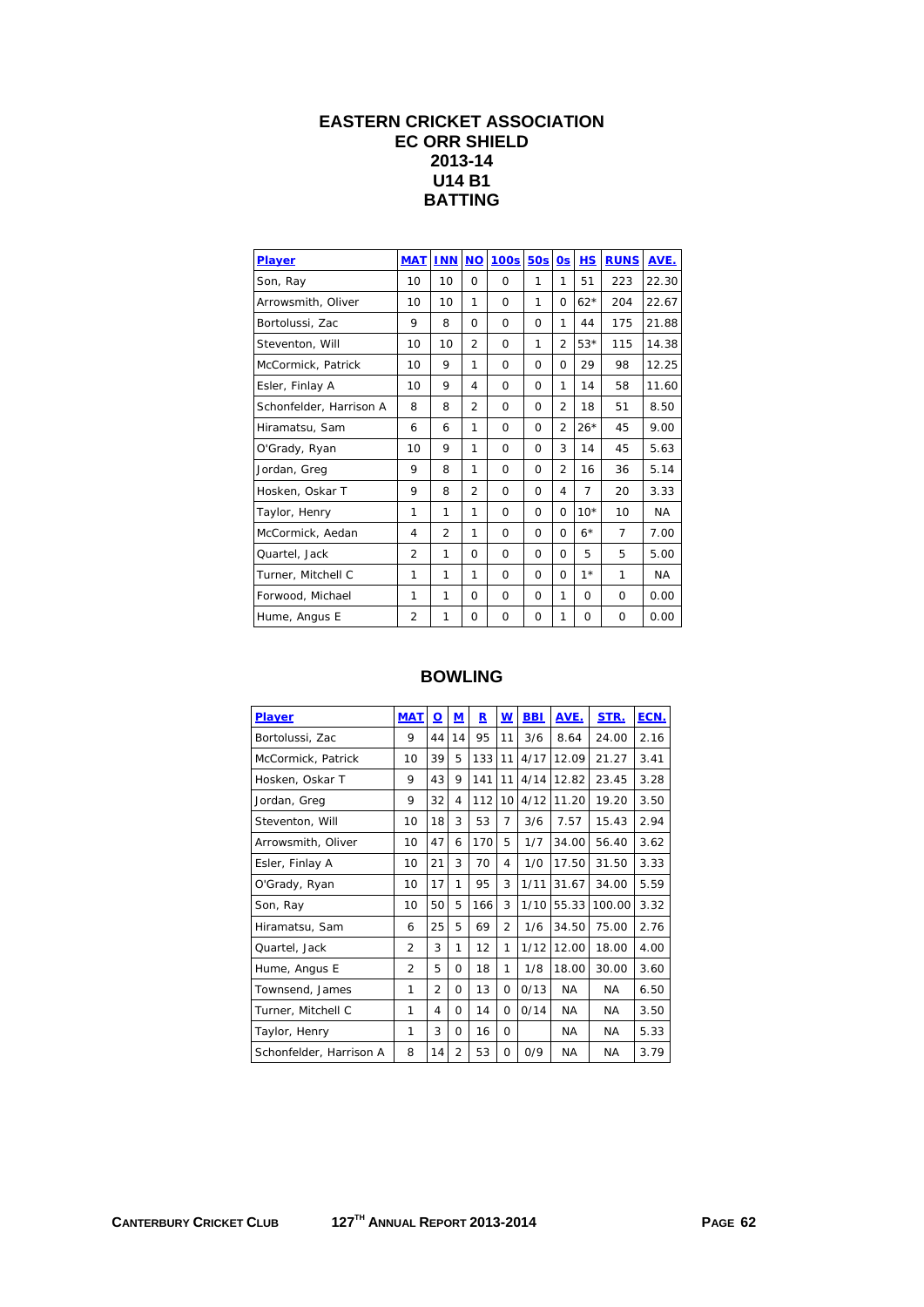#### **CCC Under 14B Team 2013 / 14**

When the Under-14B team was selected, it was built effectively from three previous teams. Eight of the boys coming from the Under 14B and C sides from the previous season and three from the very successful Under 12A team.

Following trials and early season training sessions, it was soon apparent that there was some real talent and ability throughout the team in all disciplines. This was soon demonstrated with our first match of the season – an easy win against East Doncaster in a one‐day game. However, we were quickly brought back down to earth with a defeat by South Camberwell. This turned out to be our only rain effected match of the season and conditions; a soft ball and a wet grassy outfield proved to be our undoing.

Comfortable wins against Camberwell Magpies and Surrey Hills propelled us towards our first real test of the season against Kew. This was a close game and one that we could easily have won having bowled them out for a modest score, but our batting misfired and we eventually lost out, some twelve runs short of our target.

After the summer break, the team we soon back on track with wins against Hawthorn and Boroondara and heading for a spot in the semi-finals. However, after a strange match under unusual conditions against Knox, our place in the end of season finals looked in doubt. In order to make it, we needed to beat the undefeated runaway leaders of the competition, Burwood.

After setting an easy target of 124 to win, Burwood must have through they were heading for an undefeated season. What followed in the second innings was a remarkable bowling and fielding performance from the whole team, eventually seeing Burwood bowled out for 99.

The semi-final against Kew was a well-fought contest with our team giving their utmost, but in the end we couldn't quite defeat them and take a spot in the final.

All-in-all it was an extremely pleasing season in so many ways. On our day, our batting was strong. This was evident with 5 half-centuries, and numerous scores of 25 and above in support. All too often we found ourselves looking to the mid‐order to build partnerships after early innings collapses. Highlights of the batting include a chanceless and skilful 62 not out from Ollie Arrowsmith, a flamboyant 51 from Ray Son and a courageous 53 not out in the face of adversity from Will Steventon.

Our fielding was often outstanding with countless amazing catches and several run-outs that showed high levels of skill and talent. Stand‐out performances in this field came from Will Steventon, Ollie Arrowsmith and Finlay Esler.

The strongest aspect of our game was easily our bowling. With arguably the best and deepest bowling attack in the competition there was always comfort in our attack all the way to  $4<sup>th</sup>$  and even  $5<sup>th</sup>$  changes. With several accurate and fast bowlers opening the attack, 2 bowlers with the ability to swing the ball considerably as well as a reliable spin option, batting sides often became bogged-down in their scoring, opted to take risks, resulting in wickets falling. Stand out performances were numerous. Greg Jordan taking 4/12, Patrick McCormick taking 4/17 and Oskar Hosken taking 4/14 against Burwood.

By seasons' end, there was some superb team spirit and this was typified by the way the team trained and played with a smile on their faces at all times.

Looking to the future, some of the youngest members of the team acquitted themselves extremely well. Ray Son and Oskar Hosken display enormous potential to bowl full and at speed as well as generate considerable swing respectively. They showed great amounts of maturity and skill throughout the season. Will Steventon volunteered to take the role of wicketkeeper in the absence of other options from the first game of the season and proved to be consistent, talented and quick-witted in his approach throughout.

#### **Matt Jordan**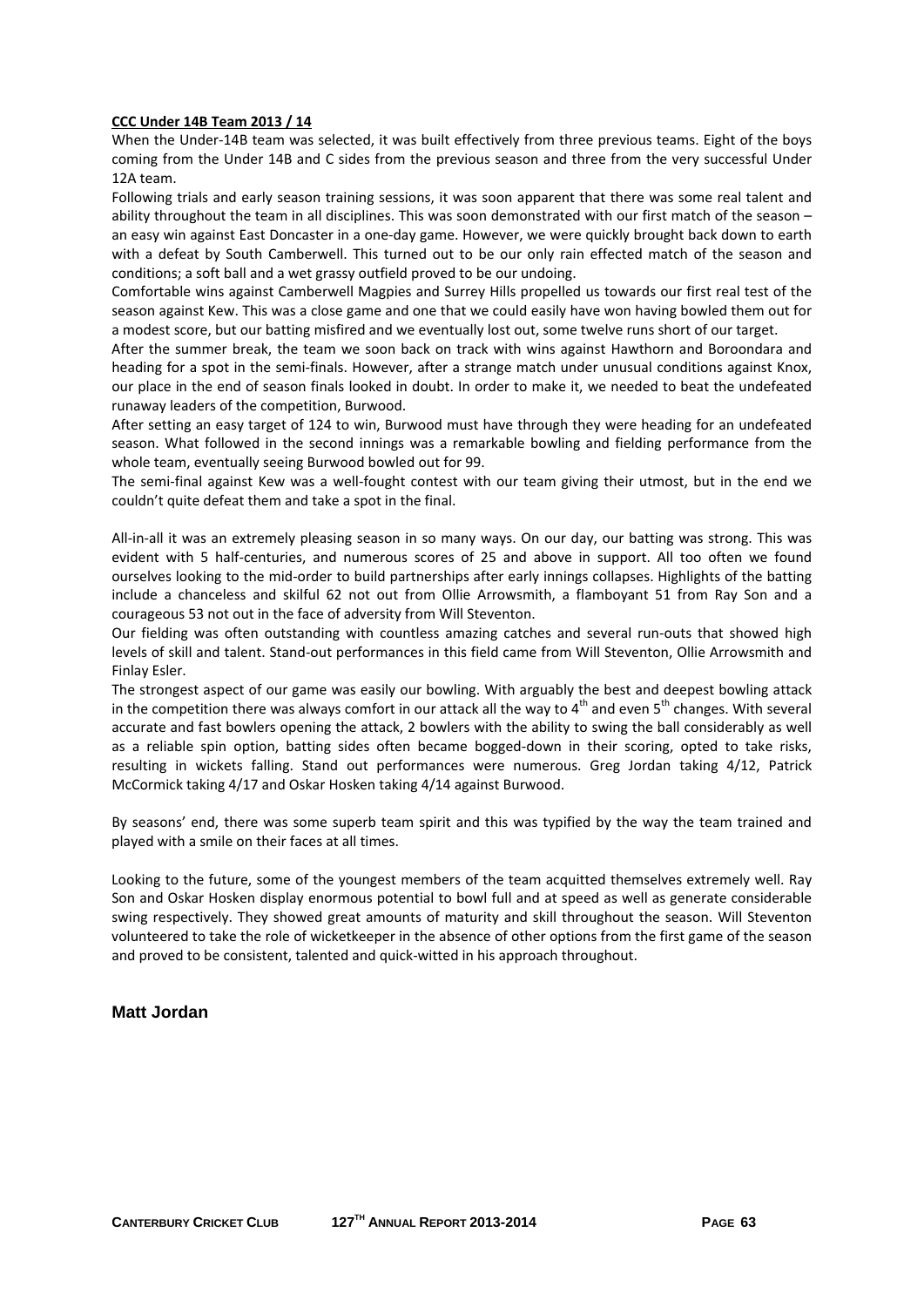## **EASTERN CRICKET ASSOCIATION M VAN ZUYDEN SHIELD 2013-14 U14 B2 SEASON FIXTURE**

| <b>RND</b>     | <b>Dates</b>           | <b>Home Team</b>                                                      | Â         | Away Team                                                                                   | Venue                              |
|----------------|------------------------|-----------------------------------------------------------------------|-----------|---------------------------------------------------------------------------------------------|------------------------------------|
|                | 11 Oct 13              | Boroondara Ongarello<br>$4/80$ (cc)                                   | def       | Canterbury<br>$6/66$ (cc)                                                                   | Macleay Park No 3Å                 |
| $\mathfrak{D}$ | 18 Oct 13<br>25 Oct 13 | Canterbury<br>9/121(cc) J Hevwood 4/16 D Warren 3/26                  | drew      | Edinburgh<br>164 J Fear 39 D Warren 34*                                                     | Hislop Park No 2 Oval<br>(CentralA |
| $\mathbf{z}$   | 1 Nov 13<br>8 Nov 13   | <b>Burwood Uniting Canterbury</b><br>6/160(cc) L Scobie 62* C Wigg 28 | def<br>by | Canterbury<br>8/234(cc) C Jackson 44 T Carey 44* HA Japp<br>28* H Taylor 28 W Cullinan 3/26 | Lynden Lower West OvalA            |
| $\overline{4}$ | 15 Nov 13<br>22 Nov 13 | Canterbury<br>121                                                     | def<br>bv | Kew Junior<br>6/159(cc) E Hogg 35                                                           | Hislop Park No 2 Oval<br>(CentralĂ |
| 5              | 29 Nov 13<br>6 Dec 13  | <b>Trinity Willison</b><br>9/148 T Clarke 51                          | def       | Canterbury<br>9/113(cc) HA Japp 35* B Zannoni 3/9                                           | Willison West OvalÂ                |
| 6              | 13 Dec 13<br>20 Dec 13 | Canterbury<br>5/192 HA Japp 32* H Atkins 25*                          | def       | Clifton Hill<br>9/146(cc) M Johnstone 50* S Asdaqi 36                                       | Hislop Park No 2 Oval<br>(CentralĂ |
| $\overline{7}$ | 31 Jan 14              | Canterbury<br><b>118 CD Harper 27</b>                                 | def       | Mont Albert<br>7/63                                                                         | Hislop Park No 2 Oval<br>(CentralĂ |
| 8              | 7 Feb 14<br>14 Feb 14  | North Balwyn<br>147 B Slater 60*                                      | def<br>bv | Canterbury<br>168 C Jackson 62* H Taylor 36*                                                | Macleay Park No 3Å                 |
| $\circ$        | 21 Feb 14<br>28 Feb 14 | Canterbury<br>8/237(cc) T Carey 41 H Taylor 33* H Atkins 30           | def       | Balwyn<br>152 H Targett 60 R Monaghan 28*                                                   | Hislop Park No 2 Oval<br>(CentralĂ |

| <b>RANK</b> | <b>TEAM</b>                       | <b>P</b> W <sub>2</sub> |   | W1       |            | <b>D</b> L1 | L2       | <b>WKTS</b><br>LOST | <b>RUNS</b><br><b>FOR</b> | <b>WKTS</b><br><b>TAKEN</b> | <b>RUNS</b><br><b>AGST</b> | <b>POINTS</b> | %      |        |
|-------------|-----------------------------------|-------------------------|---|----------|------------|-------------|----------|---------------------|---------------------------|-----------------------------|----------------------------|---------------|--------|--------|
|             | <b>Trinity Willison</b>           | 9 O                     | Q |          | $\Omega$   |             | $\Omega$ | 59                  | 1736                      | 75                          | 1055                       | 54.0          | 2.0917 | U      |
|             | Boroondara Ongarello              | 9 O                     | 8 |          |            |             |          | 67                  | 1638                      | 65                          | 1115                       | 49.0          | 1.4252 | U      |
|             | Kew Junior                        | 9 O                     |   | $\Omega$ |            |             |          | 48                  | 1509                      | 72                          | 1043                       | 44.0          | 2.1702 | U      |
| 4           | Edinburgh                         | 9 O                     | 5 |          | 3          |             |          | 56                  | 1523                      | 70                          | 1341                       | 36.5          | 1.4196 | U      |
| 5           | Canterbury                        | 9 O                     | 5 |          |            |             |          | 75                  | 1370                      | 69                          | 1219                       | 36.5          | 1.0340 | U      |
| 6           | <b>Burwood Uniting Canterbury</b> | 9 O                     | 4 | $\Omega$ | -5         |             |          | 63                  | 1068                      | 62                          | 1449                       | 29.0          | 0.7254 | U      |
|             | Mont Albert                       | 9 O                     | 3 | $\Omega$ | 6          |             | $\Omega$ | 70                  | 1150                      | 63                          | 1513                       | 24.0          | 0.6841 | U      |
| 8           | North Balwyn                      | 9 O                     |   |          |            |             |          | 77                  | 1127                      | 69                          | 1454                       | 19.0          | 0.6946 | U      |
| 9           | Clifton Hill                      | 9 O                     |   | $\Omega$ | 8          |             | $\Omega$ | 78                  | 1181                      | 56                          | 1620                       | 14.0          | 0.5234 | $\cup$ |
| 10          | Balwyn                            | 9 O                     |   |          | $^{\circ}$ |             |          | 74                  | 964                       | 66                          | 1457                       | 9.0           | 0.5901 | U      |

# **PREMIERS – TRINITY WILLISON**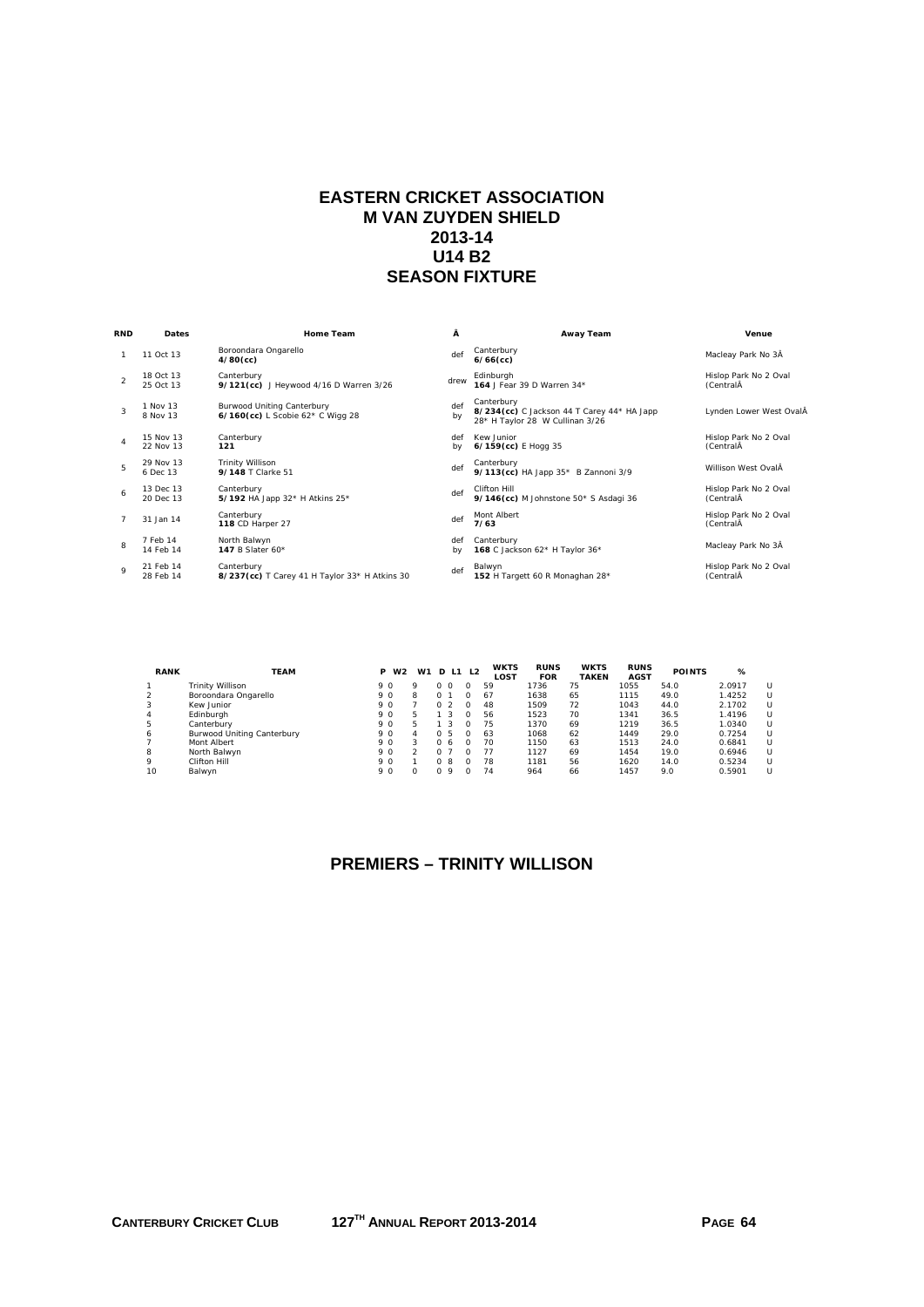## **EASTERN CRICKET ASSOCIATION M VAN ZUYDEN SHIELD 2013-14 U14 B2 BATTING**

| <b>Player</b>       | <b>MAT</b>     | <b>INN</b> | <b>NO</b>      | 100s     | 50s      | 0s             | H.S            | <b>RUNS</b> | AVE.  |
|---------------------|----------------|------------|----------------|----------|----------|----------------|----------------|-------------|-------|
| Japp, Howie A       | 8              | 8          | 5              | $\Omega$ | 0        | 0              | $35*$          | 168         | 56.00 |
| Jackson, Charles    | 9              | 9          | 1              | $\Omega$ | 1        | O              | $62*$          | 162         | 20.25 |
| Taylor, Henry       | 9              | 9          | 4              | $\Omega$ | 0        | 1              | $36*$          | 145         | 29.00 |
| Harper, Charles D   | 9              | 9          | 3              | $\Omega$ | O        | O              | 27             | 129         | 21.50 |
| Carey, Tom          | $\overline{7}$ | 5          | $\overline{2}$ | $\Omega$ | 0        | 0              | $44*$          | 99          | 33.00 |
| Atkins, Hamish      | 9              | 8          | 1              | 0        | $\Omega$ | 1              | 30             | 69          | 9.86  |
| Streat, Angus R     | 9              | 9          | 3              | $\Omega$ | 0        | $\mathcal{P}$  | $22*$          | 56          | 9.33  |
| Sestan, Harrison W  | 9              | 8          | $\overline{2}$ | $\Omega$ | 0        | $\overline{2}$ | 21             | 54          | 9.00  |
| Cato, Samuel C      | 9              | 9          | $\overline{2}$ | $\Omega$ | $\Omega$ | 1              | 18             | 54          | 7.71  |
| Turner, Mitchell C  | 7              | 7          | $\overline{2}$ | $\Omega$ | 0        | 3              | $22*$          | 50          | 10.00 |
| Galbraith, Hamish K | 9              | 9          | 3              | $\Omega$ | $\Omega$ | O              | $10*$          | 39          | 6.50  |
| Kendall, Matthew    | 9              | 9          | 1              | $\Omega$ | 0        | 4              | 17             | 36          | 4.50  |
| Hume, Angus E       | 3              | 3          | O              | $\Omega$ | 0        | 1              | $\overline{2}$ | 4           | 1.33  |
| Hosken, Oskar T     | 1              | 1          | 0              | $\Omega$ | $\Omega$ | 0              | 1              | 1           | 1.00  |

| Player              | <b>MAT</b> | О    | M | R   | w              | <b>BBI</b> | AVE.  | STR.      | ECN. |
|---------------------|------------|------|---|-----|----------------|------------|-------|-----------|------|
| Sestan, Harrison W  | 9          | 37   | 4 | 97  | 9              | 2/13       | 10.78 | 24.67     | 2.62 |
| Streat, Angus R     | 9          | 30.1 | 1 | 129 | 7              | 2/18       | 18.43 | 25.86     | 4.28 |
| Galbraith, Hamish K | 9          | 21   | 1 | 76  | 6              | 2/6        | 12.67 | 21.00     | 3.62 |
| Harper, Charles D   | 9          | 20   | 5 | 78  | 6              | 2/2        | 13.00 | 20.00     | 3.90 |
| Atkins, Hamish      | 9          | 29   | 3 | 92  | 6              | 1/3        | 15.33 | 29.00     | 3.17 |
| Cato, Samuel C      | 9          | 25   | 4 | 86  | 5              | 1/5        | 17.20 | 30.00     | 3.44 |
| Taylor, Henry       | 9          | 32   | 7 | 98  | 5              | 2/14       | 19.60 | 38.40     | 3.06 |
| Turner, Mitchell C  | 7          | 23   | 1 | 107 | 5              | 2/19       | 21.40 | 27.60     | 4.65 |
| Carey, Tom          | 7          | 18   | 4 | 45  | 3              | 1/3        | 15.00 | 36.00     | 2.50 |
| Kendall, Matthew    | 9          | 29   | 5 | 89  | 3              | 1/5        | 29.67 | 58.00     | 3.07 |
| Japp, Howie A       | 8          | 31   | 1 | 114 | 3              | 1/7        | 38.00 | 62.00     | 3.68 |
| Jackson, Charles    | 9          | 31   | 1 | 120 | 3              | 1/8        | 40.00 | 62.00     | 3.87 |
| Hume, Angus E       | 3          | 8    | 1 | 23  | $\overline{2}$ | 2/9        | 11.50 | 24.00     | 2.88 |
| Hosken, Oskar T     | 1          | 3    | 1 | 8   | 0              | 0/8        | NA.   | <b>NA</b> | 2.67 |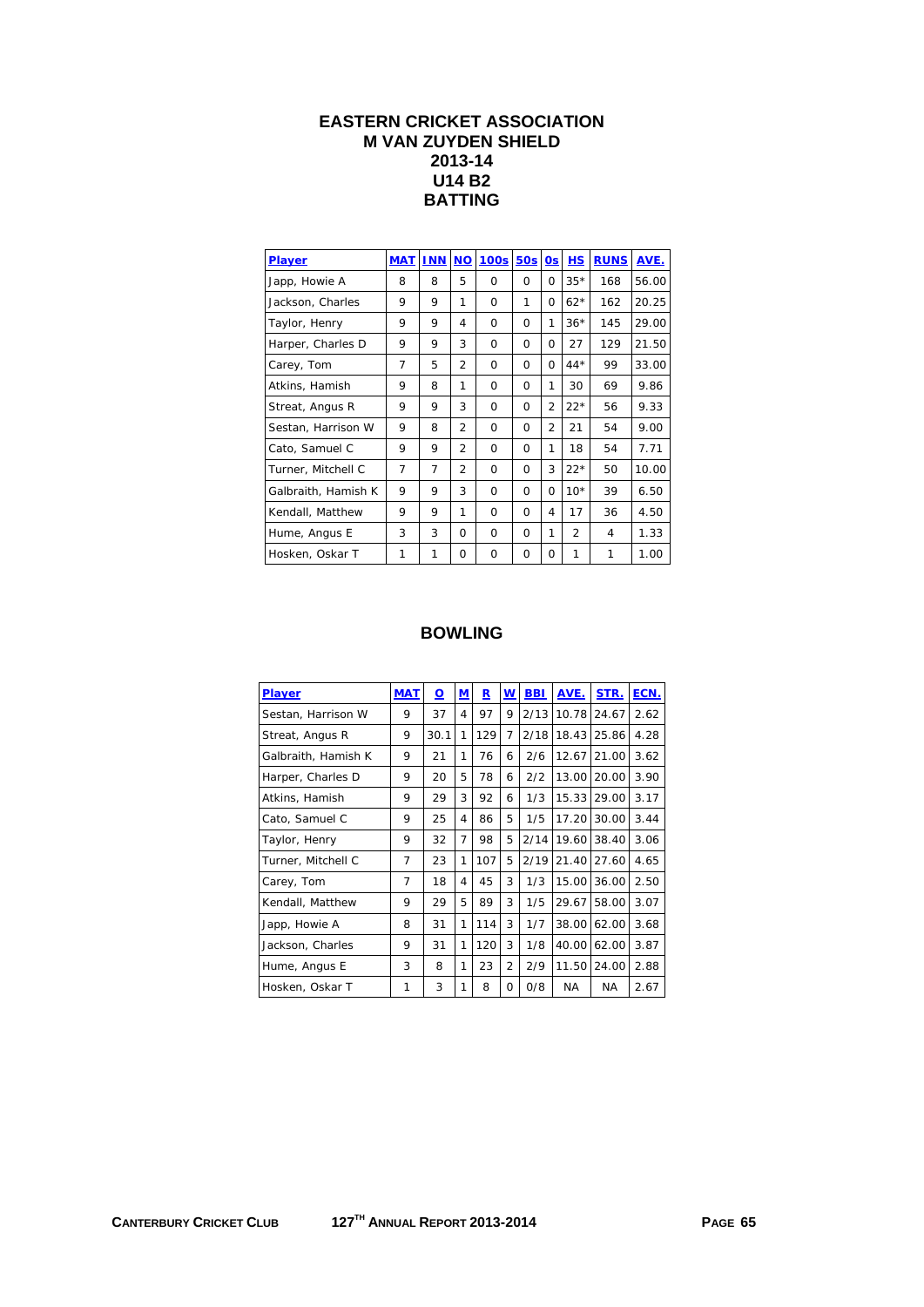## **EASTERN CRICKET ASSOCIATION JD NORMAN SHIELD 2013-14 U14 C1 SEASON FIXTURE**

| <b>RND</b>     | <b>Dates</b>           | Home Team                                                                          | Â         | Away Team                                                  | Venue                            |
|----------------|------------------------|------------------------------------------------------------------------------------|-----------|------------------------------------------------------------|----------------------------------|
|                | 11 Oct 13              | Canterbury<br>$8/39$ (cc)                                                          | def<br>bv | Burwood<br>6/77                                            | Hislop Park No 1 Oval<br>(East)Å |
| $\mathfrak{D}$ | 18 Oct 13<br>25 Oct 13 | STC South Camberwell<br>8/174(cc) M Dahlstrom 40* O Bilston 37* T Sheehan<br>$25*$ | def       | Canterbury<br>93 B Sexton 33 J Pompei 4/21 M Dahlstrom 3/3 | Nettleton Park WestÄ             |
| 3              | 1 Nov 13<br>8 Nov 13   | Canterbury<br>9/151                                                                | def       | <b>Richmond Union</b><br>9/141(cc) A Head 3/22             | Hislop Park No 1 Oval<br>(East)Å |
| 4              | 15 Nov 13<br>22 Nov 13 | Kew Junior<br>4/185(cc) S Rachcoff 42* B Kennedy 27                                | def       | Canterbury<br>7/71                                         | Reservoir ReserveÅ               |
| 5              | 29 Nov 13<br>6 Dec 13  | Wyclif<br>7/136 J Holdsworth 43 LO Ouinn 41                                        | def<br>bv | Canterbury<br>8/139(cc)   Duggan 3/23                      | Highfield Park (Lower) A         |
| 6              | 13 Dec 13<br>20 Dec 13 | Canterbury<br>8/174(cc) W Townsend 40*                                             | def       | <b>Burwood Uniting Canterbury</b><br>151                   | Hislop Park No 1 Oval<br>(East)Å |
| $\overline{7}$ | 31 Jan 14              | North Balwyn<br>$4/109$ (cc)                                                       | def       | Canterbury<br>4/88(cc) BW Simpson 28*                      | Macleay Park No 5Å               |
| 8              | 7 Feb 14<br>14 Feb 14  | <b>Burwood Uniting Canterbury</b><br>8/165 (dec) B Beamish 43* T Attiwill 41*      | def       | Canterbury<br>73<br>and $3/58$ (cc)                        | Lynden Lower West OvalÂ          |
| $\circ$        | 21 Feb 14<br>28 Feb 14 | Canterbury<br>7/182(cc) W Townsend 42* EF Avery 26*                                | def       | Wyclif<br>152 M Polidori 32                                | Hislop Park No 1 Oval<br>(East)Å |

| <b>RANK</b> | <b>TEAM</b>                       | P   | W <sub>2</sub> | W1 |              | D L1    | L2 | <b>WKTS</b><br><b>LOST</b> | <b>RUNS</b><br><b>FOR</b> | <b>WKTS</b><br><b>TAKEN</b> | <b>RUNS</b><br><b>AGST</b> | <b>POINTS</b> | %      |  |
|-------------|-----------------------------------|-----|----------------|----|--------------|---------|----|----------------------------|---------------------------|-----------------------------|----------------------------|---------------|--------|--|
|             | STC South Camberwell              | 9 O |                | o  |              |         |    | 62                         | 1397                      | 79                          | 1010                       | 54            | 1.7624 |  |
|             | Kew Junior                        | 9 O |                | 8  |              |         |    | 64                         | 1210                      |                             | 1042                       | 49            | .3971  |  |
|             | <b>Richmond Union</b>             | 9 O |                | 5  |              |         |    | 78                         | 1316                      | 74                          | 1001                       | 34            | .2473  |  |
| 4           | Burwood                           | 9 O |                | 5  |              |         |    | 74                         | 1340                      | 75                          | 1117                       | 34            | .2159  |  |
| ь           | Canterburv                        | 9 O |                |    | <sup>n</sup> | -5      |    | 74                         | 1068                      | 66                          | 1290                       | 29            | 0.7384 |  |
| 6           | North Balwyn                      | 9 O |                |    |              | 6       |    | 63                         | 1232                      | 63                          | 1386                       | 24            | 0.8889 |  |
|             | <b>Burwood Uniting Canterbury</b> | 9 O |                |    |              |         |    | 70                         | 1219                      | 68                          | 1377                       | 19            | 0.8600 |  |
|             | Wyclif                            | 9 O |                |    |              | $\circ$ |    | 68                         | 830                       | 51                          | 1389                       |               | 0.4482 |  |

# **PREMIERS – STC SOUTH CAMBERWELL**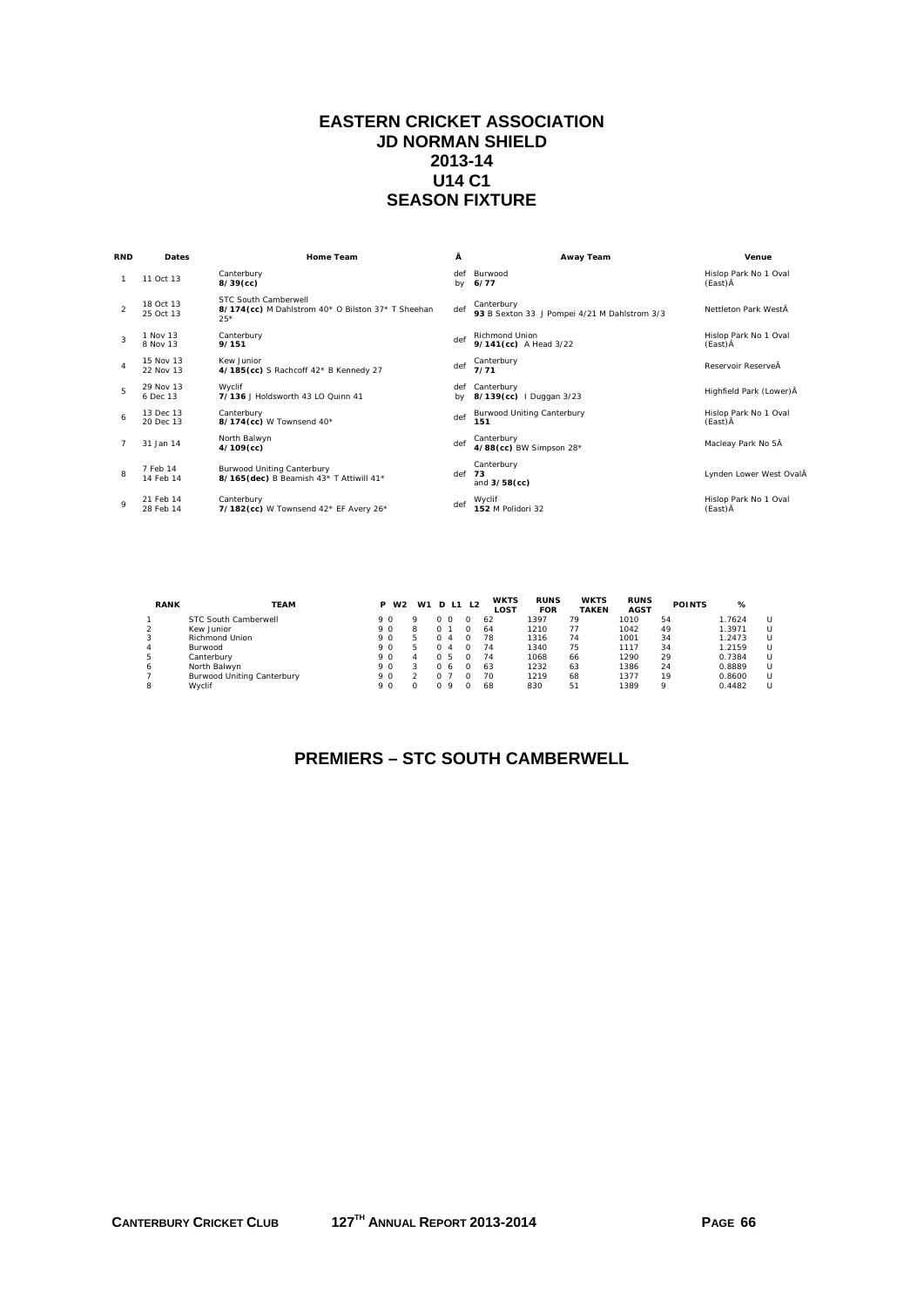# **EASTERN CRICKET ASSOCIATION JD NORMAN SHIELD 2013-14 U14 C1 BATTING**

| Player              | <b>MAT</b>     | <b>INN</b>     | $NO$           | <b>100s</b> | 50s      | 0s       | HS             | <b>RUNS</b> | AVE.  |
|---------------------|----------------|----------------|----------------|-------------|----------|----------|----------------|-------------|-------|
| Townsend, Will      | $\overline{7}$ | 5              | 3              | $\Omega$    | $\Omega$ | 1        | $42*$          | 101         | 50.50 |
| Sexton, Benjamin    | 6              | 5              | 4              | $\Omega$    | $\Omega$ | $\Omega$ | 33             | 78          | 78.00 |
| Simpson, Benjamin W | 7              | 5              | $\overline{2}$ | $\Omega$    | $\Omega$ | $\Omega$ | $28*$          | 76          | 25.33 |
| Woods, Tom          | 5              | 5              | 1              | $\Omega$    | $\Omega$ | $\Omega$ | 23             | 49          | 12.25 |
| Shepherd, Luke S    | 7              | 5              | 1              | $\Omega$    | $\Omega$ | $\Omega$ | 13             | 48          | 12.00 |
| Watson, James       | 6              | 5              | $\overline{2}$ | $\Omega$    | $\Omega$ | $\Omega$ | $14*$          | 43          | 14.33 |
| Avery, Eamonn F     | 5              | $\overline{2}$ | 1              | $\Omega$    | $\Omega$ | $\Omega$ | $26*$          | 29          | 29.00 |
| Karn, Joshua        | 2              | 2              | $\overline{2}$ | $\Omega$    | $\Omega$ | $\Omega$ | $11*$          | 19          | NA.   |
| Whiting, Conor      | 1              | 1              | $\Omega$       | $\Omega$    | $\Omega$ | O        | 17             | 17          | 17.00 |
| Marks, Oliver J     | 4              | 3              | $\Omega$       | $\Omega$    | 0        | 1        | 13             | 17          | 5.67  |
| Magrath, Lachlan J  | 5              | 3              | $\Omega$       | $\Omega$    | $\Omega$ | $\Omega$ | 7              | 14          | 4.67  |
| Gow. Oliver J       | 6              | 4              | $\Omega$       | $\Omega$    | $\Omega$ | $\Omega$ | 6              | 12          | 3.00  |
| Spagnol, Callum     | $\overline{4}$ | $\overline{2}$ | $\Omega$       | $\Omega$    | $\Omega$ | $\Omega$ | $\overline{7}$ | 12          | 6.00  |
| Negri, Luke         | 5              | 2              | $\Omega$       | $\Omega$    | $\Omega$ | $\Omega$ | 8              | 10          | 5.00  |
| Dempsey, Tom B      | 5              | 3              | $\Omega$       | $\Omega$    | $\Omega$ | 1        | $\overline{2}$ | 4           | 1.33  |
| Harrison, Jarryd    | 4              | $\overline{2}$ | 1              | $\Omega$    | $\Omega$ | 1        | $1*$           | 1           | 1.00  |
| Head, Andrew        | $\overline{2}$ | 1              | $\Omega$       | $\Omega$    | $\Omega$ | 1        | $\Omega$       | $\Omega$    | 0.00  |

| <b>Player</b>       | <b>MAT</b>     | $\bf{Q}$ | M              | $\overline{\mathbf{R}}$ | W | <b>BBI</b> | AVE.      | STR.      | ECN. |
|---------------------|----------------|----------|----------------|-------------------------|---|------------|-----------|-----------|------|
| Townsend, Will      | 7              | 15       | $\overline{2}$ | 40                      | 5 | 2/13       | 8.00      | 18.00     | 2.67 |
| Head, Andrew        | 2              | 3        | $\Omega$       | 22                      | 3 | 3/22       | 7.33      | 6.00      | 7.33 |
| Magrath, Lachlan J  | 5              | 9        | $\Omega$       | 29                      | 3 | 2/12       | 9.67      | 18.00     | 3.22 |
| Sexton, Benjamin    | 6              | 16       | 3              | 44                      | 3 | 1/8        | 14.67     | 32.00     | 2.75 |
| Watson, James       | 6              | 18       | 0              | 48                      | 3 | 2/10       | 16.00     | 36.00     | 2.67 |
| Marks, Oliver J     | 4              | 12       | $\Omega$       | 57                      | 3 | 1/13       | 19.00     | 24.00     | 4.75 |
| Woods, Tom          | 5              | 14       | 1              | 59                      | 3 | 1/10       | 19.67     | 28.00     | 4.21 |
| Gow, Oliver J       | 6              | 15       | $\Omega$       | 65                      | 3 | 2/20       | 21.67     | 30.00     | 4.33 |
| Simpson, Benjamin W | 7              | 18       | 1              | 77                      | 3 | 2/8        | 25.67     | 36.00     | 4.28 |
| Steventon, Tom      | 1              | 4        | 1              | 5                       | 1 | 1/5        | 5.00      | 24.00     | 1.25 |
| Harrison, Jarryd    | 4              | 9        | 1              | 25                      | 1 | 1/3        | 25.00     | 54.00     | 2.78 |
| Karn, Joshua        | $\overline{2}$ | 7        | 0              | 33                      | 1 | 1/15       | 33.00     | 42.00     | 4.71 |
| Dempsey, Tom B      | 5              | 10       | 1              | 40                      | 1 | 1/6        | 40.00     | 60.00     | 4.00 |
| Shepherd, Luke S    | 7              | 19       | 1              | 56                      | 1 | 1/14       | 56.00     | 114.00    | 2.95 |
| Whiting, Conor      | 1              | 4        | 1              | 14                      | 0 | 0/14       | <b>NA</b> | <b>NA</b> | 3.50 |
| Negri, Luke         | 5              | 6        | $\Omega$       | 19                      | 0 | 0/6        | NA.       | <b>NA</b> | 3.17 |
| Spagnol, Callum     | 4              | 9        | 0              | 41                      | 0 | 0/20       | ΝA        | <b>NA</b> | 4.56 |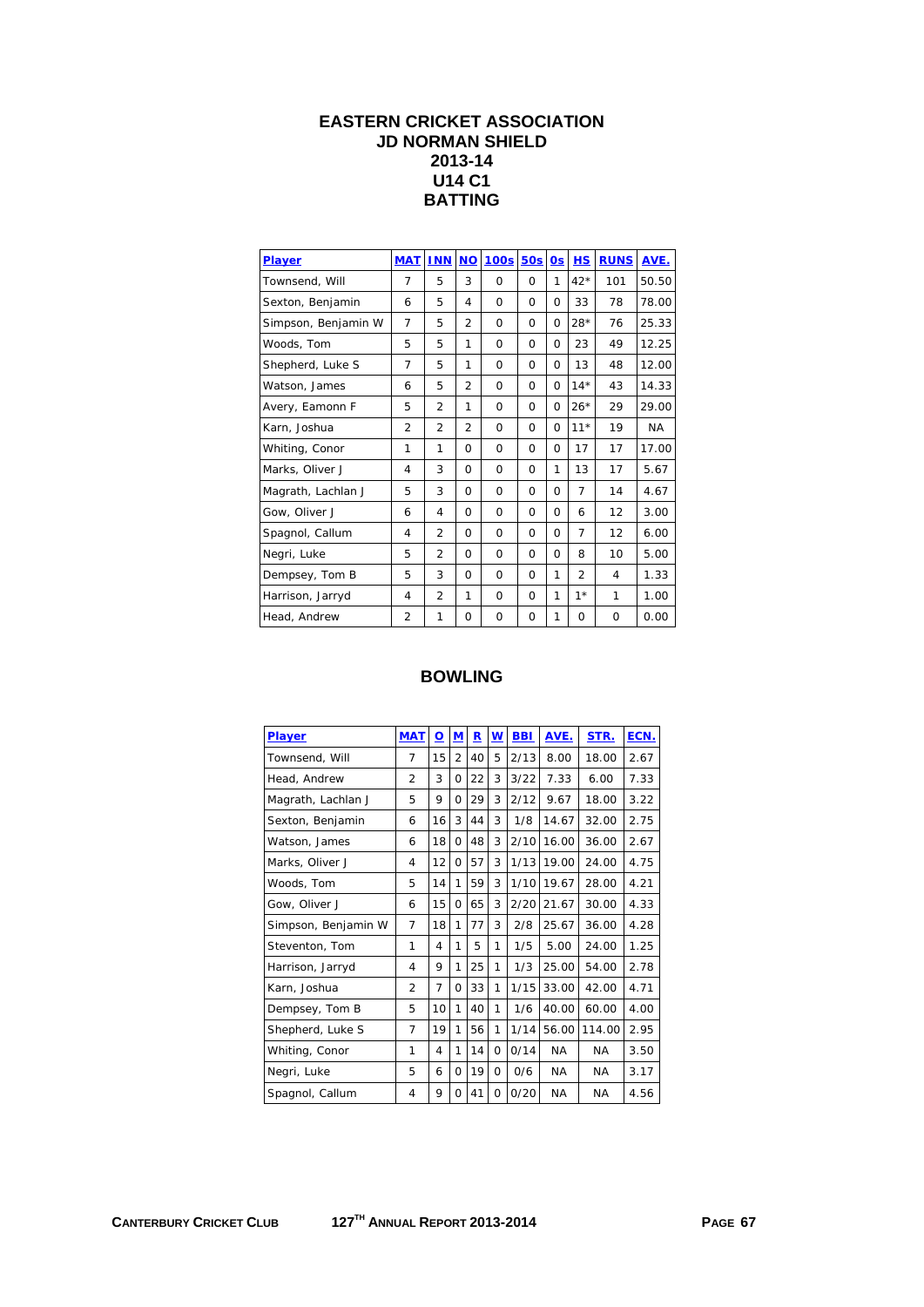## **EASTERN CRICKET ASSOCIATION SJ MASON SHIELD 2013-14 U14 C2 SEASON FIXTURE**

| <b>RND</b>     | <b>Dates</b>           | Home Team                                                              | Â         | Away Team                                              | Venue                            |
|----------------|------------------------|------------------------------------------------------------------------|-----------|--------------------------------------------------------|----------------------------------|
|                | 11 Oct 13              | <b>Trinity Willison Green</b><br>$2/56$ (cc)                           | def       | Canterbury<br>33                                       | Willison West OvalÂ              |
| $\mathcal{P}$  | 18 Oct 13<br>25 Oct 13 | Canterbury<br>9/88(cc) JW Byrne 3/3                                    | def<br>by | Boroondara<br>9/92                                     | Hislop Park No 1 Oval<br>(East)Ā |
| 3              | 1 Nov 13<br>8 Nov 13   | <b>Bulleen</b><br>1/177(cc) T Bisinella 25*                            | def       | Canterbury<br>42<br>and $1/8$                          | Bulleen Park WestÄ               |
| $\overline{4}$ | 15 Nov 13<br>22 Nov 13 | Canterbury<br>6/181(cc) J Watson 30                                    | def       | Edinburgh<br>138 M O'Meara 40* S Foley 30* T Woods 3/5 | Hislop Park No 1 Oval<br>(East)Ā |
| 5              | 29 Nov 13<br>6 Dec 13  | Canterbury<br>118                                                      | drew      | Kew Junior<br>118                                      | Hislop Park No 1 Oval<br>(East)Ā |
| 6              | 13 Dec 13<br>20 Dec 13 | <b>Surrey Hills</b><br>2/202(dec) L Gerling 26* J Blake 25*            | def       | Canterbury<br>$5/148$ (cc)                             | Kingswood CollegeÂ               |
| $\overline{7}$ | 31 Jan 14              | Canterbury<br>61                                                       | def<br>by | Deepdene Bears<br>$2/97$ (cc)                          | Hislop Park No 1 Oval<br>(East)Ā |
| 8              | 7 Feb 14<br>14 Feb 14  | Canterbury<br>9/101(cc) J White 3/6                                    | def<br>bv | Glen Iris<br>9/141 J Webb 41 L Westmore 34*            | Hislop Park No 1 Oval<br>(East)Ā |
| $\mathsf Q$    | 21 Feb 14<br>28 Feb 14 | <b>Box Hill</b><br>3/208(cc) Z Griffiths 40* H Spencer 39* I Weber 36* | def       | Canterbury<br>143                                      | Whitehorse ReserveÅ              |

| <b>RANK</b> | <b>TEAM</b>            | W <sub>2</sub><br>P | W1         |          | D L1           | L <sub>2</sub> | <b>WKTS</b><br>LOST | <b>RUNS</b><br><b>FOR</b> | <b>WKTS</b><br><b>TAKEN</b> | <b>RUNS</b><br><b>AGST</b> | <b>POINTS</b> | ℅      |
|-------------|------------------------|---------------------|------------|----------|----------------|----------------|---------------------|---------------------------|-----------------------------|----------------------------|---------------|--------|
|             | <b>Bulleen</b>         | 9 O                 | $^{\circ}$ |          |                |                | 38                  | 1747                      | 87                          | 683                        | 54.0          | 5.8561 |
|             | Deepdene Bears         | 9 O                 |            |          |                |                | 55                  | 1563                      | 82                          | 987                        | 44.0          | 2.3610 |
|             | Surrey Hills           | 9 O                 |            |          |                |                | 62                  | 1356                      | 70                          | 1256                       | 44.0          | 1.2189 |
| 4           | Glen Iris              | 9 O                 | 6          | $\Omega$ |                |                | 66                  | 1119                      | 70                          | 1247                       | 39.0          | 0.9517 |
| 5           | Edinburgh              | 9 O                 | Δ          |          | 0 <sub>5</sub> |                | 57                  | 1209                      | 55                          | 1361                       | 29.0          | 0.8571 |
| 6           | Trinity Willison Green | 9 O                 | 4          | $\Omega$ | -5             | O              | 65                  | 1113                      | 54                          | 1233                       | 29.0          | 0.7499 |
|             | Kew Junior             | 9 O                 |            |          |                |                | 72                  | 1272                      | 56                          | 1451                       | 21.5          | 0.6818 |
| 8           | Box Hill               | 9 O                 |            |          |                |                | 64                  | 1223                      | 53                          | 1654                       | 19.0          | 0.6123 |
| Q           | Boroondara             | 9 O                 |            |          |                |                | 82                  | 1060                      | 61                          | 1484                       | 19.0          | 0.5314 |
| 10          | Canterbury             | 9 O                 |            |          |                |                |                     | 923                       | 45                          | 1229                       | 16.5          | 0.4694 |

# **PREMIERS – BULLEEN**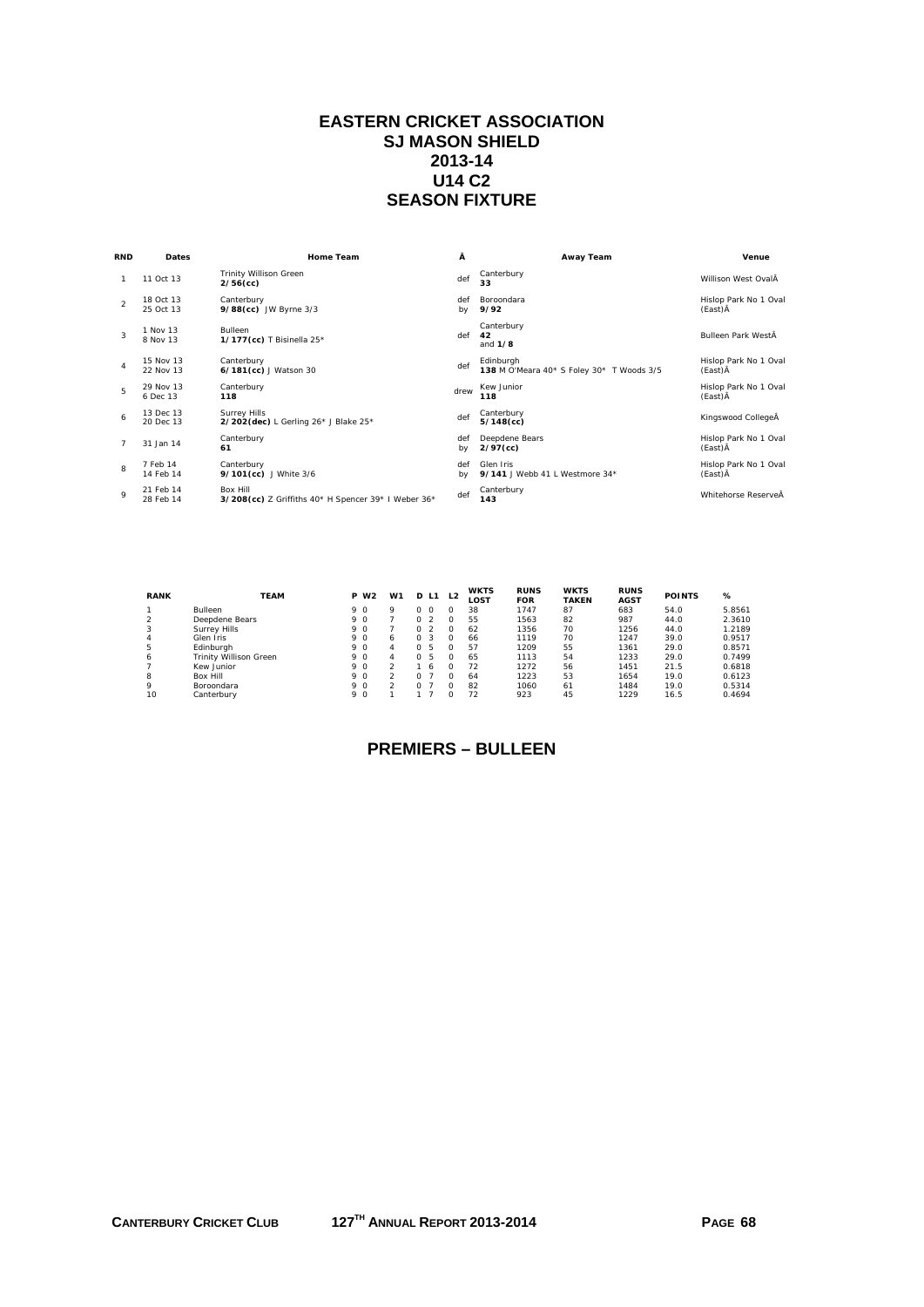## **EASTERN CRICKET ASSOCIATION SJ MASON SHIELD 2013-14 U14 C2 BATTING**

| Player                | <b>MAT</b>     | <b>INN</b>     | <b>NO</b>      | <b>100s</b> | <b>50s</b>  | 0s             | <b>HS</b>      | <b>RUNS</b>    | AVE.      |
|-----------------------|----------------|----------------|----------------|-------------|-------------|----------------|----------------|----------------|-----------|
| Watson, James         | 1              | 1              | $\Omega$       | $\Omega$    | 0           | 0              | 30             | 30             | 30.00     |
| Brown, Oliver         | 6              | $\overline{4}$ | $\overline{2}$ | $\Omega$    | $\Omega$    | 1              | $11*$          | 24             | 12.00     |
| Glaspole, Raphael     | 6              | $\overline{4}$ | $\Omega$       | $\Omega$    | $\Omega$    | 1              | 15             | 22             | 5.50      |
| Martin, Alexander L   | 6              | $\overline{4}$ | 3              | $\Omega$    | $\Omega$    | $\Omega$       | $13*$          | 20             | 20.00     |
| Woods, Tom            | $\overline{2}$ | 1              | 0              | $\Omega$    | $\Omega$    | $\Omega$       | 19             | 19             | 19.00     |
| Sexton, Benjamin      | 1              | 1              | 1              | $\mathbf 0$ | $\mathbf 0$ | $\mathbf 0$    | $18*$          | 18             | <b>NA</b> |
| Amirtharajah, Jacob R | 6              | $\overline{4}$ | 0              | $\mathbf 0$ | $\Omega$    | $\Omega$       | 6              | 15             | 3.75      |
| Spencer, Daniel E     | 6              | $\overline{4}$ | $\Omega$       | $\Omega$    | $\Omega$    | $\overline{2}$ | 9              | 13             | 3.25      |
| Karn, Joshua          | 5              | 3              | 1              | $\Omega$    | $\Omega$    | 1              | $8*$           | 12             | 6.00      |
| McNulty, James S      | 5              | $\overline{2}$ | 1              | $\Omega$    | $\Omega$    | $\Omega$       | $6*$           | $\overline{7}$ | 7.00      |
| Marks, Oliver J       | 3              | 3              | $\Omega$       | $\Omega$    | $\Omega$    | 1              | 6              | 7              | 2.33      |
| Avery, Eamonn F       | 1              | 1              | $\Omega$       | $\Omega$    | $\Omega$    | $\Omega$       | 5              | 5              | 5.00      |
| Scott, Angus L        | 3              | 1              | $\Omega$       | $\Omega$    | $\Omega$    | $\Omega$       | 3              | 3              | 3.00      |
| Magrath, Lachlan J    | $\overline{2}$ | $\overline{2}$ | $\Omega$       | $\Omega$    | $\Omega$    | 1              | $\overline{2}$ | $\overline{2}$ | 1.00      |
| Gow, Oliver J         | 1              | 1              | 0              | 0           | $\Omega$    | 0              | 2              | 2              | 2.00      |
| Head, Andrew          | 4              | $\overline{2}$ | $\Omega$       | $\Omega$    | $\Omega$    | 1              | 1              | 1              | 0.50      |
| Harrison, Jarryd      | $\overline{2}$ | 1              | $\Omega$       | $\Omega$    | $\Omega$    | $\Omega$       | 1              | 1              | 1.00      |
| Dempsey, Tom B        | 1              | 1              | $\Omega$       | $\Omega$    | $\Omega$    | $\Omega$       | 1              | 1              | 1.00      |
| Macpherson, Jack G    | 3              | 1              | 0              | $\mathbf 0$ | $\mathbf 0$ | 1              | 0              | 0              | 0.00      |
| Spagnol, Callum       | $\overline{2}$ | 1              | 0              | 0           | 0           | 1              | 0              | 0              | 0.00      |

| <b>Player</b>         | <b>MAT</b>     | $\overline{\mathbf{o}}$ | $M$            | $\mathbf R$    | W              | <b>BBI</b> | AVE.      | STR.      | ECN. |
|-----------------------|----------------|-------------------------|----------------|----------------|----------------|------------|-----------|-----------|------|
| Woods, Tom            | $\overline{2}$ | 3                       | 1              | 5              | 3              | 3/5        | 1.67      | 6.00      | 1.67 |
| Head, Andrew          | 4              | $\overline{2}$          | 1              | $\overline{2}$ | $\overline{2}$ | 2/2        | 1.00      | 6.00      | 1.00 |
| Spencer, Daniel E     | 6              | 12                      | 1              | 35             | $\overline{2}$ | 2/11       | 17.50     | 36.00     | 2.92 |
| Glaspole, Raphael     | 6              | 11                      | 1              | 42             | $\overline{2}$ | 1/9        | 21.00     | 33.00     | 3.82 |
| Martin, Alexander L   | 6              | 9                       | $\Omega$       | 42             | $\overline{2}$ | 2/10       | 21.00     | 27.00     | 4.67 |
| Watson, James         | 1              | 3                       | 1              | 3              | 1              | 1/3        | 3.00      | 18.00     | 1.00 |
| Magrath, Lachlan J    | $\overline{2}$ | 3                       | $\Omega$       | 6              | 1              | 1/6        | 6.00      | 18.00     | 2.00 |
| Scott, Angus L        | 3              | 4                       | 1              | 11             | 1              | 1/11       | 11.00     | 24.00     | 2.75 |
| Brown, Oliver         | 6              | 13                      | $\overline{2}$ | 33             | 1              | 1/5        | 33.00     | 78.00     | 2.54 |
| Amirtharajah, Jacob R | 6              | 11.2                    | $\overline{2}$ | 38             | 1              | 1/11       | 38.00     | 68.00     | 3.35 |
| Sexton, Benjamin      | 1              | 3                       | 1              | 3              | 0              | 0/3        | <b>NA</b> | <b>NA</b> | 1.00 |
| Dempsey, Tom B        | 1              | 3                       | $\Omega$       | 7              | 0              | 0/7        | <b>NA</b> | <b>NA</b> | 2.33 |
| Gow, Oliver J         | 1              | 4                       | $\Omega$       | 12             | $\Omega$       | 0/12       | <b>NA</b> | <b>NA</b> | 3.00 |
| Harrison, Jarryd      | $\overline{2}$ | 4                       | $\Omega$       | 19             | $\Omega$       | 0/19       | <b>NA</b> | <b>NA</b> | 4.75 |
| Marks, Oliver J       | 3              | 3                       | $\Omega$       | 19             | 0              | 0/19       | <b>NA</b> | <b>NA</b> | 6.33 |
| Spagnol, Callum       | $\overline{2}$ | 5                       | 1              | 20             | $\Omega$       | 0/20       | <b>NA</b> | <b>NA</b> | 4.00 |
| McNulty, James S      | 5              | 8                       | $\Omega$       | 44             | $\Omega$       | 0/11       | <b>NA</b> | <b>NA</b> | 5.50 |
| Karn, Joshua          | 5              | 11                      | $\Omega$       | 48             | $\Omega$       | 0/4        | <b>NA</b> | <b>NA</b> | 4.36 |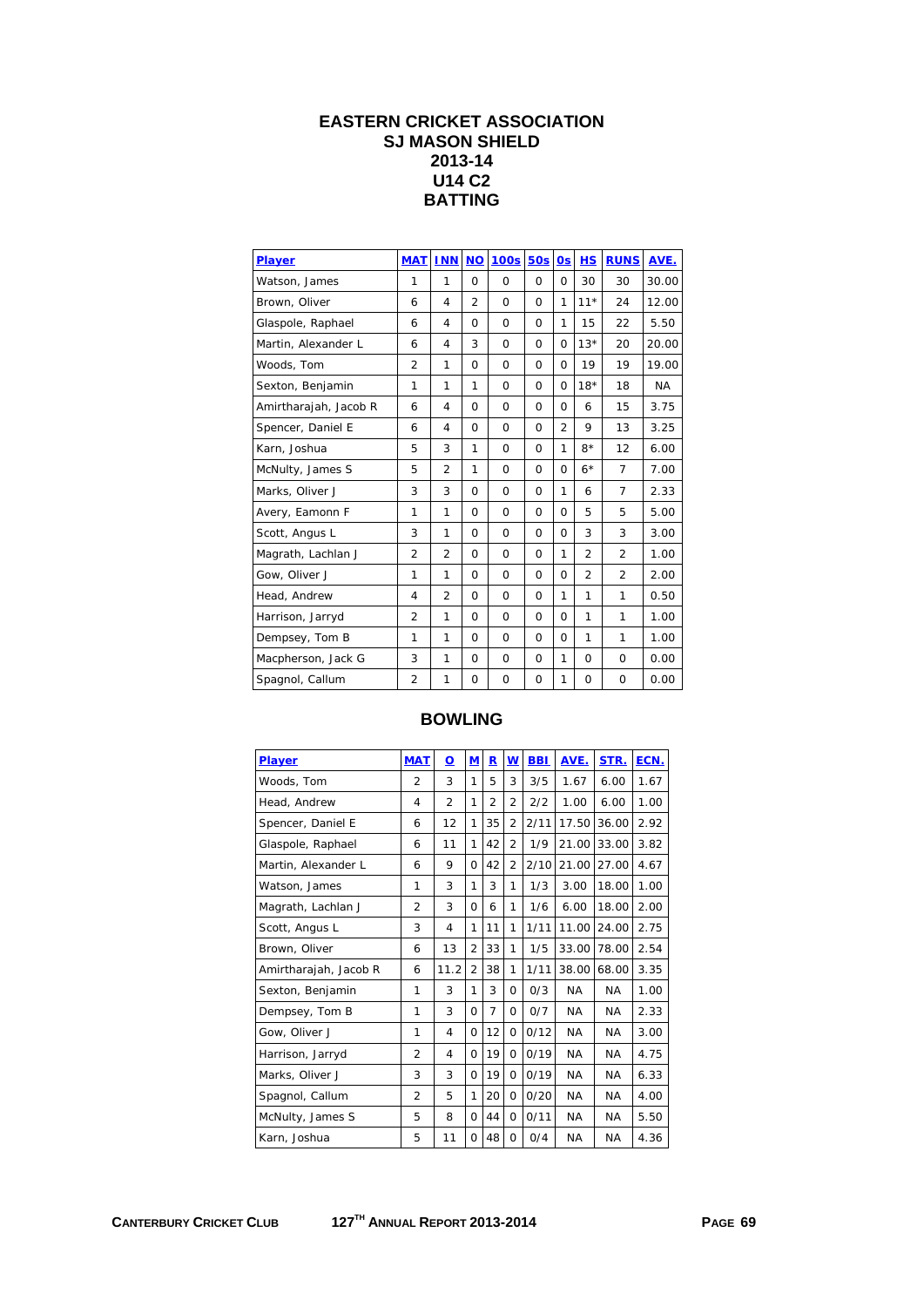## **EASTERN CRICKET ASSOCIATION RJ BARKER SHIELD 2013-14 U12 A SEASON FIXTURE**

| <b>RND</b>     | Dates                  | <b>Home Team</b>                                             | Â         | Away Team                                                  | Venue                                 |
|----------------|------------------------|--------------------------------------------------------------|-----------|------------------------------------------------------------|---------------------------------------|
|                | 12 Oct 13              | Mont Albert<br>6/79                                          | def<br>by | Canterbury<br>4/86                                         | Elgar Park South East<br>OvalÂ        |
| $\mathfrak{D}$ | 19 Oct 13<br>26 Oct 13 | Canterbury<br>6/169(cc) J Townsend 26* A McCormick 25*       | def       | Glen Iris<br>87 LJ Peel 28                                 | Hartwell Sports Ground<br>(West) Å    |
| 3              | 2 Nov 13<br>9 Nov 13   | Canterbury<br>9/191(cc) T Steventon 50 AE Hume 32            |           | drew Kew Junior                                            | Hartwell Sports Ground<br>(West) Å    |
| 4              | 16 Nov 13<br>23 Nov 13 | Deepdene Bears<br>5/106(cc) H Free 44 JV Adkins 25*          | def       | Canterbury<br>$8/81$ (cc)                                  | Leigh ParkÅ                           |
| 5              | 30 Nov 13<br>7 Dec 13  | Canterbury<br><b>134 M Forwood 38</b>                        | def<br>bv | North Balwyn<br>8/160(cc) A Bhardwaj 51* G Falting 40      | Hartwell Sports Ground<br>(West) Å    |
| 6              | 14 Dec 13              | <b>Burwood Molden</b><br>$2/97$ (cc)                         | def       | Canterbury<br>$4/80$ (cc)                                  | <b>Burwood Reserve Lower</b><br>OvalÂ |
|                | 1 Feb 14               | Canterbury<br>84                                             | def<br>bv | Boroondara<br>3/173(cc) J Fraser McGurk 42* L Sharrock 40* | Hartwell Sports Ground<br>(West) Å    |
| 8              | 8 Feb 14<br>15 Feb 14  | Canterbury<br>7/165 AL Scott 47 M Forwood 47 A McCormick 35* | def       | Burwood Molden<br>6/108(cc) K Worner 26*                   | Hartwell Sports Ground<br>(West) Å    |
| $\circ$        | 22 Feb 14<br>1 Mar 14  | North Balwyn<br>114   Kelvie 46* AF Hume 3/2 T Steventon 3/9 | def       | Canterbury<br>101 R Kumar 3/14                             | Macleay Park No 2Å                    |
|                |                        |                                                              |           |                                                            |                                       |

| <b>RANK</b> | <b>TEAM</b>    | Р   | W <sub>2</sub> | W <sub>1</sub> |   |    | <b>WKTS</b><br>LOST | <b>RUNS</b><br><b>FOR</b> | <b>WKTS</b><br><b>TAKEN</b> | <b>RUNS</b><br><b>AGST</b> | <b>POINTS</b> | %      |  |
|-------------|----------------|-----|----------------|----------------|---|----|---------------------|---------------------------|-----------------------------|----------------------------|---------------|--------|--|
|             | Boroondara     | 9 O |                | o              |   |    | 55                  | 1394                      | 78                          | 1046                       | 54.0          | .8900  |  |
|             | Burwood Molden | 9 O |                |                |   |    | 50                  | 1141                      | 65                          | 1152                       | 34.0          | .2876  |  |
|             | Deepdene Bears | 9 O |                | 5              |   |    | 52                  | 1023                      | 57                          | 1032                       | 34.0          | .0866  |  |
|             | Mont Albert    | 9 O |                | $\Delta$       | n | ъ. | 55                  | 1282                      | 66                          | 1172                       | 29.0          | 1.3126 |  |
| 5           | North Balwyn   | 9 O |                | Δ              | n |    | 72                  | 1008                      | 72                          | 1041                       | 29.0          | 0.9683 |  |
| 6           | Canterbury     | 9 O |                |                |   | b. | 68                  | 1091                      | 50                          | 924                        | 26.5          | 0.8682 |  |
|             | Kew Junior     | 9 O |                |                |   | ъ  | 72                  | 992                       | 62                          | 1184                       | 26.5          | 0.7215 |  |
|             | Glen Iris      | 9 O |                |                |   |    | 86                  | 963                       | 60                          | 1343                       | 19.0          | 0.5003 |  |

# **PREMIERS – BOOROONDARA TIED DEEPDENE BEARS**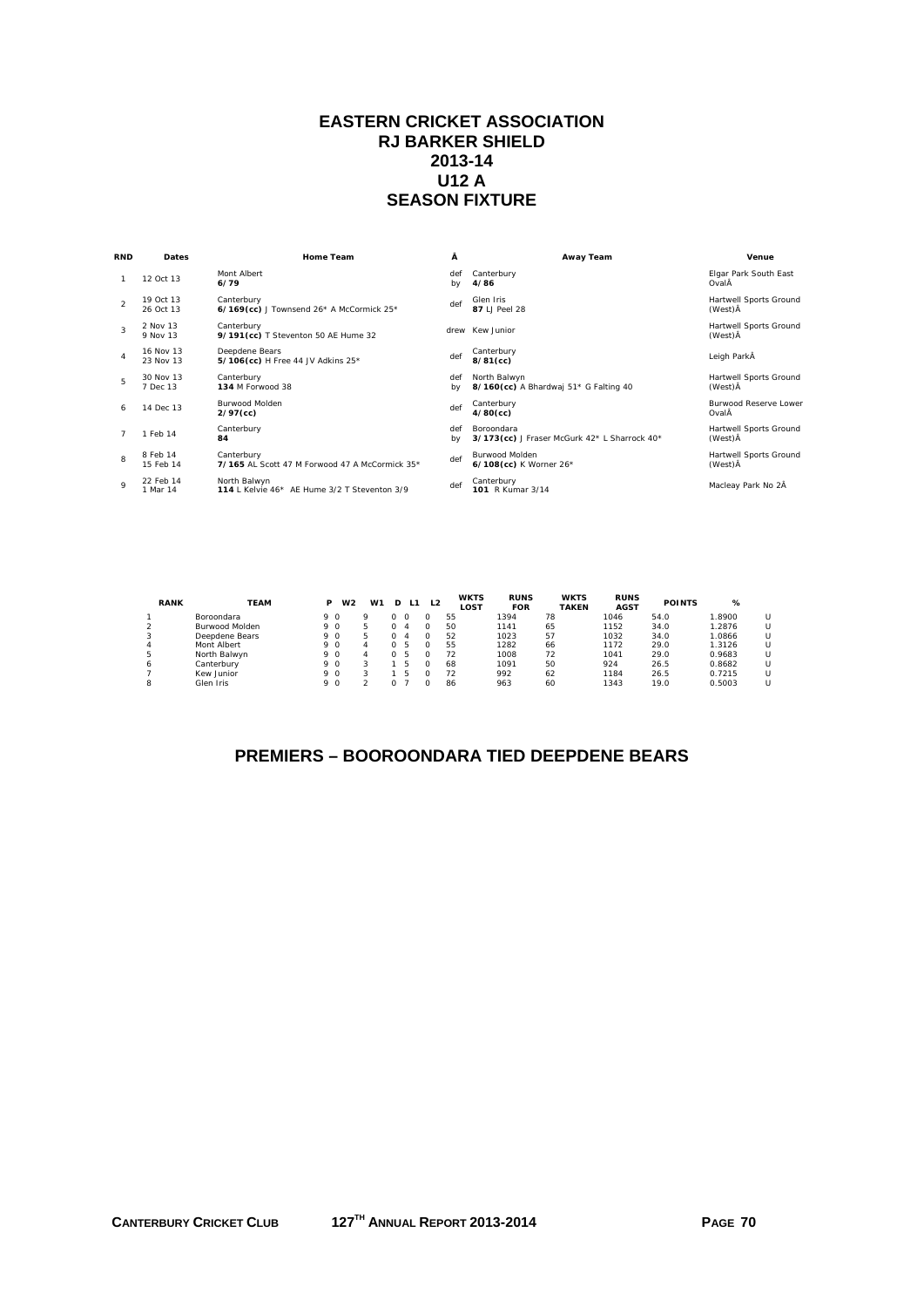## **EASTERN CRICKET ASSOCIATION RJ BARKER SHIELD 2013-14 U12 A BATTING**

| <b>Player</b>     |   | <b>MAT INN NO</b> |                | <b>100s</b> | 50s          | 0s           | <b>HS</b> | <b>RUNS</b> | AVE.  |
|-------------------|---|-------------------|----------------|-------------|--------------|--------------|-----------|-------------|-------|
| Forwood, Michael  | 9 | 9                 | $\overline{2}$ | $\Omega$    | O            | <sup>0</sup> | 47        | 160         | 22.86 |
| Steventon, Tom    | 9 | 9                 | 3              | $\Omega$    | 1            | 1            | 50        | 133         | 22.17 |
| Hume, Angus E     | 9 | 9                 | $\overline{2}$ | $\Omega$    | 0            | O            | 32        | 111         | 15.86 |
| Scott, Angus L    | 9 | 8                 | 3              | $\Omega$    | 0            | 1            | 47        | 93          | 18.60 |
| McCormick, Aedan  | 9 | 9                 | 3              | $\Omega$    | <sup>0</sup> | 1            | $35*$     | 92          | 15.33 |
| Townsend, James   | 9 | 8                 | $\overline{2}$ | $\Omega$    | $\Omega$     | 1            | $26*$     | 57          | 9.50  |
| Quartel, Jack     | 9 | 8                 | 0              | $\Omega$    | 0            | O            | 21        | 51          | 6.38  |
| Barker, Henry     | 9 | 9                 | 6              | $\Omega$    | 0            | O            | 12        | 44          | 14.67 |
| Mitchell, Luke    | 9 | 9                 | 1              | 0           | 0            | 1            | $12*$     | 38          | 4.75  |
| Bettiol, Charlie  | 9 | 8                 | 1              | $\Omega$    | O            | 5            | 10        | 24          | 3.43  |
| Inlander, Shayl p | 9 | 6                 | 3              | $\Omega$    | <sup>0</sup> | 1            | $5*$      | 9           | 3.00  |
| Townsend, Will    | 1 | 1                 | Ω              | 0           | Ω            | Ω            | 9         | 9           | 9.00  |

| <b>Player</b>     | <b>MAT</b>     | <u>0</u> | M              | R        | $\underline{\mathsf{w}}$ | <b>BBI</b> | AVE.  | STR.      | ECN. |
|-------------------|----------------|----------|----------------|----------|--------------------------|------------|-------|-----------|------|
| Steventon, Tom    | 9              | 26       | 3              | 76       | 8                        | 3/9        | 9.50  | 19.50     | 2.92 |
| Forwood, Michael  | 9              | 32       | 8              | 78       | 6                        | 2/3        | 13.00 | 32.00     | 2.44 |
| Mitchell, Luke    | 9              | 22       | 3              | 85       | 6                        | 2/12       | 14.17 | 22.00     | 3.86 |
| Hume, Angus E     | 9              | 34.1     | 6              | 104      | 6                        | 3/2        | 17.33 | 34.17     | 3.04 |
| McCormick, Aedan  | 9              | 26       | 7              | 82       | 3                        | 2/12       | 27.33 | 52.00     | 3.15 |
| Quartel, Jack     | 9              | 26       | 3              | 98       | 3                        | 1/6        | 32.67 | 52.00     | 3.77 |
| Barker, Henry     | 9              | 22       | $\overline{2}$ | 101      | 3                        | 2/8        | 33.67 | 44.00     | 4.59 |
| Scott, Angus L    | 9              | 16       | 6              | 44       | $\overline{2}$           | 2/22       | 22.00 | 48.00     | 2.75 |
| Townsend, James   | 9              | 36       | 10             | 86       | $\overline{2}$           | 1/14       | 43.00 | 108.00    | 2.39 |
| Inlander, Shayl p | 9              | 18       | $\overline{2}$ | 64       | 1                        | 1/4        | 64.00 | 108.00    | 3.56 |
| Bettiol, Charlie  | 9              | 20       | 1              | 78       | 1                        | 1/7        | 78.00 | 120.00    | 3.90 |
| Taylor, Alexander | $\overline{2}$ | 1        | 1              | $\Omega$ | 0                        | 0/0        | NA.   | <b>NA</b> | 0.00 |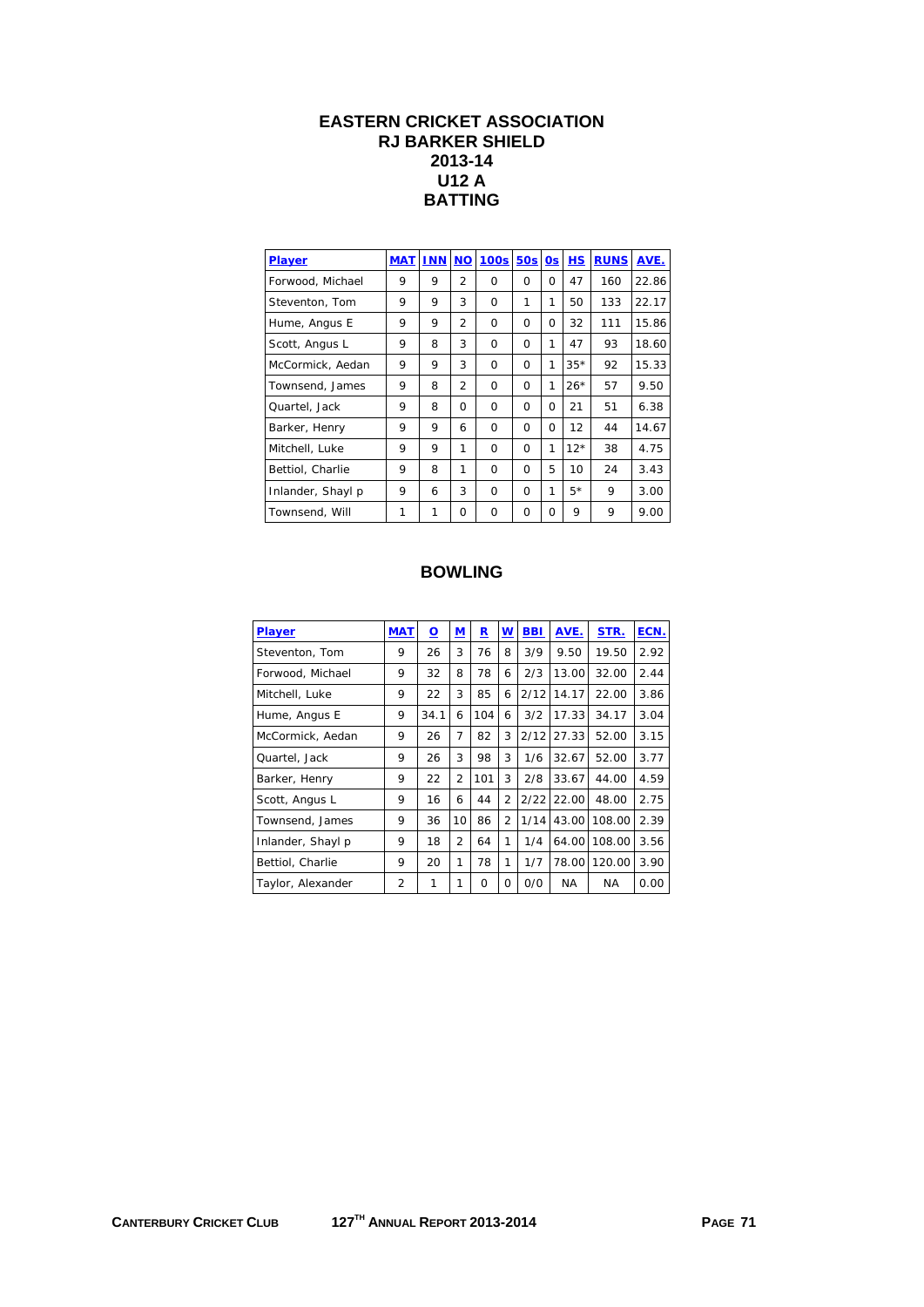#### **BOX HILL REPORTER DISTRICT CRICKET ASSOCIATION FRIDAY NIGHT COMPETITION 2013-14 U12 A SEASON FIXTURE**

| <b>RND</b>     | Dates                  | Home Team                                                                              | Â         | Away Team                                                     | Venue                            |
|----------------|------------------------|----------------------------------------------------------------------------------------|-----------|---------------------------------------------------------------|----------------------------------|
| $\mathbf{1}$   | 11 Oct 13              | Canterbury<br>$6/38$ (cc)                                                              | def<br>bv | Surrey Hills Red<br>$2/64$ (cc)                               | Hislop ReserveÅ                  |
| $\mathfrak{D}$ | 18 Oct 13<br>25 Oct 13 | Heathmont<br>34 SD Brockwell-Hahn 3/2                                                  | def<br>bv | Canterbury<br>9/62 N Tellus 4/4                               | Heathmont CollegeÅ               |
| 3              | 1 Nov 13<br>8 Nov 13   | Park Orchards<br>5/216 O Clifford 28*                                                  | def       | Canterbury<br>84                                              | Donvale Primary SchoolÂ          |
| $\overline{a}$ | 15 Nov 13<br>22 Nov 13 | Canterbury<br><b>58</b> MK Heron 4/1                                                   | def<br>by | Heatherdale<br>9/171(cc) G Asciak 42* M Joseph 25<br>and 2/57 | Terrara Park - 3 (East)Å         |
| 5              | 29 Nov 13<br>6 Dec 13  | Blackburn Red<br>151 F Elliot 32* X Rodway 3/12                                        | def       | Canterbury<br>97 7 Paino 3/6                                  | Ballyshannessy Park -<br>NorthÂ  |
| 6              | 13 Dec 13<br>20 Dec 13 | Canterbury                                                                             | $\vee$    | <b>BYE</b>                                                    | Ā                                |
| $\overline{7}$ | 31 Jan 14              | Canterbury<br>$6/90$ (cc)                                                              | def<br>bv | Heathmont<br>$5/93$ (cc)                                      | Hislop ReserveÅ                  |
| 8              | 7 Feb 14<br>14 Feb 14  | Canterbury<br>$5/147$ (cc)                                                             | def<br>bv | Mitcham<br>4/188(cc) J Holloway 37*                           | Hislop ReserveÅ                  |
| $\mathsf Q$    | 21 Feb 14<br>28 Feb 14 | Surrey Hills Red<br>8/220(cc) C Mayes 32* HA Kannan 32* L Conole<br>30* S Meagher 3/15 | def       | Canterbury<br>9/110(cc) L Conole 3/6                          | Kingswood College No. 1<br>OvalÂ |

| <b>RANK</b>  | <b>TEAM</b>      | D   | <b>BYE</b> | W <sub>2</sub> | W <sub>1</sub> | L1 | L <sub>2</sub> | <b>WKTS</b><br>LOST | <b>RUNS</b><br><b>FOR</b> | <b>WKTS</b><br><b>TAKEN</b> | <b>RUNS</b><br><b>AGST</b> | <b>POINTS</b> | ℅      |
|--------------|------------------|-----|------------|----------------|----------------|----|----------------|---------------------|---------------------------|-----------------------------|----------------------------|---------------|--------|
|              | Heatherdale      | 8   |            |                |                |    |                | 57                  | 1396                      | 65                          | 956                        | 51            | 1.6652 |
|              | Blackburn Red    | 8 - |            |                |                |    |                | 67                  | 1190                      | 56                          | 807                        | 39            | 1.2325 |
|              | Mitcham          | 8.  |            |                |                |    |                | 56                  | 993                       | 51                          | 911                        | 39            | 0.9927 |
|              | Surrey Hills Red | 8 - |            |                |                |    |                | 47                  | 952                       | 54                          | 1034                       | 33            | 1.0578 |
|              | Park Orchards    | 81  |            |                |                | ъ. |                | 63                  | 1064                      | 66                          | 992                        | 24            | 1.1237 |
| <sub>n</sub> | Heathmont        | 8   |            |                |                |    |                | 51                  | 723                       | 61                          | 1110                       | 12            | 0.7791 |
|              | Canterbury       | 8   |            |                |                |    |                | 65                  | 686                       | 53                          | 1194                       | 12            | 0.4685 |

# **PREMIERS – HEATHERDALE**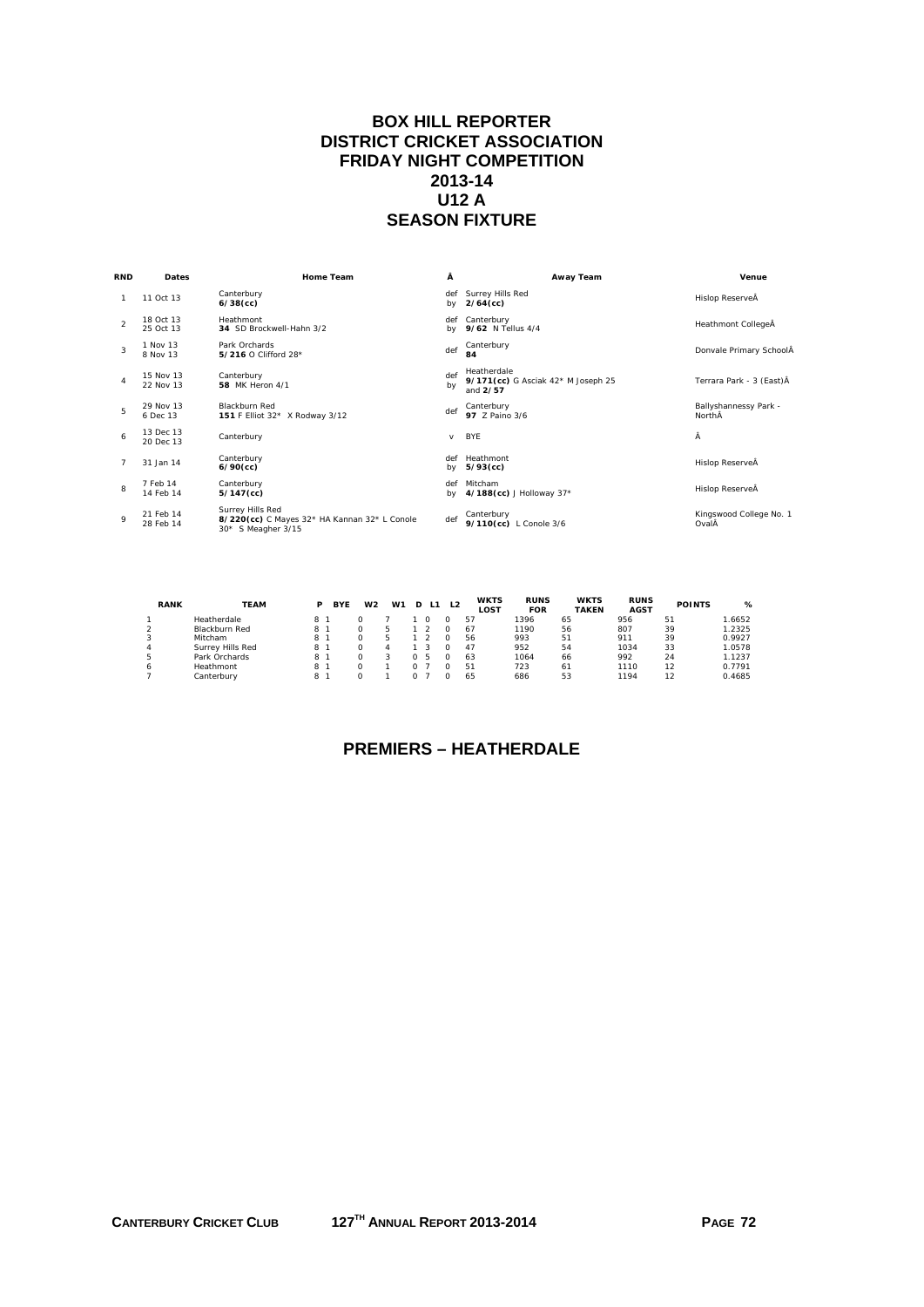#### **BOX HILL REPORTER DISTRICT CRICKET ASSOCIATION FRIDAY NIGHT COMPETITION 2013-14 U12 A BATTING**

| Player                  | <b>MAT</b>     | <b>INN</b> | <b>NO</b>      | <b>100s</b> | <b>50s</b> | 0s       | <b>HS</b> | <b>RUNS</b> | AVE.  |
|-------------------------|----------------|------------|----------------|-------------|------------|----------|-----------|-------------|-------|
| Gower, William          | 7              | 7          | $\overline{4}$ | $\Omega$    | $\Omega$   | Ω        | $17*$     | 78          | 26.00 |
| Buultjens, Harris       | 8              | 7          | 3              | $\Omega$    | $\Omega$   | 3        | $19*$     | 56          | 14.00 |
| Meagher, Scott          | 8              | 7          | 3              | $\Omega$    | $\Omega$   | $\Omega$ | $18*$     | 52          | 13.00 |
| Caldwell, Max           | 8              | 8          | $\overline{2}$ | $\Omega$    | 0          | 1        | $15*$     | 51          | 8.50  |
| Greenwood, Harry        | 8              | 8          | 3              | $\Omega$    | $\Omega$   | 1        | $16*$     | 39          | 7.80  |
| Jago, William           | 8              | 7          | $\overline{2}$ | $\Omega$    | $\Omega$   | 1        | 21        | 38          | 7.60  |
| Brockwell-Hahn, Stacy D | 7              | 6          | $\overline{2}$ | $\Omega$    | $\Omega$   | 1        | $20*$     | 35          | 8.75  |
| Rodway, Xavier          | 8              | 7          | $\overline{2}$ | $\Omega$    | $\Omega$   | 2        | $13*$     | 22          | 4.40  |
| Bohl, Mackenzie         | 8              | 8          | $\overline{2}$ | $\Omega$    | $\Omega$   | 5        | $13*$     | 17          | 2.83  |
| Barnett, Samuel T       | 8              | 8          | 3              | $\Omega$    | $\Omega$   | 3        | $5*$      | 12          | 2.40  |
| Huttley, Cooper         | 8              | 8          | 1              | $\Omega$    | $\Omega$   | 4        | 5         | 11          | 1.57  |
| Goessler, James         | $\overline{7}$ | 7          | 1              | $\Omega$    | $\Omega$   | 1        | $3*$      | 8           | 1.33  |
| Ekins, Patrick          | 8              | 6          | 1              | 0           | 0          | 4        | 1         | 1           | 0.20  |

| Player                  | <b>MAT</b> | <u>o</u> | $\mathbf M$    | R   | W              | <b>BBI</b> | AVE.      | STR.      | ECN. |
|-------------------------|------------|----------|----------------|-----|----------------|------------|-----------|-----------|------|
| Meagher, Scott          | 8          | 31       | 3              | 103 | 8              | 3/15       | 12.88     | 23.25     | 3.32 |
| Goessler, James         | 7          | 22       | $\Omega$       | 73  | 7              | 2/5        | 10.43     | 18.86     | 3.32 |
| Brockwell-Hahn, Stacy D | 7          | 24       | 2              | 78  | 5              | 3/2        | 15.60     | 28.80     | 3.25 |
| Rodway, Xavier          | 8          | 24       | 1              | 100 | 5              | 3/12       | 20.00     | 28.80     | 4.17 |
| Caldwell, Max           | 8          | 14       | $\Omega$       | 45  | 4              | 1/2        | 11.25     | 21.00     | 3.21 |
| Barnett, Samuel T       | 8          | 23       | $\overline{2}$ | 81  | 4              | 2/26       | 20.25     | 34.50     | 3.52 |
| Bohl, Mackenzie         | 8          | 23.3     | 5              | 87  | 4              | 2/12       | 21.75     | 35.25     | 3.70 |
| Greenwood, Harry        | 8          | 27       | $\overline{2}$ | 88  | 4              | 2/9        | 22.00     | 40.50     | 3.26 |
| Buultjens, Harris       | 8          | 23       | 4              | 59  | 3              | 1/2        | 19.67     | 46.00     | 2.57 |
| Huttley, Cooper         | 8          | 21       | $\overline{2}$ | 100 | 3              | 2/2        | 33.33     | 42.00     | 4.76 |
| Jago, William           | 8          | 24       | $\overline{2}$ | 93  | $\overline{2}$ | 1/3        | 46.50     | 72.00     | 3.88 |
| Gower, William          | 7          | 24       | 3              | 76  | 1              | 1/14       | 76.00     | 144.00    | 3.17 |
| Ekins, Patrick          | 8          | 26       | 1              | 115 | $\Omega$       | 0/1        | <b>NA</b> | <b>NA</b> | 4.42 |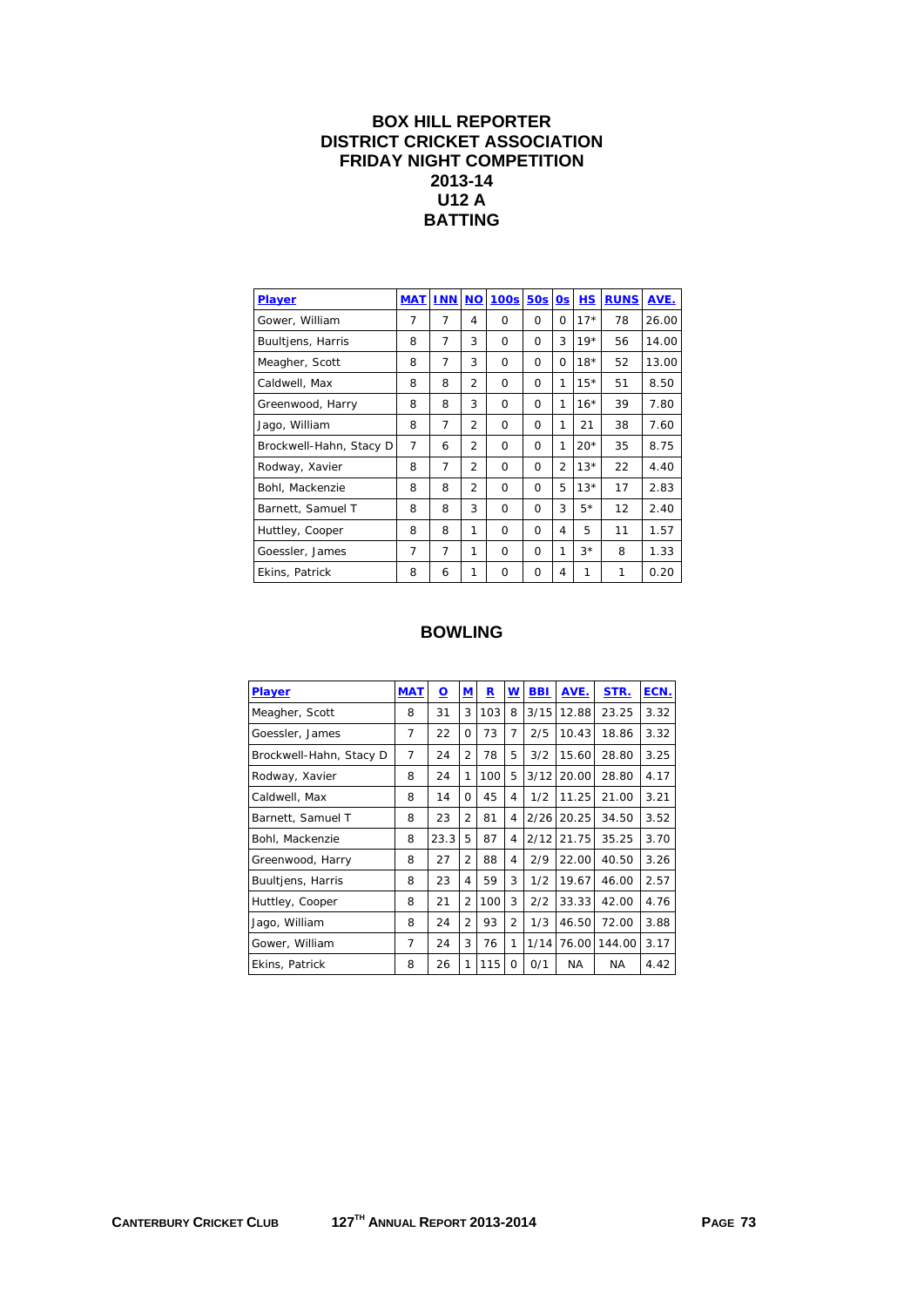#### **EASTERN CRICKET ASSOCIATION GJ MALE SHIELD 2013-14 U12 B SEASON FIXTURE**

| <b>RND</b>     | Dates                  | <b>Home Team</b>                                       | Â         | Away Team                                                             | Venue                              |
|----------------|------------------------|--------------------------------------------------------|-----------|-----------------------------------------------------------------------|------------------------------------|
|                | 12 Oct 13              | Canterbury Browne<br>91                                | def<br>bv | Boroondara Robson<br>$1/96$ (cc)                                      | Hartwell Sports Ground<br>(West) Å |
| $\mathfrak{D}$ | 19 Oct 13<br>26 Oct 13 | Mont Albert<br>5/116                                   | def<br>bv | Canterbury Browne<br>3/204                                            | Elgar Park South East OvalÂ        |
| 3              | 2 Nov 13<br>9 Nov 13   | <b>Box Hill</b><br>1/11                                | drew      | Canterbury Browne<br>92   Dammersmith 27* LA Matthews 3/4 A Vatsa 3/7 | Bennettswood Reserve<br>(South) Å  |
| 4              | 16 Nov 13<br>23 Nov 13 | Canterbury Browne<br>9/116 CT O'Brien 40* W Turner 4/2 | def<br>bv | Balwyn<br>5/187 A Apos 30                                             | Hartwell Sports Ground<br>(West) Å |
| 5              | 30 Nov 13<br>7 Dec 13  | North Balwyn<br>6/153                                  | def       | Canterbury Browne<br>116 CT O'Brien 28* M Barnard-Brown 3/4           | Macleay Park No 2Å                 |
| 6              | 14 Dec 13              | Canterbury Browne<br>6/67                              | def<br>bv | Kew Junior Green<br>86 B Hindhaugh 26*                                | Hartwell Sports Ground<br>(West) Å |
|                | 1 Feb 14               | Wyclif<br>6/98 M Yakubowski 3/12                       | def       | Canterbury Browne<br>95                                               | Highfield Park (Lower) Å           |
| 8              | 8 Feb 14<br>15 Feb 14  | <b>Burwood Fleming</b><br>9/110   davis $29*$          | def       | Canterbury Browne<br>79                                               | Burwood Reserve Lower<br>OvalĀ     |
| $\mathsf o$    | 22 Feb 14<br>1 Mar 14  | Canterbury Browne<br>102                               | def<br>bv | Surrey Hills<br>239 H Brown 39* C Brecko 34*                          | Hartwell Sports Ground<br>(West) A |
|                |                        |                                                        |           |                                                                       |                                    |

| <b>RANK</b> | <b>TEAM</b>       | Р   | W <sub>2</sub> | W <sub>1</sub> | D        | L1 | L2       | <b>WKTS</b><br>LOST | <b>RUNS</b><br><b>FOR</b> | <b>WKTS</b><br><b>TAKEN</b> | <b>RUNS</b><br><b>AGST</b> | <b>POINTS</b> | %      |  |
|-------------|-------------------|-----|----------------|----------------|----------|----|----------|---------------------|---------------------------|-----------------------------|----------------------------|---------------|--------|--|
|             | Kew Junior Green  | 9 O |                | 8              |          |    | O        | 67                  | 1316                      | 70                          | 1006                       | 49.0          | 1.3667 |  |
|             | Box Hill          | 9 O |                |                |          |    | $\Omega$ | 50                  | 1196                      | 73                          | 858                        | 46.5          | 2.0352 |  |
|             | Surrey Hills      | 9 O |                |                | 0        |    | $\Omega$ | 73                  | 1560                      | 84                          | 988                        | 44.0          | 1.8169 |  |
|             | Balwyn            | 9 O |                | 5              |          |    | O        | 62                  | 1406                      | 65                          | 1023                       | 36.5          | 1.4409 |  |
|             | North Balwyn      | 9 O |                | 5              |          |    | $\Omega$ | 59                  | 1008                      | 60                          | 1034                       | 36.5          | 0.9914 |  |
| 6           | Burwood Fleming   | 9 0 |                | 3              |          | 5  | $\Omega$ | 59                  | 980                       | 72                          | 940                        | 26.5          | 1.2723 |  |
|             | Wyclif            | 9 O |                | 3              |          | 5  | $\Omega$ | 77                  | 798                       | 81                          | 1202                       | 26.5          | 0.6984 |  |
| 8           | Boroondara Robson | 9 O |                | $\mathcal{P}$  |          |    | $\Omega$ | 75                  | 906                       | 62                          | 1234                       | 19.0          | 0.6069 |  |
| Q           | Canterbury Browne | 9 O |                |                |          |    | $\Omega$ | 78                  | 962                       | 52                          | 1096                       | 16.5          | 0.5852 |  |
| 10          | Mont Albert       | 9 0 |                |                | $\Omega$ | 8  | O        | 69                  | 761                       | 50                          | 1512                       | 14.0          | 0.3647 |  |

## **PREMIERS – KEW JUNIOR GREEN**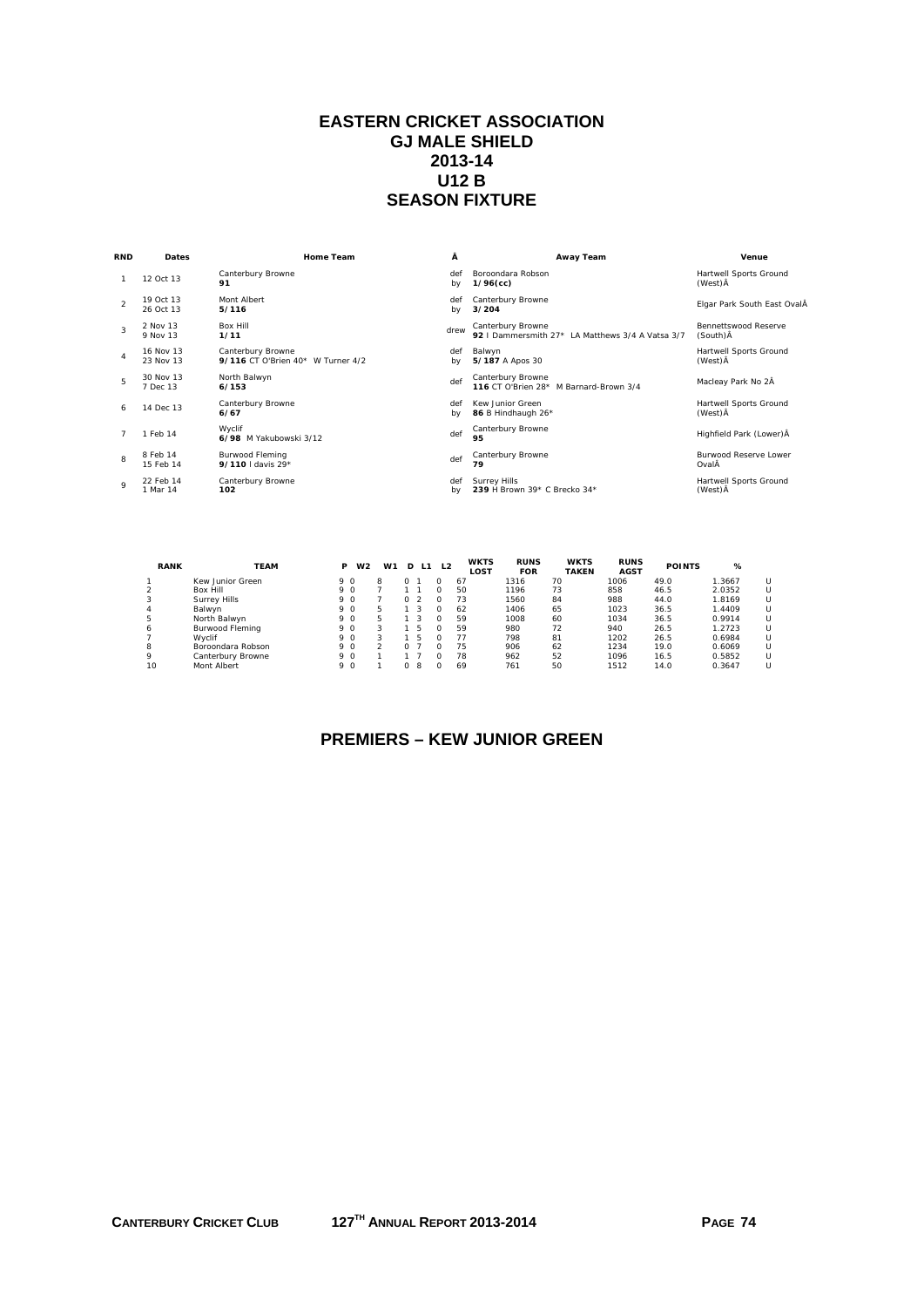#### **EASTERN CRICKET ASSOCIATION GJ MALE SHIELD 2013-14 U12 B BATTING**

| <b>Player</b>         | <b>MAT</b> | <b>INN</b> | <b>NO</b>      | <b>100s</b> | 50s      | <b>Os</b>      | НS    | <b>RUNS</b> | AVE.  |
|-----------------------|------------|------------|----------------|-------------|----------|----------------|-------|-------------|-------|
| O'Brien, Conor T      | 8          | 8          | 4              | $\Omega$    | $\Omega$ | 1              | $40*$ | 112         | 28.00 |
| Dammersmith, Ingo     | 9          | 8          | 2              | $\Omega$    | $\Omega$ | $\overline{2}$ | $27*$ | 72          | 12.00 |
| Clifford, Tom         | 8          | 7          | $\overline{2}$ | $\Omega$    | $\Omega$ | 1              | $23*$ | 65          | 13.00 |
| Shepherd, Jotham      | 9          | 8          | 3              | $\Omega$    | $\Omega$ | 1              | 17    | 63          | 12.60 |
| Sheldon, Gerard gerry | 9          | 8          | 1              | $\Omega$    | $\Omega$ | $\Omega$       | 10    | 51          | 7.29  |
| Mason, Will           | 9          | 9          | 1              | $\Omega$    | $\Omega$ | $\overline{2}$ | $14*$ | 47          | 5.88  |
| Maddern, Lachlan      | 9          | 9          | $\overline{2}$ | $\Omega$    | $\Omega$ | 1              | 12    | 46          | 6.57  |
| Yakubowski, Max       | 8          | 8          | $\overline{2}$ | $\Omega$    | $\Omega$ | $\Omega$       | $9*$  | 40          | 6.67  |
| Kerr, Max             | 8          | 7          | $\Omega$       | $\Omega$    | O        | O              | 12    | 37          | 5.29  |
| Gilbert, Joshua       | 9          | 7          | 1              | $\Omega$    | $\Omega$ | 1              | 11    | 37          | 6.17  |
| Browne, Ethan G       | 8          | 7          | 3              | $\Omega$    | $\Omega$ | 1              | $7*$  | 27          | 6.75  |
| Matthews, Daniel      | 9          | 9          | 1              | $\Omega$    | 0        | $\overline{2}$ | 8     | 20          | 2.50  |
| Browne, Jacob F       | 8          | 7          | 3              | $\Omega$    | $\Omega$ | 0              | $5*$  | 18          | 4.50  |

| Player                | <b>MAT</b> | <u>୦</u> | ${\bf M}$      | R   | $\underline{\mathsf{w}}$ | <b>BBI</b> | AVE.  | STR.      | ECN. |
|-----------------------|------------|----------|----------------|-----|--------------------------|------------|-------|-----------|------|
| Gilbert, Joshua       | 9          | 26       | 3              | 96  | 6                        | 2/26       | 16.00 | 26.00     | 3.69 |
| Matthews, Daniel      | 9          | 23       | 1              | 102 | 6                        | 2/12       | 17.00 | 23.00     | 4.43 |
| Kerr, Max             | 8          | 18       | 1              | 35  | 5                        | 2/6        | 7.00  | 21.60     | 1.94 |
| Dammersmith, Ingo     | 9          | 24       | 0              | 61  | 5                        | 2/5        | 12.20 | 28.80     | 2.54 |
| Yakubowski, Max       | 8          | 21       | $\overline{2}$ | 66  | 5                        | 3/12       | 13.20 | 25.20     | 3.14 |
| Shepherd, Jotham      | 9          | 21       | $\overline{2}$ | 66  | 5                        | 2/11       | 13.20 | 25.20     | 3.14 |
| Clifford, Tom         | 8          | 26       | $\overline{2}$ | 71  | 4                        | 1/4        | 17.75 | 39.00     | 2.73 |
| Browne, Ethan G       | 8          | 20       | 0              | 95  | 4                        | 2/9        | 23.75 | 30.00     | 4.75 |
| Sheldon, Gerard gerry | 9          | 22       | 0              | 93  | 3                        | 2/18       | 31.00 | 44.00     | 4.23 |
| Mason, Will           | 9          | 21       | 1              | 75  | $\overline{2}$           | 1/7        | 37.50 | 63.00     | 3.57 |
| Maddern, Lachlan      | 9          | 25       | 4              | 59  | 1                        | 1/3        | 59.00 | 150.00    | 2.36 |
| O'Brien, Conor T      | 8          | 16       | 0              | 70  | 1                        | 1/15       | 70.00 | 96.00     | 4.38 |
| Browne, Jacob F       | 8          | 21       | $\overline{2}$ | 92  | $\Omega$                 |            | ΝA    | <b>NA</b> | 4.38 |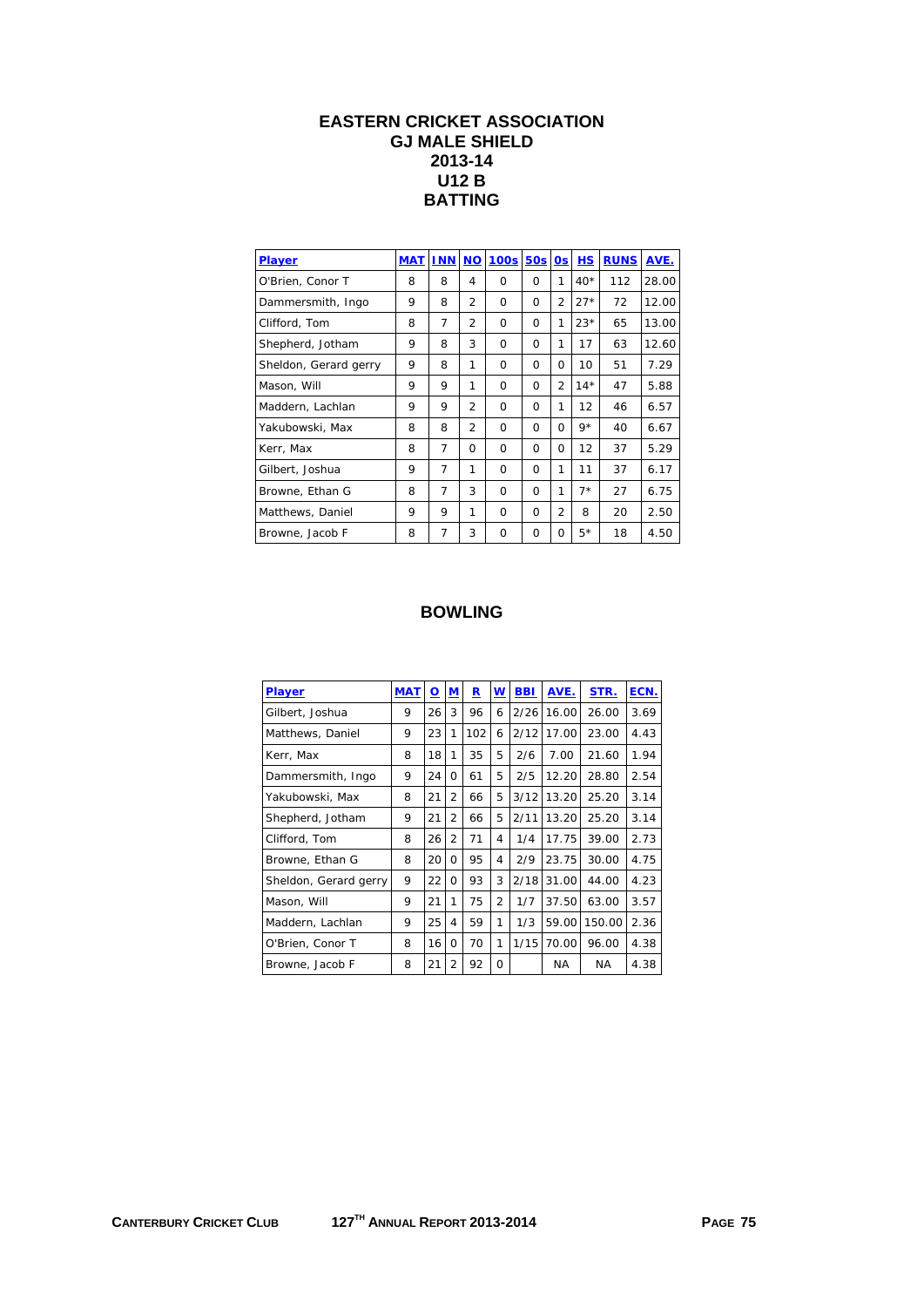#### **EASTERN CRICKET ASSOCIATION F JACKSON SHIELD 2013-14 U12 C SEASON FIXTURE**

| <b>RND</b>     | <b>Dates</b> | <b>Home Team</b>                       | Â         | Away Team                           | Venue                             |
|----------------|--------------|----------------------------------------|-----------|-------------------------------------|-----------------------------------|
| 1              | 12 Oct 13    | Hawthorn<br>$1/123$ (cc)               | def       | Canterbury<br>8/42(cc) LV Logan 5/5 | Auburn Quarry ReserveÂ            |
| 2              | 19 Oct 13    | Canterbury<br>8/53                     | def<br>by | Camberwell Magpies<br>4/156         | Hartwell Sports Ground<br>(East)Å |
| 3              | 26 Oct 13    | Canterbury<br>$7/41$ (cc)              | def<br>by | Richmond Union Black<br>$5/93$ (cc) | Hartwell Sports Ground<br>(East)Å |
| 4              | 9 Nov 13     | Balwyn                                 | drew      | Canterbury                          | Balwyn Park SouthÂ                |
| 5              | 16 Nov 13    | Canterbury<br>$7/77$ (cc)              | def<br>by | North Balwyn<br>$4/112$ (cc)        | Hartwell Sports Ground<br>(East)Å |
| 6              | 23 Nov 13    | Canterbury<br>$4/33$ (cc)              | def<br>by | Ashwood<br>$1/99$ (cc)              | Hartwell Sports Ground<br>(East)Å |
| $\overline{7}$ | 30 Nov 13    | Manningham<br>6/105                    | def       | Canterbury<br>57 L Di Virgilio 3/6  | Rieschiecks Reserve No 1Å         |
| 8              | 7 Dec 13     | Balwyn<br>$5/135$ (cc)                 | def       | Canterbury<br>62 N Rao 3/2          | Balwyn Park SouthÅ                |
| 9              | 14 Dec 13    | Canterbury<br>9/57(cc) F Morrissey 3/2 | def<br>by | Kew Junior Black<br>9/113           | Hartwell Sports Ground<br>(East)Å |
| 10             | 1 Feb 14     | Canterbury                             | def<br>by | Balwyn                              | Hartwell Sports Ground<br>(East)Å |
| 11             | 8 Feb 14     | Kew Junior Black<br>8/113(dec)         | def       | Canterbury<br>78 H BYRNE-JONES 30   | Markham Avenue ReserveÅ           |
| 12             | 15 Feb 14    | <b>Box Hill</b><br>$6/100$ (cc)        | def<br>by | Canterbury<br>7/108                 | Bennettswood Reserve<br>(South) Å |
| 13             | 22 Feb 14    | Canterbury<br>$9/63$ (cc)              | def<br>by | Hawthorn<br>$2/139$ (cc)            | Hartwell Sports Ground<br>(East)Å |
| 14             | 1 Mar 14     | Canterbury<br>$6/69$ (cc)              | def<br>by | Ashwood<br>$4/148$ (cc)             | Hartwell Sports Ground<br>(East)Å |

| <b>RANK</b> | <b>TEAM</b>          | P               | W <sub>2</sub> | W1 |              | D L1 L2  | <b>WKTS</b><br>LOST | <b>RUNS</b><br><b>FOR</b> | <b>WKTS</b><br><b>TAKEN</b> | <b>RUNS</b><br><b>AGST</b> | <b>POINTS</b> | %      |   |
|-------------|----------------------|-----------------|----------------|----|--------------|----------|---------------------|---------------------------|-----------------------------|----------------------------|---------------|--------|---|
|             | Camberwell Magpies   | 14              | $\Omega$       | 12 |              |          | 70                  | 1458                      | 97                          | 908                        | 76.5          | 2.2251 | U |
|             | Ashwood              | 14              | $\Omega$       | Q  | $\mathbf{A}$ |          | 81                  | 1145                      | 84                          | 962                        | 61.5          | 1.2343 | U |
|             | North Balwyn         | 14              | $\Omega$       | Q  | $\mathbf{A}$ |          | 73                  | 1234                      | 86                          | 1183                       | 61.5          | 1.2289 | U |
| 4           | Richmond Union Black | 14              | $\Omega$       |    | -6           |          | 75                  | 1225                      | 84                          | 1093                       | 51.5          | 1.2553 | U |
| 5           | Manningham           | 14              | - 0            |    | -6           |          | 76                  | 1110                      | 85                          | 1123                       | 51.5          | 1.1055 | U |
| 6           | Hawthorn             | 130             |                |    | 5            |          | 65                  | 1120                      | 65                          | 956                        | 50.5          | 1.1715 | U |
|             | Kew Junior Black     | 14              | $\Omega$       | 5  |              |          | 89                  | 1207                      | 93                          | 1249                       | 44.0          | 1.0098 | U |
| 8           | Box Hill             | 14 <sub>0</sub> |                | 4  | 10           | $\Omega$ | 85                  | 888                       | 75                          | 1181                       | 33.0          | 0.6634 | U |
| 9           | Balwyn               | 14 <sub>0</sub> |                | 3  |              | $\Omega$ | 80                  | 806                       | 58                          | 923                        | 31.5          | 0.6331 | U |
| 10          | Canterbury           | 13              | - 0            |    |              |          | 87                  | 698                       | 54                          | 1313                       | 20.5          | 0.3300 | U |

## **PREMIERS – CAMBERWELL MAGPIES**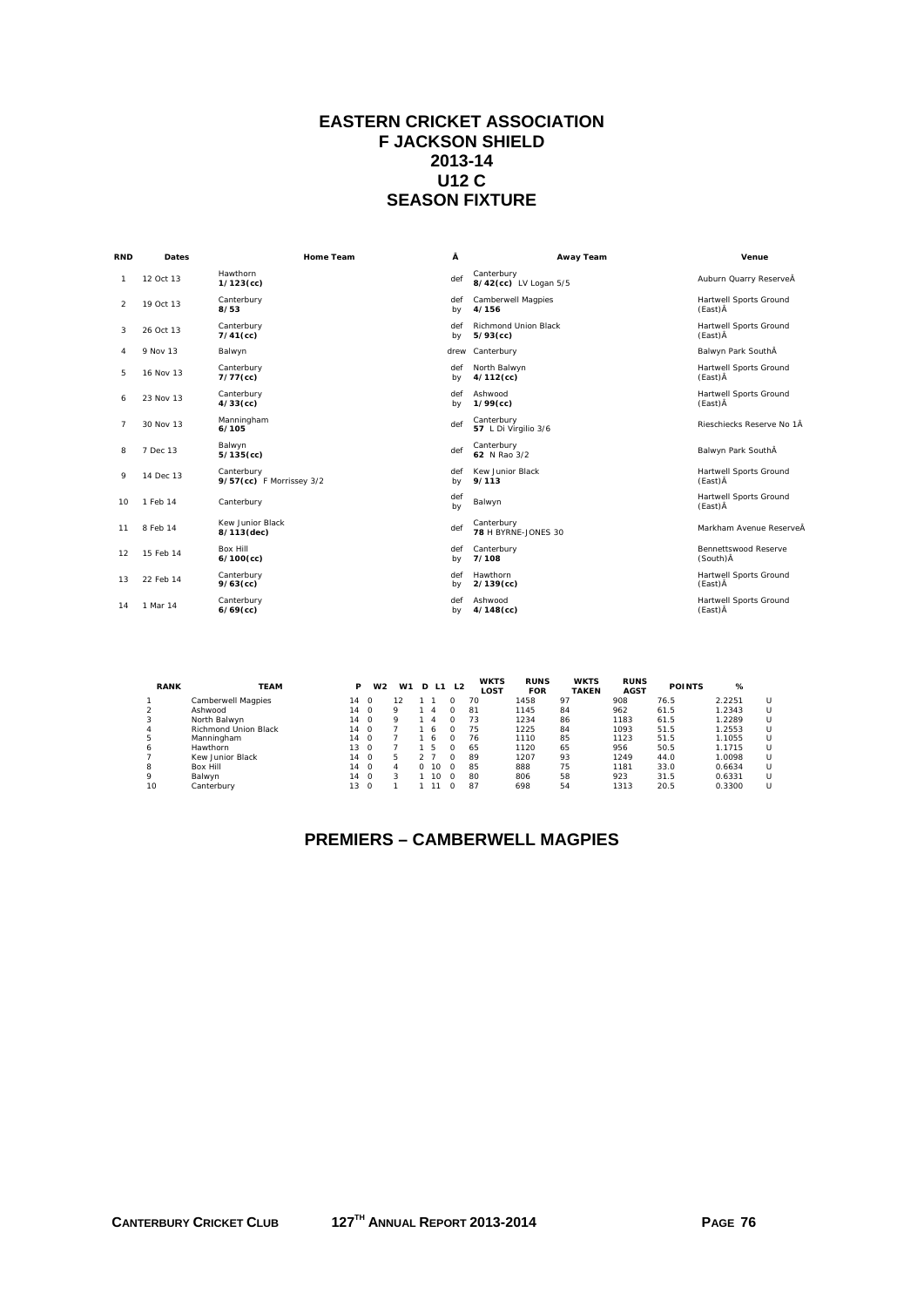#### **EASTERN CRICKET ASSOCIATION F JACKSON SHIELD 2013-14 U12 C BATTING**

| Player            | <b>MAT</b> | <b>INN NO</b> |                | <b>100s</b> | 50s      | 0s             | <b>HS</b> | <b>RUNS</b> | AVE.  |
|-------------------|------------|---------------|----------------|-------------|----------|----------------|-----------|-------------|-------|
| Stone, Will       | 12         | 10            | 3              | $\Omega$    | $\Omega$ | $\Omega$       | $19*$     | 74          | 10.57 |
| Byrne-Jones Hugh  | 13         | 11            | 6              | $\Omega$    | $\Omega$ | $\overline{2}$ | 30        | 71          | 14.20 |
| Newman, James P   | 13         | 11            | 3              | 0           | $\Omega$ | 5              | 18        | 39          | 4.88  |
| Yates, Josh       | 13         | 11            | 3              | $\Omega$    | $\Omega$ | $\overline{2}$ | $11*$     | 34          | 4.25  |
| Permezel, Lachlan | 13         | 11            | 1              | $\Omega$    | $\Omega$ | 3              | 5         | 25          | 2.50  |
| Williams, Ethan   | 13         | 11            | 3              | $\Omega$    | $\Omega$ | 3              | 9         | 18          | 2.25  |
| Turnbull, Max     | 13         | 11            | $\overline{2}$ | $\Omega$    | $\Omega$ | 5              | 7         | 17          | 1.89  |
| Hewitt, Ben J     | 13         | 11            | 3              | $\Omega$    | $\Omega$ | 4              | 8         | 16          | 2.00  |
| Madon, Kairus     | 11         | 7             | $\overline{2}$ | $\Omega$    | $\Omega$ | $\overline{2}$ | $8*$      | 15          | 3.00  |
| Moore, Thomas     | 12         | 10            | 3              | 0           | $\Omega$ | 4              | $4*$      | 13          | 1.86  |
| Mackey, Xavier    | 13         | 11            | $\overline{2}$ | $\Omega$    | $\Omega$ | 7              | $4*$      | 10          | 1.11  |
| Blanden, Jasper   | 13         | 11            | $\overline{2}$ | $\Omega$    | $\Omega$ | 6              | 3         | 7           | 0.78  |

| <b>MAT</b> | $\Omega$ | M        | $\mathbf R$ | w              | <b>BBI</b> | AVE.   | STR.   | ECN. |
|------------|----------|----------|-------------|----------------|------------|--------|--------|------|
| 13         | 28       | 3        | 102         | 7              | 2/1        | 14.57  | 24.00  | 3.64 |
| 13         | 22       | 1        | 61          | 6              | 2/5        | 10.17  | 22.00  | 2.77 |
| 13         | 21       | 0        | 94          | 6              | 2/3        | 15.67  | 21.00  | 4.48 |
| 13         | 24       | 1        | 96          | 5              | 1/2        | 19.20  | 28.80  | 4.00 |
| 13         | 22       | 1        | 125         | 4              | 2/9        | 31.25  | 33.00  | 5.68 |
| 12         | 20       | 1        | 111         | 3              | 1/9        | 37.00  | 40.00  | 5.55 |
| 13         | 24       | 1        | 131         | 3              | 1/9        | 43.67  | 48.00  | 5.46 |
| 13         | 24       | $\Omega$ | 140         | 3              | 1/7        | 46.67  | 48.00  | 5.83 |
| 13         | 22       | 1        | 95          | $\overline{2}$ | 1/5        | 47.50  | 66.00  | 4.32 |
| 12         | 19       | 1        | 101         | $\overline{2}$ | 1/6        | 50.50  | 57.00  | 5.32 |
| 11         | 13       | $\Omega$ | 81          | 1              | 1/13       | 81.00  | 78.00  | 6.23 |
| 13         | 22       | 1        | 132         | 1              | 1/20       | 132.00 | 132.00 | 6.00 |
|            |          |          |             |                |            |        |        |      |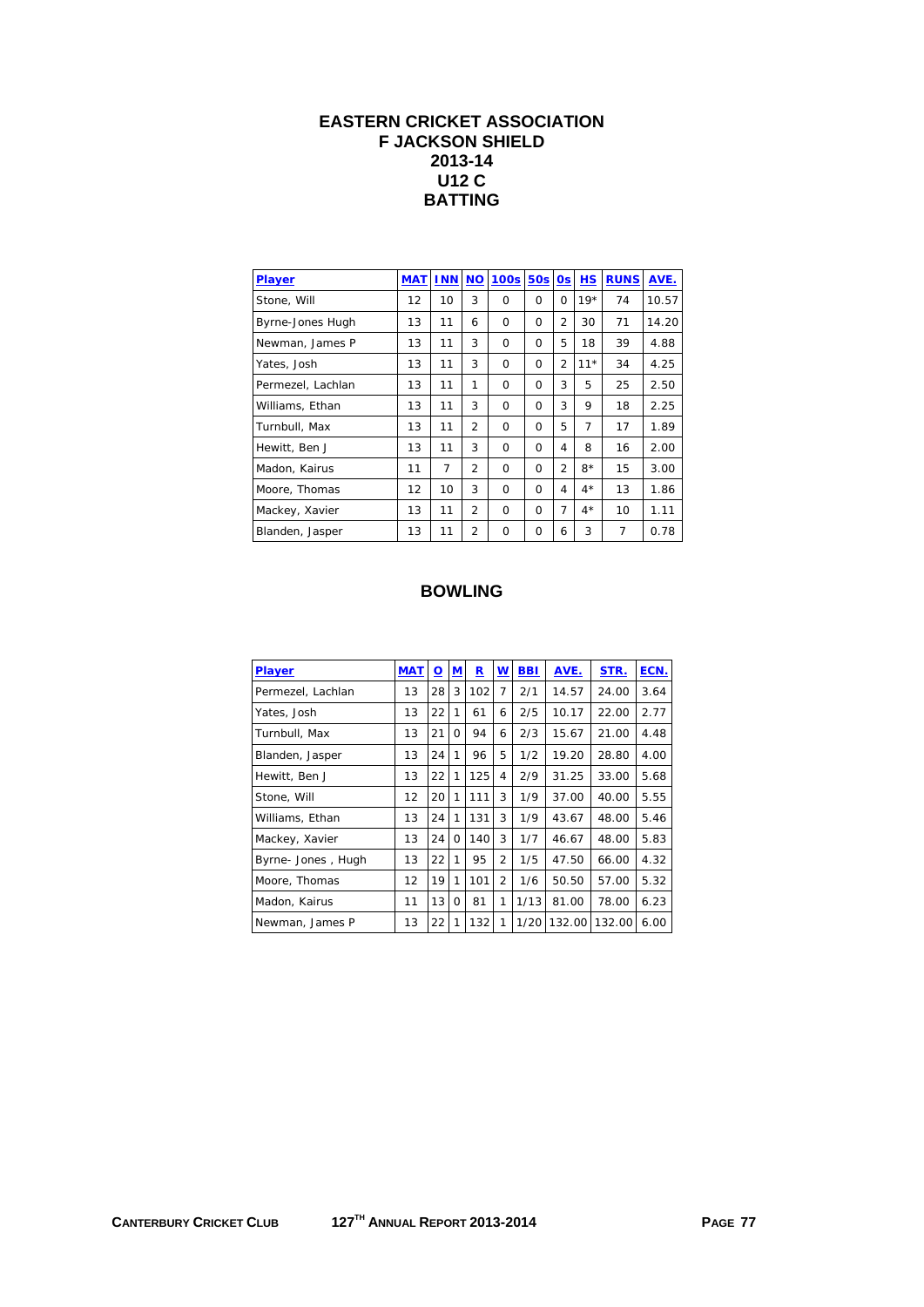## **EASTERN CRICKET ASSOCIATION 2013-14 U10 PURPLE SEASON FIXTURE**

| <b>RND</b>     | Dates     | <b>Home Team</b>                            | Ā         | Away Team                                  | Venue                           |
|----------------|-----------|---------------------------------------------|-----------|--------------------------------------------|---------------------------------|
| $\overline{1}$ | 12 Oct 13 | Canterbury Angley<br>$2/120$ (cc)           | def       | Kew Junior<br>7/61                         | Hartwell Sports Ground (East)Å  |
| $\overline{2}$ | 19 Oct 13 | Richmond Union Kookaburras<br>90            | def<br>by | Canterbury Angley<br>137 L Sloggett 3/11   | Alan Bain ReserveĂ              |
| $\mathbf{3}$   | 26 Oct 13 | Mont Albert<br>3/67                         | def<br>by | Canterbury Angley<br>8/103                 | Elgar Park (North East) Å       |
| $\overline{4}$ | 9 Nov 13  | Canterbury Angley                           | drew      | Edinburgh Maroon                           | Hartwell Sports Ground (East)Å  |
| 5              | 16 Nov 13 | Richmond Union Spartans<br>33               | def<br>by | Canterbury Angley<br>$5/151$ (cc)          | Citizens ParkĂ                  |
| 6              | 23 Nov 13 | Kew Junior<br>8/70                          | def<br>by | Canterbury Angley<br>$3/145$ (cc)          | Lynden Park (Upper)Å            |
| $\overline{7}$ | 30 Nov 13 | Canterbury Angley<br>$4/91$ (cc)            | def       | <b>Balwyn Blasters</b><br>75 JR Scott 3/11 | Hartwell Sports Ground (East)Å  |
| 8              | 7 Dec 13  | Canterbury Angley<br>9/104(cc) G Fricke 3/3 | def       | Edinburgh Maroon<br>$4/86$ (cc)            | Hartwell Sports Ground (East) Å |
| 9              | 14 Dec 13 | Edinburgh Yellow<br>7/65(cc) NG Bray 3/5    | def<br>by | Canterbury Angley<br>5/139                 | Fairfield ParkA                 |
| 10             | 1 Feb 14  | Edinburgh Maroon<br>$5/68$ (cc)             | def<br>by | Canterbury Angley<br>134                   | W J Cox Oval - Yarra BendĂ      |
| 11             | 8 Feb 14  | Canterbury Angley<br>125                    | def       | Clifton Hill<br>$6/85$ (cc)                | Hartwell Sports Ground (East)Å  |
| 12             | 15 Feb 14 | Canterbury Angley<br>104                    | def       | Richmond Union Kookaburras<br>8/99         | Hartwell Sports Ground (East)Å  |
| 13             | 22 Feb 14 | Edinburgh Yellow<br>6/52                    | def<br>by | Canterbury Angley<br>$2/113$ (cc)          | Fairfield ParkÅ                 |
| 14             | 1 Mar 14  | Clifton Hill<br>$3/89$ (cc)                 | def<br>by | Canterbury Angley<br>$8/105$ (cc)          | Fairlea Fast OvalĂ              |
|                |           |                                             |           |                                            |                                 |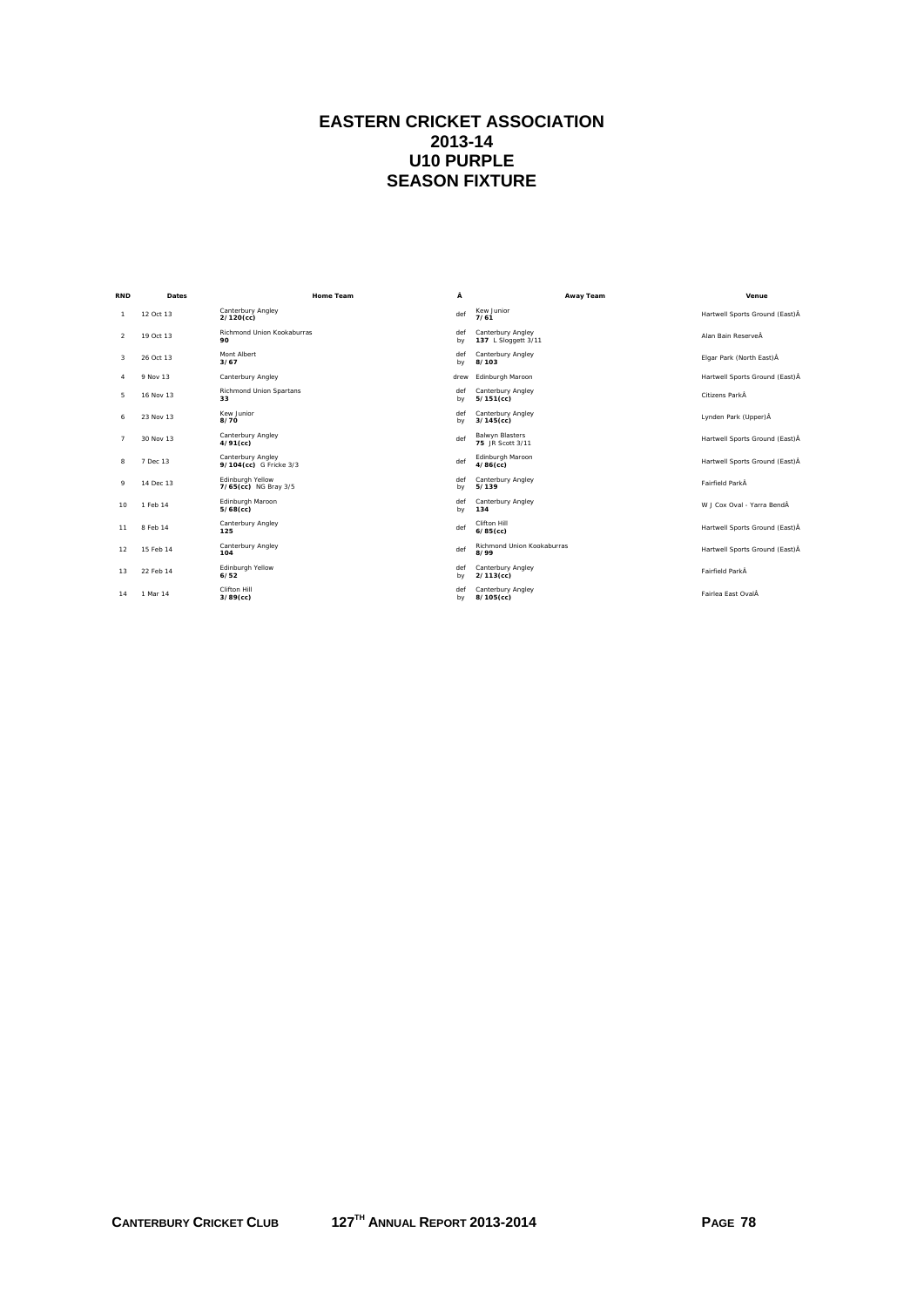## **EASTERN CRICKET ASSOCIATION 2013-14 U10 PURPLE BATTING**

| Player             | <b>MAT</b> | <b>INN</b>     | <b>NO</b>      | <b>100s</b> | 50s      | 0s             | <b>HS</b> | <b>RUNS</b>    | AVE.  |
|--------------------|------------|----------------|----------------|-------------|----------|----------------|-----------|----------------|-------|
| Townsend, Will     | 12         | 12             | 10             | $\Omega$    | $\Omega$ | 0              | $18*$     | 156            | 78.00 |
| Stamper, William J | 13         | 13             | 9              | $\Omega$    | $\Omega$ | O              | $17*$     | 117            | 29.25 |
| Stone, Sam         | 12         | 12             | 5              | $\Omega$    | $\Omega$ | 0              | $17*$     | 111            | 15.86 |
| Quartel, Charlie   | 13         | 13             | 7              | $\Omega$    | $\Omega$ | 0              | $15*$     | 102            | 17.00 |
| Angley, Bill       | 13         | 13             | 5              | $\Omega$    | $\Omega$ | O              | $17*$     | 91             | 11.38 |
| Scott, Jamison R   | 13         | 13             | 5              | $\Omega$    | 0        | 1              | 14        | 82             | 10.25 |
| Thomas, David      | 11         | 11             | 4              | $\Omega$    | $\Omega$ | 1              | $15*$     | 68             | 9.71  |
| Harper, Edward     | 13         | 13             | $\overline{7}$ | $\Omega$    | $\Omega$ | 1              | 9         | 59             | 9.83  |
| Bray, Nicolaas G   | 11         | 11             | 6              | $\Omega$    | $\Omega$ | 0              | $10*$     | 50             | 10.00 |
| Singh, Manhar pal  | 11         | 11             | 3              | $\Omega$    | $\Omega$ | $\overline{2}$ | 12        | 42             | 5.25  |
| Head, James        | 13         | 13             | 6              | $\Omega$    | $\Omega$ | $\overline{2}$ | 10        | 38             | 5.43  |
| Burns, Thomas      | 5          | 5              | 3              | $\Omega$    | $\Omega$ | O              | $15*$     | 36             | 18.00 |
| Trundle, Harry     | 12         | 12             | $\overline{2}$ | $\Omega$    | $\Omega$ | $\overline{2}$ | 10        | 34             | 3.40  |
| Ross, Tom          | 7          | 7              | $\overline{2}$ | $\Omega$    | $\Omega$ | 3              | $2^*$     | $\overline{7}$ | 1.40  |
| Grace, Zach        | 2          | $\overline{2}$ | 1              | $\Omega$    | 0        | 1              | $1*$      | 1              | 1.00  |

| Player             | <b>MAT</b>     | $\Omega$ | $\underline{\mathsf{M}}$ | $\overline{\mathbf{R}}$ | $\underline{\mathsf{W}}$ | <b>BBI</b> | AVE.      | STR.      | ECN. |
|--------------------|----------------|----------|--------------------------|-------------------------|--------------------------|------------|-----------|-----------|------|
| Angley, Bill       | 13             | 26       | 4                        | 49                      | 9                        | 2/1        | 5.44      | 17.33     | 1.88 |
| Townsend, Will     | 12             | 22       | 4                        | 28                      | 8                        | 2/4        | 3.50      | 16.50     | 1.27 |
| Scott, Jamison R   | 13             | 26       | 4                        | 84                      | 8                        | 3/11       | 10.50     | 19.50     | 3.23 |
| Trundle, Harry     | 12             | 24       | 4                        | 40                      | 7                        | 2/3        | 5.71      | 20.57     | 1.67 |
| Stamper, William J | 13             | 24       | $\overline{2}$           | 48                      | 6                        | 2/1        | 8.00      | 24.00     | 2.00 |
| Thomas, David      | 11             | 20       | 1                        | 64                      | 6                        | 2/3        | 10.67     | 20.00     | 3.20 |
| Bray, Nicolaas G   | 11             | 21       | $\overline{2}$           | 53                      | 5                        | 3/5        | 10.60     | 25.20     | 2.52 |
| Singh, Manhar pal  | 11             | 21       | 3                        | 57                      | 5                        | 1/2        | 11.40     | 25.20     | 2.71 |
| Stone, Sam         | 12             | 23       | 3                        | 46                      | 4                        | 1/0        | 11.50     | 34.50     | 2.00 |
| Head, James        | 13             | 25       | 1                        | 78                      | 3                        | 2/9        | 26.00     | 50.00     | 3.12 |
| Harper, Edward     | 13             | 24       | 2                        | 59                      | $\overline{2}$           | 2/4        | 29.50     | 72.00     | 2.46 |
| Quartel, Charlie   | 13             | 25       | 1                        | 67                      | $\overline{2}$           | 1/17       | 33.50     | 75.00     | 2.68 |
| Grace, Zach        | $\overline{2}$ | 4        | Ω                        | 10                      | $\Omega$                 |            | <b>NA</b> | <b>NA</b> | 2.50 |
| Ross, Tom          | 7              | 7        | 1                        | 19                      | $\Omega$                 |            | NA.       | NA.       | 2.71 |
| Burns, Thomas      | 5              | 8        | 0                        | 33                      | 0                        |            | <b>NA</b> | NA.       | 4.13 |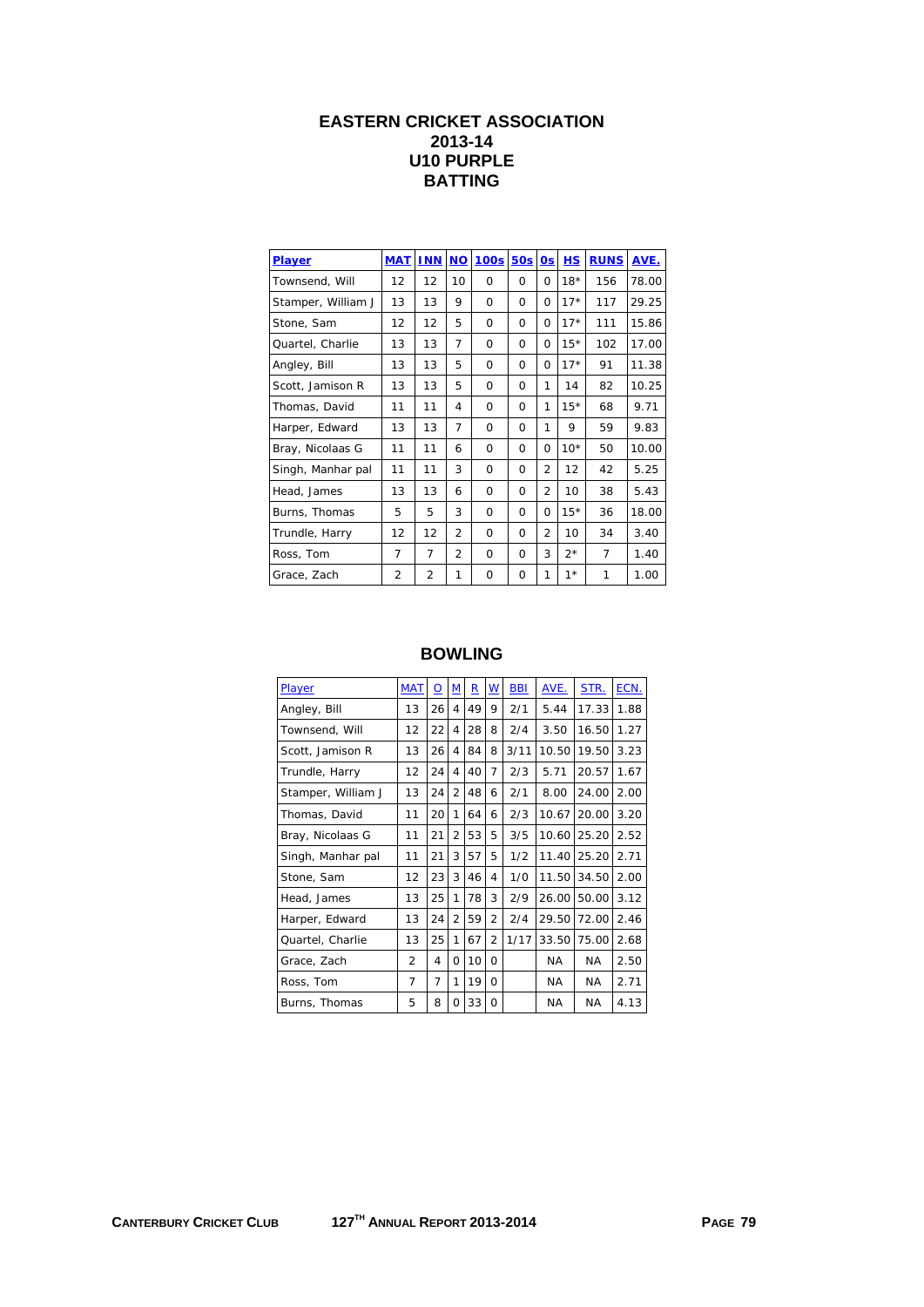It was a fantastic year for the U 10's Purple team coached by Bob Angley. The team finished the year unbeaten and every player showed great commitment and improvement. Key to the team's success was Thursday night training. The boys trained in a match setting where they were coached in all aspects of the game in a fun and learning environment. The commitment to the team and the club by all U10 Purple families was outstanding. The boys also had the opportunity to make friendships outside of their normal school groups. All in all a great season for U 10's Purple and some glimpses of a bright future for CCC.

Regards Andrew Stamper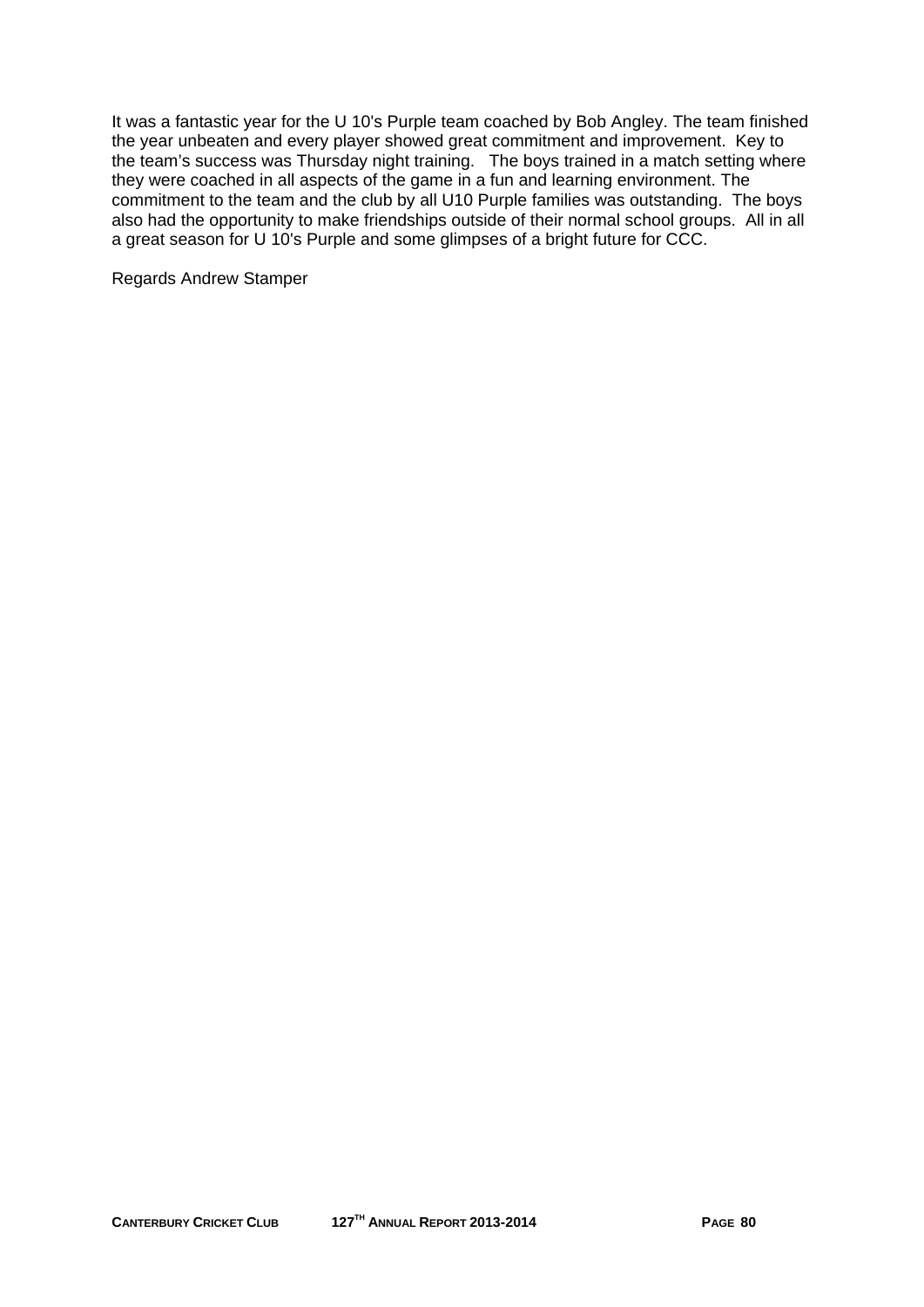### **EASTERN CRICKET ASSOCIATION 2013-14 U10 YELLOW 1 SEASON FIXTURE**

| <b>RND</b>     | Dates     | <b>Home Team</b>                                                          | Â         | Away Team                                        | Venue                              |
|----------------|-----------|---------------------------------------------------------------------------|-----------|--------------------------------------------------|------------------------------------|
| -1             | 12 Oct 13 | Canterbury Visser<br>$3/86$ (cc)                                          | def       | Ashwood White<br>$3/73$ (cc)                     | Hislop Park No 2 Oval<br>(CentralÂ |
| $\overline{2}$ | 19 Oct 13 | Boroondara Licheni<br>$6/91$ (cc)                                         | def       | Canterbury Visser<br>$8/54$ (cc)                 | Myrtle Park EastÂ                  |
| 3              | 26 Oct 13 | Marcellin OC<br>68                                                        | def<br>by | Canterbury Visser<br>4/95(dec) E Cunningham 3/13 | Highfield Park (Upper) Å           |
| 4              | 9 Nov 13  | Canterbury Visser<br>5/70(cc) F Di Paolo 3/9                              | def       | <b>Bulleen</b><br>$3/52$ (cc)                    | Hislop Park No 2 Oval<br>(CentralA |
| 5              | 16 Nov 13 | <b>Trinity Willison Yellow</b><br>8/40(cc) J Subramaniam 3/1 A Wilson 3/3 | def<br>by | Canterbury Visser<br>$4/88$ (cc)                 | Highfield Park (Upper) Å           |
| 6              | 23 Nov 13 | Ashwood White                                                             | drew      | Canterbury Visser                                | Ashwood CollegeÅ                   |
| $\overline{7}$ | 30 Nov 13 | Kew Junior<br>5/85                                                        | def<br>by | Canterbury Visser<br>5/109                       | Reservoir ReserveÅ                 |
| 8              | 7 Dec 13  | Marcellin OC<br>4/55 W Filiott 3/4                                        | def<br>by | Canterbury Visser<br>5/92                        | Marcellin College No 4<br>OvalÂ    |
| 9              | 14 Dec 13 | Canterbury Visser<br>$4/101$ (cc)                                         | def       | <b>Bulleen</b><br>$8/70$ (cc)                    | Hislop Park No 2 Oval<br>(CentralA |
| 10             | 1 Feb 14  | North Balwyn<br>99                                                        | def<br>bv | Canterbury Visser<br>3/122                       | Macleay Park No 5Å                 |
| 11             | 8 Feb 14  | Ashwood Blue<br>$6/106$ (cc)                                              | def       | Canterbury Visser<br>10/90(cc) M Wain 4/8        | jingella reserveÂ                  |
| 12             | 15 Feb 14 | Canterbury Cestan<br>$8/91$ (cc)                                          | def<br>by | Canterbury Visser<br>$9/101$ (cc)                | Warner ReserveÅ                    |
| 13             | 22 Feb 14 | Canterbury Visser<br>64                                                   | def<br>by | Kew Junior<br>$6/81$ (cc)                        | Hislop Park No 2 Oval<br>(CentralĂ |
| 14             | 1 Mar 14  | Canterbury Visser<br>$9/66$ (cc)                                          | def<br>by | Ashwood Blue<br>$3/123$ (cc)                     | Hislop Park No 2 Oval<br>(CentralA |
|                |           |                                                                           |           |                                                  |                                    |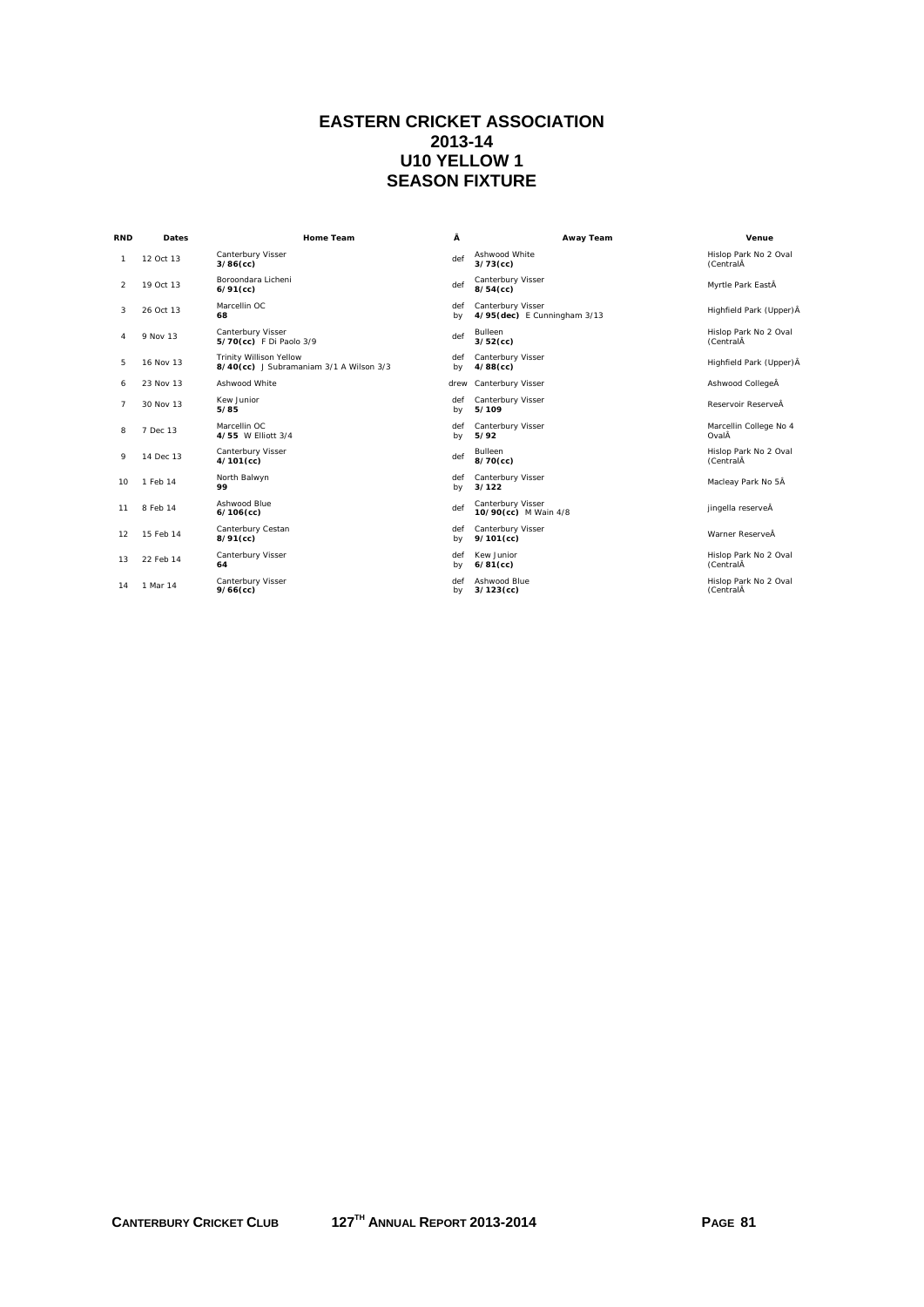## **EASTERN CRICKET ASSOCIATION 2013-14 U10 YELLOW 1 BATTING**

| Player                 | <b>MAT</b> | <b>INN</b> | <b>NO</b>      | 100s     | <b>50s</b> | 0s             | <b>HS</b> | <b>RUNS</b> | AVE.  |
|------------------------|------------|------------|----------------|----------|------------|----------------|-----------|-------------|-------|
| Visser, Liam           | 10         | 10         | 5              | $\Omega$ | $\Omega$   | 1              | 18        | 95          | 19.00 |
| Elliott, Will          | 10         | 10         | 3              | 0        | $\Omega$   | $\overline{2}$ | $17*$     | 89          | 12.71 |
| Barratt-Smith, Charlie | 11         | 10         | 3              | $\Omega$ | $\Omega$   | 1              | 19        | 75          | 10.71 |
| Wilson, Archie         | 10         | 8          | $\overline{2}$ | $\Omega$ | $\Omega$   | $\overline{2}$ | 17        | 46          | 7.67  |
| Subramaniam, Jasper    | 9          | 8          | 5              | $\Omega$ | $\Omega$   | $\Omega$       | 15        | 43          | 14.33 |
| Devlin, Edward H       | 11         | 10         | 3              | $\Omega$ | $\Omega$   | 3              | 15        | 28          | 4.00  |
| Grlj, Ben              | 10         | 10         | 4              | $\Omega$ | $\Omega$   | 4              | $9*$      | 27          | 4.50  |
| Mason, Oscar           | 9          | 8          | 6              | 0        | $\Omega$   | $\Omega$       | $7*$      | 25          | 12.50 |
| Richardson, Sam        | 10         | 9          | $\overline{2}$ | $\Omega$ | $\Omega$   | $\overline{2}$ | 11        | 25          | 3.57  |
| Ewart, James           | 9          | 7          | 5              | $\Omega$ | $\Omega$   | $\Omega$       | $18*$     | 24          | 12.00 |
| Troedel, Rupert        | 10         | 10         | 4              | $\Omega$ | $\Omega$   | 4              | 10        | 15          | 2.50  |
| Kerr, Freddie          | 10         | 9          | 3              | $\Omega$ | $\Omega$   | $\overline{2}$ | 4         | 12          | 2.00  |
| Ross, Lachlan          | 10         | 9          | 3              | $\Omega$ | $\Omega$   | 5              | $8*$      | 11          | 1.83  |
| Besley, Beau           | 9          | 8          | $\overline{2}$ | 0        | $\Omega$   | 1              | 3         | 11          | 1.83  |
| Quinn, Rupert          | 9          | 8          | 4              | $\Omega$ | $\Omega$   | $\overline{2}$ | $4*$      | 10          | 2.50  |
| Whatling, Tom          | 9          | 8          | 4              | 0        | $\Omega$   | 2              | $4*$      | 10          | 2.50  |

| <b>Player</b>          | <b>MAT</b> | $\Omega$ | <u>M</u>       | $\mathbf R$ | <u>w</u>       | <b>BBI</b> | AVE.  | STR.   | ECN. |
|------------------------|------------|----------|----------------|-------------|----------------|------------|-------|--------|------|
| Elliott, Will          | 10         | 22       | 3              | 32          | 9              | 3/4        | 3.56  | 14.67  | 1.45 |
| Wilson, Archie         | 10         | 16       | 0              | 35          | 7              | 3/3        | 5.00  | 13.71  | 2.19 |
| Visser, Liam           | 10         | 22       | 5              | 44          | $\overline{7}$ | 2/17       | 6.29  | 18.86  | 2.00 |
| Subramaniam, Jasper    | 9          | 16       | $\overline{2}$ | 49          | $\overline{7}$ | 3/1        | 7.00  | 13.71  | 3.06 |
| Whatling, Tom          | 9          | 16       | <sup>0</sup>   | 49          | 5              | 2/1        | 9.80  | 19.20  | 3.06 |
| Kerr, Freddie          | 10         | 19       | 1              | 61          | 5              | 1/2        | 12.20 | 22.80  | 3.21 |
| Grlj, Ben              | 10         | 20       | $\Omega$       | 67          | 5              | 1/3        | 13.40 | 24.00  | 3.35 |
| Besley, Beau           | 9          | 16       | $\overline{2}$ | 43          | 4              | 2/8        | 10.75 | 24.00  | 2.69 |
| Barratt-Smith, Charlie | 11         | 21       | 0              | 59          | 4              | 2/9        | 14.75 | 31.50  | 2.81 |
| Troedel, Rupert        | 10         | 22       | 1              | 59          | 4              | 2/5        | 14.75 | 33.00  | 2.68 |
| Ewart, James           | 9          | 17       | 1              | 72          | 4              | 2/12       | 18.00 | 25.50  | 4.24 |
| Ross, Lachlan          | 10         | 19       | $\Omega$       | 52          | 3              | 2/11       | 17.33 | 38.00  | 2.74 |
| Devlin, Edward H       | 11         | 23       | 1              | 98          | $\overline{2}$ | 1/10       | 49.00 | 69.00  | 4.26 |
| Quinn, Rupert          | 9          | 16       | 1              | 47          | 1              | 1/8        | 47.00 | 96.00  | 2.94 |
| Mason, Oscar           | 9          | 15       | $\Omega$       | 49          | 1              | 1/10       | 49.00 | 90.00  | 3.27 |
| Richardson, Sam        | 10         | 19       | $\Omega$       | 69          | 1              | 1/15       | 69.00 | 114.00 | 3.63 |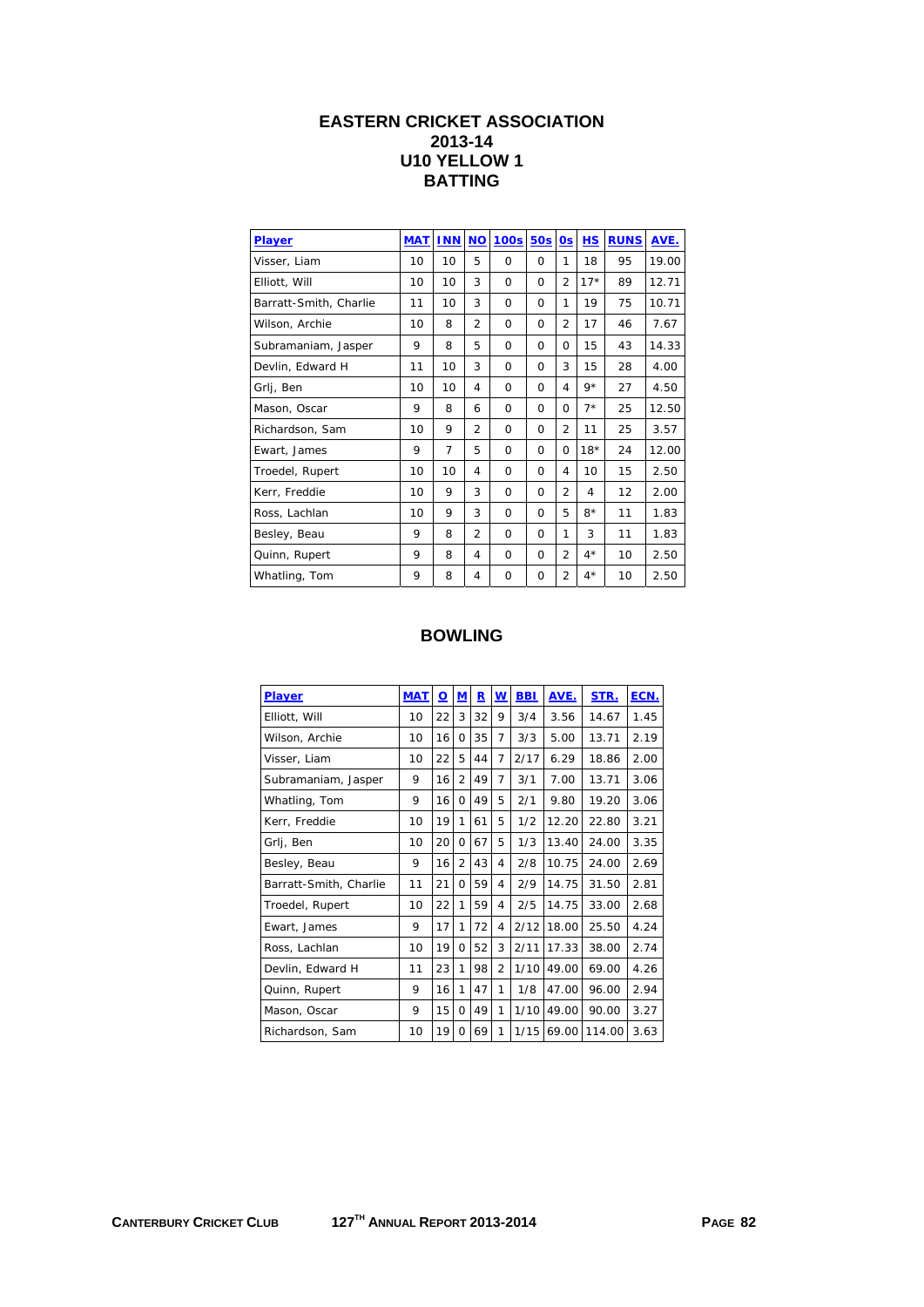### **EASTERN CRICKET ASSOCIATION 2013-14 U10 BLACK SEASON FIXTURE**

| <b>RND</b>     | Dates     | <b>Home Team</b>                   | Â         | Away Team                                      | Venue                              |
|----------------|-----------|------------------------------------|-----------|------------------------------------------------|------------------------------------|
| 1.             | 12 Oct 13 | North Balwyn<br>$2/60$ (cc)        | def       | Canterbury Grant<br>$8/58$ (cc)                | Myrtle Park EastÂ                  |
| $\mathcal{P}$  | 19 Oct 13 | Canterbury Grant<br>$3/59$ (cc)    | bv        | def Deepdene Deeners<br>$3/91$ (cc)            | Hislop Park No 2 Oval<br>(CentralA |
| 3              | 26 Oct 13 | Canterbury Grant<br>$6/36$ (cc)    | def<br>bv | <b>Balwyn Blasters</b><br>$5/96$ (cc)          | Hislop Park No 2 Oval<br>(CentralA |
| 4              | 9 Nov 13  | Boroondara Glesson<br>$2/155$ (cc) | def       | Canterbury Grant                               | Fairveiw ParkÂ                     |
| 5              | 16 Nov 13 | Canterbury Grant<br>$3/71$ (cc)    | def<br>by | Edinburgh Gold<br>5/75(cc) w dawkins 3/6       | Hislop Park No 2 Oval<br>(CentralA |
| 6              | 23 Nov 13 | Canterbury Grant<br>$3/59$ (cc)    | by        | def North Balwyn<br>$5/76$ (cc)                | Hislop Park No 2 Oval<br>(CentralA |
| $\overline{7}$ | 30 Nov 13 | Canterbury Grant<br>6/35           | by        | def Kew Junior<br>$3/82$ (cc)                  | Hislop Park No 2 Oval<br>(CentralA |
| 8              | 7 Dec 13  | Canterbury Grant<br>$9/80$ (cc)    | def       | Edinburgh Burgundy<br>5/50(cc) S Bellamy 3/4   | Hislop Park No 2 Oval<br>(CentralA |
| 9              | 14 Dec 13 | Boroondara Glesson<br>$7/97$ (cc)  | def       | Canterbury Grant<br>9/48(cc) LO Zimmermann 4/1 | Fairveiw ParkÂ                     |
| 10             | 1 Feb 14  | Canterbury Grant<br>$8/83$ (cc)    | bv        | def Balwyn Blasters<br>3/147                   | Hislop Park No 2 Oval<br>(CentralA |
| 11             | 8 Feb 14  | Canterbury Grant<br>93             | def       | Deepdene Deeners<br>$6/91$ (cc)                | Hislop Park No 2 Oval<br>(CentralÂ |
| 12             | 15 Feb 14 | Canterbury Grant<br>$7/97$ (cc)    | by        | def Balwyn<br>$4/127$ (cc)                     | Hislop Park No 2 Oval<br>(CentralA |
| 13             | 22 Feb 14 | Kew Junior<br>$6/98$ (cc)          | def       | Canterbury Grant<br>59                         | Reservoir ReserveÂ                 |
| 14             | 1 Mar 14  | Deepdene Deeners<br>90             | by        | def Canterbury Grant<br>$6/92$ (cc)            | Greythorn ParkÂ                    |
|                |           |                                    |           |                                                |                                    |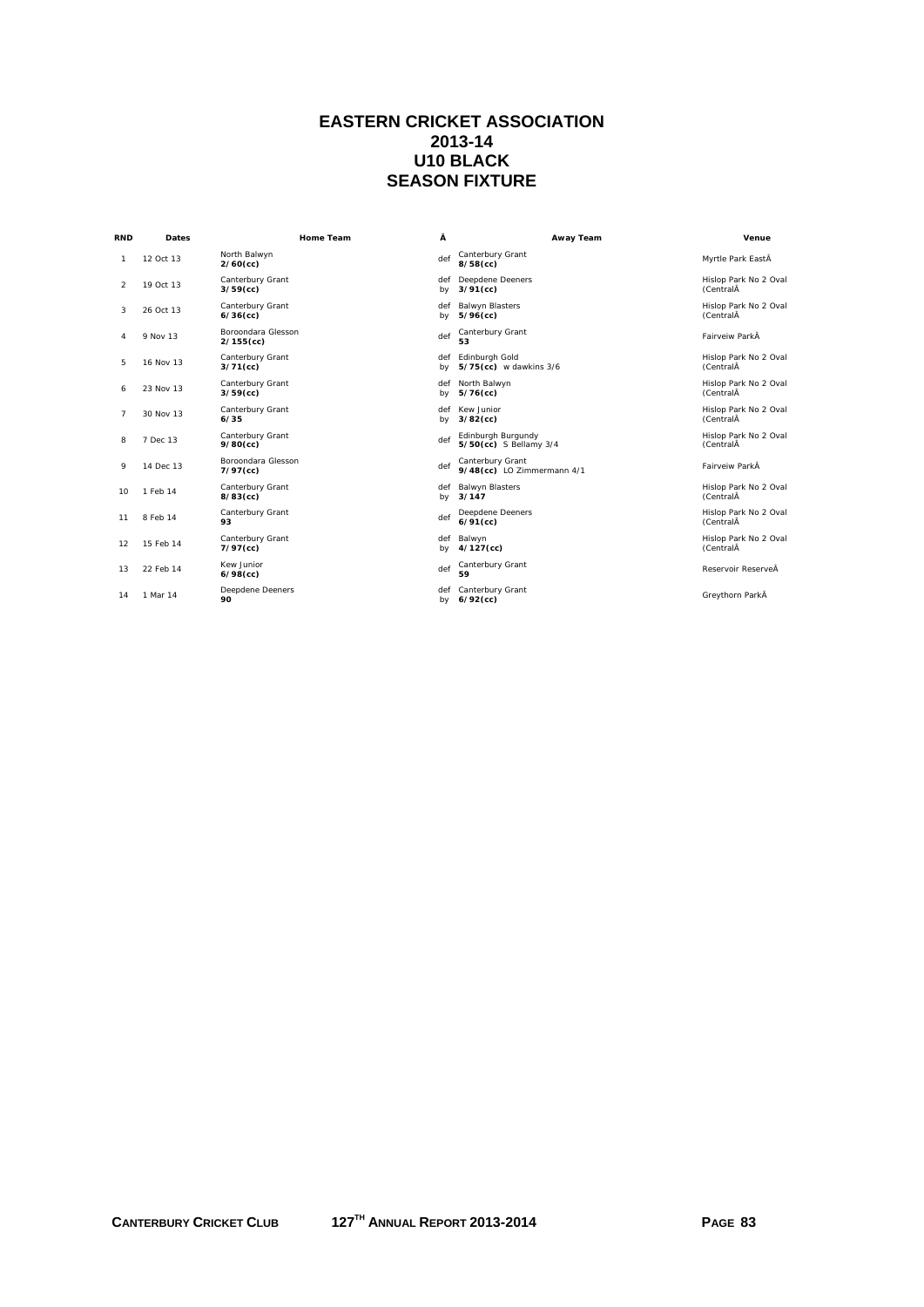## **EASTERN CRICKET ASSOCIATION 2013-14 U10 BLACK BATTING**

| <b>Player</b>     | <b>MAT</b> | <b>INN</b> | <b>NO</b>      | <b>100s</b> | <b>50s</b> | 0s             | <b>HS</b> | <b>RUNS</b> | AVE. |
|-------------------|------------|------------|----------------|-------------|------------|----------------|-----------|-------------|------|
| Hay, Josh         | 13         | 13         | 6              | $\Omega$    | $\Omega$   | 3              | 15        | 52          | 7.43 |
| Azzopardi, Ari    | 11         | 11         | $\overline{2}$ | $\Omega$    | $\Omega$   | 3              | 15        | 48          | 5.33 |
| Dawkins, Will     | 13         | 13         | $\overline{7}$ | 0           | 0          | 1              | 16        | 46          | 7.67 |
| Bellamy, Sam      | 14         | 14         | 7              | $\Omega$    | $\Omega$   | 3              | 8         | 41          | 5.86 |
| Grant, Max        | 14         | 14         | 9              | $\Omega$    | $\Omega$   | 1              | $10*$     | 39          | 7.80 |
| Spicer, Rory      | 14         | 14         | 4              | $\Omega$    | $\Omega$   | 6              | $10*$     | 24          | 2.40 |
| Hicks, Matthew    | 14         | 14         | $\overline{7}$ | $\Omega$    | 0          | $\overline{2}$ | 5         | 23          | 3.29 |
| Poynton, Ming     | 12         | 12         | 5              | $\Omega$    | $\Omega$   | 3              | $9*$      | 21          | 3.00 |
| Vause, Ben        | 13         | 13         | 9              | $\Omega$    | $\Omega$   | 3              | $7*$      | 20          | 5.00 |
| Gradidge, Fabrice | 12         | 12         | 5              | $\Omega$    | $\Omega$   | 4              | 9         | 18          | 2.57 |
| Charteris, Guy    | 13         | 13         | 6              | $\Omega$    | $\Omega$   | 5              | $6*$      | 18          | 2.57 |
| Davis, Cooper     | 12         | 12         | $\overline{7}$ | $\Omega$    | $\Omega$   | 5              | $10*$     | 16          | 3.20 |
| Brown, Fynn       | 14         | 14         | 6              | 0           | $\Omega$   | $\overline{2}$ | 4         | 15          | 1.88 |
| Clark, Louis      | 13         | 13         | 6              | $\Omega$    | $\Omega$   | 5              | $5*$      | 13          | 1.86 |

| Player            | <b>MAT</b> | <u>o</u> | M              | R   | W        | BBI  | AVE.  | STR.      | ECN. |
|-------------------|------------|----------|----------------|-----|----------|------|-------|-----------|------|
| Dawkins, Will     | 13         | 26       | 3              | 71  | 9        | 3/6  | 7.89  | 17.33     | 2.73 |
| Bellamy, Sam      | 14         | 26       | $\overline{2}$ | 83  | 6        | 3/4  | 13.83 | 26.00     | 3.19 |
| Hicks, Matthew    | 14         | 27       | 0              | 109 | 6        | 2/15 | 18.17 | 27.00     | 4.04 |
| Grant, Max        | 14         | 28       | 5              | 79  | 4        | 2/3  | 19.75 | 42.00     | 2.82 |
| Davis, Cooper     | 12         | 22       | 0              | 91  | 4        | 2/6  | 22.75 | 33.00     | 4.14 |
| Azzopardi, Ari    | 11         | 20       | 1              | 99  | 4        | 1/4  | 24.75 | 30.00     | 4.95 |
| Brown, Fynn       | 14         | 27       | 1              | 122 | 4        | 2/4  | 30.50 | 40.50     | 4.52 |
| Charteris, Guy    | 13         | 26       | $\overline{2}$ | 73  | 3        | 2/5  | 24.33 | 52.00     | 2.81 |
| Spicer, Rory      | 14         | 29       | 5              | 73  | 3        | 1/1  | 24.33 | 58.00     | 2.52 |
| Hay, Josh         | 13         | 27       | $\overline{2}$ | 81  | 3        | 1/1  | 27.00 | 54.00     | 3.00 |
| Clark, Louis      | 13         | 24       | 0              | 100 | 3        | 1/6  | 33.33 | 48.00     | 4.17 |
| Gradidge, Fabrice | 12         | 19       | 0              | 97  | 1        | 1/5  | 97.00 | 114.00    | 5.11 |
| Vause, Ben        | 13         | 25       | 0              | 100 | 0        |      | NA.   | NA.       | 4.00 |
| Poynton, Ming     | 12         | 20       | 0              | 101 | $\Omega$ |      | NA    | <b>NA</b> | 5.05 |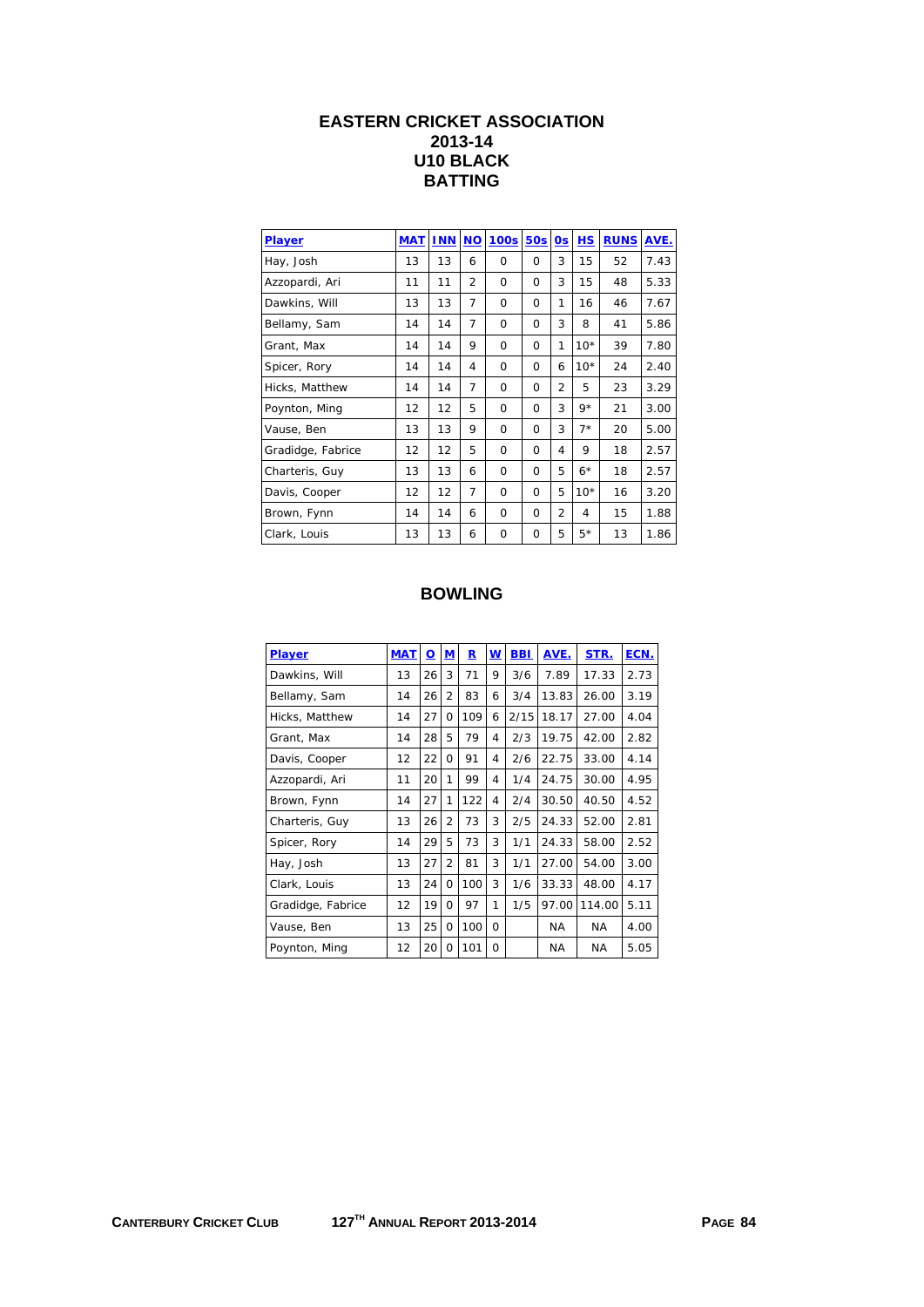## **EASTERN CRICKET ASSOCIATION 2013-14 U10 YELLOW 2 SEASON FIXTURE**

| <b>RND</b>     | <b>Dates</b> | Home Team                                       | Â         | Away Team                                | Venue                            |
|----------------|--------------|-------------------------------------------------|-----------|------------------------------------------|----------------------------------|
| 1              | 12 Oct 13    | Canterbury Cestan<br>$6/80$ (cc)                | def       | Marcellin OC<br>8/36(cc) T Buultjens 3/3 | Hislop Park No 1 Oval<br>(East)Å |
| 2              | 19 Oct 13    | Kew Junior<br>7/78 C Lynch 3/3                  | def<br>bv | Canterbury Cestan<br>6/100               | Reservoir ReserveÅ               |
| 3              | 26 Oct 13    | North Balwyn<br>$6/78$ (cc)                     | def<br>by | Canterbury Cestan<br>$5/84$ (cc)         | Macleay Park No 5Å               |
| 4              | 9 Nov 13     | Canterbury Cestan                               |           | drew Trinity Willison Yellow             | Hislop Park No 1 Oval<br>(East)Å |
| 5              | 16 Nov 13    | Ashwood White<br>$5/76$ (cc)                    | def<br>by | Canterbury Cestan<br>$6/89$ (cc)         | Ashwood CollegeÂ                 |
| 6              | 23 Nov 13    | Boroondara Licheni<br>10/67(cc) O Sestan 3/1    | def       | Canterbury Cestan<br>$8/47$ (cc)         | Myrtle Park EastÂ                |
| $\overline{7}$ | 30 Nov 13    | Ashwood Blue<br>$4/95$ (cc)                     | def<br>by | Canterbury Cestan<br>$5/107$ (cc)        | jingella reserveÂ                |
| 8              | 7 Dec 13     | Bulleen<br>6/55                                 | def<br>by | Canterbury Cestan<br>$5/110$ (cc)        | Timber Ridge ReserveÅ            |
| 9              | 14 Dec 13    | Canterbury Cestan<br>49 S Antonacci 3/6         | def<br>by | Ashwood White<br>$5/84$ (cc)             | Hislop Park No 1 Oval<br>(East)Å |
| 10             | 1 Feb 14     | Canterbury Cestan<br>$8/84$ (cc)                | def       | Marcellin OC<br>$5/46$ (cc)              | Hislop Park No 1 Oval<br>(East)Å |
| 11             | 8 Feb 14     | Canterbury Cestan<br>$4/99$ (cc)                | def       | <b>Trinity Willison Yellow</b><br>5/59   | Warner ReserveÅ                  |
| 12             | 15 Feb 14    | Canterbury Cestan<br>$8/91$ (cc)                | def<br>by | Canterbury Visser<br>$9/101$ (cc)        | Warner ReserveÅ                  |
| 13             | 22 Feb 14    | North Balwyn<br>6/102                           | def<br>by | Canterbury Cestan<br>7/139               | Macleay Park No 5Å               |
| 14             | 1 Mar 14     | Boroondara Licheni<br>67 A Evans 3/2 E Bohl 3/5 | def<br>by | Canterbury Cestan<br>$6/73$ (cc)         | Myrtle Park EastÅ                |
|                |              |                                                 |           |                                          |                                  |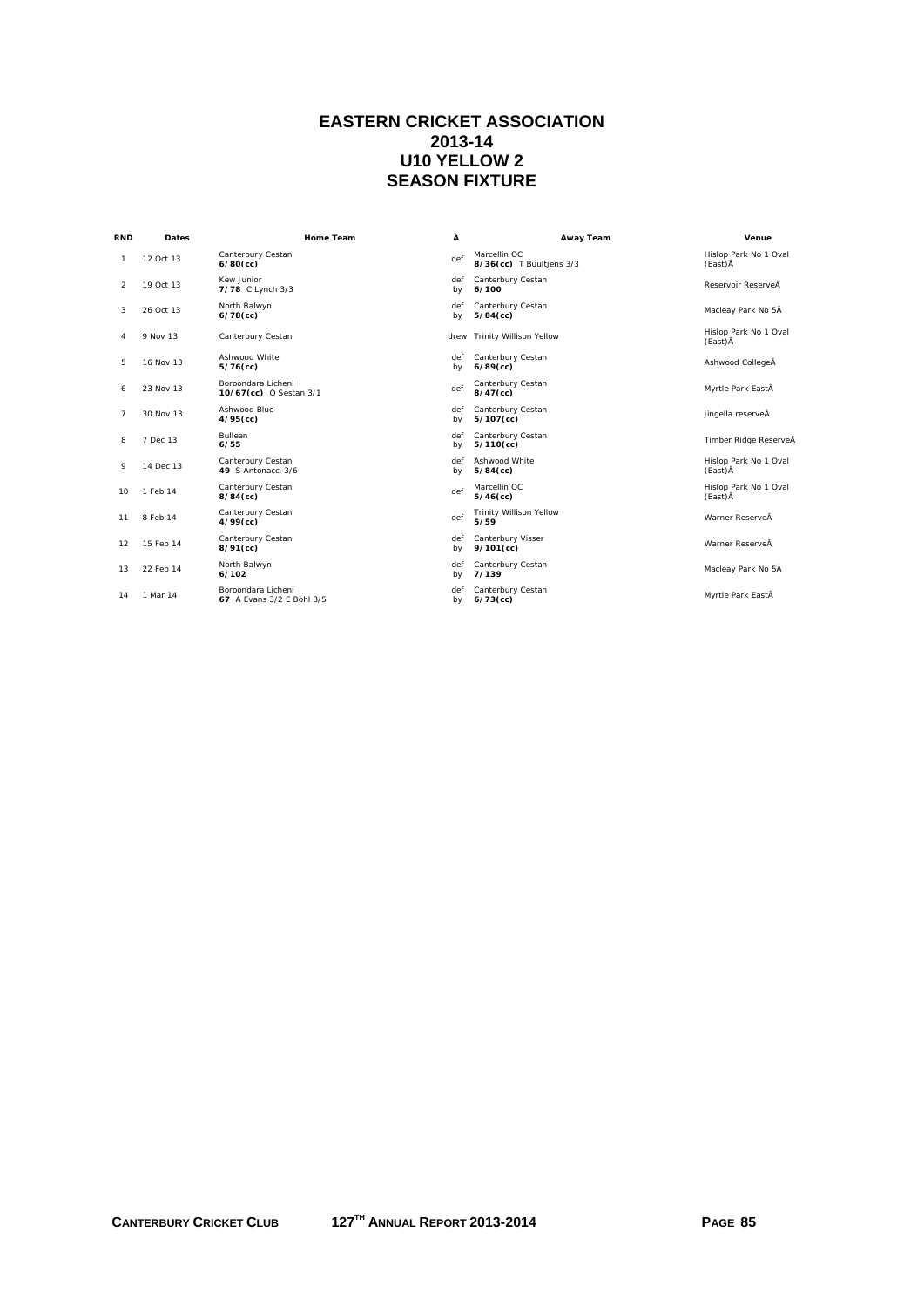### **EASTERN CRICKET ASSOCIATION 2013-14 U10 YELLOW 2 BATTING**

| <b>Player</b>     | <b>MAT</b> | <b>INN</b> | <b>NO</b> | 100s     | 50s      | 0s             | H S            | <b>RUNS</b>    | AVE.  |
|-------------------|------------|------------|-----------|----------|----------|----------------|----------------|----------------|-------|
| Sestan, Ollie     | 13         | 12         | 8         | $\Omega$ | 0        | 1              | $17*$          | 118            | 29.50 |
| Lynch, Conor      | 12         | 12         | 7         | $\Omega$ | 0        | 1              | $17*$          | 98             | 19.60 |
| Bohl, Elliott     | 11         | 11         | 9         | $\Omega$ | 0        | 0              | 14             | 88             | 44.00 |
| Evans, Ashton     | 12         | 12         | 5         | $\Omega$ | 0        | 1              | $17*$          | 84             | 12.00 |
| Phillips, Sam     | 11         | 11         | 6         | $\Omega$ | 0        | $\Omega$       | $15*$          | 80             | 16.00 |
| Ingpen, James S   | 11         | 11         | 6         | 0        | 0        | 1              | $11*$          | 55             | 11.00 |
| Woods, Peter      | 10         | 10         | 7         | $\Omega$ | 0        | O              | $13*$          | 36             | 12.00 |
| Johnston, Oliver  | 12         | 12         | 4         | $\Omega$ | 0        | $\overline{2}$ | 9              | 36             | 4.50  |
| Buultjens, Thomas | 11         | 11         | 7         | $\Omega$ | 0        | 3              | $8*$           | 28             | 7.00  |
| Detsikas, Isaac   | 12         | 12         | 4         | $\Omega$ | 0        | $\overline{2}$ | 7              | 25             | 3.13  |
| Johnson, Luke J   | 8          | 8          | 3         | $\Omega$ | $\Omega$ | 1              | $3*$           | 13             | 2.60  |
| Schache, Thomas A | 11         | 11         | 5         | 0        | 0        | 4              | $2*$           | $\overline{7}$ | 1.17  |
| Croagh, Peter     | 11         | 11         | 6         | $\Omega$ | 0        | 4              | $2*$           | 6              | 1.20  |
| Sharp, Sebastian  | 11         | 8          | 3         | $\Omega$ | Ω        | 4              | $\overline{2}$ | 3              | 0.60  |

| <b>Player</b>     | <b>MAT</b> | <u>0</u> | M              | R   | W              | <b>BBI</b> | AVE.  | STR.   | ECN. |
|-------------------|------------|----------|----------------|-----|----------------|------------|-------|--------|------|
| Buultjens, Thomas | 11         | 24       | $\overline{2}$ | 69  | 12             | 3/3        | 5.75  | 12.00  | 2.88 |
| Sestan, Ollie     | 13         | 26       | 3              | 53  | 11             | 3/1        | 4.82  | 14.18  | 2.04 |
| Ingpen, James S   | 11         | 22       | 3              | 49  | 9              | 2/1        | 5.44  | 14.67  | 2.23 |
| Bohl, Elliott     | 11         | 21       | 8              | 37  | 8              | 3/5        | 4.63  | 15.75  | 1.76 |
| Phillips, Sam     | 11         | 23       | 6              | 39  | 7              | 2/3        | 5.57  | 19.71  | 1.70 |
| Evans, Ashton     | 12         | 23       | 7              | 42  | 7              | 3/2        | 6.00  | 19.71  | 1.83 |
| Lynch, Conor      | 12         | 28       | 10             | 52  | 5              | 3/3        | 10.40 | 33.60  | 1.86 |
| Johnson, Luke J   | 8          | 19       | 4              | 39  | 4              | 2/4        | 9.75  | 28.50  | 2.05 |
| Croagh, Peter     | 11         | 23       | $\overline{2}$ | 76  | 4              | 2/14       | 19.00 | 34.50  | 3.30 |
| Schache, Thomas A | 11         | 24       | $\Omega$       | 116 | 4              | 1/7        | 29.00 | 36.00  | 4.83 |
| Johnston, Oliver  | 12         | 21       | 3              | 59  | $\overline{2}$ | 1/5        | 29.50 | 63.00  | 2.81 |
| Sharp, Sebastian  | 11         | 24       | $\Omega$       | 93  | $\overline{2}$ | 1/7        | 46.50 | 72.00  | 3.88 |
| Detsikas, Isaac   | 12         | 25       | $\Omega$       | 124 | $\overline{2}$ | 1/5        | 62.00 | 75.00  | 4.96 |
| Woods, Peter      | 10         | 17       | 3              | 51  | 1              | 1/2        | 51.00 | 102.00 | 3.00 |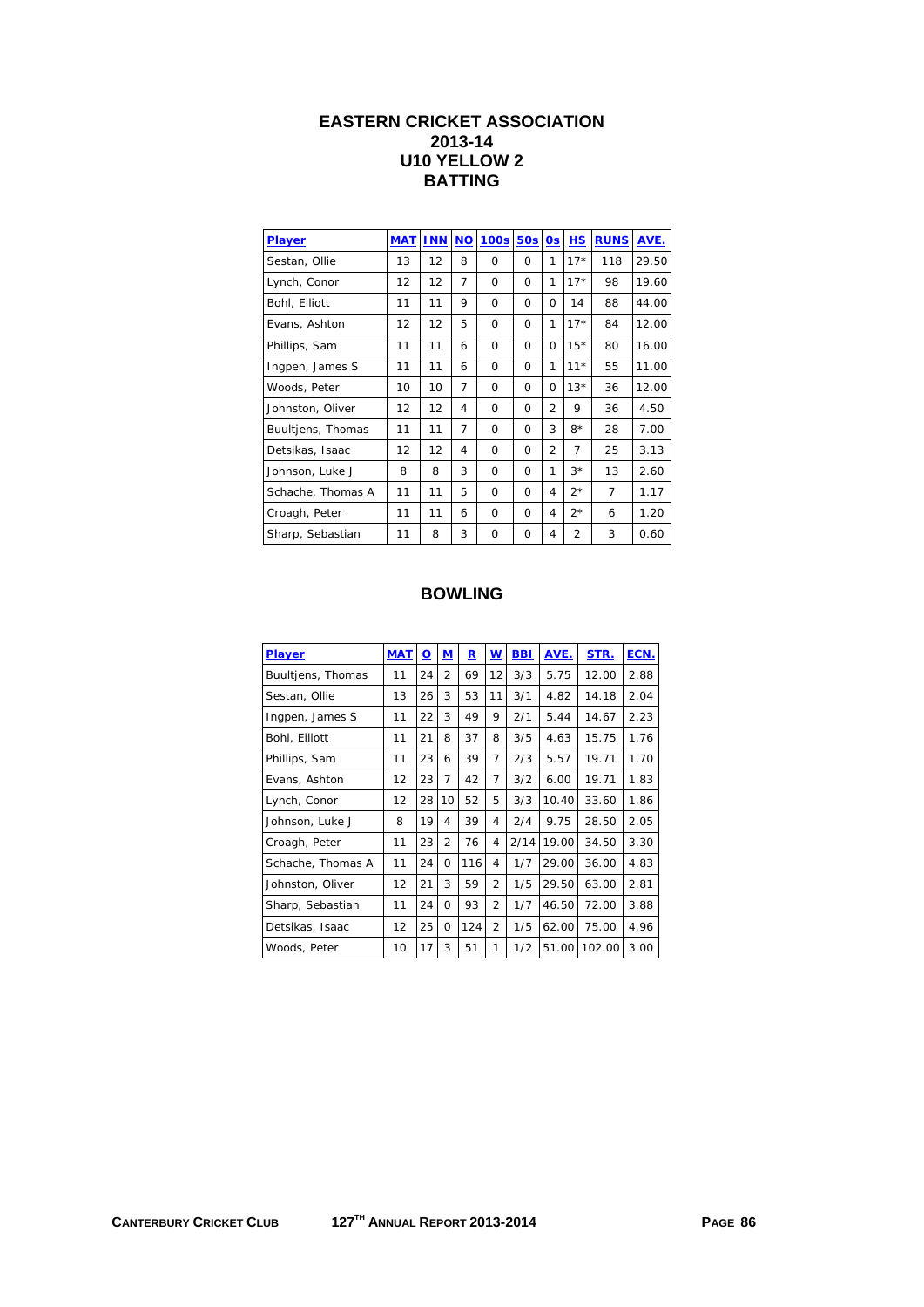## **CLUB RECORDS**

## **HIGHEST TEAM SCORES**

| <b>SCORE</b> | ΧI              | <b>OPPOSITION</b>           | <b>SEASON</b> |
|--------------|-----------------|-----------------------------|---------------|
|              |                 |                             |               |
| 9/461        | 4 <sup>TH</sup> | <b>STC South Camberwell</b> | 1976-77       |
| 8/431        | 2 <sup>nd</sup> | Mont Albert                 | 2011-12       |
| 412          | 1st             | <b>Box Hill</b>             | 1905-06       |
| 8/368        | 2 <sup>nd</sup> | Deepdene                    | 1978-79       |
| 366          | 1 <sub>ST</sub> | Kew                         | 1913-14       |
| 5/365        | 1 <sup>st</sup> | East Malvern Tooronga       | 2012-13       |
| 6/356        | 3 <sup>rd</sup> | South Yarra                 | 2001-02       |
| 353          | 1 <sup>st</sup> | <b>Bulleen</b>              | 2001-02       |
| 9/351        | 1 <sup>st</sup> | West Hawthorn               | 2001-02       |
| 4/345        | 1 <sup>st</sup> | <b>Richmond City</b>        | 2009-10       |
| 7/345        | 3 <sup>rd</sup> | North Balwyn                | 1980-81       |
| 3/342        | 4 <sup>th</sup> | <b>STC South Camberwell</b> | 1998/99       |
| 8/339        | U16             | North Balwyn                | 1966-67       |
| 9/339        | 2 <sup>nd</sup> | Deepdene                    | 1979-80       |

# **LOWEST TEAM SCORES**

| <b>SCORE</b> | XI              | <b>OPPOSITION</b>    | <b>SEASON</b> |
|--------------|-----------------|----------------------|---------------|
|              |                 |                      |               |
| 23           | $1^{ST}$        | Deepdene             | 1943-44       |
| 26           | 1 <sup>ST</sup> | <b>Box Hill</b>      | 1890-91       |
| 29           | U16             | Donvale              | 1984-85       |
| 34           | 1 <sup>st</sup> | Deepdene             | 2003-04       |
| 38           | 1 <sup>st</sup> | <b>Mont Albert</b>   | 1965-66       |
| 43           | $4^{\text{th}}$ | <b>Richmond City</b> | 1980-81       |
| 45           | $1^{ST}$        | <b>Mont Albert</b>   | 2006-07       |
| 51           | 2 <sup>nd</sup> | Croydon              | 1968-69       |
| 53           | 3 <sup>RD</sup> | <b>Richmond City</b> | 1977-78       |
| 57           | 1 <sup>st</sup> | Mulgrave             | 2010-11       |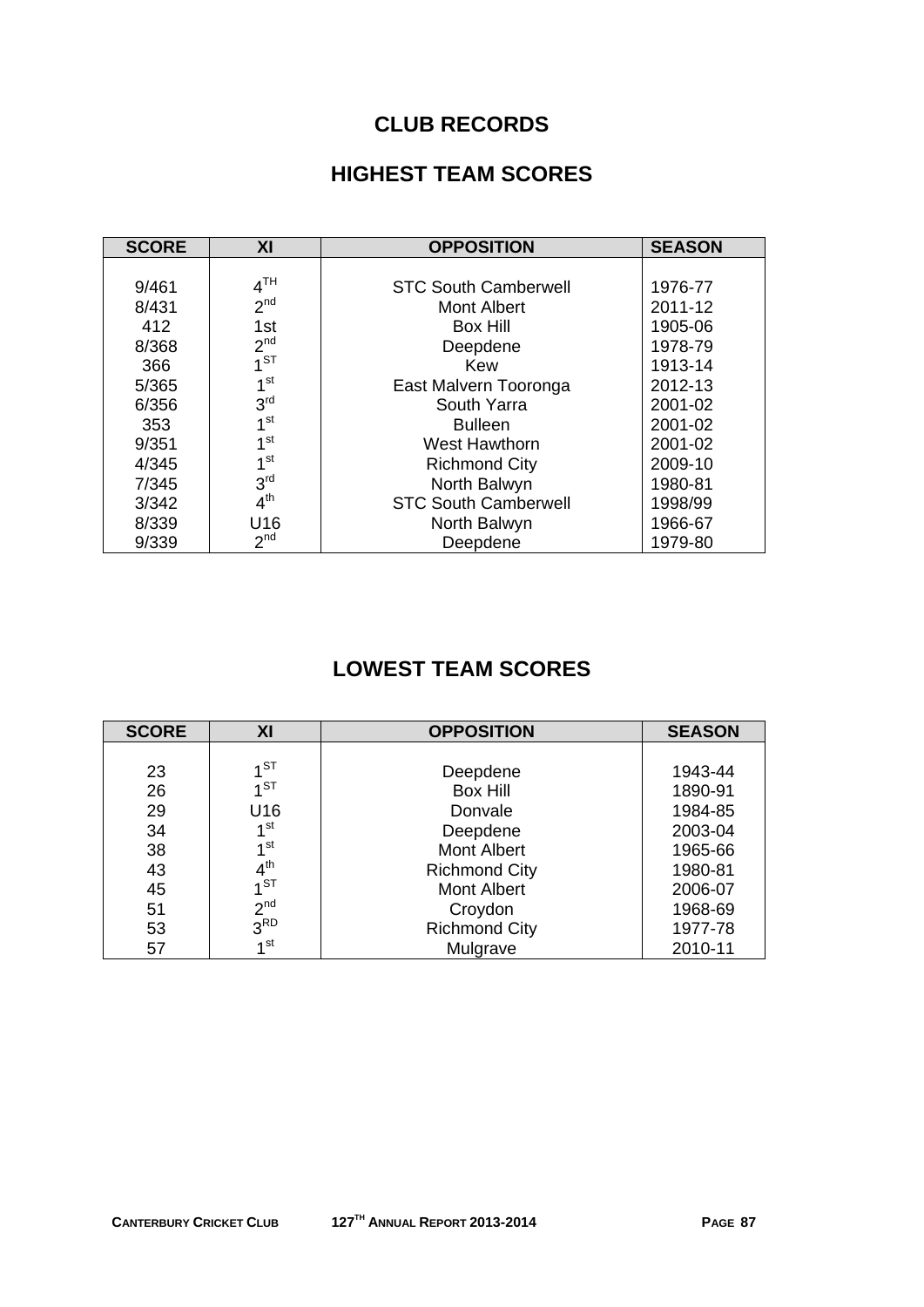| <b>SCORE</b> | XI              | <b>PLAYER</b>      | <b>SEASON</b> |
|--------------|-----------------|--------------------|---------------|
|              |                 |                    |               |
| 192          | 3 <sup>RD</sup> | Bertram, G         | 1981-82       |
| 190          | 4 <sup>th</sup> | Day, S             | 1976-77       |
| 168*         | 1 <sup>st</sup> | Mackie, S          | 1921-22       |
| 167*         | 1 <sup>st</sup> | Goodear. G         | 1962-63       |
| 160*#        | 2 <sup>nd</sup> | Sanguinetti, G     | 2007-08       |
| 159*         | 2 <sup>nd</sup> | McCarthy, E        | 1980-81       |
| $157*$       | 1 <sup>st</sup> | Silvers, K         | 1941-42       |
| 157          | 4 <sup>th</sup> | McBride, D         | 2006-07       |
| 157          | 2 <sup>nd</sup> | <b>Cumming ACR</b> | 2010-11       |
| 154          | 1 <sup>st</sup> | Goodear, G         | 1953-54       |
| 154          | 1 <sup>st</sup> | McCarthy, G        | 2008-09       |
| $151*$       | 2 <sup>nd</sup> | McCarthy, E        | 1977-78       |
| 150          | 2 <sup>nd</sup> | Everard, D         | 1976-77       |
| 150          | 4 <sup>th</sup> | King. L            | 2009-10       |
| 148          | 1 <sup>st</sup> | Powick, G          | 2012-13       |
| 144          | 3 <sup>rd</sup> | Russell, P         | 1978-79       |
| 145          | 4 <sup>th</sup> | Stafford, M        | 2007-08       |
| $141*$       | 3 <sup>rd</sup> | Lister, G          | 1987-88       |
| $140*$       | 3 <sup>rd</sup> | McCann, R          | 2008-09       |
| 140          | 4 <sup>th</sup> | Day, P             | 1976-77       |
| 139*         | 2 <sup>nd</sup> | Bate, J            | 1976-77       |
| 136          | 1 <sup>st</sup> | Goodear, G         | 1976-77       |
| 135          | 1 <sup>st</sup> | McCarthy, G        | 2006-07       |
| 130          | 2 <sup>nd</sup> | Sangiunetti, G     | 2007-08       |

## **HIGHEST INDIVIDUAL SCORES**

\* Not out

# In Grand Final and Premiership

## **BEST BOWLING IN AN INNINGS**

| <b>ANALYSIS</b> | <b>PLAYER</b> | XI              | <b>SEASON</b> |
|-----------------|---------------|-----------------|---------------|
|                 |               |                 |               |
| 9/25            | Marshall, B   | 3 <sup>rd</sup> | 1972-73       |
| 9/30            | Campbell, J   | 1 <sup>st</sup> | 1921-22       |
| 8/8             | Gion F        | 1 <sub>st</sub> | 1942-43       |
| $8/19*$         | Dundas, W     | 2 <sup>nd</sup> | 1971-72       |
| 8/35            | O'Brien, B    | 1 <sup>st</sup> | 1965-66       |
| 8/35            | Smith, N      | 4 <sup>th</sup> | 2007-08       |
| 8/36            | Gore, A       | 3 <sup>rd</sup> | 2001-02       |
| 8/37            | Kildey, L     | U16             | 1974/75       |
| 8/39            | Hillman, P    | 4 <sup>th</sup> | 1983-84       |
| 8/49            | Allen         | 1 <sup>st</sup> | 1905-06       |
| 8/51            | Gates, D      | 4 <sup>th</sup> | 2006-07       |
| 8/52            | Swan, H       | 1 <sup>st</sup> | 1921-22       |
| 8/59            | McKean, D     | 4 <sup>th</sup> | 1977-78       |
| 8/79            | Maguire, L    | 1st             | 1947-48       |

\* Includes Hat Trick